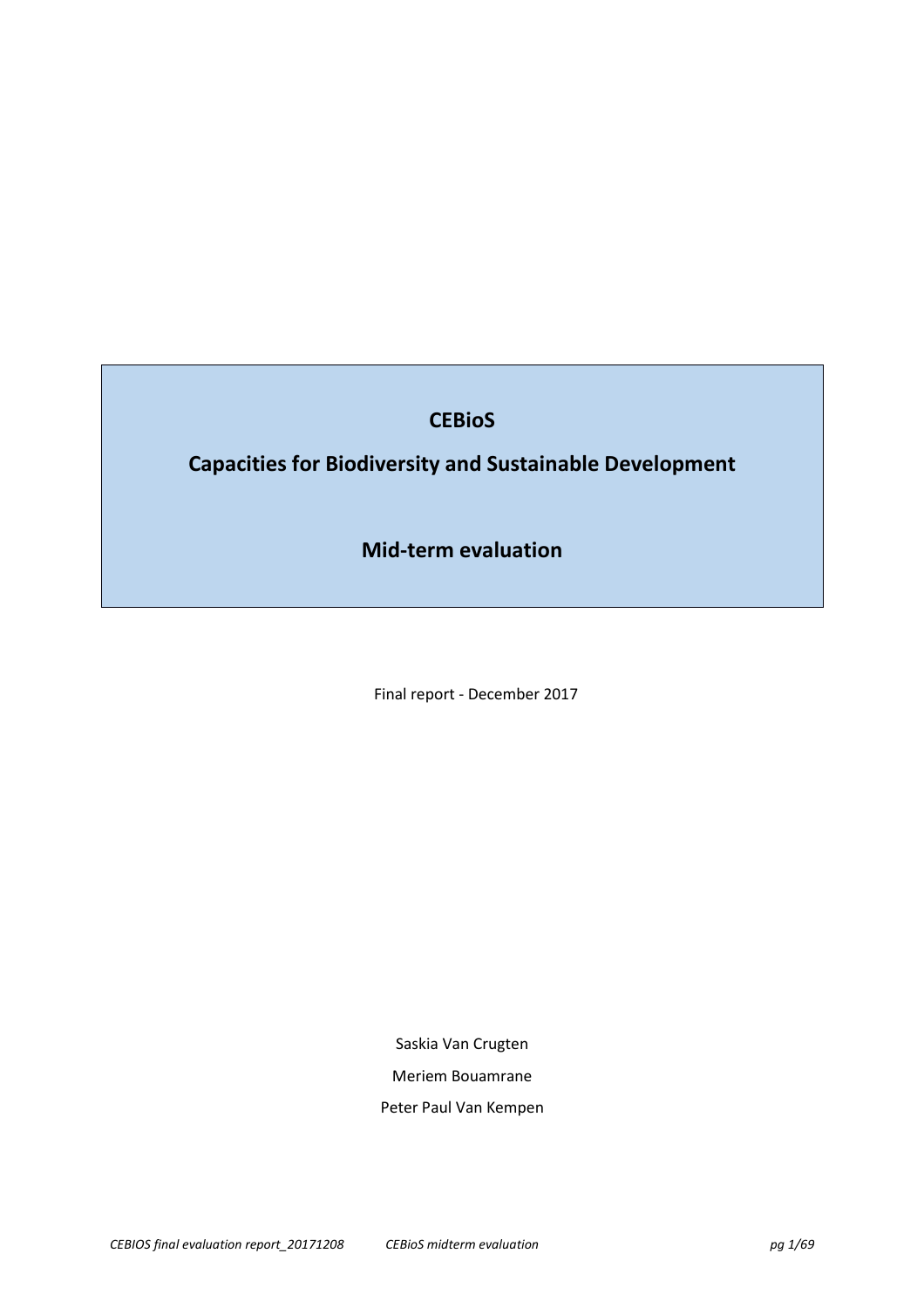This report has been produced with the financial support of DGD-BELSPO but its contents are the sole responsibility of the evaluation team and can in no way be taken to reflect the views of DGD or BELSPO.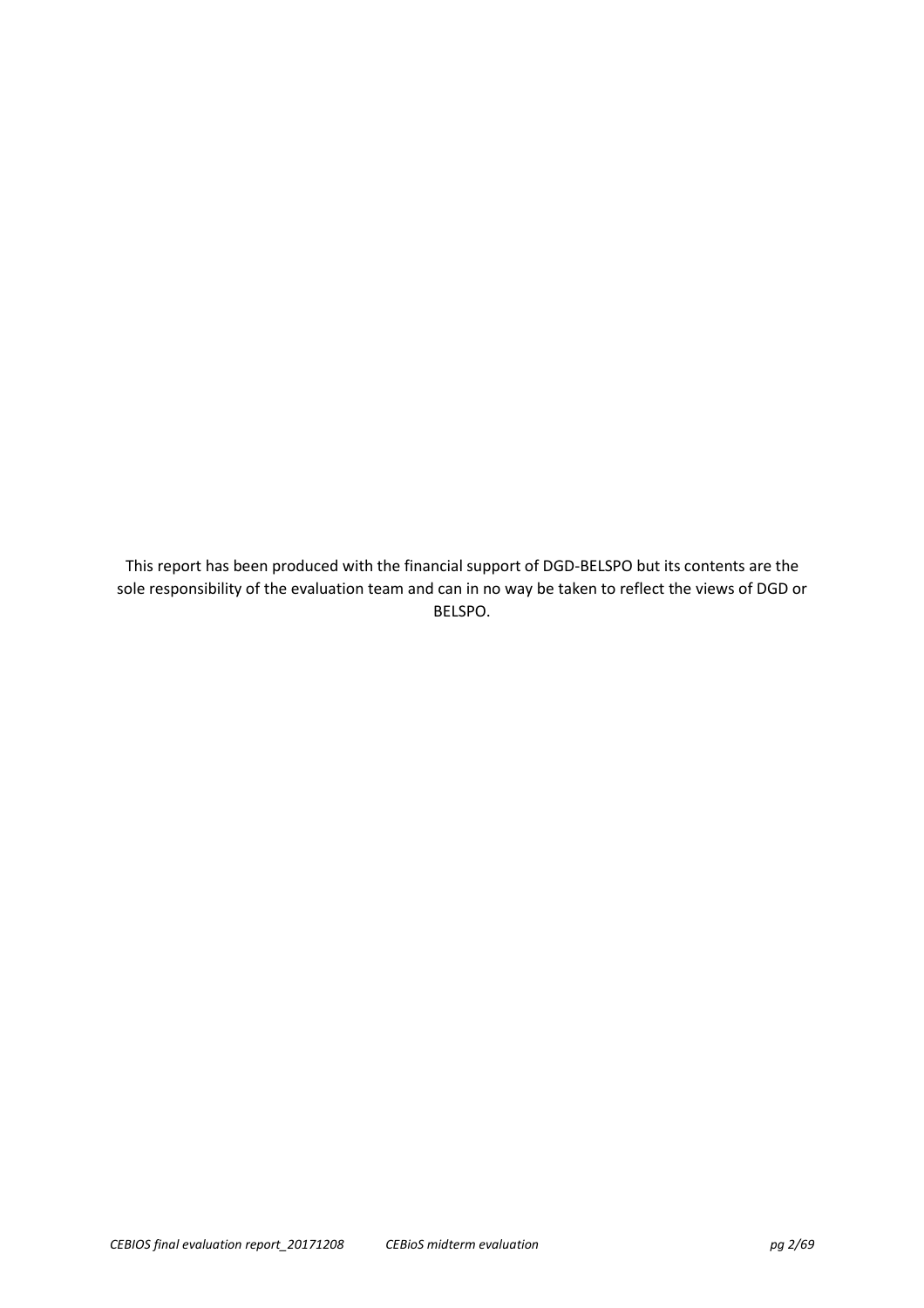# Table of content

| 1              |     |                                                                                                                                                                                            |  |  |
|----------------|-----|--------------------------------------------------------------------------------------------------------------------------------------------------------------------------------------------|--|--|
|                | 1.1 |                                                                                                                                                                                            |  |  |
|                | 1.2 |                                                                                                                                                                                            |  |  |
|                | 1.3 |                                                                                                                                                                                            |  |  |
|                | 1.4 |                                                                                                                                                                                            |  |  |
| $\overline{2}$ |     |                                                                                                                                                                                            |  |  |
|                | 2.1 |                                                                                                                                                                                            |  |  |
|                | 2.2 |                                                                                                                                                                                            |  |  |
|                |     | SO1 - To strengthen the scientific and technical knowledge base on biodiversity and on its linkages<br>with ecosystem services and poverty reduction (Knowledge base & GTI)  15            |  |  |
|                |     | SO2 - To enhance the information base on biodiversity and on its linkages with ecosystem services<br>and poverty reduction and on associated governance processes (CHM) 16                 |  |  |
|                |     | SO3 - To raise awareness and communicate on the importance of biodiversity and ecosystem<br>services for poverty reduction and sustainable development (Awareness) 18                      |  |  |
|                |     | SO4 - To improve the mainstreaming of biodiversity and ecosystem services in policy sectors that                                                                                           |  |  |
|                |     | SO5 - To improve the knowledge on the measurement, reporting and verification of policy choices<br>and activities linked to biodiversity and ecosystem services (MRV and Aïchi targets) 21 |  |  |
|                |     | S06 - To raise awareness on, and build capacities for, the implementation of the Nagoya Protocol                                                                                           |  |  |
|                | 2.3 |                                                                                                                                                                                            |  |  |
|                |     | EQ1: Do the services and deliverables comply with the strategy of CEBioS? 23                                                                                                               |  |  |
|                |     | EQ 2: Are CEBioS services and deliverables related to the 6 CEBioS specific objectives adequate                                                                                            |  |  |
|                |     | EQ 3: Are the workforce and composition of the staff adequate? (including questioning the                                                                                                  |  |  |
|                |     | EQ 4: Are the tools and modalities appropriate to assess the progress towards strategic objectives                                                                                         |  |  |
|                |     | EQ 5: How effective and efficient is the RBINS/CEBIOS coordination in its implementation                                                                                                   |  |  |
|                |     | EQ 6: How effective and efficient is the institutional cooperation with each of the 5 countries                                                                                            |  |  |
|                |     | EQ 7: How effective and efficient is the cooperation in the other partner countries?  29                                                                                                   |  |  |
|                |     | EQ 8: How effective are the synergies identified and developed by CEBioS through partnerships                                                                                              |  |  |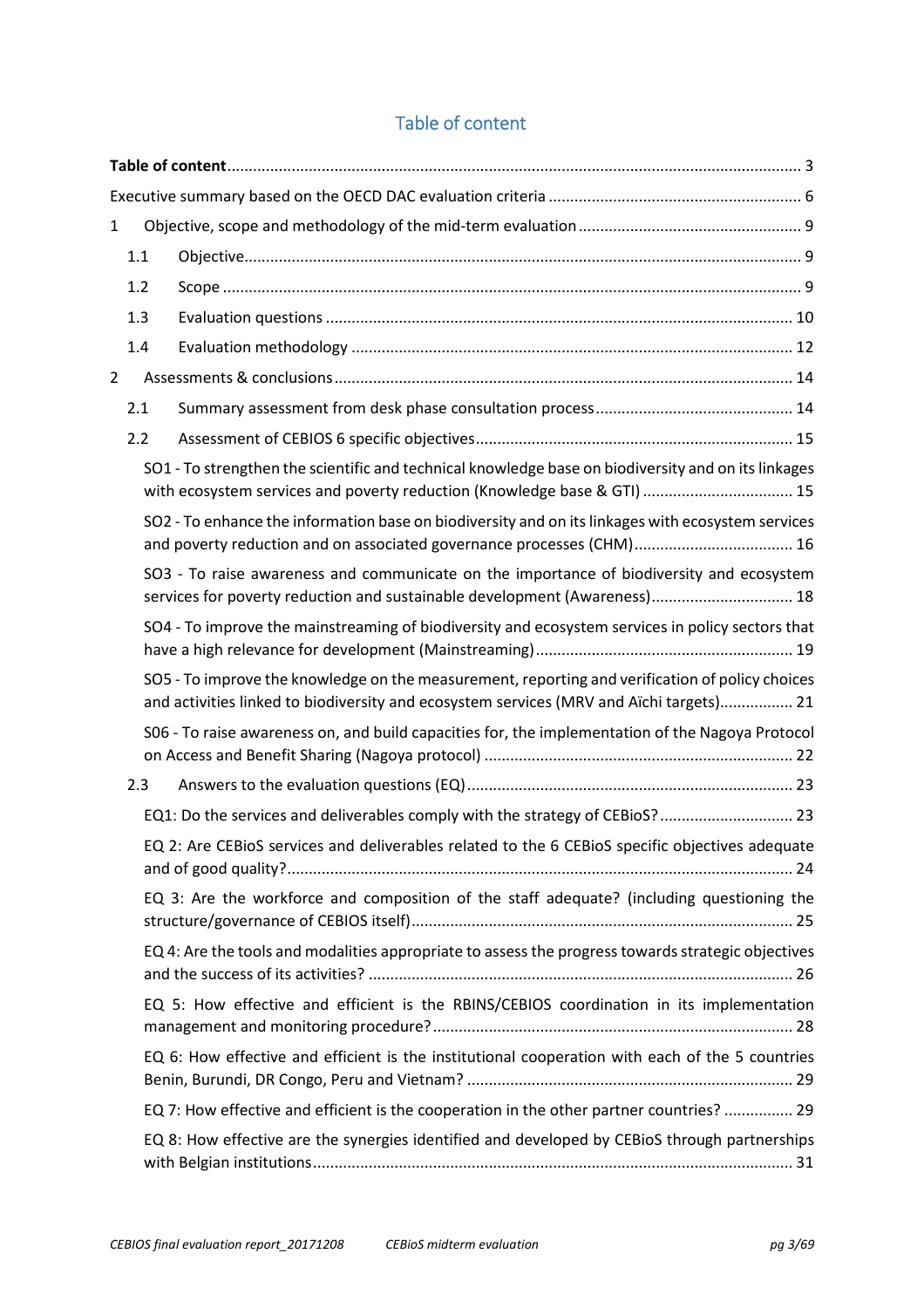|                                                                               |                                                                                          | EQ 9: How should the CEBioS-programme at RBINS evolve in terms of management and            |  |
|-------------------------------------------------------------------------------|------------------------------------------------------------------------------------------|---------------------------------------------------------------------------------------------|--|
| 3                                                                             |                                                                                          |                                                                                             |  |
|                                                                               | 3.1                                                                                      |                                                                                             |  |
|                                                                               | 3.2                                                                                      |                                                                                             |  |
|                                                                               | 3.3                                                                                      | Recommendation to the financing and hosting institutions BELSPO and DGD  38                 |  |
|                                                                               | 3.4                                                                                      |                                                                                             |  |
|                                                                               |                                                                                          |                                                                                             |  |
|                                                                               |                                                                                          |                                                                                             |  |
|                                                                               |                                                                                          |                                                                                             |  |
|                                                                               |                                                                                          |                                                                                             |  |
|                                                                               |                                                                                          | Annex 4: Focus group organized on September 20, 2017, at Belspo - facilitation scheme 51    |  |
| Annex 5: Answers to the written consultation conducted during August 2017  52 |                                                                                          |                                                                                             |  |
|                                                                               |                                                                                          | Folder of all answers to the written consultation conducted during August 2017  52          |  |
|                                                                               |                                                                                          | Suggestion of improvement in CEBioS coming from partners South and North  52                |  |
|                                                                               | Annex 6: Capture of the outputs from the focus group organized on September 20, 2017  55 |                                                                                             |  |
|                                                                               |                                                                                          |                                                                                             |  |
|                                                                               |                                                                                          | Measures to be taken on the short and medium term for improving CEBioS strategic design and |  |
|                                                                               |                                                                                          |                                                                                             |  |
|                                                                               |                                                                                          |                                                                                             |  |

## List of tables and graphics

*Table 1 : Summary assessment of CEBIOS programme based on the OECD-DAC evaluation criteria6 Table 2 : Indicative evaluation questions and their links with the standard evaluation criteria10 Table 3 : Evaluation questions kept in a second row of priority11 Table 4 : Simplified results chain of CEBIOS programme used for structuring the mid-term evaluation methodology11 Table 5 : Timing and phases of CEBioS midterm evaluation process12 Table 6 : Response rate of the stakeholder consultation conducted by the evaluation team13 Table 7 : Strengths weaknesses and risks identified from the written consultation of CEBioS stakeholders14 Table 8 : Consensus on achievements and desirable evolution identified from the written consultation of CEBioS stakeholders14*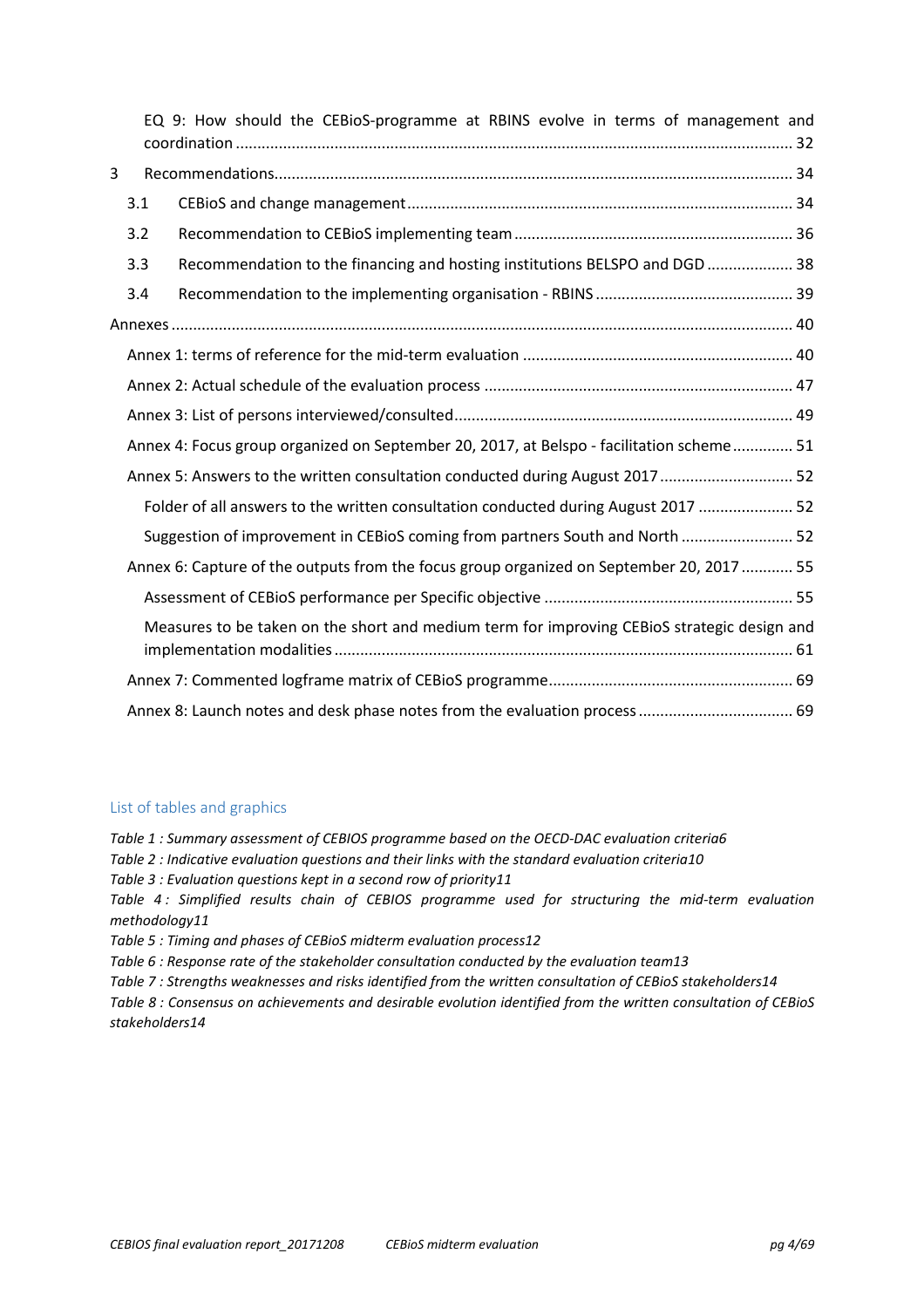## List of acronyms

| <b>ABS</b>    | Access and benefit sharing                                                       |
|---------------|----------------------------------------------------------------------------------|
| <b>ACODEV</b> | Federation of development cooperation NGOs (French and German speaking)          |
| <b>BELSPO</b> | <b>Belgian Science Policy</b>                                                    |
| <b>BGM</b>    | <b>Botanic Garden Meise</b>                                                      |
| <b>BTC</b>    | <b>Belgian Technical Cooperation</b>                                             |
| <b>CBD</b>    | Convention on Biological Diversity                                               |
| <b>CEBIOS</b> | Capacities for Biodiversity and Sustainable Development programme                |
| <b>CHM</b>    | <b>Clearing House Mechanism</b>                                                  |
|               | COHERENS Coupled hydrodynamic Ecological Model for Regional Shelf Seas           |
| <b>COP</b>    | Conference of the Parties                                                        |
| <b>DAC</b>    | Development Assistance Committee                                                 |
| <b>DGD</b>    | General Directorate for Development (Belgian development cooperation)            |
| <b>DRC</b>    | Democratic Republic of Congo                                                     |
| EТ            | <b>Evaluation team</b>                                                           |
| GTI           | Global Taxonomy Initiative                                                       |
| <b>IPBES</b>  | Intergovernmental Science-Policy Platform on Biodiversity and Ecosystem Services |
| <b>LFM</b>    | Logical Framework matrix                                                         |
| MВ            | Meriem Bouamrane                                                                 |
| <b>MRV</b>    | Measuring, Reporting and Verification                                            |
| <b>NGO</b>    | Non-Governmental Organisation                                                    |
| NP            | Nagoya Protocol                                                                  |
| <b>PIC</b>    | indicative cooperation programme                                                 |
| <b>PPVK</b>   | Peter Paul Van Kempen                                                            |
| OECD          | Organisation for economic cooperation and development                            |
| <b>RBINS</b>  | Royal Belgian Institute of Natural Sciences                                      |
| SO            | Specific objective                                                               |
| <b>SVC</b>    | Saskia Van Crugten                                                               |
| <b>TOR</b>    | <b>Terms of Reference</b>                                                        |
| <b>VLIR</b>   | Vlaams Interuniversiteit Raad - Flemish Interuniversity Council                  |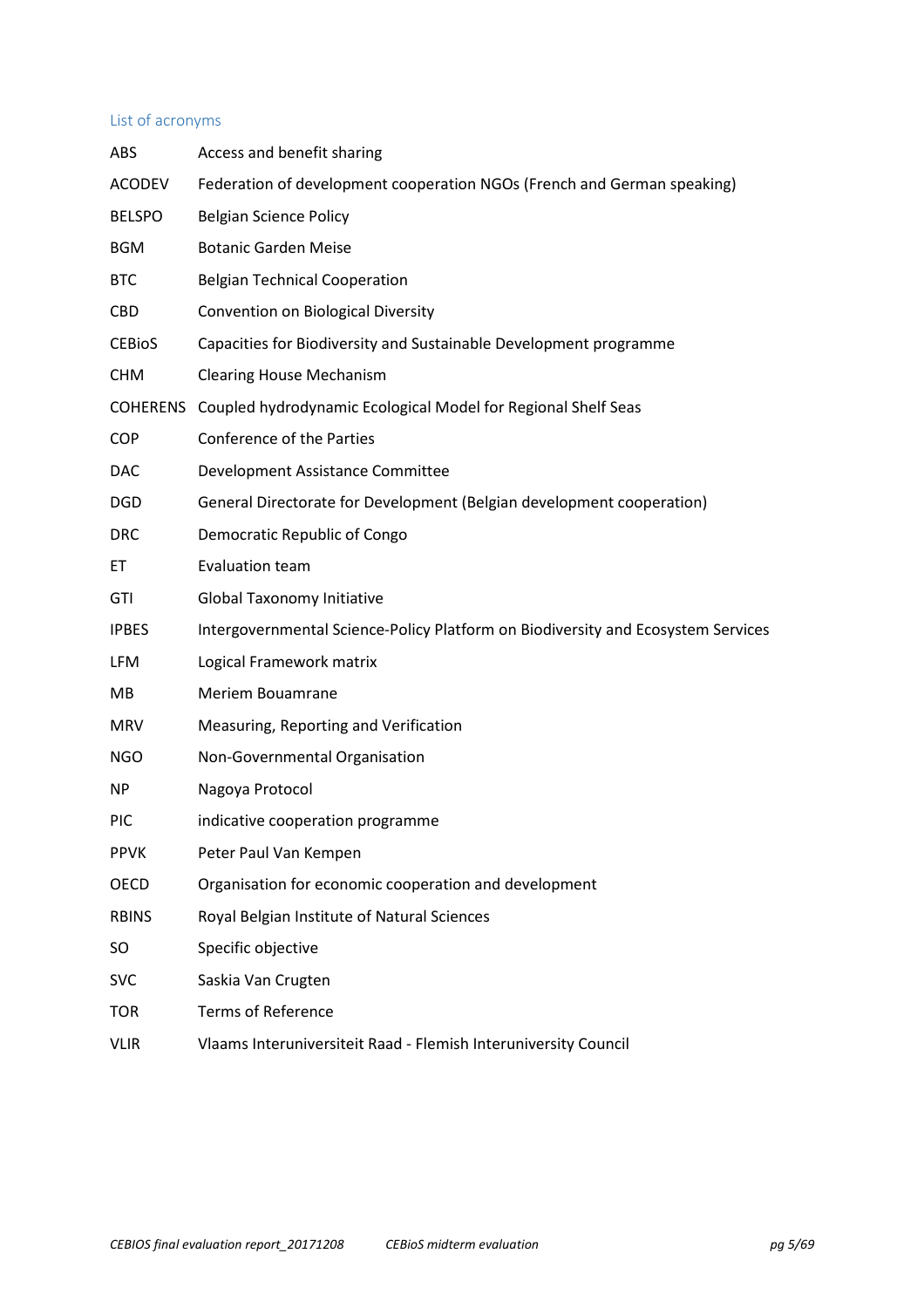# Executive summary based on the OECD DAC evaluation criteria

The midterm evaluation of CEBioS, the DGD-RBINS programme, has been conducted during the third quarter of 2017 (43-45 months of the total implementation period of 60 months). The evaluation process conducted by three external evaluators has involved the consultation through written questionnaires, face-to-face interviews, skype meetings and focus group, all together of fifty resource persons (from CEBioS team, RBINS senior management, DGD 2.4 (recently become MD8), BELSPO, partners South, partners North, Belgian embassies in partner countries, and other key informants from development cooperation sector). Chapter 1 presents a recap of key methodological aspects of the evaluation process).

The assessment made by the evaluation team is structured around the different specific objectives (SO) that are shaping CEBioS intervention strategy, but also per evaluation question as listed in the terms of reference of the mission. The detailed assessment is presented in chapter 2 of the midterm evaluation report, but a brief summary assessment based on the five OECD-DAC evaluation criteria is presented here below as a synthesis of the evaluation team perception of the implementation and results of CEBioS programme so far.

| <b>OECD-DAC</b>                                                                                                                                  | <b>Summary assessment of CEBioS</b>                                                                                                                                                                                                                                                                                                                                                                                                                                                                                                                                                                                                                                                                                                                                                                                                                                                                                             |  |
|--------------------------------------------------------------------------------------------------------------------------------------------------|---------------------------------------------------------------------------------------------------------------------------------------------------------------------------------------------------------------------------------------------------------------------------------------------------------------------------------------------------------------------------------------------------------------------------------------------------------------------------------------------------------------------------------------------------------------------------------------------------------------------------------------------------------------------------------------------------------------------------------------------------------------------------------------------------------------------------------------------------------------------------------------------------------------------------------|--|
| evaluation criteria <sup>1</sup>                                                                                                                 | (Excellent, very good, good, fair, poor)                                                                                                                                                                                                                                                                                                                                                                                                                                                                                                                                                                                                                                                                                                                                                                                                                                                                                        |  |
| Relevance<br>The extent to which the<br>aid activity is suited to<br>the priorities and policies<br>of the target group,<br>recipient and donor. | <b>EXCELLENT</b><br>CEBioS answers to the needs of partner countries of Belgian development<br>cooperation and is particularly relevant to the scientific community of<br>researchers and authorities in these countries. CEBioS offers support and<br>services in capacity development related to biodiversity and ecosystem<br>services that is quite unique and key to long term capacity in the South to<br>deal with biodiversity challenges. CEBioS strategy contributes bridging the<br>gap between science and development policy, in that sense it answers also<br>the need of Belgium in supporting the fulfilment of its international<br>commitments with respect to biodiversity. The outputs and outcomes<br>planned by CEBioS are in line with its overall objective of contributing to<br>poverty reduction and sustainable development through capacity<br>development on biodiversity and ecosystem services. |  |
| <b>Effectiveness</b><br>A measure of the extent<br>to which an aid activity<br>attains its objectives.                                           | <b>GOOD</b><br>CEBIOS effectiveness is quite difficult to approach because of performance<br>indicators being mainly process & output based. The very high quality of<br>CEBioS team is certainly an asset for effectiveness, but the results seem<br>uneven and vary a lot between the different components of CEBioS<br>intervention strategy. SO1 dealing with the knowledge base seems quite<br>successful as is the SO2 dealing with CHM (even though its impact is not<br>obvious). The SO3 dealing with awareness seems promising but still very<br>limited in connecting with development actors. SO4 dealing with<br>mainstreaming seems effective in global biodiversity fora, but limited in<br>the Belgian development sector and policy sectors of partner countries as                                                                                                                                            |  |

#### *Table 1 : Summary assessment of CEBIOS programme based on the OECD-DAC evaluation criteria*

l

 $^1$  The criteria are standards of evaluation practitioners and were first laid out in the **DAC** Principles for Evaluation of Development Assistance and later defined in the Glossary of Key Terms in Evaluation and Results Based Management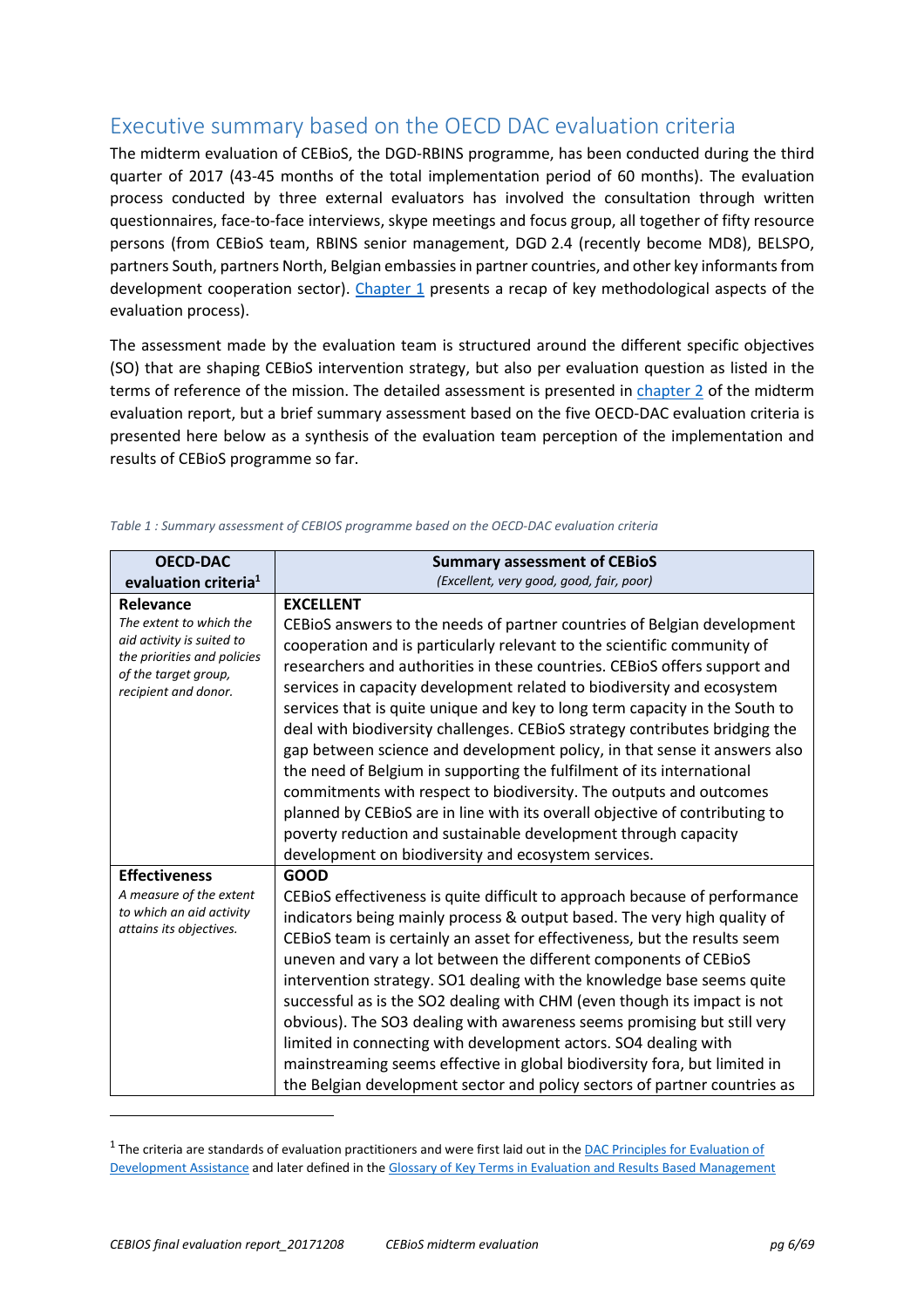| <b>OECD-DAC</b><br>evaluation criteria <sup>1</sup>   | <b>Summary assessment of CEBIOS</b><br>(Excellent, very good, good, fair, poor)                                                                    |
|-------------------------------------------------------|----------------------------------------------------------------------------------------------------------------------------------------------------|
|                                                       | CEBIOS appears to be too limited to science spheres. SO5 dealing with MRV                                                                          |
|                                                       | seems promising as well but did not reach a lot of results yet since it is for                                                                     |
|                                                       | CEBioS itself a learning process that is emerging. SO6 dealing with Nagoya                                                                         |
|                                                       | protocol seems stuck because of Belgium delays in ratifying it.                                                                                    |
|                                                       | At this stage, CEBioS could still improve SO3 and SO4 by adopting a                                                                                |
|                                                       | vigorous and proactive attitude, changing drastically its approach to the                                                                          |
|                                                       | target audience, but time is running.                                                                                                              |
| <b>Efficiency</b><br>Efficiency measures the          | <b>VERY GOOD</b>                                                                                                                                   |
| outputs -- qualitative and                            | Looking budget wise and comparing to similar activities conducted by<br>other actors like UN organisations, CEBioS is clearly demonstrating a very |
| quantitative -- in relation                           | good efficiency. A lot has been done with deliverables of excellent quality                                                                        |
| to the inputs.                                        | at very reasonable costs, management and monitoring tools are in place to                                                                          |
|                                                       | plan and follow up closely the activities and expenditures. Human resource                                                                         |
|                                                       | costs represent an important part of the budget, but this is normal                                                                                |
|                                                       | considering it is a capacity development support programme for which the                                                                           |
|                                                       | human capital is the main asset. In addition, these human resource costs                                                                           |
|                                                       | are not excessive considering the level of expertise present in CEBioS                                                                             |
|                                                       | permanent team. CEBioS efficiency could be even better rated if RBINS                                                                              |
|                                                       | financial and contractual procedures (and the different layers made of                                                                             |
|                                                       | these with those of DGD and BELSPO) would allow for more flexibility and<br>reactivity in CEBioS implementation.                                   |
| Impact                                                | <b>FAIR</b>                                                                                                                                        |
| The positive and negative                             | The impact is so far difficult to assess and the measurement mechanisms                                                                            |
| changes produced by a                                 | are not in place yet in CEBioS implementation arrangement to approach                                                                              |
| development intervention<br>on its wider environment, | the impact dimension. One could however say that some impact in term of                                                                            |
| directly or indirectly,                               | development can be perceived, notably through dissemination and                                                                                    |
| intended or unintended.                               | awareness raising activities in partner countries done by CEBioS alumni, as                                                                        |
|                                                       | well as training of ecoguards, and marine modelling support. The impact of                                                                         |
|                                                       | the CHM component seems quite uncertain, but this component                                                                                        |
|                                                       | correspond to an international commitment that CEBioS cannot really<br>change. All in all, one could say that CEBioS carries a development impact  |
|                                                       | potential anyway on the very long term, but its piloting is mainly                                                                                 |
|                                                       | activity/output oriented and does not focus enough on poverty reduction                                                                            |
|                                                       | and sustainable development changes.                                                                                                               |
| <b>Sustainability</b>                                 | <b>VERY GOOD</b>                                                                                                                                   |
| Sustainability is                                     | The sustainability strategy of CEBioS is so far uneven. Capacity                                                                                   |
| concerned with<br>measuring whether the               | development is based on a sustainability concern, but CEBioS has different                                                                         |
| benefits of an activity are                           | streams of work, with individuals and with institutions. The latter carries                                                                        |
| likely to continue after                              | an intrinsic sustainability that can be easily verified (even if influenced a lot                                                                  |
| donor funding has been<br>withdrawn                   | by local context and local political choices), the first is more uncertain.                                                                        |
|                                                       | CEBioS pays attention to the selection of individuals benefitting from its<br>support and some of them are already showing the transfer and        |
|                                                       | transmission of their capacity and knowledge to other actors and fora of                                                                           |
|                                                       | their country, they are becoming long term expert for their country.                                                                               |
|                                                       | However this is not yet verifiable through a midterm fact-checking                                                                                 |
|                                                       | exercise, we should thus rather talk about a very good potential                                                                                   |
|                                                       | sustainability of CEBioS programme.                                                                                                                |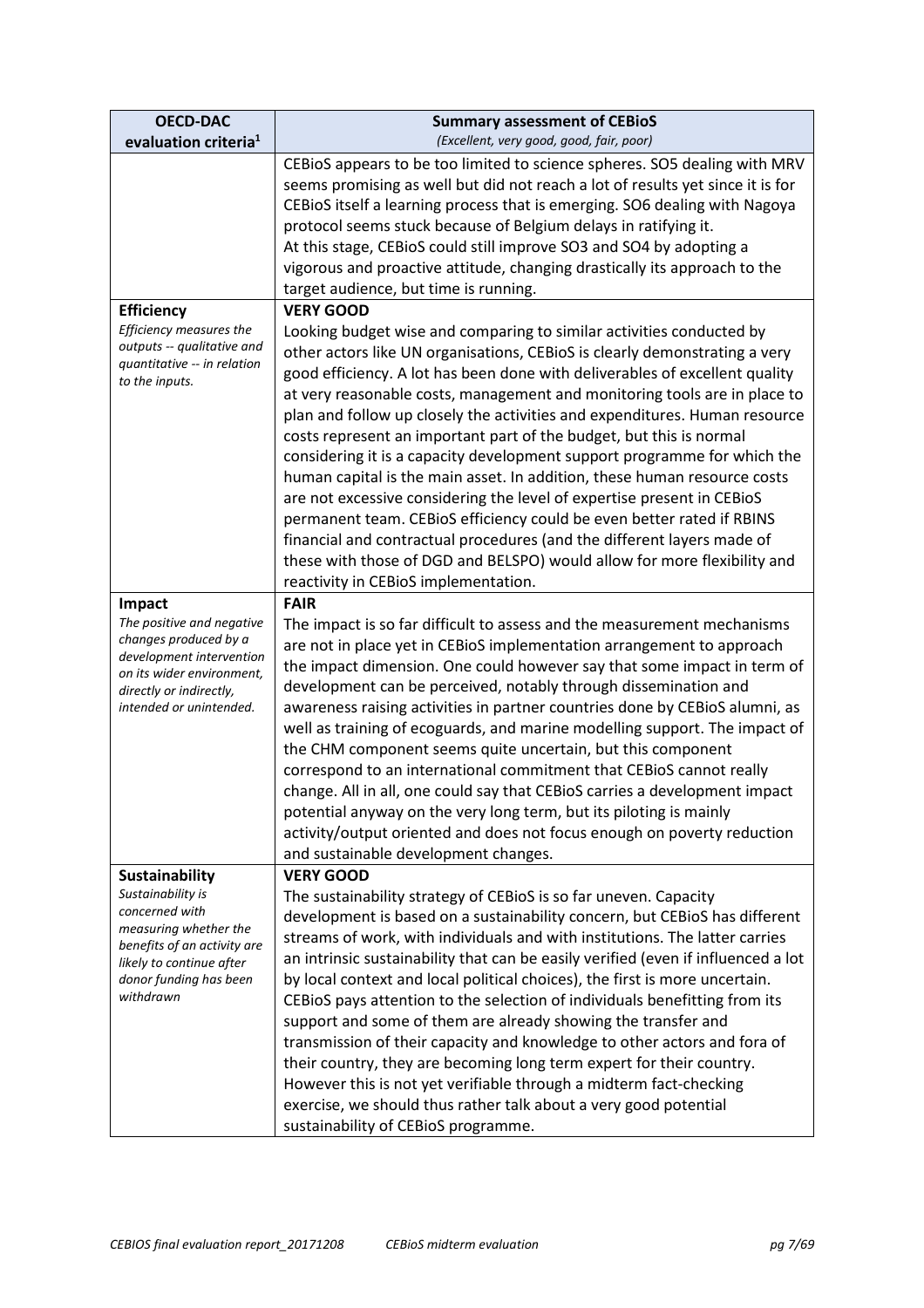The main recommendations made by the evaluation team and detailed in chapter 3 are concerning first of all the reality of the change CEBioS is supposed to push for looking both at biodiversity and development challenges. A clearer vision of the change process, the drivers for change and a better connection with development cooperation spheres and actors are necessary. This is part of a shift needed from an activity-oriented management to a result-oriented management of CEBioS. To increase its results and impacts, the ET recommends CEBioS to continue working with long term institutional partnerships and to develop even more an approach that offers the whole package of CEBioS services to partner countries. In line with the recommendations above, a real communication strategy is needed to give CEBioS more visibility and a better targeted communication. With respect to management, the ET urges for solutions to secure CEBioS human resources, both on contractual and team building aspects. Management tools (logframes, indicators, reports, organigramme…) should be improved on the short run to reflect a better result-oriented management and on the long run to prepare CEBioS phase II, rationalising the strategic and operational division of the programme into its different components. In preparing for phase II, the ET recommends to envisage a configuration that would give CEBioS more flexibility and reactivity in finance management as well as a securing of its longer term existence and financing if likely to be envisaged in current Belgian political context.

This being said, the evaluation team acknowledges the overall quality of CEBioS programme and encourages its steering committee, host and funding agencies to continue their support to this very unique development cooperation programme.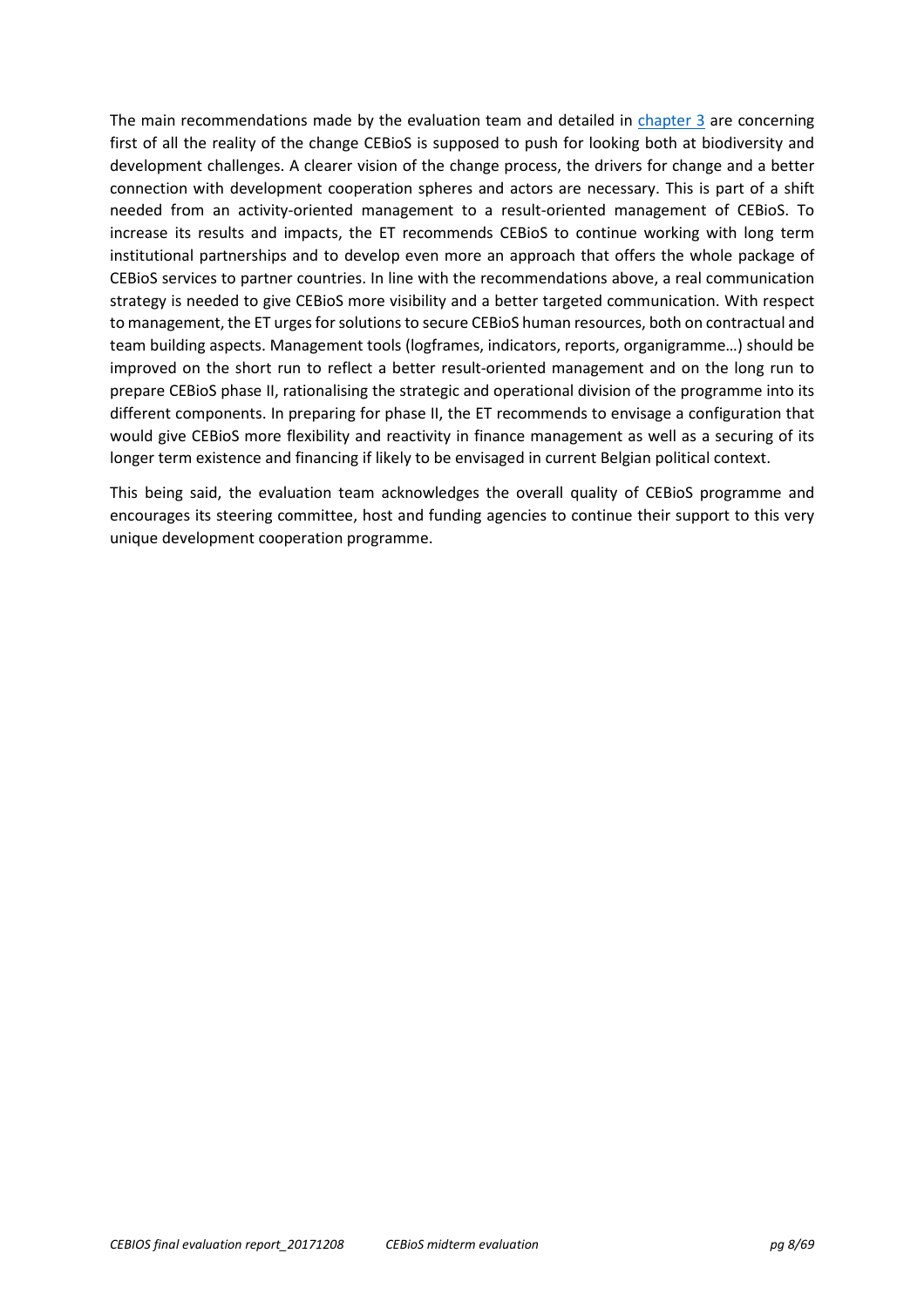# 1 Objective, scope and methodology of the mid-term evaluation

## 1.1 Objective

In the terms of reference (ToR) presented in **annex**, the goals of the mid-term evaluation are presented as followed:

- *"Assess the capacities of the CEBioS team at the RBINS to meet its objectives mentioned in the 5 years' plan (2014-2018);*
- *Assess the pertinence of the envisaged and implemented methods and modalities of CEBioS team to implement the 10 year strategy;*
- *Formulate recommendations that* 
	- o *Can improve the implementation of the current 5-year plan;* 
		- o *May guide the preparation of the second 5 years' plan of RBINS (CEBioS 2)."*

Typically 3 kinds of purposes are found in evaluation processes: i) supporting the management of the evaluated project, ii) learning lessons for other projects, iii) ensuring accountability on the project implementation and results.

From the ToR and the initial briefing, it appears that the main purpose of the mid-term evaluation of CEBIOS is supporting the project management within phase I (2014-2018), and particularly feeding the reflection on the future 5 year phase (2019-2023). This is the angle of work taken by the evaluation team in the present report.

## 1.2 Scope

The scope of an evaluation describes what has to be evaluated and is defined by the different dimensions delineating the boundaries of the evaluation exercise.

In the case of the medium-term evaluation of CEBIOS, the central scope should have covered:

- all activities funded by the DGD financing of CEBIOS programme;
- All activities that have taken place during the first phase of the programme (2014 to mid-2017).

The extended scope of the evaluation, covering areas of secondary interest but connected to the central scope, was expected to be:

- the connection between CEBIOS and the Belgian CBD focal point (as this is linked to the identity and scope of CEBIOS);
- the connection between DGD-funded activities of CEBIOS and its activities financed using other donor sources.

However, given the design of the evaluation that was based in Brussels only and with a limited number of days for interviews and meetings, the activities based in partner countries were difficult to assess with another source than CEBioS progress reports. The real central scope of the evaluation that could be closely evaluated was rather CEBioS team functioning in managing the implementation of CEBioS activities.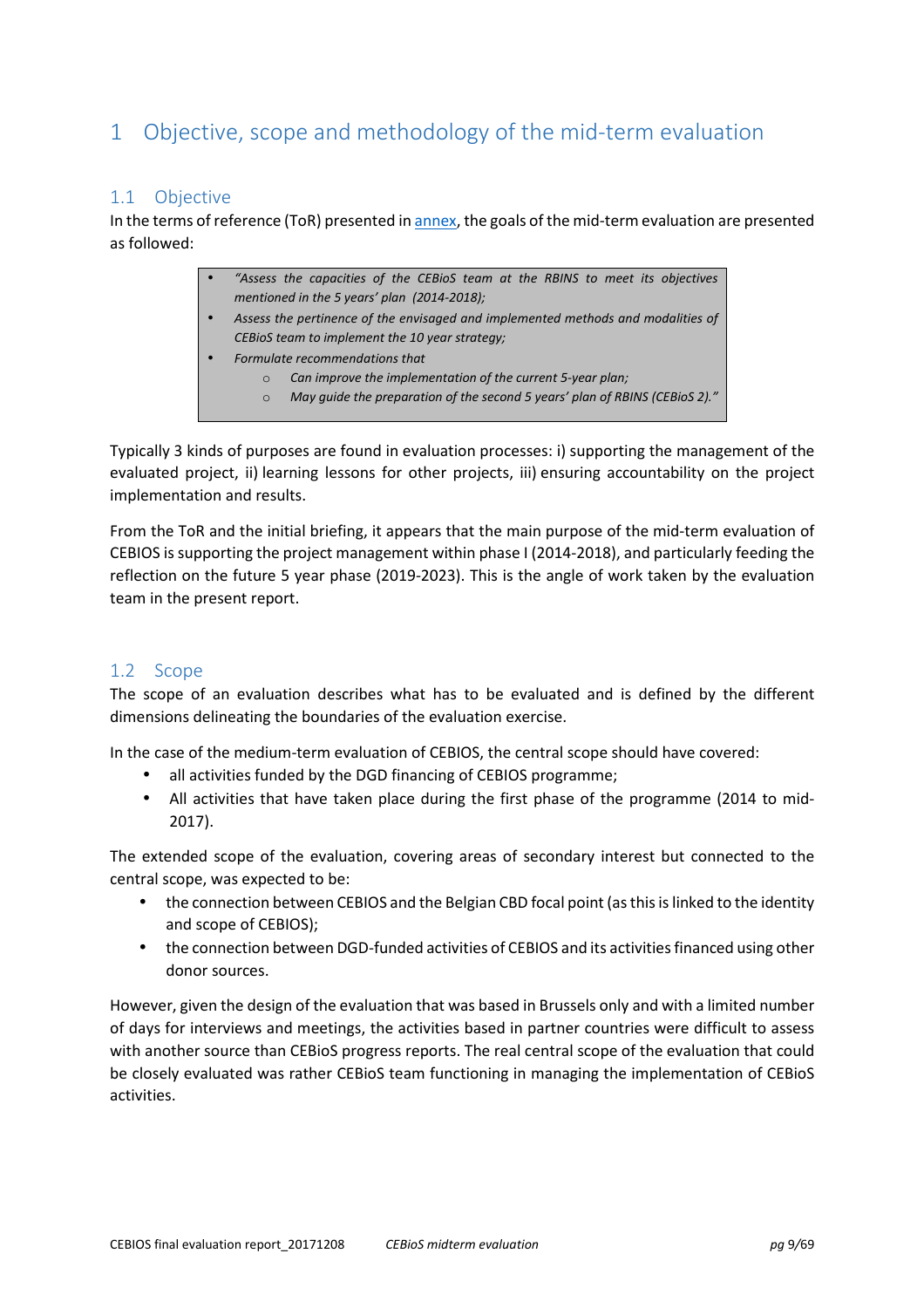## 1.3 Evaluation questions

The ToR are presenting indicative evaluation questions, very specific for some and very broad for others. Given the time planned for the whole process and particularly the limited time dedicated to interviews, the evaluation faced limitations in answering to all these questions with a sufficient level of information and crosschecking. Each time the evaluation team has judged it necessary, precautions have been taken in the formulation of conclusions that might not be sufficiently grounded.

In the table below, the indicative list of evaluation questions has been crossed with the standard evaluation criteria<sup>2</sup> to come up with the key evaluation questions the evaluation team has tried to focus on.

|    | <b>Evaluation questions</b>                                                                                                                                                                                                                                                                                          | <b>DAC</b> evaluation criteria          |
|----|----------------------------------------------------------------------------------------------------------------------------------------------------------------------------------------------------------------------------------------------------------------------------------------------------------------------|-----------------------------------------|
| 1) | Do the services and deliverables comply with the strategy of<br>CEBioS?                                                                                                                                                                                                                                              | Relevance                               |
| 2) | Are CEBIOS services and deliverables related to the 6 CEBIOS<br>specific objectives adequate and of good quality?                                                                                                                                                                                                    | Relevance, Efficiency,<br>Effectiveness |
| 3) | Are the workforce and composition of the staff adequate?<br>(including questioning the structure/governance of CEBIOS<br>itself)                                                                                                                                                                                     | Relevance, Efficiency                   |
| 4) | Are the tools and modalities appropriate to assess the progress<br>towards strategic objectives and the success of its activities?                                                                                                                                                                                   | Relevance, Efficiency                   |
| 5) | How effective and efficient is the RBINS/CEBIOS coordination in<br>its implementation management and monitoring procedure?                                                                                                                                                                                           | Efficiency                              |
| 6) | How effective and efficient is the institutional cooperation with<br>each of the 5 countries Benin, Burundi, DR Congo, Peru and<br>Vietnam?                                                                                                                                                                          | Efficiency, Effectiveness               |
| 7) | How effective and efficient is the cooperation in the other<br>partner countries?                                                                                                                                                                                                                                    | Efficiency, Effectiveness               |
| 8) | How effective are the synergies identified and developed by<br>CEBioS through partnerships with the DGD, the BELSPO<br>activities, the Belgian diplomatic service, the sister Belgian<br>scientific institutions (MRAC and the Meise Botanical Garden),<br>KLIMOS-ACROPOLIS and the Belgian Universities, and NGO's? | Effectiveness                           |
| 9) | How should the CEBioS-programme at RBINS evolve in terms of<br>management and coordination procedures; human resources;<br>financial<br>performance<br>resources;<br>indicators;<br>strategic<br>objectives, contents of the logframe.                                                                               | Relevance, Efficiency,<br>Effectiveness |

*Table 2 : Indicative evaluation questions and their links with the standard evaluation criteria* 

Two criteria do not seem to be covered by the evaluation questions: impact and sustainability. It is quite frequent that these are not the focus for a mid-term evaluation, however the evaluation team has tried to approach prospects of impact and sustainability in a second row of priority.

For question 8, the ToR proposed a list of sub-questions to be evaluated, however, given the limited time for information collection during the evaluation process, these questions are difficult to cover with a satisfying level of objectivity. It is proposed to consider them in second row of priority.

 $\overline{a}$ 

<sup>&</sup>lt;sup>2</sup> http://www.oecd.org/dac/evaluation/daccriteriaforevaluatingdevelopmentassistance.htm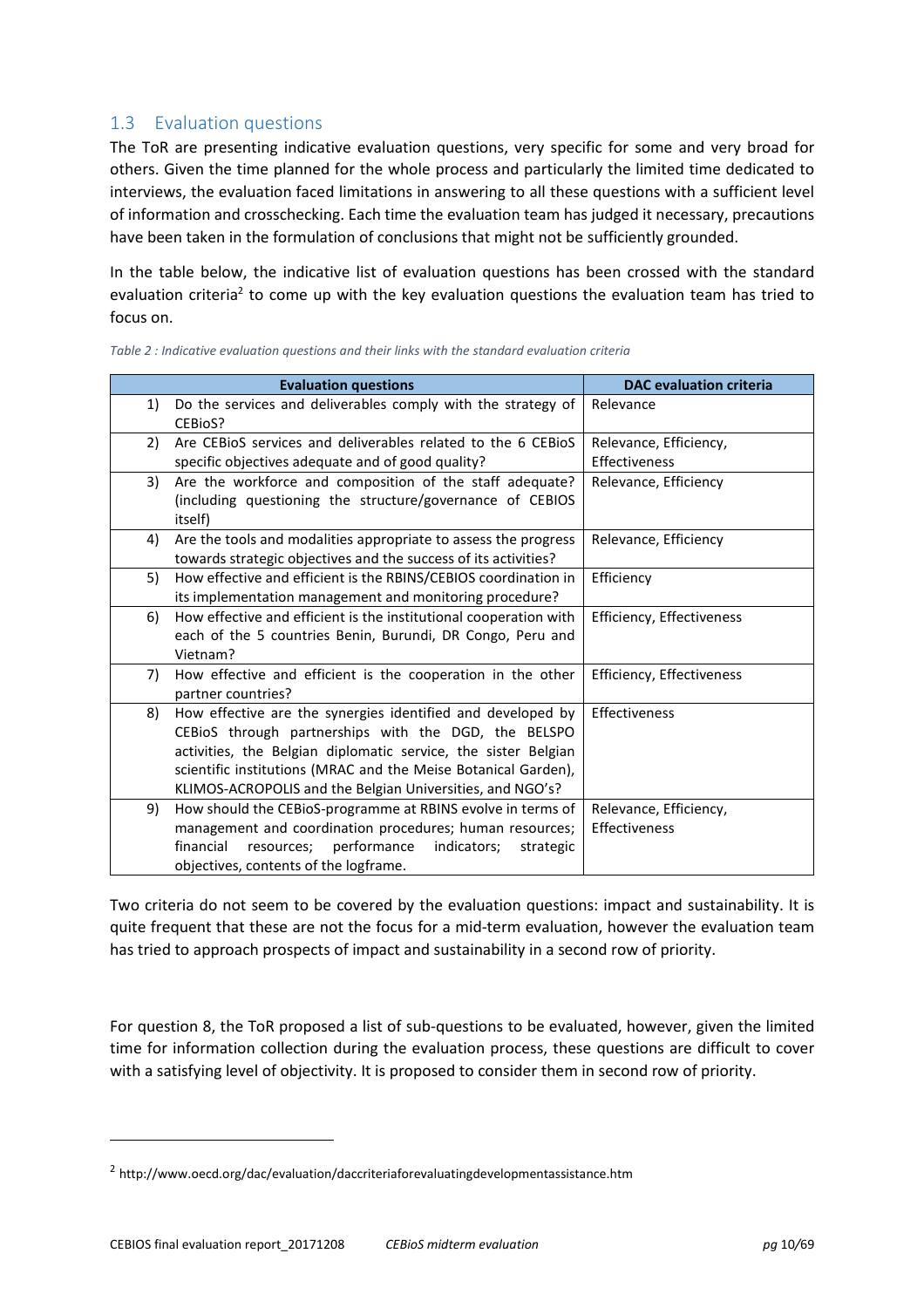#### *Table 3 : Evaluation questions kept in a second row of priority*

| <b>Specific Objective #</b>         | <b>Sub-questions 8</b>                                                            |
|-------------------------------------|-----------------------------------------------------------------------------------|
| Question 8 / SO1                    | Are the taxonomy and monitoring of habitats related training<br>$\bullet$         |
| (To strengthen the scientific &     | activities appropriate and well designed?                                         |
| technical knowledge base on         | How relevant is the scientific and technical knowledge produced to<br>$\bullet$   |
| biodiversity)                       | better understand and manage biodiversity in partner countries?                   |
|                                     | Are the scientific outputs adequately made accessible to users?<br>٠              |
| Question 8 / SO2                    | Are the CHM training activities relevant, appropriate and well<br>$\bullet$       |
| (To enhance the information base    | designed?                                                                         |
| and governance processes)           | Did the training activities already prove to enhance the flow of<br>$\bullet$     |
|                                     | information and their use in the policy process?                                  |
| Question 8 / SO3                    | Are the awareness raising activities in the partner countries and in<br>$\bullet$ |
| (To raise awareness and             | Belgium relevant and well designed?                                               |
| communicate on the importance of    |                                                                                   |
| biodiversity)                       |                                                                                   |
| Question 8 / SO4                    | Are the training activities organised for the DGD staff and partners<br>$\bullet$ |
| (To improve the mainstreaming of    | relevant, appropriate and well designed?                                          |
| biodiversity and ecosystem services | Have those activities already been proven to enhance the<br>$\bullet$             |
| in policy sectors)                  | mainstreaming of biodiversity and ecosystem services and their use                |
|                                     | in the policy process?                                                            |
| Question 8 / SO5                    | Are the activities about MRV relevant and well designed for<br>$\bullet$          |
| (To improve the knowledge on the    | capacity building in methodologies to assess progress towards the                 |
| measurement, reporting and          | Aichi targets in the partner countries?                                           |
| verification (MRV))                 |                                                                                   |
| Question 8 / SO6                    | Is capacity building on the Nagoya Protocol adequately carried out?<br>$\bullet$  |
| (To raise awareness and build       |                                                                                   |
| capacities on the Nagoya Protocol   |                                                                                   |
| on Access and Benefit Sharing)      |                                                                                   |

The simplified results chain below, coming from the 2014-2023 RBINS-DGD (CEBIOS) strategy has guided the overall methodology for this mid-term evaluation of CEBIOS programme. The evaluation team has focused on outputs and medium term outcomes and has considered that long term outcome and impact could only be approached through a longer evaluation process that would include a field phase in some partner countries.





To cope with this challenge in approaching the long term outcome and impact levels, the evaluation team has tried to take advantage of the "Evaluation of the institutional actors policy support, 2016" and of the self-evaluation of the programme conducted by CEBIOS team in 2017.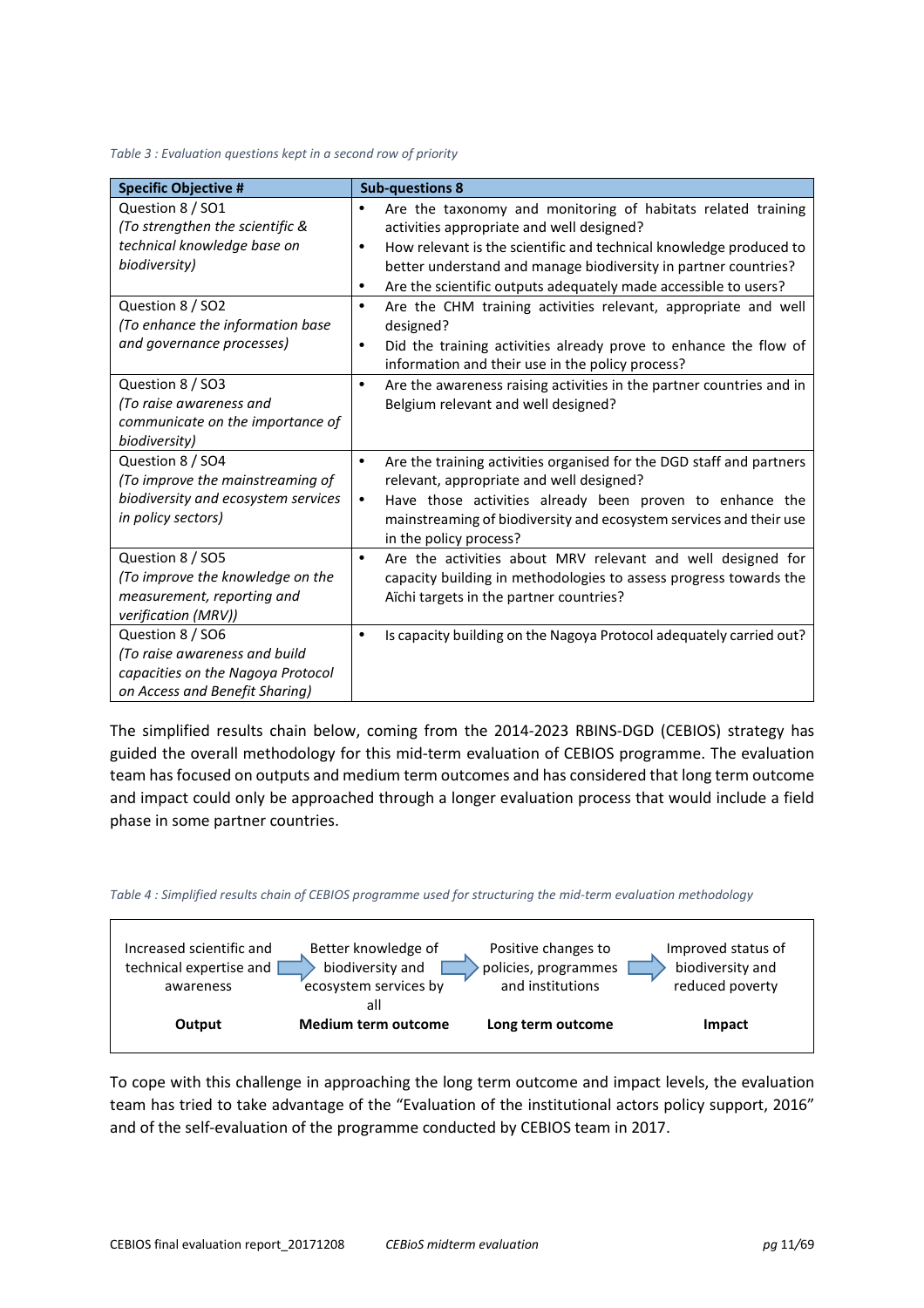# 1.4 Evaluation methodology

The evaluation process has been conducted through different phases from May to December 2017<sup>3</sup> by a team of three evaluators with the following fields of expertise:

- **Meriem Bouamrane:** sector of research in biodiversity, international conventions & intergovernmental mechanisms with respect to biodiversity, multi-stakeholder approach on biodiversity agenda, knowledge sharing on biodiversity
- **Saskia Van Crugten:** development sector & development funding, evaluation methodology, project management, logframes & indicators, Belgian (development) context & DGD
- **Peter Paul Van Kempen:** stakeholder perspective in biodiversity & environment, change management, behavior change, awareness raising & communication, capacity building, influencing policy processes

| <b>Phase (timing)</b>  | <b>Work process</b>                                        | Outputs <sup>4</sup>  |
|------------------------|------------------------------------------------------------|-----------------------|
| Launch/inception phase | During which the structure and methodology of              | 1 launch note         |
| (mid-May to mid-July   | the evaluation has been decided upon.                      |                       |
| 2017)                  |                                                            |                       |
| Desk phase             | During which an online consultation has been               | Filled questionnaires |
| (mid-July to mid-      | conducted and a review of<br>background                    | 3 desk notes (as per  |
| September 2017)        | documentation has been done.                               | ToR, expected         |
|                        |                                                            | deliverable per       |
|                        |                                                            | evaluator-)           |
| Interview phase        | During which resource persons have been                    | 1 ET debriefing note  |
| (September 2017)       | interviewed either through skype, through face             | from the interview    |
|                        | to face meetings and/or through a focus group <sup>5</sup> | phase                 |
|                        | in Brussels.                                               |                       |
| Synthesis phase        | During which the experts have synthetized their            | 1 final evaluation    |
| (October to November   | conclusions and recommendations, the ET                    | report                |
| 2017)                  | coordinator has compiled their respective                  |                       |
|                        | contribution to produce the evaluation report,             |                       |
|                        | evaluation report that has been presented to               |                       |
|                        | CEBioS steering committee (23-11-2017).                    |                       |

#### *Table 5 : Timing and phases of CEBioS midterm evaluation process*

The evaluation tools used where the following:

- documentation review (based on the documents available on CEBioS website, provided by CEBioS on demand and listed in the ToR);
- written consultation through open questionnaire;
- semi-structured interviews;

l

• focus group using participatory facilitation methods.

 $3$  The schedule of the evaluation process can be found in  $\frac{annex}{}$ .

 $<sup>4</sup>$  All these outputs are annexed to the present evaluation report.</sup>

<sup>&</sup>lt;sup>5</sup> The facilitation scheme developed for the focus group held on September 20 can be found in **annex**.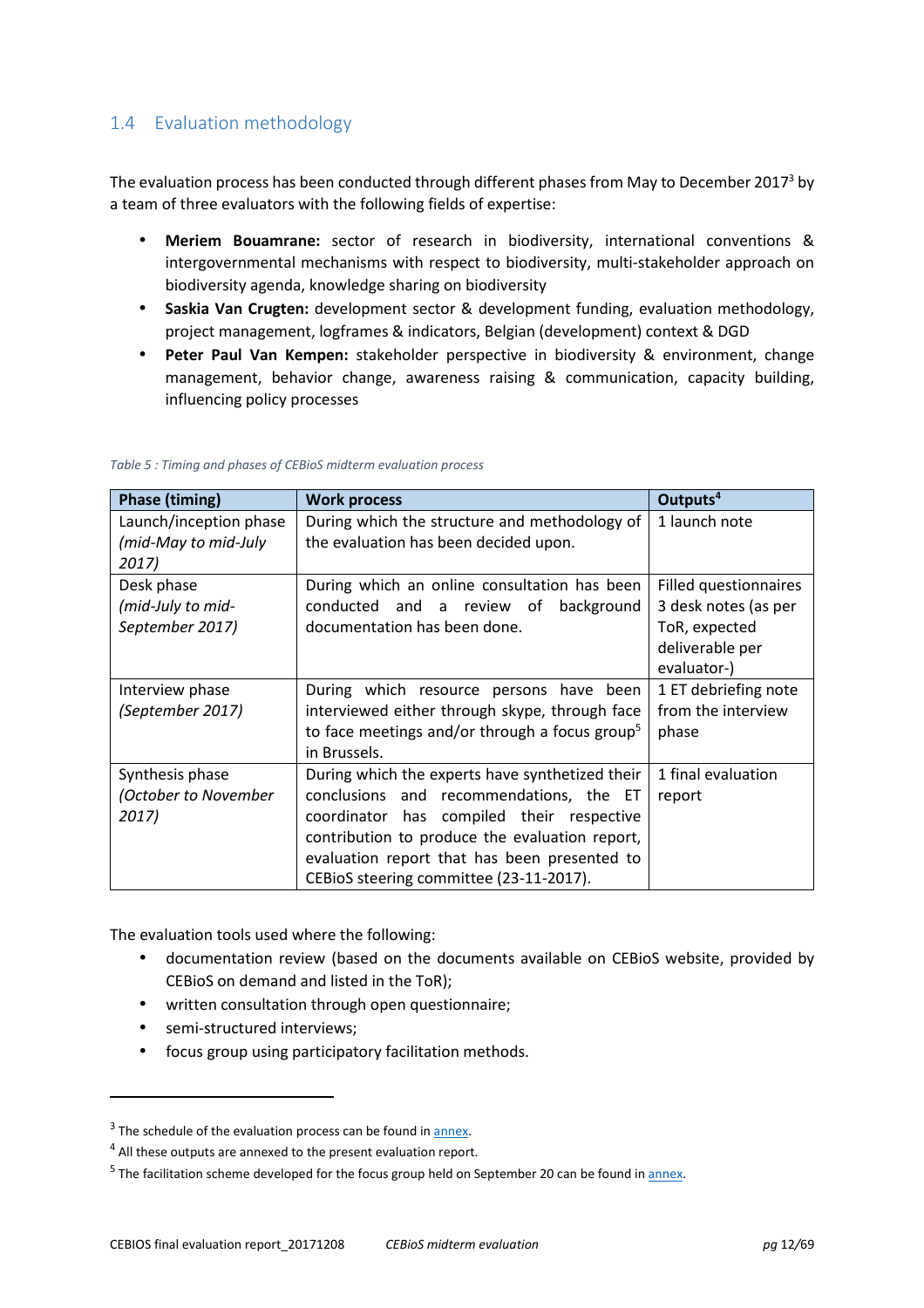The written consultation has been disseminated electronically and has targeted the following resource persons: CEBioS team, RBINS senior management, DGD 2.4/8, BELSPO, partners South, partners North, Belgian embassies in partner countries, and other key informants from development cooperation sector. The different questionnaires developed and all the answers received are available in Annex 5 grouped in an electronic folder.

The limitation of this written consultation is certainly the difficulty to reach out to certain partners in the South, either for technical reasons of communication, either because of their non-answer to repeated reminders and solicitations. A third category was not captured by the evaluators (despite last minute efforts done by CEBioS team and ET when this information gap has been identified), and was not identified in the contact list transmitted by CEBioS in the launch phase: partners in the South with which the collaboration turned to be unfruitful and/or unsatisfactory.

For the interview phase, they were held mainly by the three evaluators jointly from September 18 to September 19. Some complementary interviews were made by S. Van Crugten alone in July and September 2017.

Overall the evaluation team received a good response rate from the persons<sup>6</sup> consulted during the desk phase and the interview phase:

| #of written answers                            | 44  |  |
|------------------------------------------------|-----|--|
| over a total of questionnaires sent            | 54  |  |
| written response rate                          | 81% |  |
| #of persons interviewed (skype & face to face) | 26  |  |
| #of written & oral answers                     | 50  |  |
| over a total of persons contacted              | 59  |  |
| overall response rate                          | 86% |  |

*Table 6 : Response rate of the stakeholder consultation conducted by the evaluation team* 

The focus group was held on September 20 morning at BELSPO premises with the participation of most CEBioS team members as well as some Steering committee members<sup>7</sup>. The aim was to:

- bring clarification on the evaluation process and mandate,
- appreciate the achievement obtained so far from CEBioS implementation as well as,
- reflect on future improvements to be brought to CEBioS on the short and long run.

This participatory exercise was structured around two topics: assessment of CEBIOS results per Specific objective; and improvements in CEBIOS strategic design and implementation modalities. The facilitation scheme of the focus group can be found in Annex 4 as well as the capture of the outputs of the group discussions (see annex).

 $\overline{a}$ 

<sup>&</sup>lt;sup>6</sup> The list of resource persons consulted can be found in **annex**. Those interviewed through skype or face-to-face meetings are marked by a bolded name and "\*".

<sup>&</sup>lt;sup>7</sup> Luc Janssens de Bisthoven, Han de Koeijer, Maarten Vanhove, Marie-Lucie Susini Ondafe, François Muhashy, Anne-Julie Rochette, Hilde keunen, Katrijn Baetens, Vincent Pinton, Anne-Marie Vander Avort, Aline Van der Werf, Liesbeth Loddewykx.(& the 3 evaluators)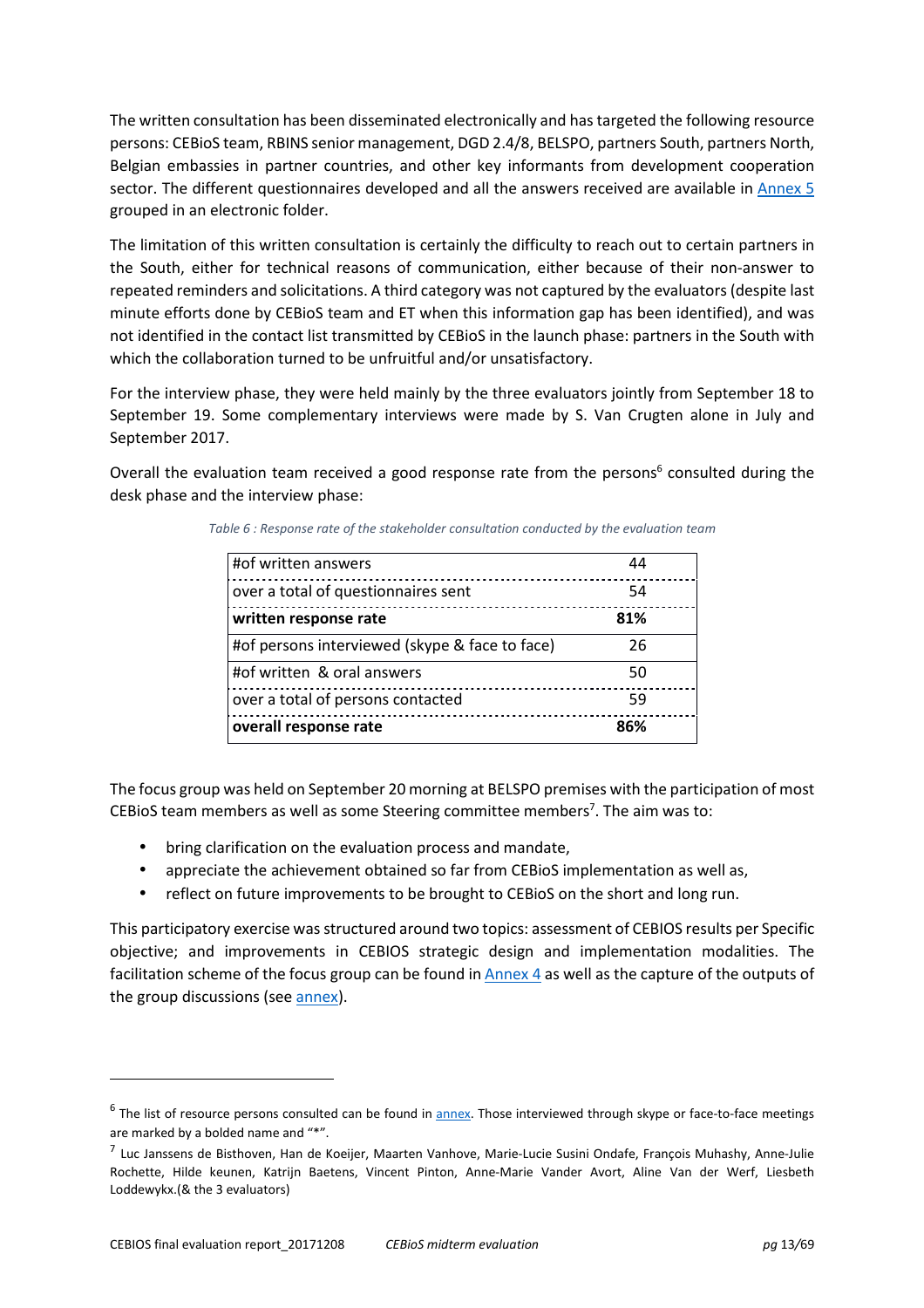# 2 Assessments & conclusions

## 2.1 Summary assessment from desk phase consultation process

A certain number of strengths, weaknesses and risks occurred several times in the written consultation, these were starting points for guiding the interview phase of the evaluation process.

| <b>Strengths</b>                                                                                                                                                                                                                                                                                                                                                                                                                                                                                                                                                                                                                                                                                                                          | <b>Weaknesses</b>                                                                                                                                                                                                                                                                                                                                                                                                                                                                                                                   | <b>Risks</b>                                                                                                                                                                                                                                                                                                                                                                                                                                                                                                                                                                                                                                                                                                                         |  |
|-------------------------------------------------------------------------------------------------------------------------------------------------------------------------------------------------------------------------------------------------------------------------------------------------------------------------------------------------------------------------------------------------------------------------------------------------------------------------------------------------------------------------------------------------------------------------------------------------------------------------------------------------------------------------------------------------------------------------------------------|-------------------------------------------------------------------------------------------------------------------------------------------------------------------------------------------------------------------------------------------------------------------------------------------------------------------------------------------------------------------------------------------------------------------------------------------------------------------------------------------------------------------------------------|--------------------------------------------------------------------------------------------------------------------------------------------------------------------------------------------------------------------------------------------------------------------------------------------------------------------------------------------------------------------------------------------------------------------------------------------------------------------------------------------------------------------------------------------------------------------------------------------------------------------------------------------------------------------------------------------------------------------------------------|--|
| Participatory approaches that<br>place the partner at the centre<br>(and real understanding in the<br>team of partnership challenges in<br>development cooperation)<br>Good team spirit<br>Good relationships with partners<br>(respect, autonomy, ownership)<br>Structured management<br>$\bullet$<br>approaches (planning, reporting)<br>Having a recurrent dedicated<br>$\bullet$<br>budget for awareness raising<br>activities<br>Short term funding as a way to<br>$\bullet$<br>develop capacity in project<br>management & external funding,<br>and as a way to prepare/build long<br>term partnership (= live-test<br>before LT institutional<br>cooperation)<br>policy issues in CEBIOS agenda<br>(and not only scientific issue) | Insufficient integration of<br>٠<br>CEBIOS in development<br>cooperation (sectors,<br>policies, processes )<br>Gap between signature<br>and execution period of<br>grant contracts (only 6<br>months of<br>implementation instead of<br>12)<br>Ad hoc/individual support<br>seems to bring less<br>development results than<br>institutional cooperation<br>Reports are too long,<br>$\bullet$<br>dense and difficult to read<br>Difficulty to go beyond<br>$\bullet$<br>processes and output to<br>assess programme<br>performance | • Risk of non-completion or low<br>quality in country because of<br>distance monitoring context of<br><b>CEBIOS</b><br>Human resource management<br>seem to bring frustration (salary<br>grid & career evolution, workload<br>& burn out)<br>• The vision seems not totally the<br>same for everyone: is CEBIOS a<br>programme of the RBINS funded<br>by DGD with a few obligations<br>related to CBD OR is CEBIOS a<br>programme implementing for DGD<br>a certain CBD policy and related<br>commitments, hosted in the RBINS<br>(who leads the vision and<br>purpose?)<br>• Risk of tailoring the programme to<br>RBINS offer and available<br>expertise, not to the demand or to<br>the broader philosophy of CEBIOS<br>programme |  |

*Table 7 : Strengths weaknesses and risks identified from the written consultation of CEBioS stakeholders* 

Analysing stakeholder answers, a consensus could be perceived around a certain number of achievements/results and around certain desirable evolutions to be considered for CEBIOS phase II.

*Table 8 : Consensus on achievements and desirable evolution identified from the written consultation of CEBioS stakeholders* 

| Consensus on phase I achievements                                                                                                                                                                                                                                                                                                                                                                                                                                                                                                                       | Consensus on suggested evolution for                                                                                                                                                                                                                                                                                                   |
|---------------------------------------------------------------------------------------------------------------------------------------------------------------------------------------------------------------------------------------------------------------------------------------------------------------------------------------------------------------------------------------------------------------------------------------------------------------------------------------------------------------------------------------------------------|----------------------------------------------------------------------------------------------------------------------------------------------------------------------------------------------------------------------------------------------------------------------------------------------------------------------------------------|
|                                                                                                                                                                                                                                                                                                                                                                                                                                                                                                                                                         | phase II                                                                                                                                                                                                                                                                                                                               |
| • Support to national CHM in Africa (price in COP13, CEBIOS-<br>supported CHM = more than 50% of price winners)<br>• Encouragement of south-south cooperation (particularly in<br>habitat monitoring)<br>• Taxonomy manuals for practitioners (lexica) and scientists<br>(Abc Taxa)<br>• Policy briefs<br>• CEBIOS alumni became experts, professors etc. (sign of impact)<br>• CBD staff recognition of CEBIOS efficiency (small grants but<br>significant results)<br>• Workshop & Training on the spot of field staff in charge of<br>protected area | • Splitting SO1 (idea Luc: 4 topics:<br>GTI, habitat monitoring,<br>Institutional cooperation, external<br>projects)<br>• Merging SO4 (policy) and SO6<br>(Nagoya P.)<br>• Replacing Aichi targets by SDG &<br>post-2020 targets<br>• Improving communication &<br>visibility<br>Improving reporting<br>• More presence in development |
| • Succeeded in supporting taxonomists and quality outputs in<br>taxonomy (which is very rare)                                                                                                                                                                                                                                                                                                                                                                                                                                                           | cooperation fora                                                                                                                                                                                                                                                                                                                       |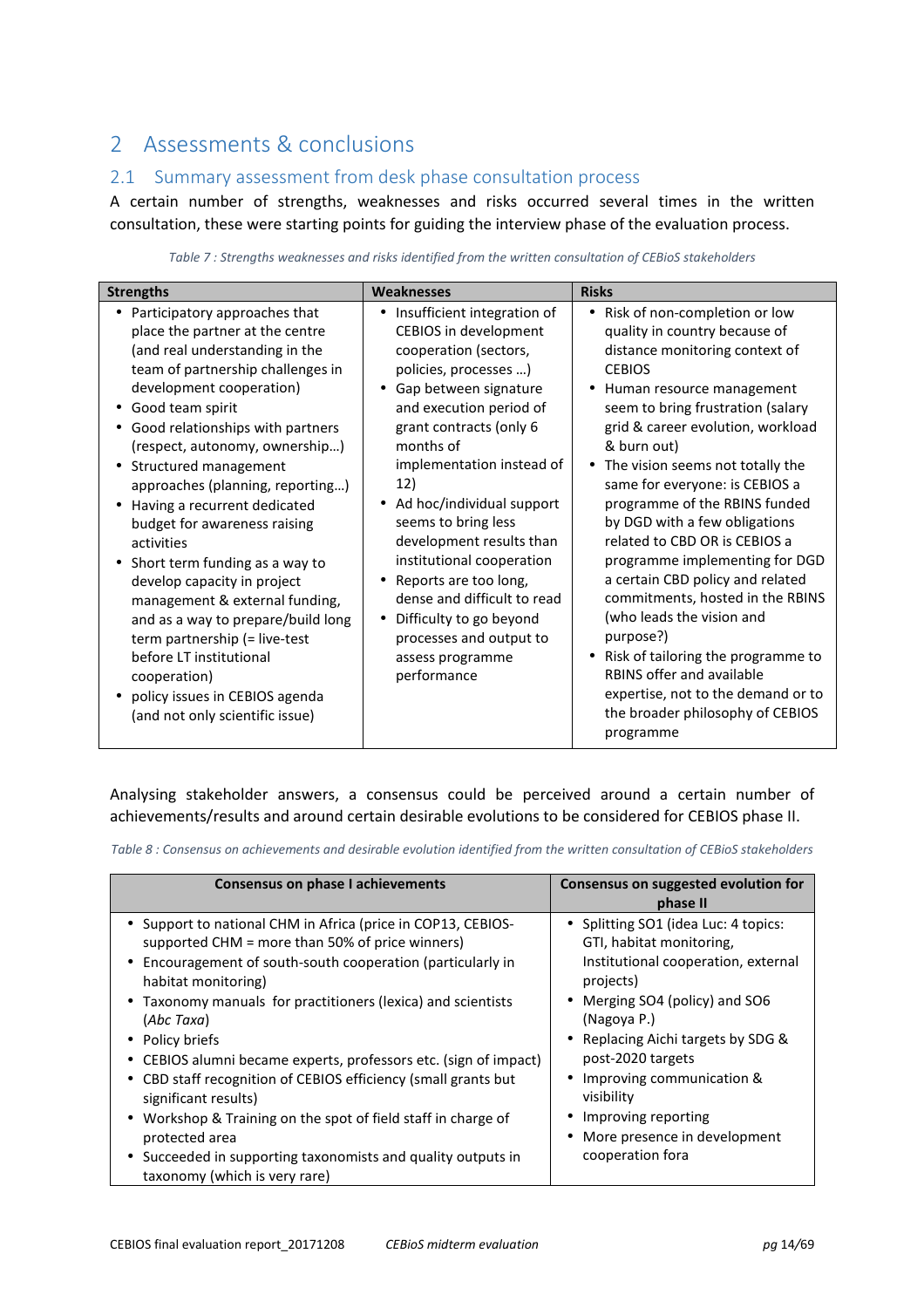## 2.2 Assessment of CEBIOS 6 specific objectives

Two assessments of the specific objectives have been made during the evaluation process:

- One by the evaluators, certainly partial because of the limited time to cover such a complex and diverse programme as CEBioS. This assessment is synthetized in this chapter.
- Another one by CEBioS team and steering committee members during the focus group exercise. This assessment has been captured under a tabular format and can be found in Annex 6.

Reading both aspects is recommended for having a better picture of the status per SO, this is why both assessments from the focus group exercise and from the evaluation team are presented in this report.

## SO1 - To strengthen the scientific and technical knowledge base on biodiversity and on its linkages with ecosystem services and poverty reduction (Knowledge base & GTI)

## **Background**

The SO1 aims at strengthening the scientific and technical knowledge base on biodiversity. This SO benefited from the most important part of the budget in Phase 1. Trainings, GTI, Manuals, *Abc Taxa*, support to habitat monitoring, capacity building in Marine modelling… they are all activities under this SO1, a very diverse and broad activity package. This specific objective aims at making use of RBINS' expertise and offering/disseminating it to partners and individuals offering potential for supporting their efforts towards biodiversity and ecosystem services linked to development.

## **Strong points**

- SO1 is positively evaluated by CEBioS stakeholders in the first phase and results should be consolidated and improved in the second phase.
- The SO1 is indeed contributing to increase knowledge on habitats, species (i.e. mushrooms, insects…), herbarium created, habitats lexicon, leaflets… There are clear success stories such as in Burundi, Ivory Coast, Benin,... This is clearly a strong point of CEBIOS.
- Trainings are also evaluated positively: students and young researchers as well as practitioners such as ecoguards and tradipraticians.
- Marine Modelling component seem to have been very successful and appreciated, with a clear technology transfer and potentials for applications on the short and long term future in partner countries.

## **Points of attention**

- Because of such a broad scope covered by this SO, there is a confusion of what can be perceived from CEBioS action. Overlaps between SOs seem to happen quite easily (policy briefs, awareness activities can for example take place in this SO despite other SO being dedicated to it) and it becomes difficult to understand which activity package leads to which SO.
- Despite its clear technical value and very good success, the marine modelling component appears like an historical add-on coming from a RBINS product to disseminate through CEBioS, with less integration than other CEBioS activities. One could speak about work done in silos, however CEBioS is making efforts to integrate this component even more than before.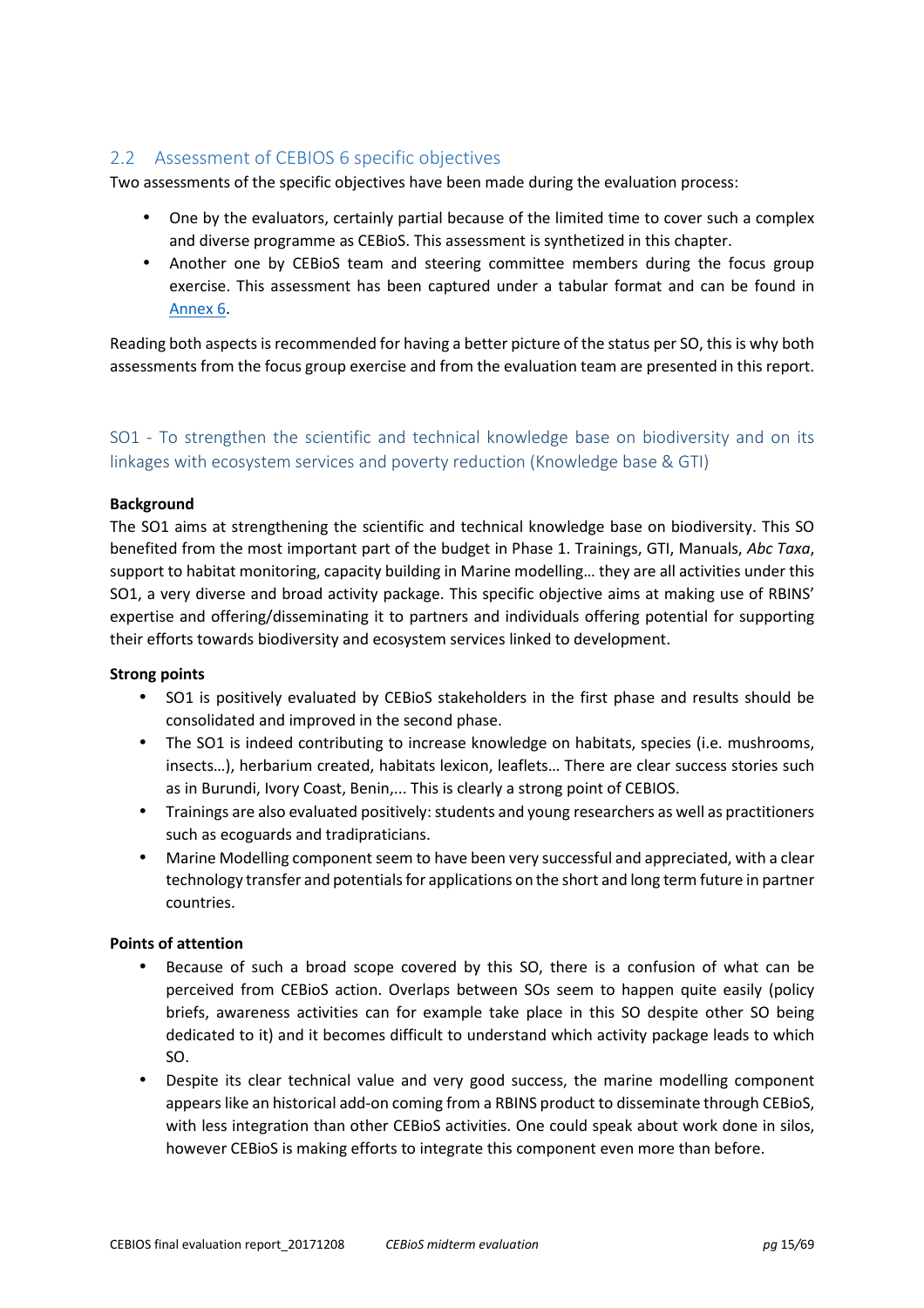• Looking at the expertise required in the North for this SO, it appears that the demand exceeds the offer. The number and diversity of Belgian experts willing to contribute is too limited, particularly because it has been focused so far on RBINS expertise and in a second row on its sister institutions Meise Botanic Garden and Africa Museum of Tervuren.

## **How to improve?**

- Most services offered in SO1 are useful and should be kept, but maybe not organized as they are for the moment. Re-envisaging fundamentally this SO might be necessary to clarify the strategy covered so far by SO1, maybe through the revision of the logframe, or through a division of SO per target audience. Some budget adjustment may be necessary in phase 2 to re-balance the intervention strategy.
- For the time being, an attention should be given in this particular SO to have rather an integrated approach and avoid working in juxtaposed silos. For phase II another structure could be thought (see further recommendations)
- The pool of expertise should be widened to develop more partnerships with a larger number of other institutions, universities etc.

## SO2 - To enhance the information base on biodiversity and on its linkages with ecosystem services and poverty reduction and on associated governance processes (CHM)

## **Background**

The CBD's Clearing-House Mechanism (CHM) is a tool for the implementation of biodiversity policy. It aims a strengthening cooperation and networking between stakeholders: governments, civil society, academic institutions, consultants, conservationists and the general public. It is based on the assumption that this will lead to mainstreaming of scientific information into policies. CHM is also a tool which can be used to raise the awareness. The development of networks of websites forms the main pillar of the CHM approach. CEBioS has received the mandate from RBINS and in agreement with DGD (national focal point to the CBD) to implement Belgium commitments to CBD with respect to CHM. CEBioS is thus namely to develop the Belgian CHM and to provide support to the partner countries of the Belgian cooperation for development with respect to CHM. This brings particularity in this SO.

## **Strong points**

- CEBioS has been very successful in implementing CBD's tool, building on a long experience of the RBINS in this field. CHM sites are up and running and are –taking context and support in consideration- of high quality. This performance has been recognized internationally and also awarded. Belgium has built a prominent position in CBD and related international networks. This is acknowledged by the CBD (Montreal) and even opens opportunities for new small grants related to this work in the future (see recommendations).
- The programme has been innovative and an international front runner for the digital development of the tool.
- Development of and support to CHM answers to a real need; CEBioS support is of crucial importance for the performance of CHM in the South.
- Implementing activities leads to capacity building of professionals in the South, getting them better equipped for positions in government and institutions, indirectly opening doors this way to influence policies.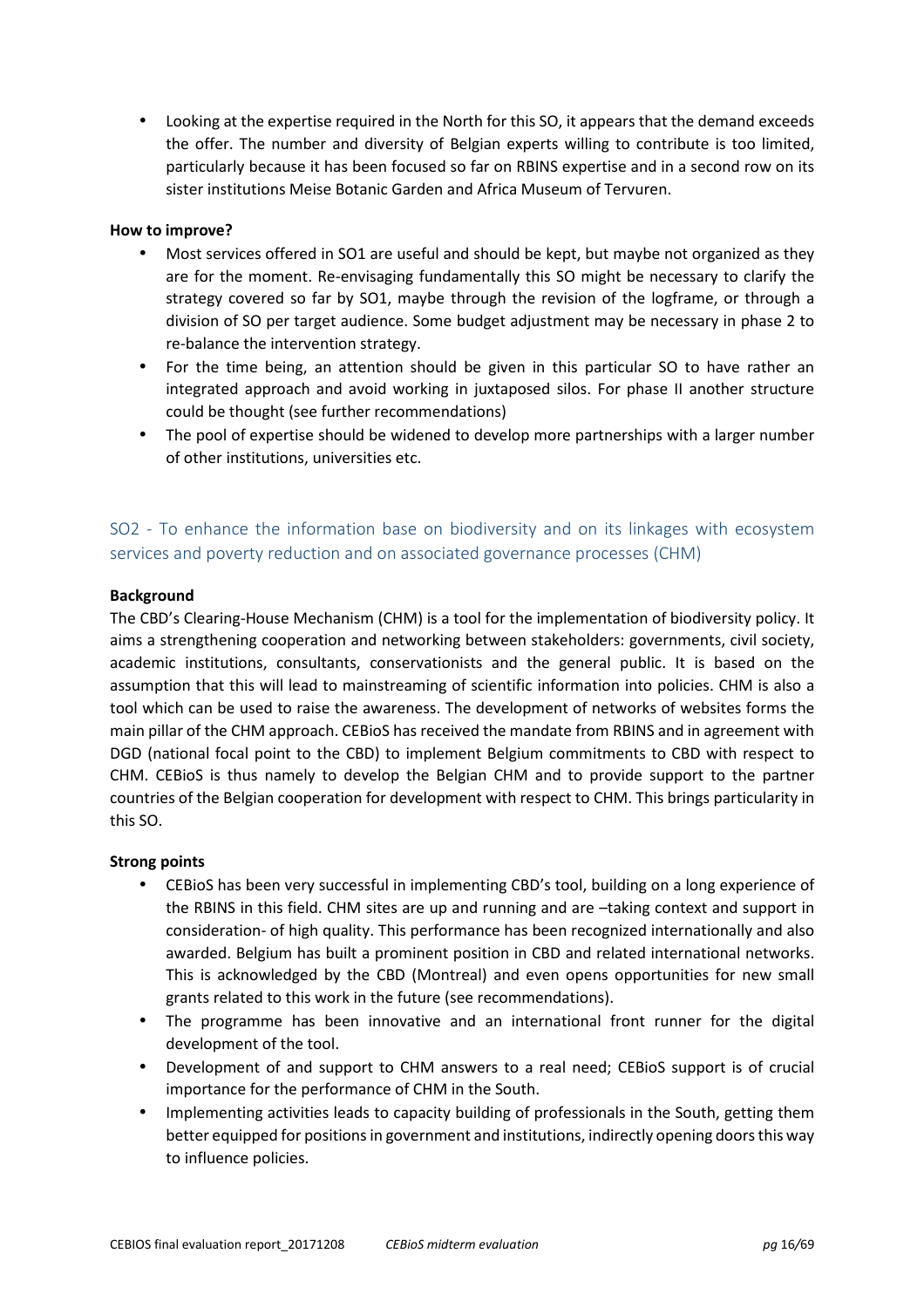- Trainings and projects to develop and implement CHM are appreciated and lead to interesting and potentially valuable access to information about biodiversity. Relationship building is another effect of the programme.
- Some CHM managers are very active, this contributes to goals like awareness raising and offering information for policy development.
- Because of the front runner position and leading quality level, South-South cooperation for the Clearing-House Mechanism is realized. Partner countries of CEBioS delivered trainings in other countries in their region, even using GEF or national funding for this, thus creating a multiplier effect. Also three-way co-operation, in particular with the countries of the Arab area, are mentioned as a success worth duplicating.

## **Points of attention**

- Available information and knowledge base is not well known and / or not well used by some of the key audiences of CHM like policy makers, academic networks and the general public.
- CHM Managers or national focal points in the South are often imposed and frequently change position, requiring re-investing to build necessary capacities.
- In some partner countries the professionals responsible for CHM are not sufficiently involved, for instance they do not submit projects missing opportunities for funding or they fail to upload new content.
- CHM depends on administrative, network and digital services which are lacking quality and reach in some of the countries or local areas.
- After the systems are established, there is no additional funding for interventions which lead to the use and further implementation of CHM. This is caused partly by lack of political support for CHM. Available funding is mostly focused on projects, while an optimal functioning and implementation of CHM requires structural funding, allocating an annual budget. This is an internationally acknowledged point of attention of CHM.

## **How to improve?**

- Part of the weaknesses identified are inherent to the international context and the procedures of the CHM. These cannot be easily influenced by CEBioS. However, because Belgium has a leading role in CHM and a good relationship with CBD secretariat (Montreal), it is worth exploring how the instrument can be empowered. Identified weaknesses as lack of ownership in partner countries, lack of awareness of its value and potential, lack of appreciation and use of CHM by key audiences and lack of updating and promoting the instrument, can be addressed.
- In cooperation with CBD secretariat, a project can be designed fitting CEBioS expertise to explore which interventions contribute to the strength of CHM. Perhaps CBD's small grant funds could provide opportunities for these kind of projects, otherwise it is worth exploring which other funding opportunities are available.
- Using instruments like financing partner participation in CBD meetings contributes to commitment, capacity building and acknowledgement of the value of CHM.
- Lack of ownership in the South leading to lack of vital financial support for further implementation of CHM can be temporarily softened by financing steering group meetings in the South and offering practical tools like internet access and hardware. One must beware though of creating dependencies, this should only be applied to bridge the period when structural funding from other sources becomes available (e.g. solar panels installed at OBPE in Burundi).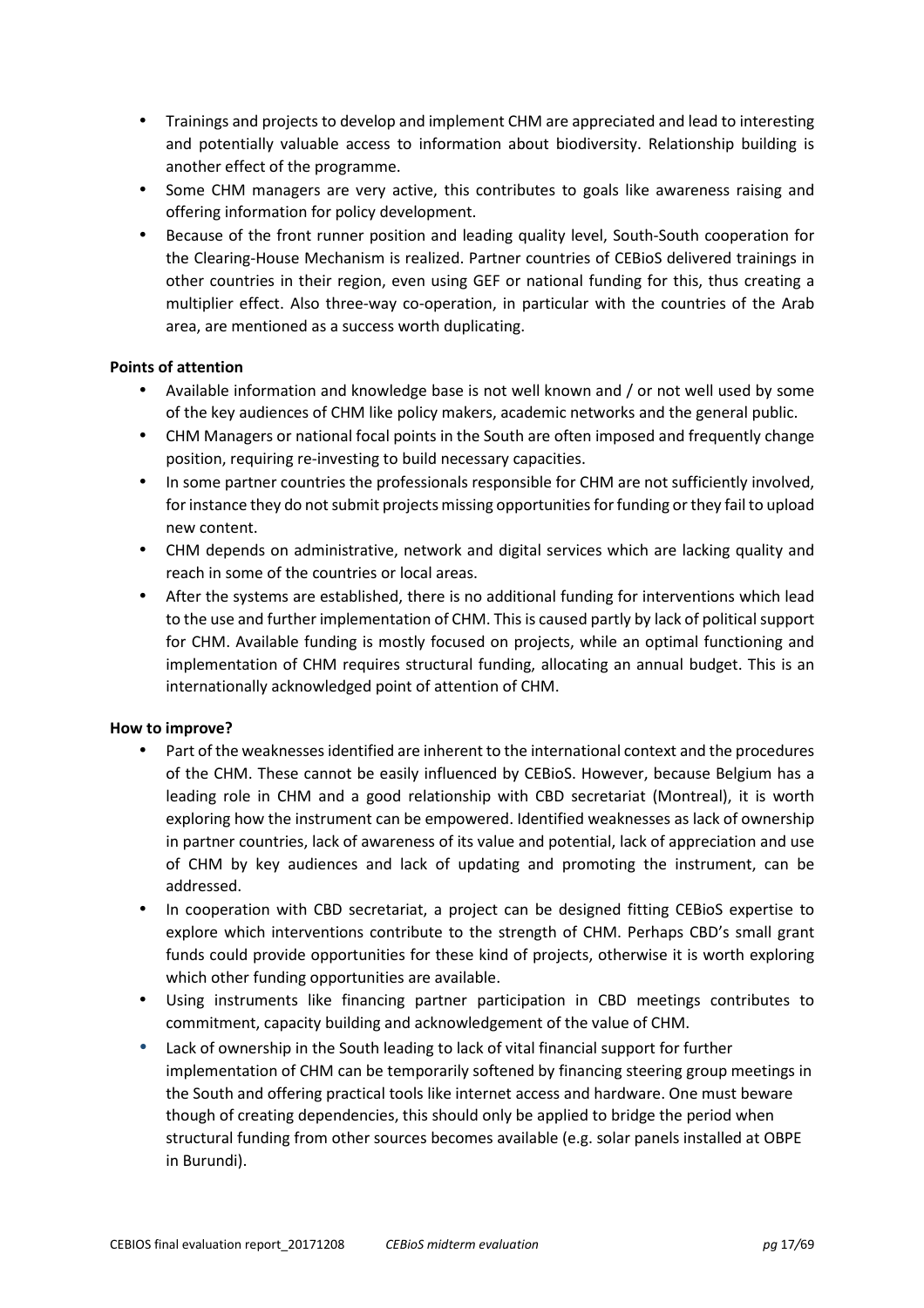## SO3 - To raise awareness and communicate on the importance of biodiversity and ecosystem services for poverty reduction and sustainable development (Awareness)

## **Background**

CEBioS staff and infrastructure/expertise from the RBINS as scientific institution and museum, as well as national focal point for the CBD and CHM, has a good position to raise awareness and communicate on biodiversity and ecosystem services. It has experiences with a wide range of audiences, which include the general public, schools, citizen associations, scientists, policy-makers...

## **Strong points**

- Projects aimed at public awareness supported by CEBioS have received international recognition and are appreciated by partners in the North and the South. The CBD secretariat values the work of CEBioS and the results of the projects. These projects are used as showcases that also small grants can have an impact.
- A wide variety of means is used, ranging from training, symposia, flyers, publications.
- Baseline studies are being conducted. The awareness of partners about the importance of baseline studies is raised and capacity is built for evaluation by follow-up measurements.
- Some partners are also invited in neighbouring countries as experts to use their experience to develop baseline studies on public awareness. CEBioS efforts to develop capacities in partner countries have a multiplier effect in these cases.
- The programme is working to develop synergies with Belgian actors.

## **Points of attention**

- Biodiversity is an abstract concept for part of the audiences. Raising awareness requires a thorough understanding of needs and mind-sets of the people who CEBioS is trying to reach through its partners. CEBioS partners sometimes do not have an in-depth understanding of CEBioS target audiences when they are more focused on scientific development instead of policy influencing.
- Also partner's needs and abilities are an important success factor. Quality of projects submitted is often not sufficient, pointing to lack of expertise on this topic.
- The impression is that CEBioS is sometimes 'jumping to means': not first analysing step by step: who are the target audiences, what are the communication objectives, what are my messages and only after that analysis deciding which means could be effective. When this analysis is missing, outreach tools will not always be effective.
- Means used to raise awareness are mostly using factual communication. Using of state of the art insights from behavioural sciences and psychology, will strengthen CEBioS activities. Methods like storytelling, persuasion, using emotions as drivers of behaviour and design of behaviour change are hardly used so far.
- Baseline studies are not conducted in all countries yet and performance indicators are not enough results oriented.
- Sometimes desired effects are not sufficiently concrete or are determined at the level of the main actors instead of the end audience.
- As funding of a baseline study does not yet include funding of an evaluation study, there is no control of follow up success. Even though the partners involved know that follow up research is needed, lack of funds or time might interfere with good intentions when these measurements are not yet planned and budgeted. Indicators for awareness need to be measured on a regular basis to provide feedback aimed at learning which interventions are effective.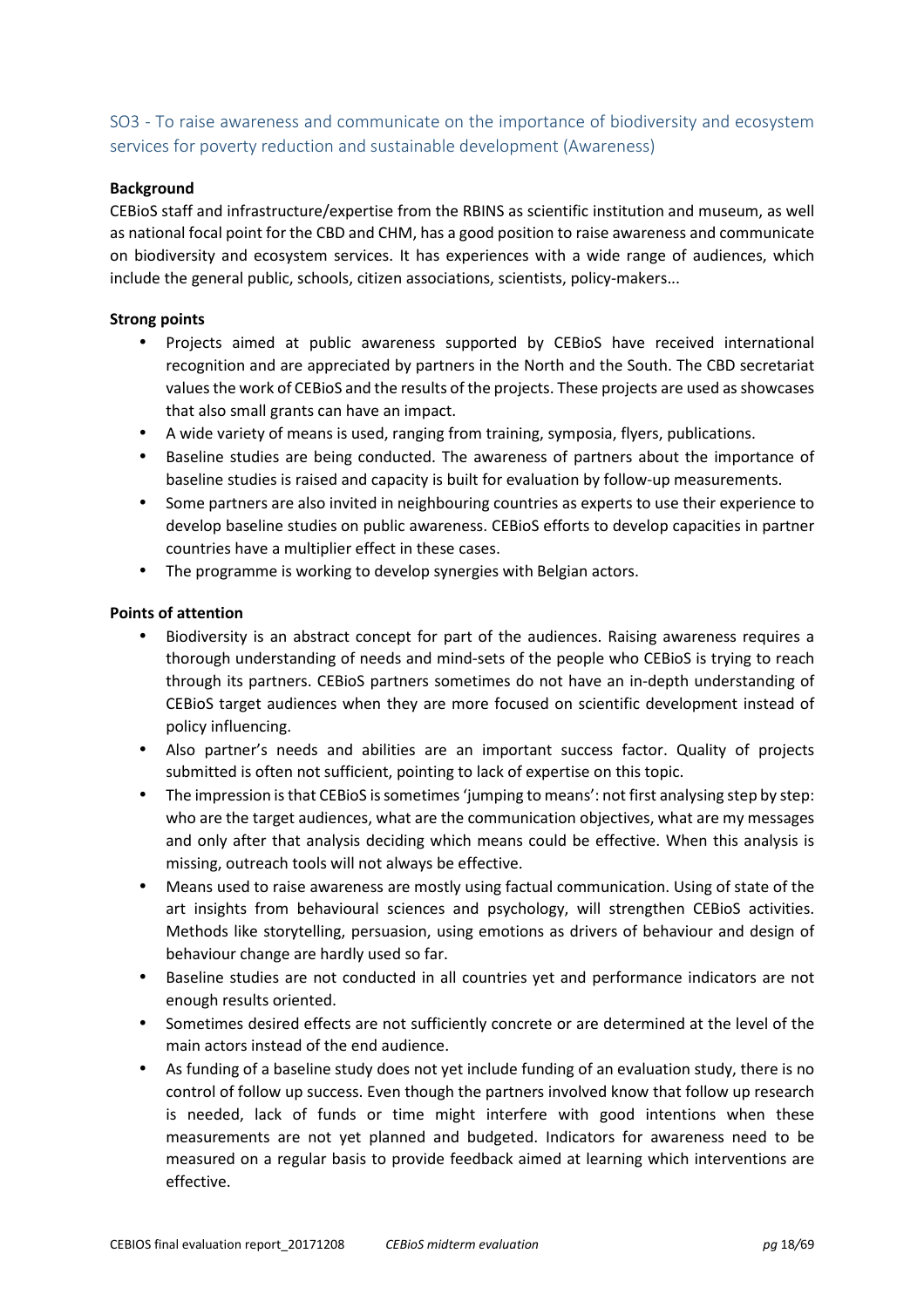- Tools and surveys used are not always shared, among fellow grantees even though they can be of value in different contexts. knowledge management is a topic which needs further attention.
- Relevant (potential) network partners in Belgium are not always aware of CEBioS national ambitions and activities in this field. Focus is more on the South, activities in Belgium require attention and strategic thinking since a lot of relevant organisations are already working on awareness raising for decades, and for a lots of them, with DGD funding.

## **How to improve on the short term**

- Efforts are now mainly focused on the South. Capacity of staff is limited. If the programme keeps its national focus as well, CEBioS activities and partnerships in Belgium need to be strengthened, requiring smart relocation of precious resources. From a strategic point of view of the overarching programme, this could be a smart move as these results will lead to a higher familiarity and appreciation of CEBioS in Belgium. This way the programme develops a stronger position on the long term and can have stronger effects by targeting audiences as a joint effort with other institutions. In any case energy should not be spent on target audience already reached out by other development actors.
- Communication and related activities to get attention and support for projects in the South can be intensified, using local partners and involving partners like embassies and ENABEL.
- Improve the description of the awareness objective and its impact (who is targeted, how, there is a need for more measures/indicators of impact of the methods used for raising awareness and need for data, who uses the website? are the policy briefs read? Who consults the CHM: data on impact). Data from google analytics are very generic, interviewing key audiences would be more specific (but costly) on user profile and purpose. Baseline and evaluation criteria and tools could be further professionalised. Maybe the recruitment of a communication manager (or of periodic external support on this area of work) will help to address these issues.
- Partners should use structural assessments of which communication strategies, messages, means and activities are effective in specific contexts. An analysis of current capacities in this area and needed capacity building would empower CEBioS. In an ideal world partners would collaborate with independent professionals to do this. In the real world, they would have to be creative to find a feasible way to do this. A possible solution is: Giving more attention to outcomes instead of outputs would raise understanding of CEBioS partners of what works best in their context. A more participatory approach of working (partners teaming up with their audiences and co-creating communication activities) could be more effective for them in the future. People listen best to their peers, communication means are most effective when they are produced with target audiences or even by target audiences if possible. For instance: Let a policy maker prepare a presentation for peer policy makers.

## SO4 - To improve the mainstreaming of biodiversity and ecosystem services in policy sectors that have a high relevance for development (Mainstreaming)

#### **Background**

This specific objective 4 is presented in CEBioS logframe as very much focused on the Belgian development cooperation, namely the DGD. However CEBioS team seems to perceive it with the broader scope of "the actors of Belgian development cooperation". It aims at building capacities related to biodiversity and ecosystem services for these Belgian development actors to better integrate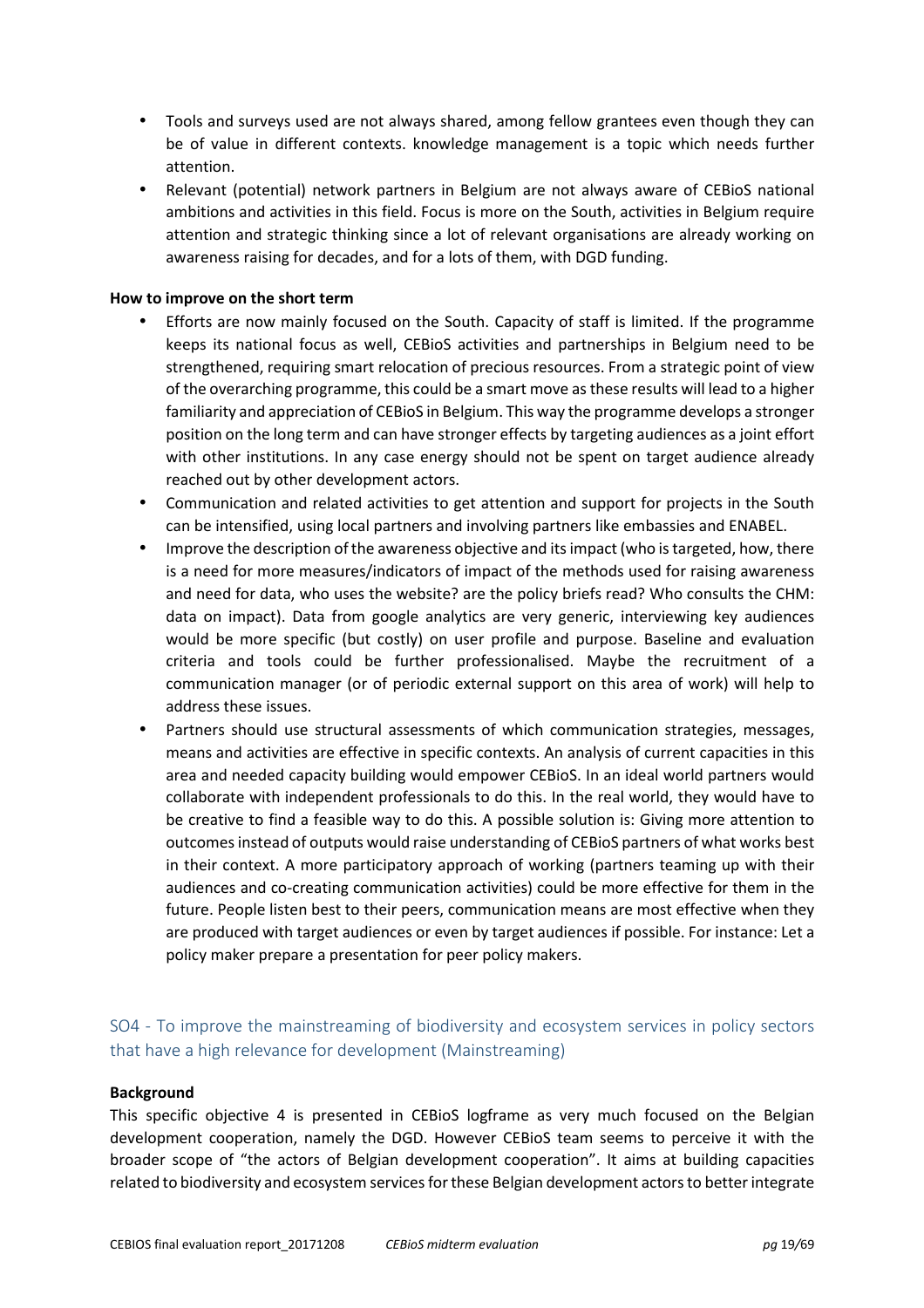biodiversity in their sector of work, development cooperation processes and actions. This specific objective is clearly a service offered directly to the funders of CEBioS programme.

## **Strong points**

- There is a clear will and a mandate given by Belgium for CEBioS to be involved in development cooperation policy meetings and several attempts were made to contribute in the PIC preparation process for several countries.
- Whenever a demand is made from DGD to comment on a document, present a briefing session or other, CEBioS seems to respond swiftly.
- CEBioS represents an added value for many development actors 1) who do not have a comparable scientific expertise in biodiversity and ecosystem services; 2) who do not have the mandate or sufficient funding for conducting research on biodiversity related topics for which they actually have an action on the field.
- CEBIOS coordinator has connections with IPBES steering committee. CEBIOS support in the preparation of the IPBES capacity building and assessment exercises is well acknowledged and appreciated by the IPBES focal point.
- CEBIOS support in the preparation of the intergovernmental meetings (notably CoPs) and inputs is well acknowledged and appreciated by the IPBES focal point.

## **Points of attention**

- The demand of DGD strategic audience for CEBioS support is quite low, it is part of the problem that should be addressed by this SO in particular. CEBioS together with its DGD steering committee members did not succeed yet in finding a clear entry point for non-biodiversity related units in DGD.
- The reach of CEBioS in Belgium and in partner countries seem to be more focused on research and university actors than on development cooperation actors. In these last fora, CEBioS – which is not a small programme- does not seems to be known, or barely.
- Because some CEBioS staff come from the research sector, it is difficult for them to reach development cooperation sector, the network to establish is not obvious for part of the team.

## **How to improve on the short term**

- This SO is rather a soft component of CEBioS strategy, however it should not be neglected as this is where the scientific knowledge can bridge with development sector and objective (science policy interface).
- In terms of link with DGD, CEBioS should be more pro-active and more creative in its way to communicate and enter in the field of advocacy techniques and means. On DGD sides, some champions for change have to be identified (DGD steering committee members might be the first ones) to serve as entry points and change agents in the institution.
- The direct development cooperation actors are not the only one and CEBioS should explore more the indirect development cooperation actors (NGOs, universities international cooperation programme…). Collaboration with VLIR and ARES already exists, but so far seem often to stem from interpersonal relationship prior to CEBioS (which is not necessarily a bad thing). Some collaboration with VVOB and WWF are developing, however, a wider network should be explored with respect to the link with development, notably to compensate the absence of permanent presence of CEBioS team in partner countries or the limited in-country monitoring budget.
- In future recruitment it could be interesting to have someone with some network and experience in Belgian development cooperation sector. Another option could be to get closer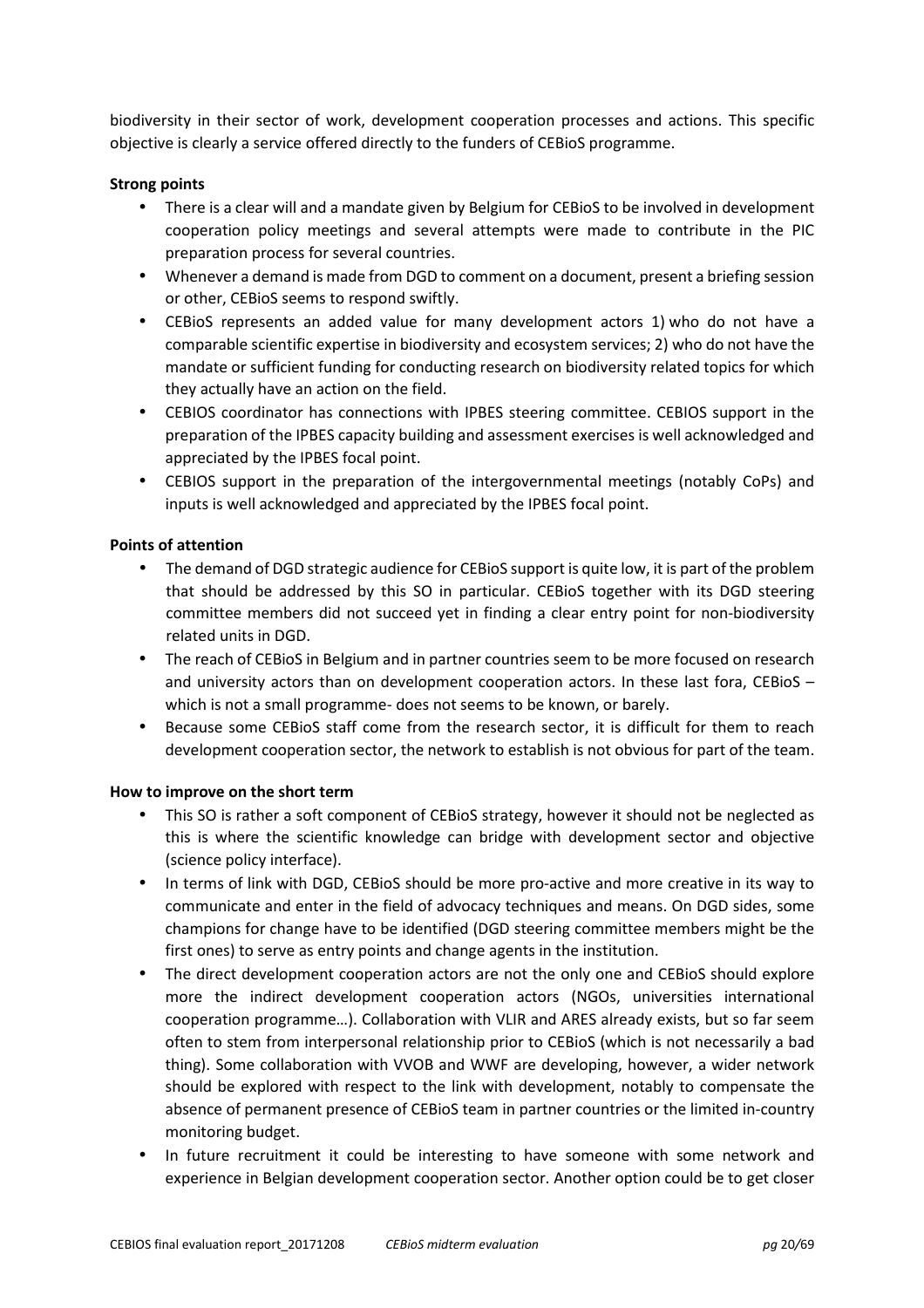to the Belgian university NGOs (ADG, FUCID, UNIVERSUD, Louvain cooperation, ULB cooperation for the French speaking one, the equivalent might exist for the Dutch speaking ngos). Getting closer to ACODEV and NGO federatie platforms would certainly help CEBioS to develop even more the relevant network in Belgian development cooperation sector.

SO5 - To improve the knowledge on the measurement, reporting and verification of policy choices and activities linked to biodiversity and ecosystem services (MRV and Aïchi targets)

## **Background**

SO5 aims at improving the knowledge on the measurement, reporting and verification (MRV) through supporting the development of tools and providing advices in Belgium and in partner countries. Supporting partner countries in the South in developing and implementing sets of indicators for their National Biodiversity Strategies is one stream of work that is implemented through call for proposals, trainings and meetings.

#### **Strong points**

- The MRV thematic is certainly a crucial one. Supporting the development of expertise in the South is key to promote biodiversity priorities on the long run. When one knows what to measure, he/she knows what the problem is and what would be a positive sign of change.
- Outputs delivered in phase 1 included a list of priority indicators, workshops involving different stakeholders as well as production of policy briefs, articles and publications.
- The results are overall positively assessed by CEBioS actors.

#### **Points of attention**

• This component of CEBioS includes grant scheme for awareness raising activities (example: MRV call 2017), production of policy briefs… elements that are also part of other SO in CEBioS intervention strategy and might bring certain confusion between SO considering the way the division is made between component in the current phase I.

#### **How to improve**

- It is a promising SO that would need more inputs and time in the second phase and to be coordinated as well with communication (audience, media used) as regards the production of policy briefs (impact of such tools in line with their real tailoring to specific target audience).
- Methods used include participative approaches, which should be supported and reinforced in phase two in line with the target audiences to be clarified.
- In phase II, the awareness raising aspects that go with this MRV component could be considered in the same work package as the other awareness raising component of CEBioS. . Same reflection could be conducted on the production of policy briefs. This is food for thought to be further explored.
- The proximity / complementarity with KLIMOS should probably be further explored in phase 2.
- The inclusion of SDG and 2020 targets should be included in phase 2 design for this component of CEBioS strategy.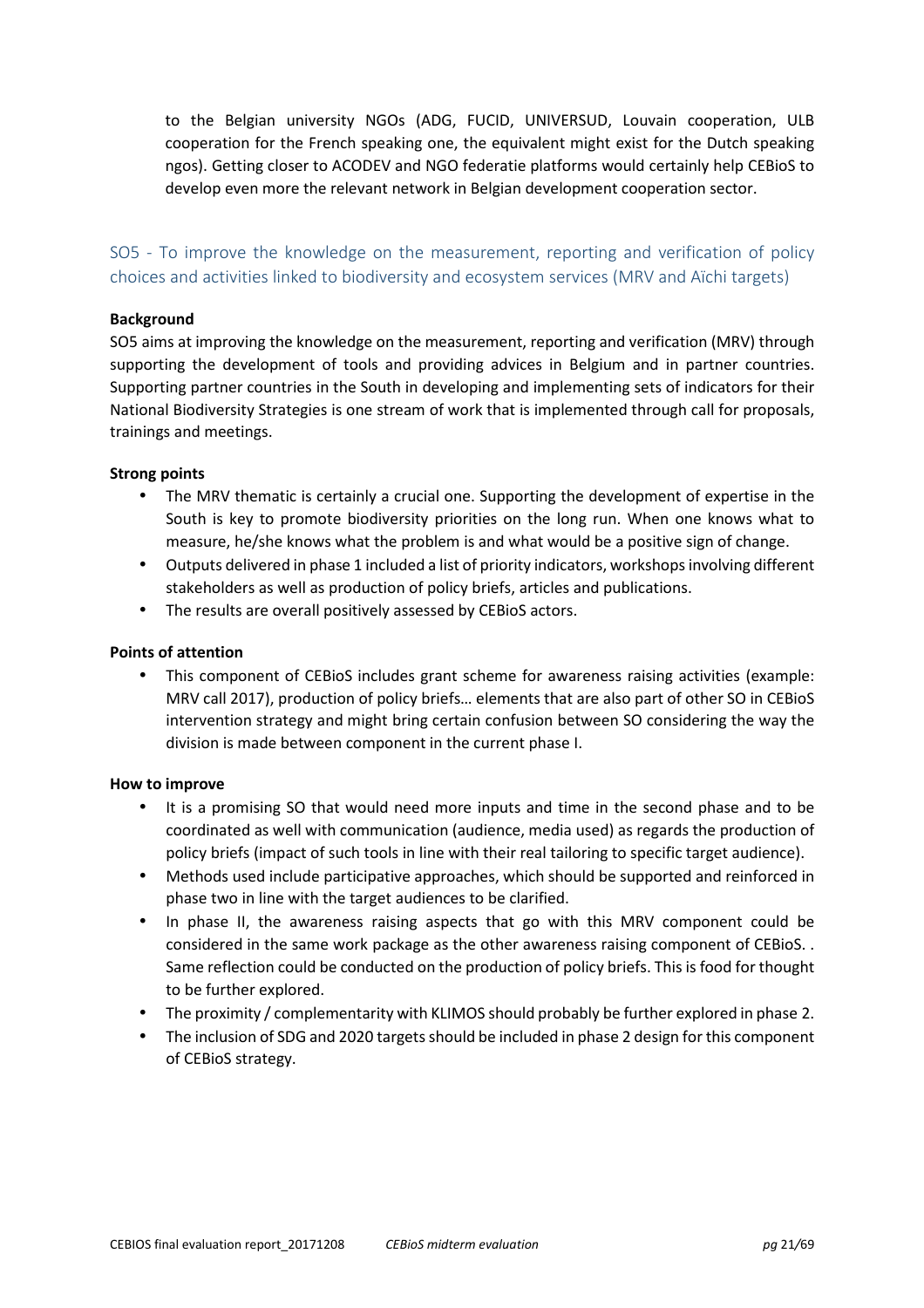## S06 - To raise awareness on, and build capacities for, the implementation of the Nagoya Protocol on Access and Benefit Sharing (Nagoya protocol)

## **Background**

The aim of SO6 is to raise awareness and build capacities on the Nagoya protocol on access and benefit sharing. Methods used include workshops on capacity building to different target audiences (including to the host and the funding agencies of CEBIOs, the RBINS and DGD).

## **Strong points**

• This is evaluated also overall quite positively on the theoretical level as there is a need to understand better the Nagoya protocol and ABS in the partner's countries of the south and there are some success countries such as in Burundi. This is also to be linked to the expertise of CEBIOS on capacity building (see SO1)

## **Points of attention**

• However, and this is clearly said by CEBioS team, there is lack of implementation of this protocol that goes beyond CEBIOS mandate.

## **How to improve**

- Follow up in phase two would include identifying key stakeholders in more detailed manner, maybe be more selective in the target groups and to build or identify tools to communicate on this protocol with support of CBD and NGO's to produce concrete outcomes.
- CEBioS should consider the different spheres where it can influence change on this NP aspect and re-envisage a new design for this component according to what and who is in CEBioS sphere of control, sphere of influence and sphere of interest without being directly touched by the programme.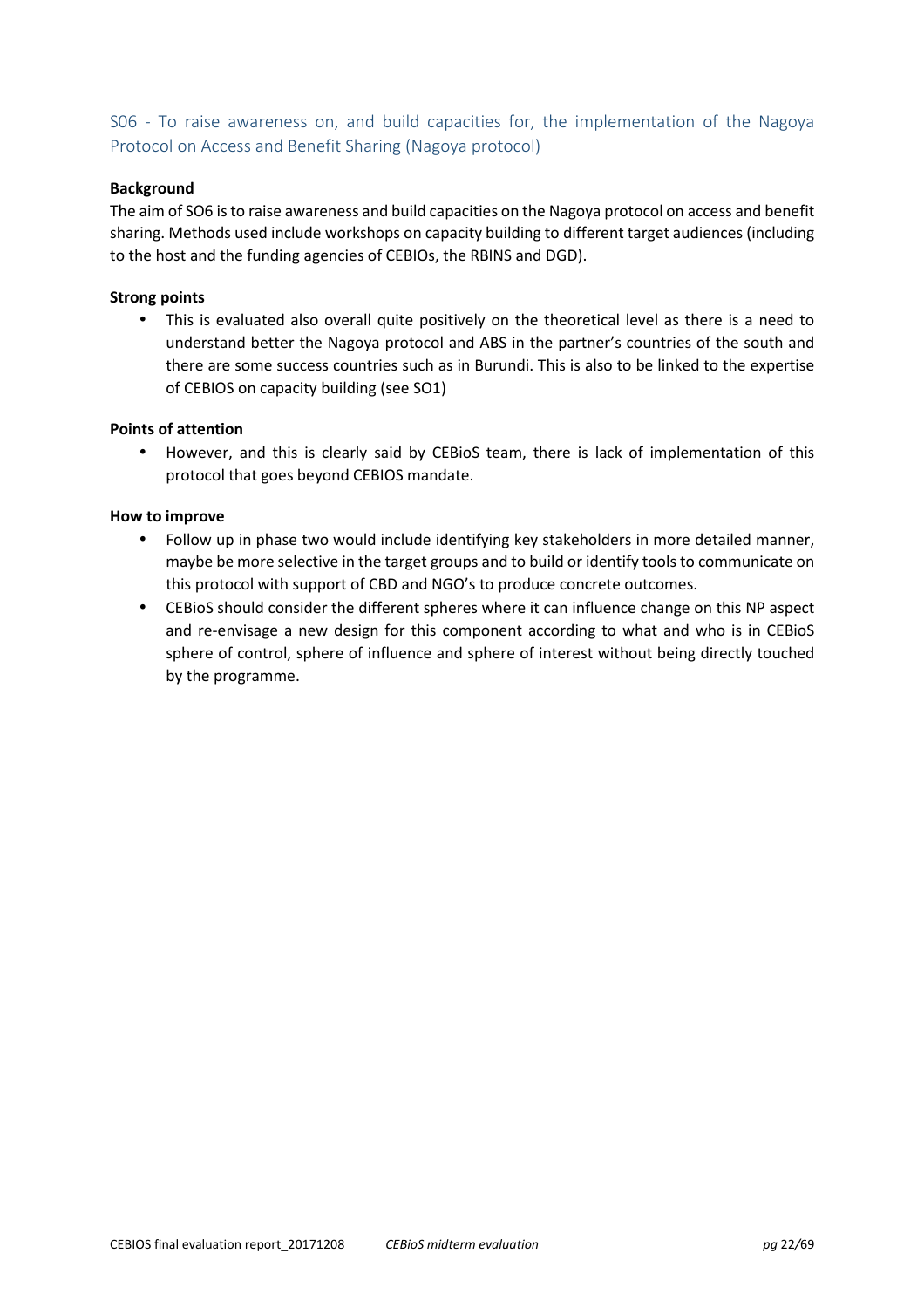# 2.3 Answers to the evaluation questions (EQ)

## EQ1: Do the services and deliverables comply with the strategy of CEBioS?

#### **Strong points**

CEBioS programme is a relevant development programme. It addresses issues that are not tackled by typical development or research actors. In that sense, it brings an evident added value to other development cooperation mechanisms, building future capacities to deal with biodiversity challenges in developing countries. Generally speaking, CEBioS services and deliverables seem thus to be in line with what was announced in its strategy. The production of scientific knowledge seem to be certainly achieved with a recognized level of quality, the capacity building of researchers from the South is also representing a benefit for the partner countries on the long run. CEBioS is also providing some very specific capacity development services that no one else provides, like the support to CHM in partner countries, the building of capacities in taxonomy, the participative support for habitat monitoring or the support to marine modelling.

#### **Points of attention**

However the real question should be "do these services and deliverables serve their intended purpose". While it is in CEBioS strategy, the link with development is not clear in a medium term perspective. If one can agree that research should not be always conditioned by a short term return on investment, CEBioS financing comes however from development cooperation and the services rendered or deliverables made accessible to development actors is not obvious. There seems to be a poor network in development sphere, with very little integration in key NSA fora in Belgium and in partner countries. . Only limited results can be linked sufficiently with development priorities and poverty reduction. While there is an effort put on publishing communication material (publications, articles, manuals, policy briefs…), disseminating/ implementing/ communicating on results linked to development & poverty reduction seems to be still weak.

#### **How to improve**

Some promising results can however be mentioned on which CEBIOS could built further actions.

The work done with some partners on protected areas with respect to manuals on habitats and training of ecoguards is having a very interesting potential in terms both of biodiversity protection and on economic development, CEBioS should build on this positive experience in phase 2.

The work done by some alumni at micro-project scale shows that interesting actions with direct applications of research are possible and with a small budget. This is for example the case for the dissemination activities by a GTI alumni on termites. For this to be not only a positive surprise, CEBioS might have a more strategic piloting of i) the selection of GTI alumni and their research topic; 2) the communication/dissemination actions following the GTI grants.

A poster is not enough for a message to pass, but ensuring this poster is printed and disseminated at larger scale with the right technical advice is possible if some development actors are approached like NGO/ branches/ line ministries etc working in agriculture, rural development, environment… These actors could be amplifiers of CEBioS results.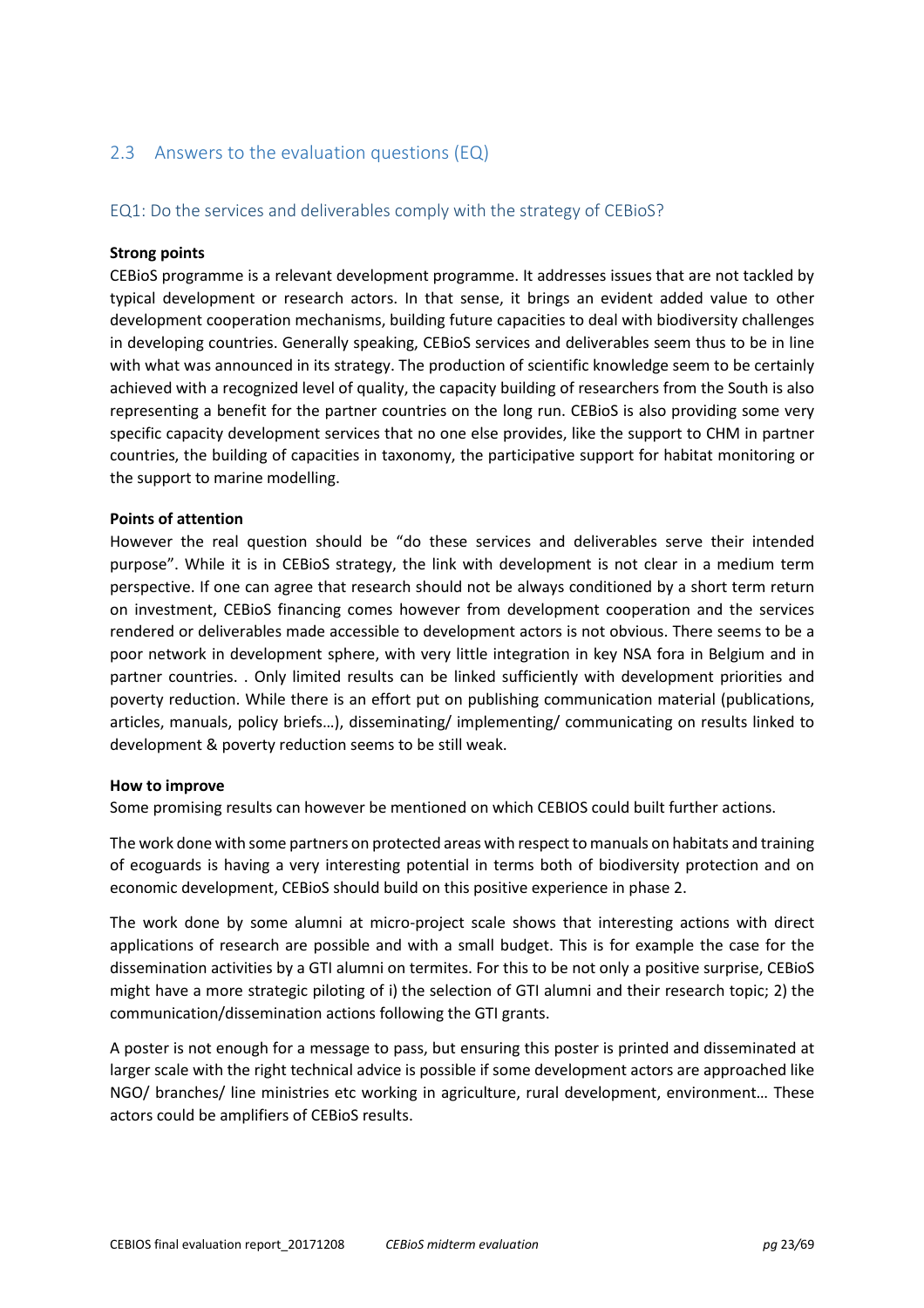## EQ 2: Are CEBioS services and deliverables related to the 6 CEBioS specific objectives adequate and of good quality?

## **Strong points**

CEBioS team is working in a professional and rigorous manner. Activities are conducted with an efficiency concern and a lot of work is carried on by the team.

The deliverables seem as well of good scientific quality. The outcomes of these services might differ quite a lot from one SO to another<sup>8</sup>, but this could be a positive sign of the programme being flexible enough to move on in certain component even if others are slowing down.

The scientific and capacity building components of CEBIOS are strong and well appreciated by the partners in the South, inside Belgium and by international partner such as the CBD.

#### **Points of attention**

What is done with these deliverables in terms of reach and audience seem to not reach all the potential. This is partially due to external factors: piloting of targeted countries by Belgian cooperation, non-ratification of certain international convention by Belgium like for the SO6, assignment of poorlymotivated persons by a partner country to what should be a strategic position (like CHM focal points)… But it does not explain everything, working a lot to produce a good quality deliverable that is not disseminated as it could means missing the targets for reaching the real expected outcome.

The unbalance and juxtaposition of specific objectives of different weight in CEBioS strategy makes it difficult as well to appreciate the overall picture of the services rendered. Rationalising the strategic vision might help CEBioS added value to become more visible.

In short, CEBioS staff is dedicated to carry out the activities as planned, but sometimes not reflecting enough on the impact of these activities on the overarching goal: social and developmental change via biodiversity protection.

## **How to improve**

 $\overline{a}$ 

CEBioS is based on the assumption that strengthening scientific knowledge and capacity will lead to better valuation of biodiversity and to its protection. This in turn will result in a higher quality of the environment and improve livelihood conditions or even support economic development. Proof of these causal relations is needed and may be re-examined from time to time when choosing to conduct or not an activity, how and with whom.

As identified during the focus group, CEBioS should probably review its different clusters of work. Some would deserve to be better integrated, some would deserve to be expanded, others to be reduced to avoid spending energy and resources… All this depends each time of how enabling or not is the (country) context. In partner countries, CEBioS could envisage working from the start in a more integrated manner with all its components, a full work package, adjusting when and if necessary the type of services delivered.

<sup>8</sup>*See previous chapter for a detailed assessment per SO. See annex 6 for the participatory assessment per SO done by CEBioS team and steering committee members.*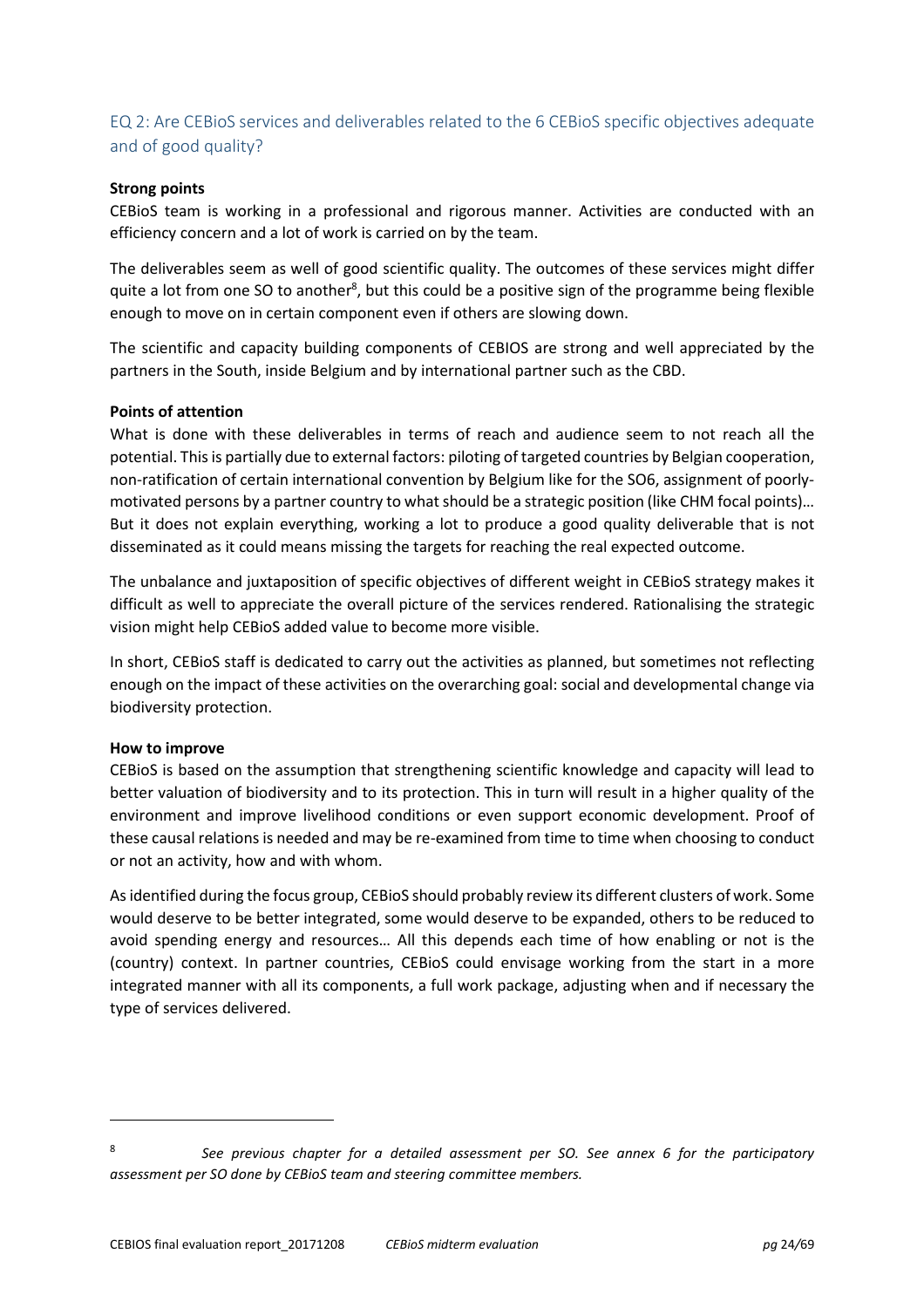# EQ 3: Are the workforce and composition of the staff adequate? (including questioning the structure/governance of CEBIOS itself)

## **Strong points**

The CEBioS team is dedicated and highly motivated. Also based on judgements from external respondents, work is of high quality and activities are carried out professionally. CEBioS benefits from a good team, with skills, specific expertise… a team that can offer good partner relationships and good network in scientific spheres. This extend not only to scientific staff but to support staff also with a team of secretary that reflects well over the workload and coordination aspect and an accountant that seems to be the good interface between RBINS central accounting services and CEBioS team. For these last team member, the contact with CEBioS end goals, partners and trainees is precious since it makes their work even more meaningful.

The team is coordinated in a way that values dialogue and team spirit, and a real attention is given to monitoring activities and output for respecting planning and budgetary commitments.

CEBioS benefits as well from a quite supportive steering committee with a constructive flexibility, a consideration for robust management structure and systems as well as a real commitment to CEBioS overarching goals. This steering committee so far left a lot of independence on the content of the work to CEBioS team, and this is probably a strength for the flexible implementation needed for development programmes.

## **Points of attention**

The evaluation team could perceive serious human resource management issues, probably related to RBINS governance and procedures. Unsecure contractual arrangements, temporary status that are extended in time, and a limited perspective in terms of career evolution are factors of frustration and reasons for which some team members are looking for other job opportunities despite their motivation for CEBioS.

Despite the structured management approach, the efforts for building a good team spirit and the practice of having each time a backup person for a given area of work, individuals seem to feel often working in relative isolation. As a consequence, for some team members, their work is not well known and workload not quite perceived by their colleagues.

Burn out has been a reality these last months at CEBioS, apparently mainly on the support staff side. This could be partly explained by the fact that the contribution of their work to CEBioS strategic objectives seems less recognised than the one of the scientific staff, or as well by the fact that they themselves do not relate their work sufficiently with a meaningful goal (as programme manager can do with their thematic work and partners). They also tend to be confronted to several chains of command with conflicting deadlines and priorities. If support staff accepts too much work and solicitations, then their workload during peak times (during Calls for proposals for instance, or end of accounting period) is too high, leading to fatigue, frustration and tensions.

## **How to improve**

Bringing change on the short run to human resource management is essential, notably by the following measures: 1) improve the balance between workload, staff costs and co-financing opportunities (new financing, new project to cover staff costs (…but also additional workload);. 2) increase working time dedicated to collective thinking and information sharing (in a straight to the point and concise manner to be compatible with workload).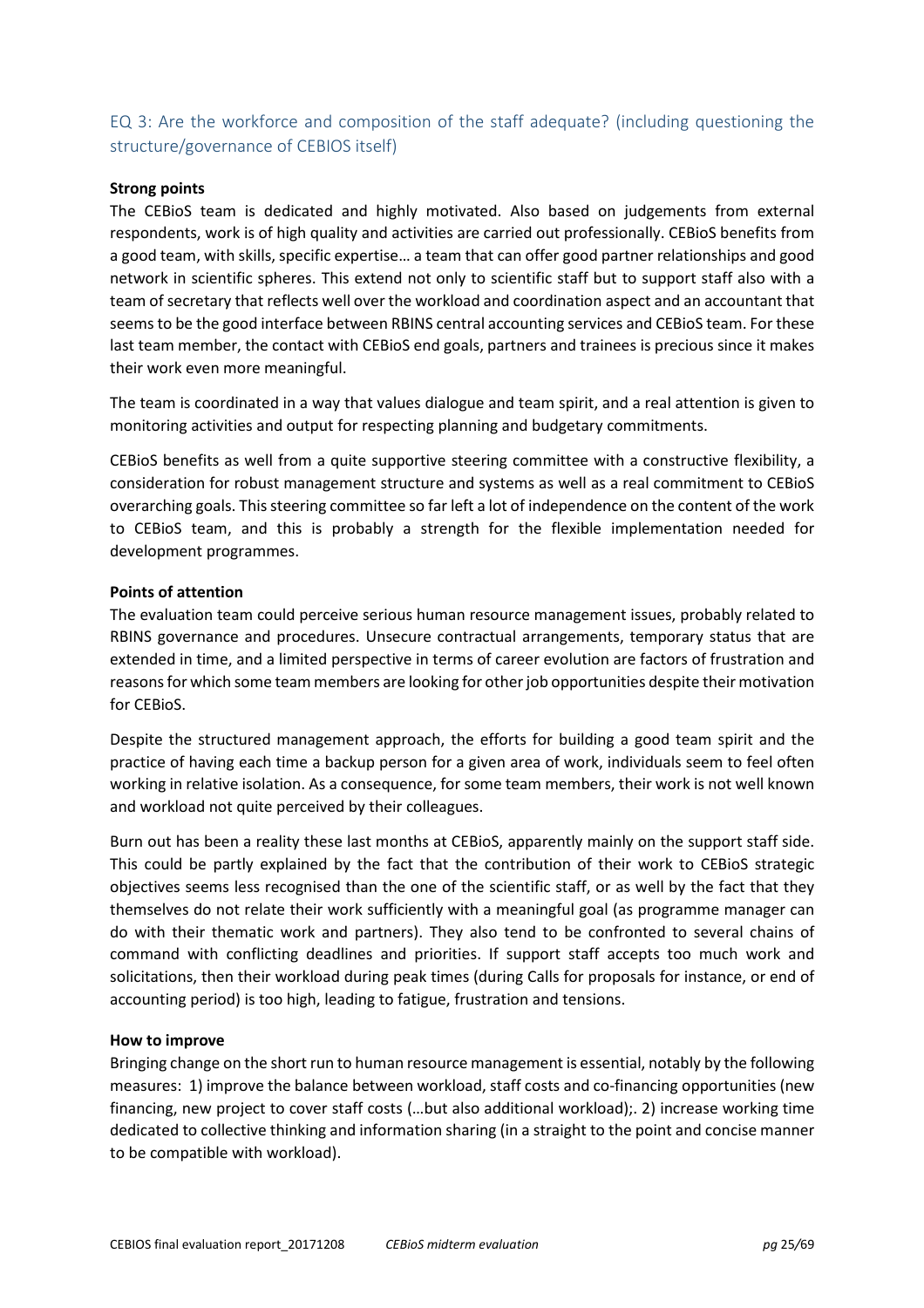For building a shared understanding of the different pace of work within CEBioS programme, the solution put in place by the secretariat is a good one that should be systematized: a common calendar (visible both physically and electronically) with all the deadlines and main tasks for each team member, the kind of tool that can be centralized and maintained by the secretariat and used as support tool for team meetings.

Tools or incentives are necessary to find the time to report to each other and communicate better within CEBioS team. This has to follow a structured pace, for example: one stand up meeting<sup>9</sup> a week; one team retreat a year<sup>10</sup> (2 days during weekdays for team building and working on the next year plan for example). This last teambuilding event is even more important since there is a cultural and linguistic diversity in CEBioS team that is working quite well but could anyway benefit from some more time "off" together.

The staff needs to be acknowledged for their commitment and dedication, contractually speaking and in communication terms.

On the long run, it would be worthwhile to explore how a change in CEBIOS status could allow for a different salary grid and status/career rules. (asbl for disconnecting CEBIOS from RBINS like a spin off? or consortium with another organization that would contract the human resources?). Changing status rules and grid in Federal institutes for a "small" project is not realistic given the current Belgian context and its track records, but the question remains and solutions need to be searched for. A risk analysis has to be conducted on these options. One should avoid anyway a scheme that would lead to losing the 100% cofinancing rate currently applied to CEBioS by DGD. Indeed, the type of institutional profile CEBioS is related to would make it extremely difficult for the programme to generate a contribution in equity.

## EQ 4: Are the tools and modalities appropriate to assess the progress towards strategic objectives and the success of its activities?

## **Strong points**

 $\overline{a}$ 

CEBioS programme is equipped with monitoring tools and practices that allow for a precise follow up on activities and deliverables. All activities are captured by a rigorous reporting process, the team, in particular the scientific staff, is used to work in writing for keeping track of their work and reports are particularly exhaustive.

There is already quite a lot of tables in the progress reports by component or per partner institution, using notably logframe format, which makes the reading easier.

The evaluation team never had to wait long for every demand of information or table of indicators they asked for during the evaluation process.

With respect to financial forecast and financial monitoring, the budget is always respected and followed up closely by the team members in charge of it.

<sup>9</sup> https://www.blossom.co/blog/3-tips-for-quick-effective-stand-up-meetings

<sup>10</sup>https://www.entrepreneur.com/article/274071 and http://www.innovativeteambuilding.co.uk/10-team-building-tipstake-your-team-from-great-to-extraordinary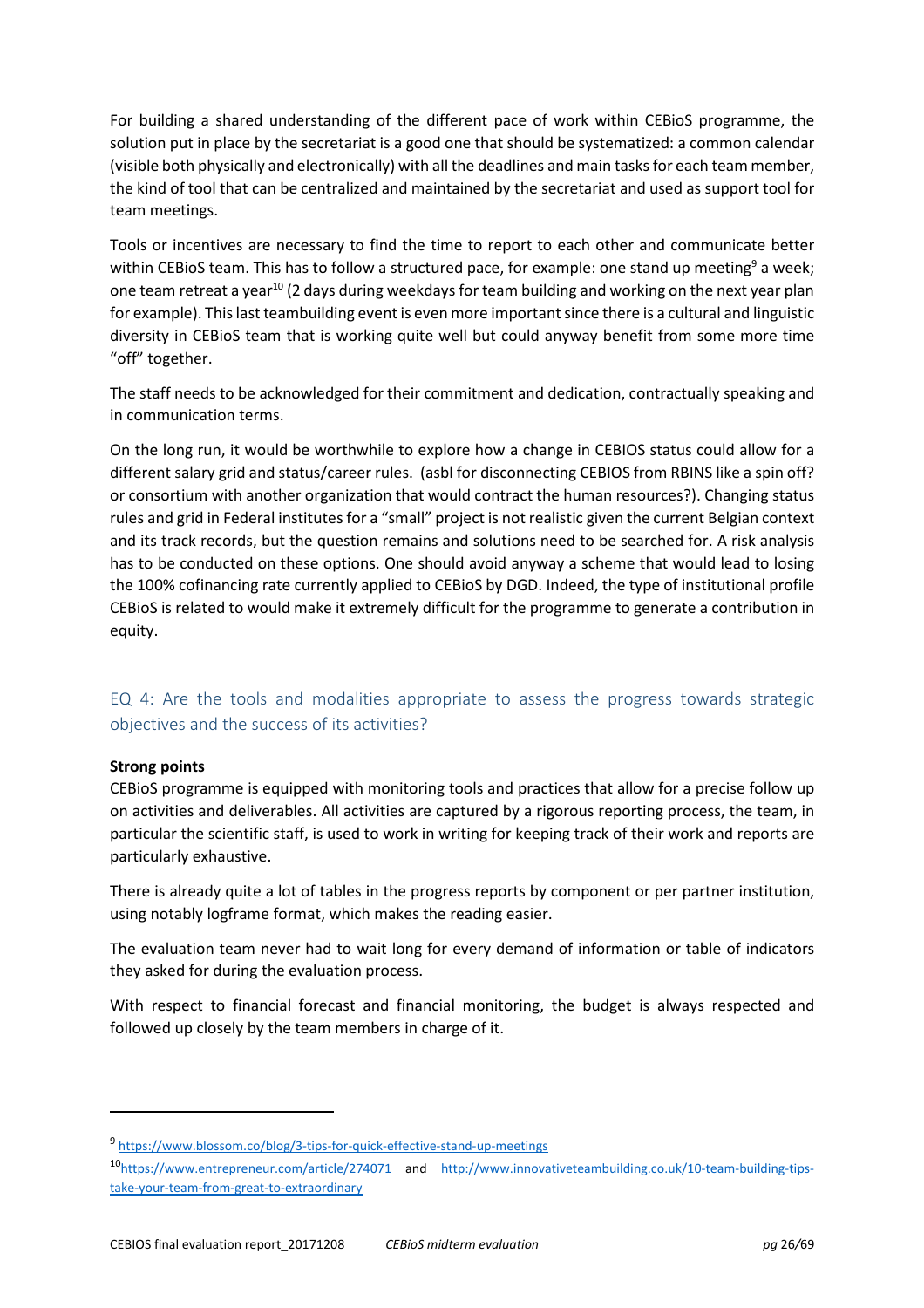## **Points of attention**

This being said, if good for following up on activities and deliverables, these tools are not optimal for assessing progress towards strategic objectives and results. A first issue is the complexity of the logframe structure and its lack of clarity. In a sense it is a good reflection of the complex architecture of CEBioS implementation. When the evaluation team asked for a monitoring table with result indicators, several indicators where the same under different SO, and this is often the sign of an unclear strategic division of the work.

The fact that the steering committee (and the evaluation team) is asking to clarify the target audience by SO is also a sign that the strategic vision (and the logframe that summarises it) could be improved for a better piloting of the implementation.

The indicators collected are mostly quantitative indicators, too much process and output oriented, and not enough results and impact oriented. Same for the reporting in general. Progress reports look like a juxtaposition of individual progress reports per component/SO, as a consequence, reports are heavy to read, not synthetic enough and make it difficult to assess results.

With respect to financial management, budget planning and monitoring based on the logframe structure, and budget per SO is nearly cast in stone. From what the ET perceived it is the result of a decision taken initially together with DGD for having in return a total flexibility within a single SO budget<sup>11</sup>. This provides stability and predictability in the budget, but implies that when there is a need to spend more on one SO than planned, it could be considered as falling under another SO budget and the programme could be pushed to report (financially and technically) mixing activities encoded under the biggest budget heading. The risk is to end with having SOs covering very different activities that do no longer correspond exactly to what they are supposed to do. Without being able to have a fact checking of this, the ET could identify the key causality factors being present in CEBioS. If this appears to be happening one day in CEBioS, three coexisting factors should be analysed: a rigid results-based budgeting procedures that is imposed for financial planning and monitoring, an unclear strategic division between SOs allowing for overlaps and a far too unbalanced budget between the different budget headings (that correspond to the different SOs).

## **How to improve**

 $\overline{a}$ 

The overall structure of CEBioS logframe matrix should be reconsidered, preferably following a collaborative workshop on the theory of change envisioned for  $CEBioS<sup>12</sup>$ . This logframe matrix in its entire and synthetic format should be presented in the progress report (so far it is mentioned as "annex on demand" and is splitted across the different section of the report)

More qualitative indicators would help assessing better results, ownership and sustainability aspects that are key for the upper part of the results chain (specific and overall objectives).

More tabular reporting in the progress reports covering the whole programme would help reading and perceiving the progress at a glance. We could think for example about:

 $11$  This functioning, that has been presented and explained to the evaluation team, contradicts what is explained and presented in page 36-37 of the 2016 progress report. The question remains unsolved for the ET who did not have the time to crosscheck it again or ask for clarification to avoid misunderstanding. However, if this point on budget execution is verified it should be an important point of attention.

 $12$  A briefly commented logframe matrix of CEBioS can be found in annex to the present report.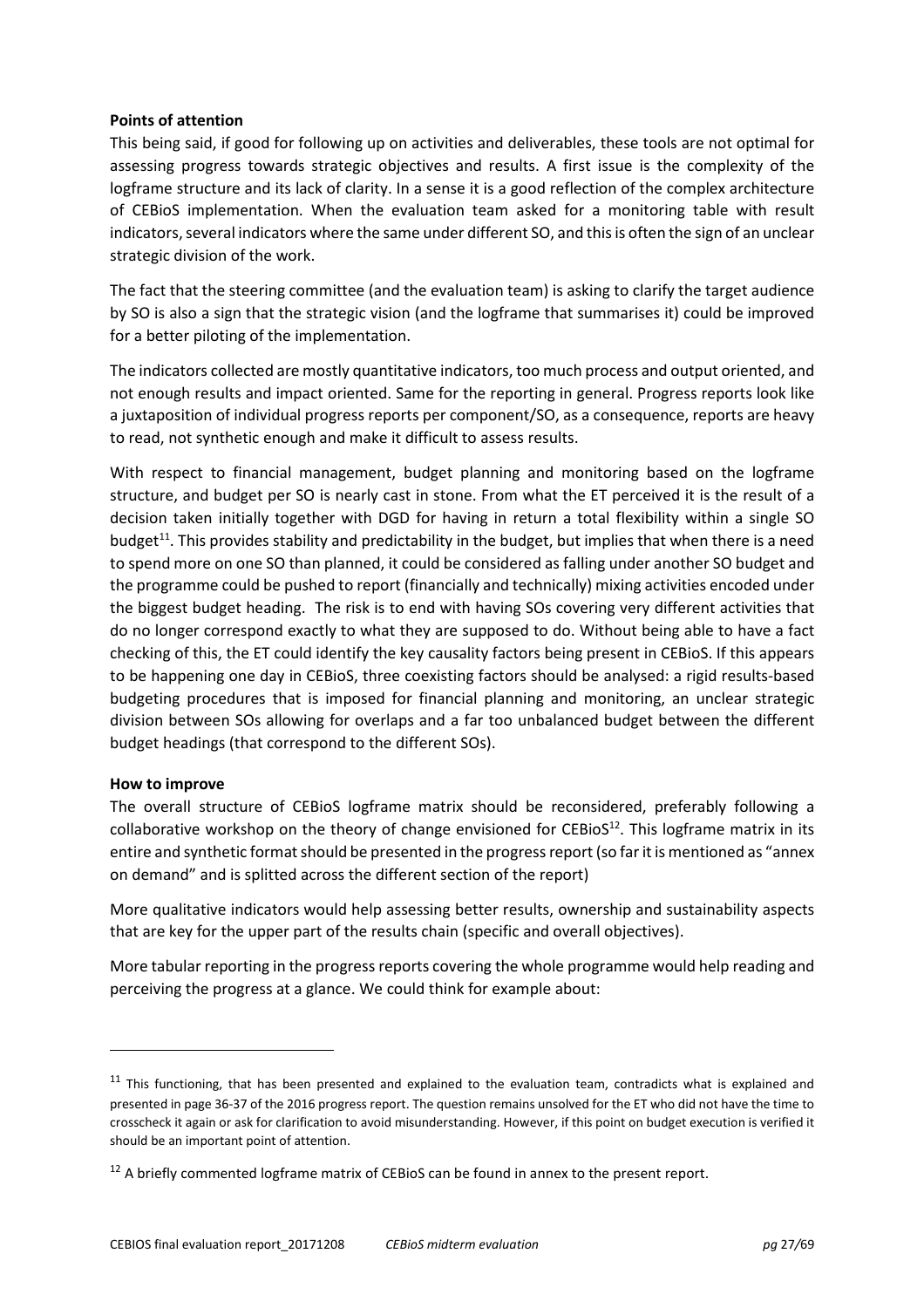- an indicator table for activities and deliverables (target value and current value),
- an indicator table for results and impact (target value if possible –or at least target trend) and current value),
- a table for CEBIOS overall work plan (planned versus actual),
- a table for financial reporting that gives the multiannual perspective (and not only the one of the reporting year as it is currently done) and ratios of budget headings compared to total budget (planned versus actual), …

This tabular reporting should provide an overall multiannual perspective AND a detailed perspective for the reporting year.

For the work per partner institution / country, some graphic visuals would help to illustrate where is CEBioS. More infographics in CEBioS reports should be achievable given the presence of a graphic designer in the permanent team.

To improve readability, micro-project reporting formats and logframes should be harmonized in their presentation (for example in the reporting by country or in the institutional partnership reporting). Synthetic information should be kept in the main corpus, and the more detailed information should be kept for annexes.

The architecture of titles and chapters should be improved in the progress report, the hierarchy of titles is not always crystal-clear in the page set up and choice of fonts (example on page 139-140 of 2016 progress report).

## EQ 5: How effective and efficient is the RBINS/CEBIOS coordination in its implementation management and monitoring procedure?

## **Strong points**

The efficiency of implementation of capacity building activities is acknowledge from inside and outside CEBioS team. For example the CBD international secretariat is having a very strong positive view of CEBioS effectiveness and efficiency in supporting capacity development in partner countries. CEBioS team is using the flexibility it has to pilot the implementation of the programme.

RBINS, as well as remnant of the steering committee is letting CEBioS team free of recruitment and selection of any new project staff, which is a very positive element for relevant choices to be made in team and skills management.

## **Points of attention**

However, there are some recurrent delays in some projects/contracts notably due to administrative burden, multiple layers of controls within RBINS even for small amount of money committed and different layers of procedures & norms between the funding, hosting and implementing institutions (DGD, BELSPO and RBINS). An example is the control, approval and signature by the RBINS central services and Direction of every small project. For a 5000 euros contract, that is not a priority in RBINS pipeline but is urgent for CEBioS work plan, the delays can be even longer than what is usually the case. This problem has been reported recurrently by CEBioS teams and partners.

Some transparency issues have been brought to the evaluation team with respect to the transparency of budget/grants during some calls for proposals (criteria, preference for certain candidates…). If not clear within CEBioS team, this will certainly not be clearer to external persons and institutions.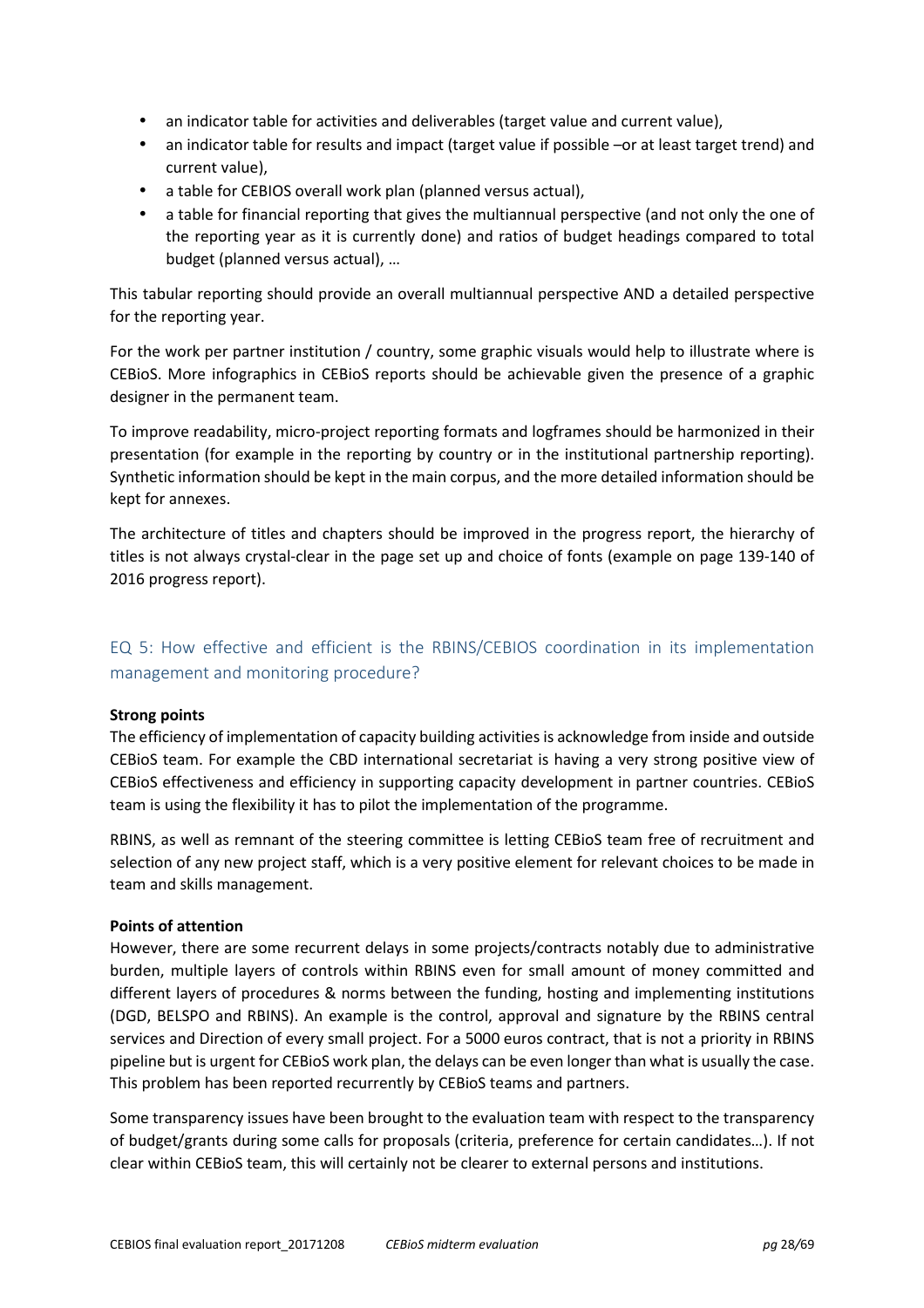### **How to improve**

Given RBINS procedural constraints, CEBioS coordination for operation and finance management is piloting quite well the implementation. One should think about the way RBINS could facilitate commitment and expenditure processes for these small CEBioS activities that need a smooth and swift implementation. The good dialogue within the steering committee should be preserved to find the good ways around the rules and norms of the different institutions to which CEBioS is reporting.

All CEBioS calls for proposals/grants should be published with their respective attribution criteria, scoring grid and weighting system.

The result orientation recommended previously is certainly a major recommendation with respect to this EQ5 (see EQ1, EQ2, and EQ4). CEBioS has already management, monitoring and control mechanisms embedded. This should not be duplicated with the same level of details by RBINS. Controlling the controller and monitoring the monitor has a limit. Each level of the governance structure should deal with a different scope, look at a different level of detail.

EQ 6: How effective and efficient is the institutional cooperation with each of the 5 countries Benin, Burundi, DR Congo, Peru and Vietnam?

## EQ 7: How effective and efficient is the cooperation in the other partner countries?

*Because the evaluation was not planned having a field phase and was having a very limited time of consultation with stakeholders, these two questions are difficult to answer in a differentiated manner from the one on other partner countries. Both questions will be answered briefly together in the below paragraphs* 

#### **Strong points**

Based on consultation conducted by the ET, it seems that trust was built with some partners and individuals over the last years, both at individuals and institutional levels and that the reputation of CEBIOS is overall positive.

The contribution of CEBioS to support countries towards implementation of CBD, under Belgium commitment to CBD, is high (cf CHM and GTI activities) and is having a real specificity compared to what other countries are doing.

CEBioS institutional cooperation seems to be a promising scale of intervention for addressing the sustainability concern that often goes with capacity development support programmes. This carries the potential of a great multi annual, continuity, a real capacity approach. CEBioS is using opportunities to support network creation and to keep these network alive, there is an intrinsic motivation to do it, and a very positive South-South strategy supported by CEBioS team. There will probably be a positive impact with the network building of young taxonomists and the network of CHM national focal points even if some are still weak, linked to the country's political (and economic) situation.

CEBioS builds scientific and project management capacities. The programme builds institutional partnerships in the South with ministries, universities and research centers and builds their scientific and project management capacities. Capacity building is the key pillar of CEBioS and a diversity of means is used for this purpose. Scientific achievements and work related to international agreements is appreciated, recognized and awarded.

Long term institutional relations ensure quality and continuity. Southern partners are selected carefully, relations developed with purpose and maintained well. Starting small to test capacity to handle projects provides insights of partners abilities and decide if a partner is suitable for a long term relationship. The long term perspective of CEBIOS allows room to develop good working relations and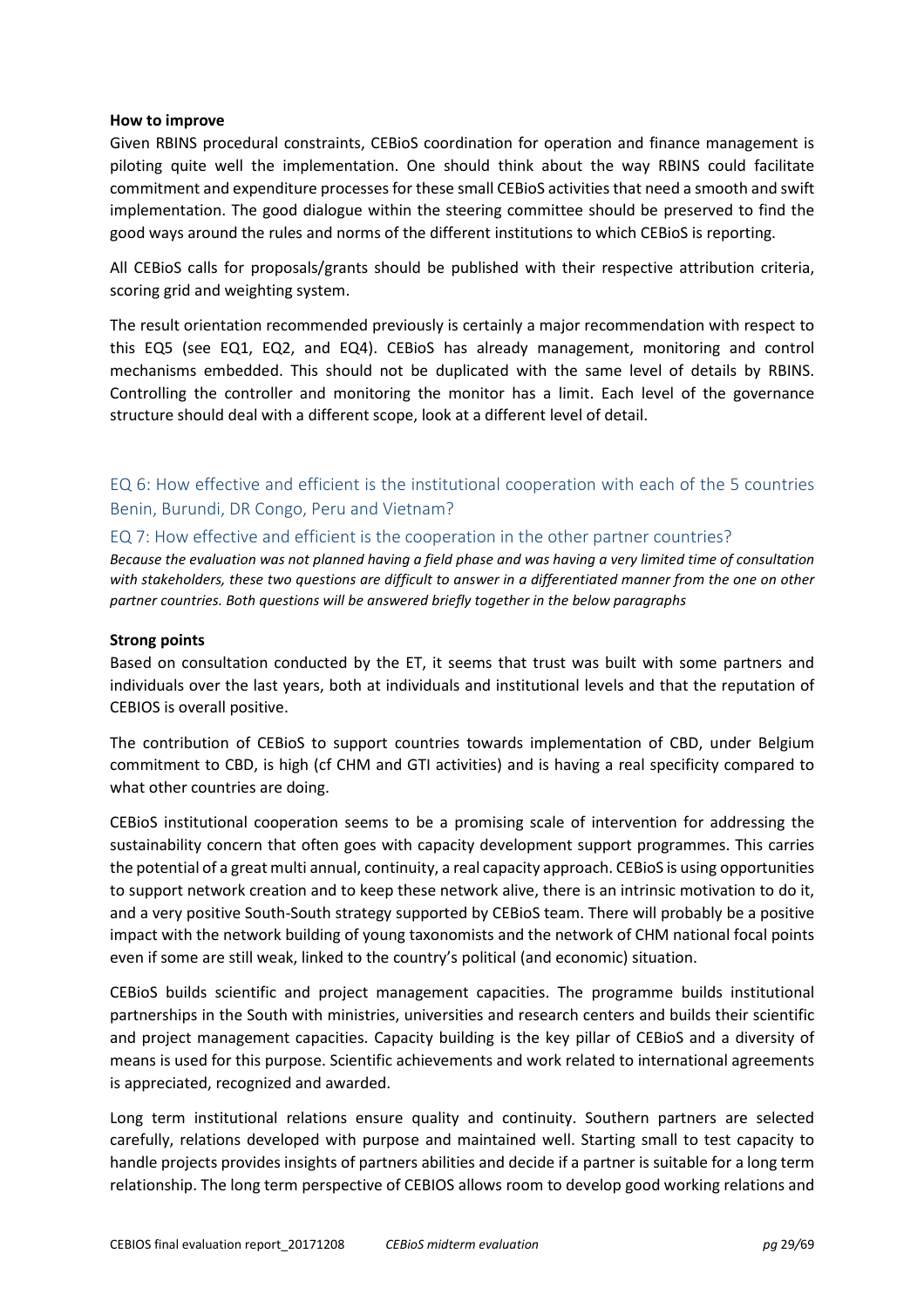'working structures'. Short term wins are not a strong driving force, creating space for a strategic approach.

CEBioS Alumni are/will be employed by relevant organizations shaping policies. Students trained by CEBioS are often in a later stage employed by institutions working on themes related to biodiversity and environment. The careers of young professionals is influenced positively by CEBioS projects as well. Some of them became focal point for the Convention on Biological Diversity or member of advisory bodies to the CBD and other Conventions. Others are employed by the ministry responsible for environmental policies. This shows that building scientific capacities eventually can lead to policy change.

Apparently marine modelling component has had its own (successful) life amongst CEBioS services proposed. Initial design driven by RBINS expertise to be offered, technical specificities and applicability of the subject and particular status of CEBioS expert (midterm, not based in CEBioS offices) on the thematic explain this.

## **Points of attention**

The outcomes of these institutional cooperation are diverse according to the following factors

- continuity of cooperation (change in DGD list of priority countries);
- type of work package that CEBioS proposes in the country and with the partner;
- local context more or less enabling (politically driven, culturally challenging…) with interlocutors more or less committed.

Institutional support provided by CEBioS is sometimes too limited to "soft" support and neglects (because budget is not planned and investments are not favoured by the donor) the "hard" component that is necessary to take advantage from the technology or knowledge transfer brought or facilitated by CEBioS. We think here for example about computer powerful enough to run the marine modelling systems disseminated by RBINS/CEBioS, to allow for working on the CHM websites, to perform studies/observation/dissemination at a wider scale in country…

Visibility of CEBioS programme seems not sufficient. CEBioS is, according to the resource persons consulted by the ET, not well known outside the 'inner circle" of partners, whether it is in Belgium or in partner countries.

## **How to improve**

CEBioS seems to envisage a more comprehensive way to develop its institutional partnership in the future, which is probably a good thing to have a real added value and make a perceivable difference on the long run.

If CEBioS resource persons arrive from the start by representing the whole team with all work packages open to the institutional partnership, it allows for more integrated approaches between CEBioS components, synergies and sustainability of CEBioS activities and results. This allows also for more adaptability to the local context (balance of power, sensitivity of certain topics/subsectors, stakeholder mapping, political influence …). The relatively recent partnership with Benin or with the Centre de Surveillance de la Biodiversité (CSB) in RD Congo is a good lab for this way of working.

To bridge the missing link with social sciences, local and indigenous knowledge to include reflections on human uses and access to biodiversity, CEBioS might connect more with social scientist and include more national (i.e. IPBES methodology and approaches) & south-south partners. Cooperation and communication should be improved to make CEBioS action and services better known.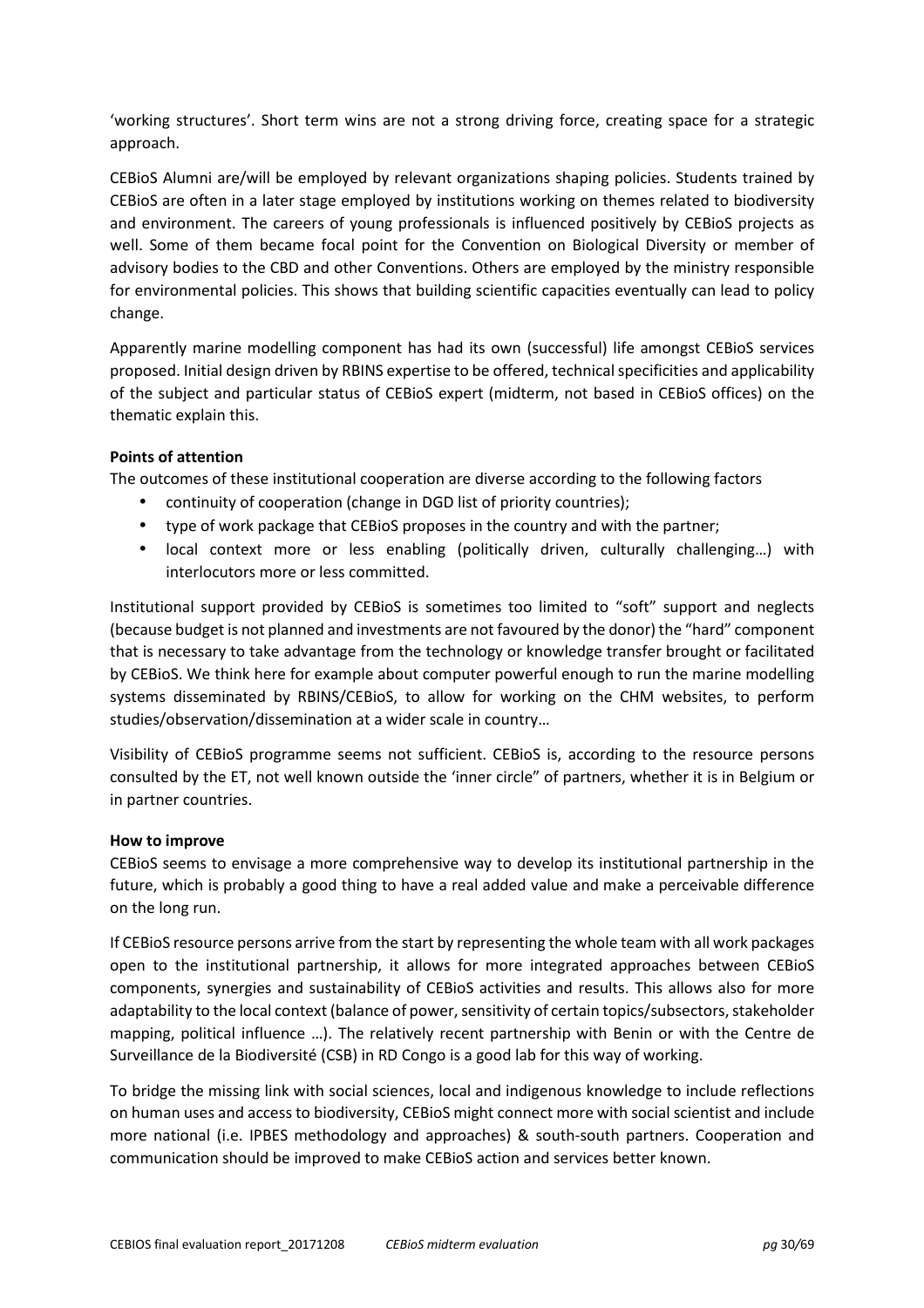## EQ 8: How effective are the synergies identified and developed by CEBioS through partnerships with Belgian institutions

*This question covers in particular partnerships with DGD, BELSPO activities, Belgian diplomatic service, sister Belgian scientific institutions (MRAC and the Meise Botanical Garden), KLIMOS-ACROPOLIS and Belgian Universities and NGOs.* 

## **Strong points**

CEBioS team members have already a good network in the Belgian scientific community. They are visible in several universities through representation by CEBioS staff, they participate to scientific conferences and they are part of the Belgian actors sent in international fora related to biodiversity.

Other collaborations are those with KLIMOS, VVOB in RDC and Trias inTanzania. CEBioS is also involved in 5 VLIR-UOS projects, 2 ARES projects, 2 BELSPO projects and the educaid platform and is to sign MoUs with BTC, WWF and is now observing member of Fiabel.

CEBioS is explicitly mentioned in the strategic context analyses of the NGAs for Burundi, Benin, RDC, Vietnam, Peru, Tanzania, Uganda, Niger and Guinea and participates as observing member (due to its statutes) to the strategic dialogues for BU, UG, TZ, RDC, BE and VI.

CEBioS was evaluated by dienst bijzondere evaluatie together with other institutional actors for policy support to DGD and was evaluated positively. CEBioS is also very active in Educaid, a forum of Belgian education actors in Dev. Coop.

## **Points of attention**

A lack of synergy with related programmes and organizations has been perceived by the evaluation team. Collaboration with colleague institutes and programmes in Belgium working on biodiversity and on development goals is sometimes lacking (whoever is responsible of it).

Probably because of the history of CEBioS being very much rooted in RBINS history and expertise, it seems like the programme is tight to a small pool of experts in the North. This is limiting the scope of the services offered to alumni and partners, but it also limits the acknowledgment of CEBioS as a programme carrying a Belgian mandate going beyond RBINS specificities.

The connection of CEBioS with Belgian development actors did not reach its full potential. This is understandable since CEBioS emerged rather from natural science sector than development cooperation sector. However, the rationale for CEBioS existence is the link between those two. It is a concern that CEBioS seems not to be that integrated and known in these development networks, particularly with the NGO sectors. While mentioned in different strategic context analysis done by Belgian NGA, it seems that CEBioS has mainly done document review and annotations in most cases. From the discussion with some resource persons, it seemed like the connection and interrelation was still insufficient.

## **How to improve**

Intensifying cooperation could lead to synergy and higher impact. Relations with development specialists in both Belgian government and civil society could be broadened. CEBioS should be systematically represented (not always as member since it is not an NGO, but this does not prevent collaboration and dialogue) in NSA development cooperation fora in Belgium (NGO Federatie, ACODEV, 11.11.11…) but also in partner countries where there is a long term institutional partnership. We could mention fora of Belgian development actors that have been set up in most partner countries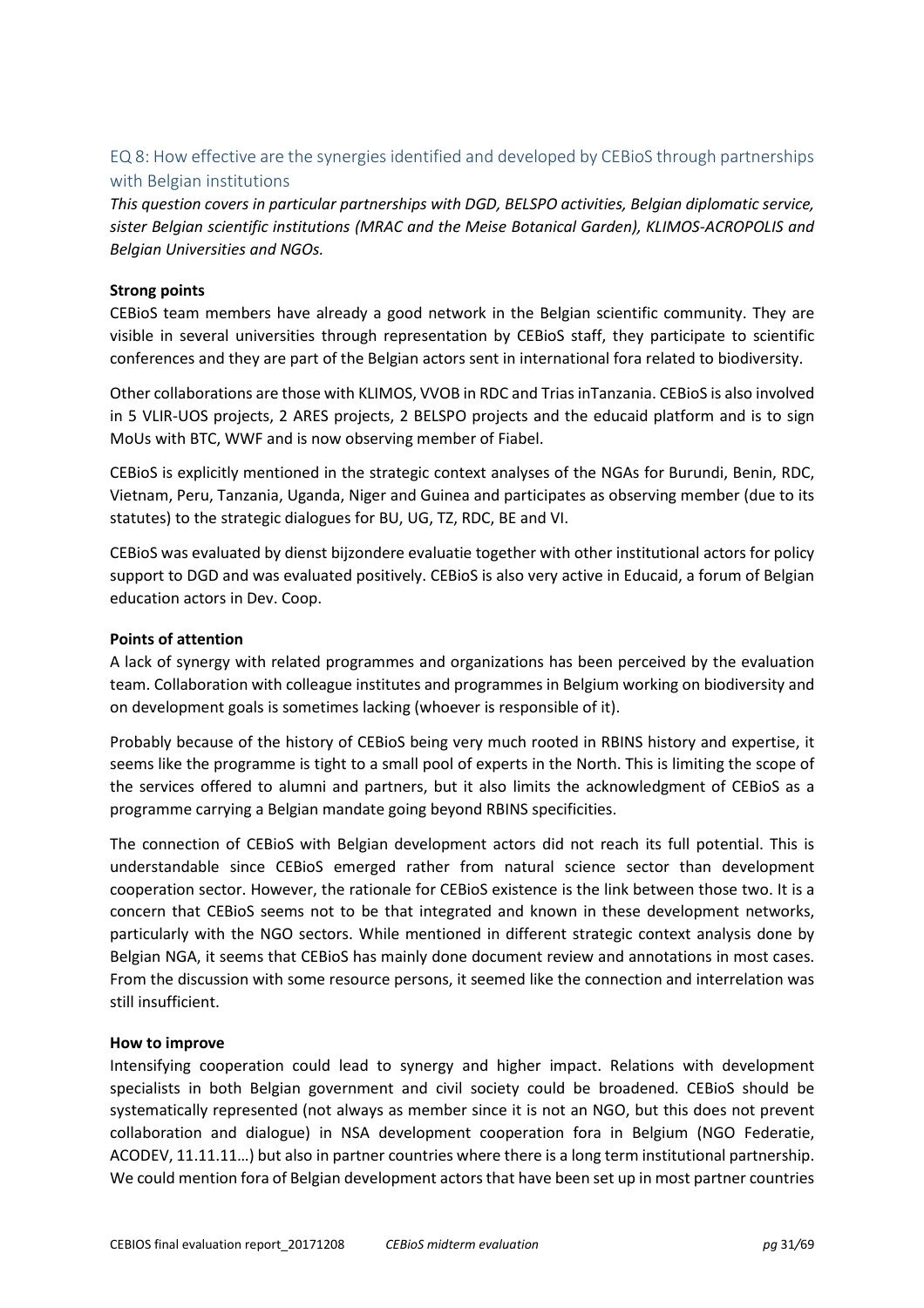of Belgium, or participation to ACC and strategic framework exercises done jointly by Belgian actors in partner countries to provide a context analysis and propose orientation for Belgian development cooperation. In these fora, CEBioS intervenes, but not necessarily through sufficient physical presence and its inputs seem still shy, this could be amplified, notably by a planning and budgeting of missions in partner countries for this particular type of purpose and strategic dialogues. Targeting development actors better would help also CEBioS to pass the relay to those who have more means, better rooting or corresponding mandate for performing the necessary dissemination, communication and implementation of biodiversity related knowledge and actions.

There is also a need to fit CEBIOS better into a more national policy organization, organized in a winwin way. If CEBIOS is recognized as "the" capacity building body for biodiversity in Belgium and in priority country, it could improve on the long run the governance and perhaps the funding. (IPBES, focal points, CEBIOS, Belgian platform…).

## EQ 9: How should the CEBioS-programme at RBINS evolve in terms of management and coordination

*This evaluation question deals with management and coordination procedures namely dealing with human resources; financial resources; performance indicators; strategic objectives, contents of the logframe...* 

## **With respect to CEBioS strategy**

- The scope of CEBioS programme through its 6 strategic objectives is quite broad. Combined with geographical diversity this implies by nature a limited focus of scarce resources on the biodiversity and development goals. This is why, at the same time the purpose and focus of each SO need more clarity, an approach using a work by package of services might help avoiding scattered impact of the programme. In this work package, CEBioS should fulfil its mandate (CHM etc.) as well as possible, but where the context is not conducive, CEBioS might do just the necessary on the standard CBD activities with the official focal point and then articulate complementary actions, possibly with other actors, more effective and efficient.
- The demonstration of the assumption that knowledge about biodiversity will diminish poverty should be improved with some indicators and stories about benefits for stakeholders. Management and coordination tools should have this focus as well and not only the activityoutput perspective (already mentioned in previous EQ).

## **With respect to planning and monitoring tools**

- For the end of phase I: improve the reporting: avoid juxtaposing each SO report. Give a synthetic overview of the programme results, use table, graphs, charts & pictures. Include qualitative indicators for the outcome level, it will be more relevant and operational than purely quantitative indicators for "soft components " like information and awareness.
- For the end of phase I: Rationalize the logframe in having 1 "master logframe" for CEBIOS and 1 "sub-logframe" by SO (each should not go to more than 2 pages).
- Ideally rethink the logframe when preparing phase II. Conduct a Theory of change workshop with a stakeholder perspective and from that build a new logframe. Use preferably an external facilitator for that to help thinking out of the old structure.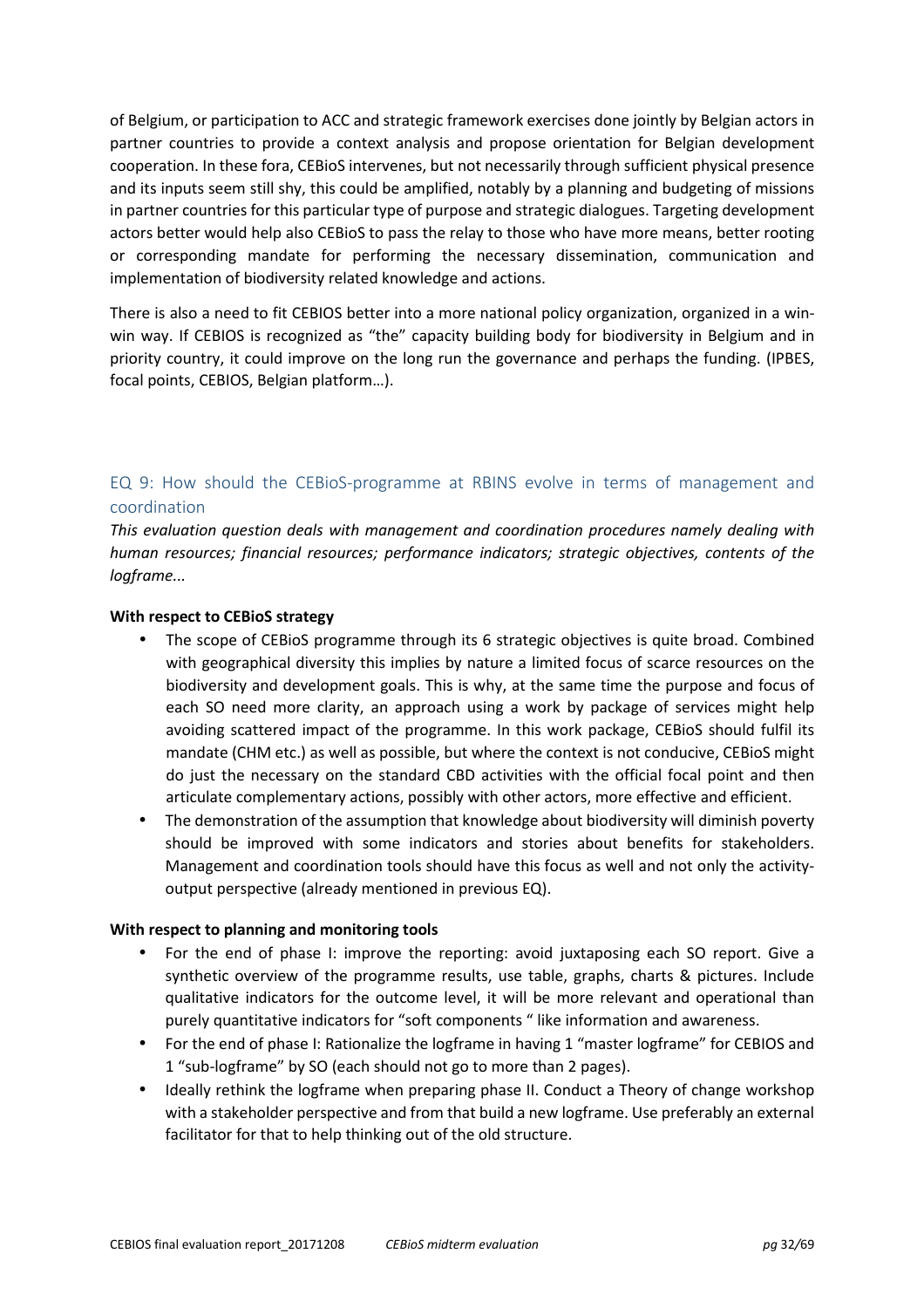## **With respect to finance and contract management**

- A real grid of contract/financial responsibility with corresponding thresholds should be established to avoid the risk of micromanagement by RBINS central bodies and decrease in efficiency of CEBioS implementation.
- Management systems in accountancy and finances could be improved for avoiding double encoding (for example at least by inserting links between excel files since extra-accountancy work seems unavoidable at present…) and making the work lighter and less subject to mistakes.
- On the long run, RBINS accounting software and its different modules (as well as the internal control procedures that go with it) should be thought through for allowing the necessary flexibility and speed that are necessary in implementing a project like CEBioS.

#### **With respect to CEBioS sustainability**

- Considering the evolution of the Belgian political context and the threats of regionalization that might be perceived on federal institutions in place (like BELSPO, the RBINS supervisory administration), CEBioS programme could be (in the long term) exposed to negative consequences of being perceived as too close to RBINS despite the national mandate received with respect to CBD. Even if this is far from a reality yet, it is a parameter that should be considered in the sustainability strategy to be developed by CEBioS. Even though CEBioS (and its ancestors) has benefited from recurrent DGD funding since 1999. A sustainability strategy is crucial to preserve this unique tool, CEBioS, that provides capacity building and policy support on biodiversity with the science-development cooperation interface, but also to preserve the results obtained on partner side so far.
- Belspo could do an exercise of exploring scenarios for the long term future (to prepare during phase II and implement after it) to prepare for the sustainability of CEBIOS missions and services. Several scenarios could be explored using classical tools like Venn diagram, Theory of change, 6 hats and risk analysis,… (for example for a scenario that could be the one of an independent science-policy body that would encompass several of the existing teams currently working on biodiversity under BELSPO umbrella).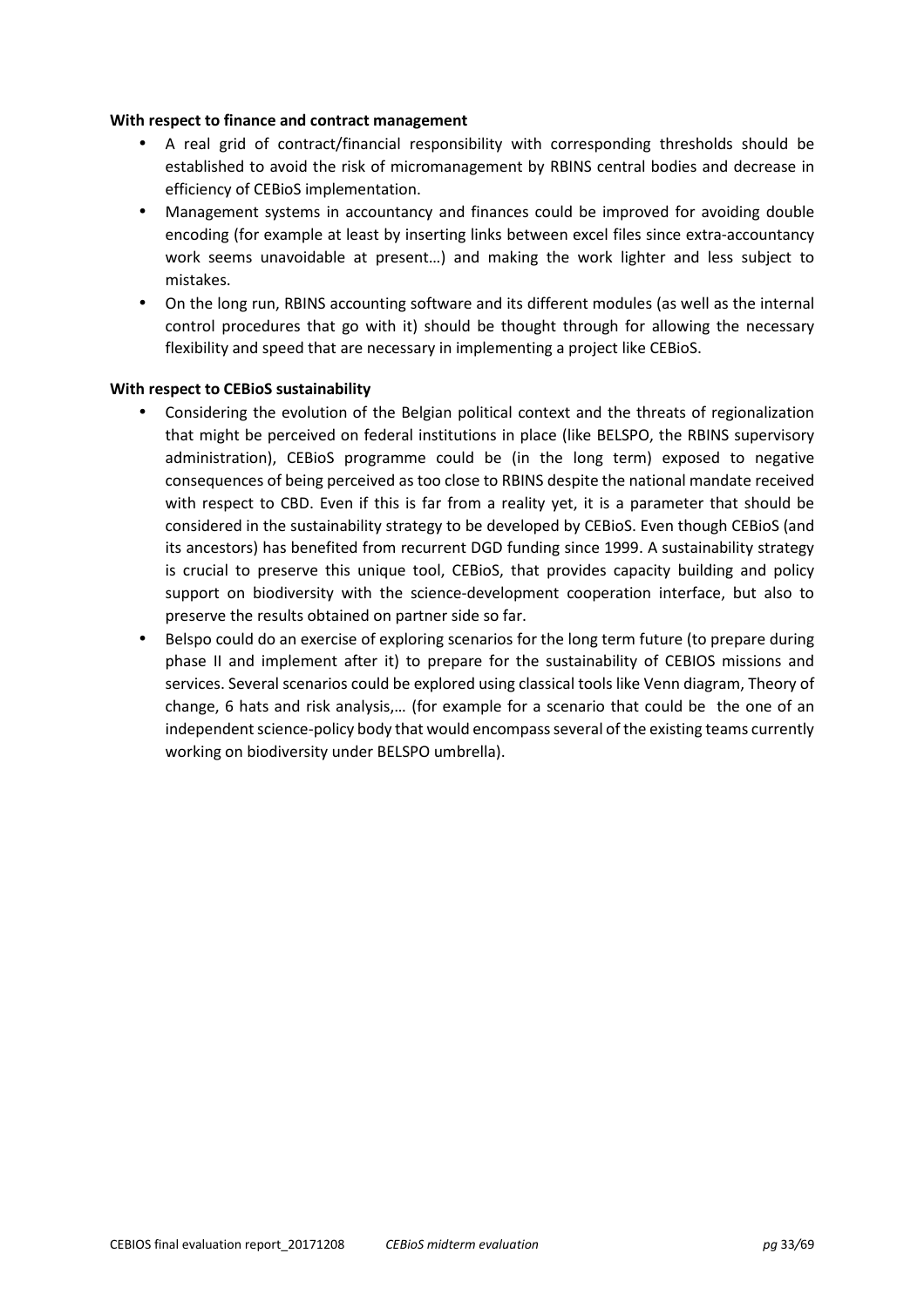# 3 Recommendations

These recommendations are coming from the more detailed analysis conducted in previous chapter. After a general reflection on CEBioS and its necessary change management, recommendations are listed, addressed to CEBioS team, DGD, BELSPO and RBINS.

## 3.1 CEBioS and change management

## **Current theory of change**

The theory of change could be better articulated. The CEBioS programme is built on the following assumptions: developing and strengthening scientific knowledge and capacity on biodiversity leads to a better valuation of biodiversity. This in turn will inform decision makers who will develop and adapt policies and actions to protect biodiversity, resulting in improved environmental conditions. Better quality of the environment will have positive impact on development goals: livelihood conditions, health and natural resources will improve. This theory of change can be criticized.

First of all, scientific knowledge and awareness does not necessarily lead to behavior change, more specifically, to the change of policies. Often, policy makers are guided firstly by emotions (how do they feel about an issue) and only in the second place use facts & figures to justify their decisions. It would empower CEBioS if this point of view would be explored: if this is the case, how can partners in the South influence policy makers more effectively? Two way communication is more effective than one way communication, for instance a lunch with a decision maker is often more effective than the distribution of a policy brief. By exploring most effective ways of influencing policy makers, the programme can firstly guard itself to potential future criticism on this aspect. Secondly by using these more effective ways, CEBioS can be a more powerful change agent in the future.

# The Three Basic Truths of Change

"Change takes place when the pain of what is now - exceeds the perceived pain to change."

"Change is an individual and emotional event .... that depends on collective actions for success."

"Critical dynamics of change are to understand the nature of resistence to changing behavior and support for meaningful involvement"

Commission on Education and Communication (CEC)

#### *Source: IUCN*

In continuation of this: specific expertise on change processes could be strengthened: behaviour change of specific audiences, mainstreaming and policy influence, storytelling for science communication, social change, community change. Overarching: Strategic communication is a crucial instrument for success looking at the goals and context of the CEBioS programme.

#### **Using Strategic Communication**

As CEBioS not only aims to acquire new knowledge, but also to realize change, the role of communication to support this change needs extra attention. Communication is needed to create a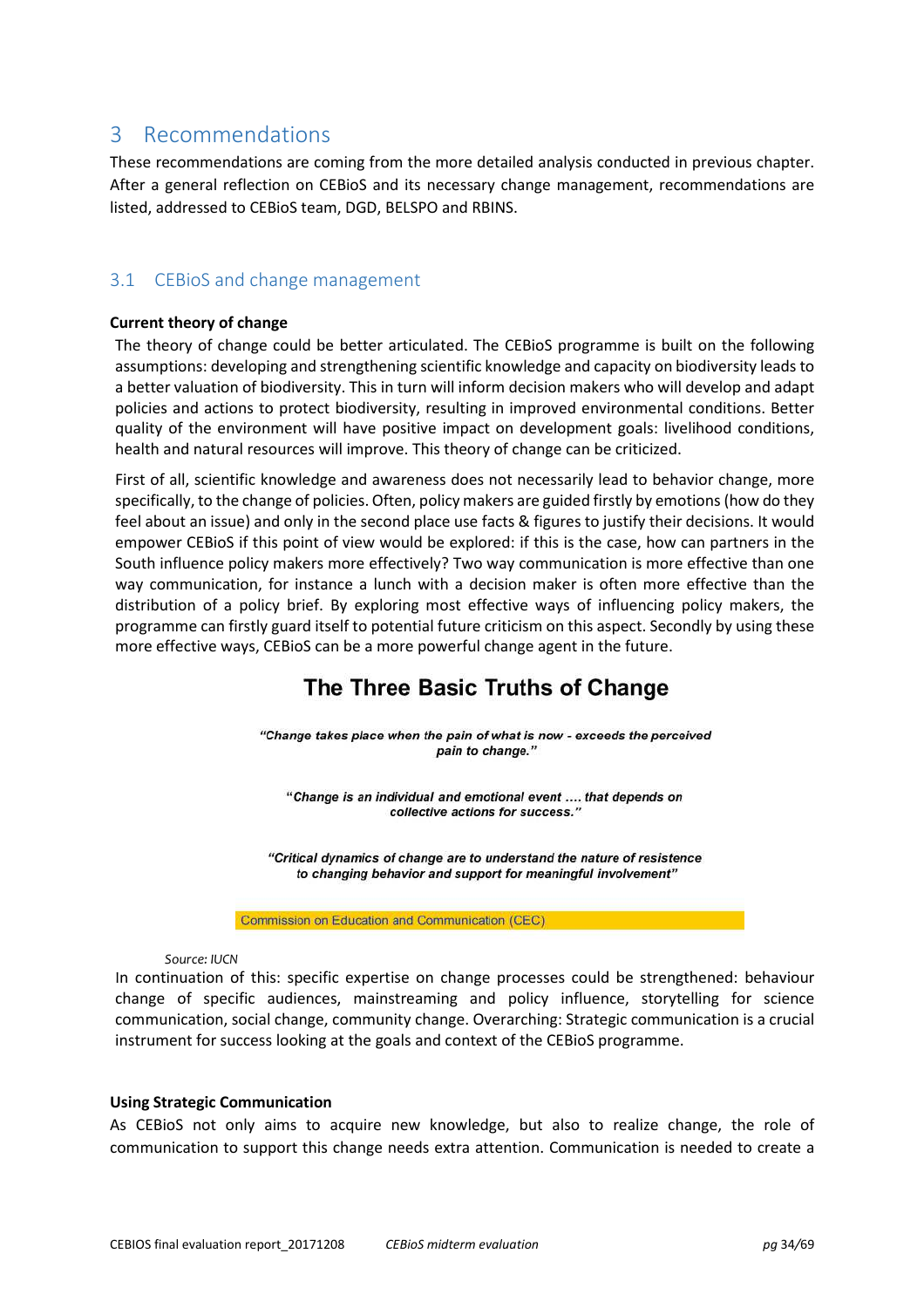shared need, to shape a vision and to mobilize commitment. These aspects do not get the attention they deserve (looking at ambition and objectives) in the current programme.



## Change needs the support of communication

#### *Source: IUCN*

#### **Effective communication is based on demand analysis**

CEBioS knowledge development & dissemination and CEBioS communication is for a large part 'supply oriented'. Through the calls for proposals and CHM, new knowledge is acquired which is then disseminated using different means as web pages, brochures, flyers, policy briefs, symposia and trainings. However, effective communication is based on a demand analysis.



## How does new knowledge relate to:

The need for new knowledge is often the result of a gap analysis between current and desired knowledge. When CEBioS sees a need for new knowledge among a professional group, this does not mean that the users in this group automatically feel that they need to update their knowledge. They may think that their current knowledge and practices are perfectly adequate. Demand articulation is the process in which the characteristics of new knowledge and knowledge products that are important from the user perspective. The result of demand articulation is a definition of the appropriate content, the packaging into the right tools, accompanied by the right incentives. It prevents that publications stay on the shelf, that decision makers do not show up for a training or access the CHM to find information. The way to articulate demand is by listening to users (through focus groups, surveys, interviews) or –even better- to work with users and develop the new knowledge products in close collaboration.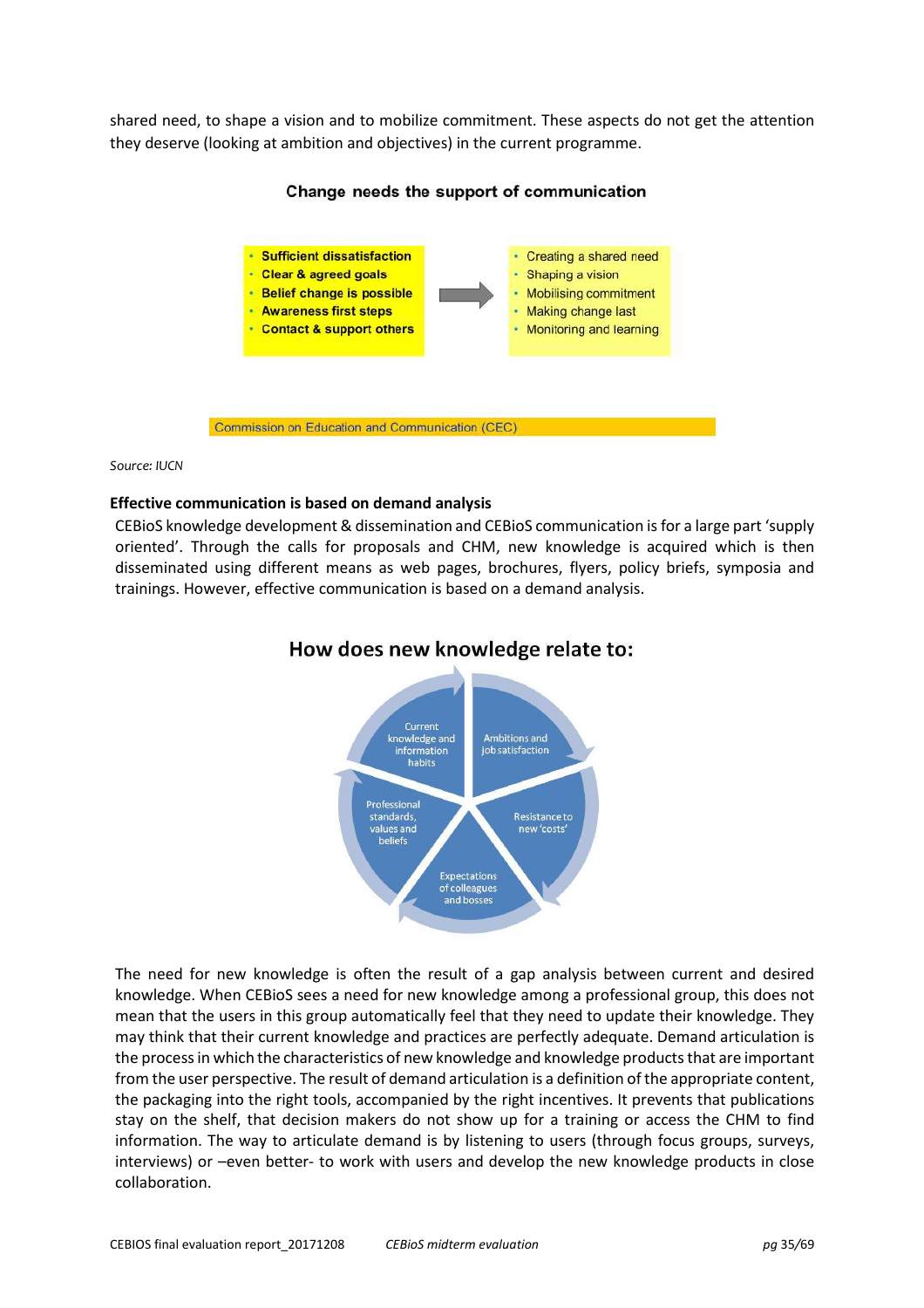## **Explore the value of using more light and contextual ways of planning**

There has been criticism on the logframe approach for development programmes when used in a too technocratic, assuming too linear processes of change. When used as a strait jacket, the logframe approach is not suitable to plan or evaluate the complexity of social change in the development context effectively. It would be good if CEBioS complements its approach by exploring the potential of lighter and more contextual ways of planning and evaluation of the change that CEBIOS is aiming for, and from that build its logframe tools.

## 3.2 Recommendation to CEBioS implementing team

## **1. Strengthen team spirit:**

- Have a working session about the conclusions of the midterm review and discuss implications. Start with the output of the written consultation and the outputs of the focus group on improving strategy and implementation modality.
- Continue organizing regular staff meeting and stimulate more interactive staff meetings for collective learning and strategic thinking: (ideas such as: weekly stand up meetings, team retreat for annual review and planning, speed talks -3 minutes to share an idea, a lesson learnt…-).
- Work as a team that proposes a package of services and not like a juxtaposition of activity managers. Include in this team all administrative staff, they are as key as scientific staff for the smooth running of the programme.
- **2. Coordinate a strategic reflection on CEBIOS identity (secretariat/Training center/ expertise center) and communicate clearly on it.** 
	- Based on the results of the Midterm review, organize a strategic thinking exercise jointly with strategic committee members and team on CEBIOS identity (brainstorming, SWOT analysis and Stakeholder mapping exercise).
	- Select most important recommendations for change from the midterm review in this light.
	- In continuation of this point, discuss with key Belgium stakeholder the desired identity and position of CEBioS for the next phase.

## **3. Strengthen the link between CEBIOS vision for the future and the team capacities:**

- Make current theory of change more explicit and explore with key stakeholders and partners if this theory of change can be strengthened in the light of new knowledge about these kind of change processes.
- Map necessary capacities and know how needed for the ambitions of CEBioS and assess if the capacities for the desired position of the programme are sufficiently available in the current team.
- Define a training programme (notably on awareness and communication) to further strengthen the CEBioS team based on above analysis. This training programme can also be used for team building and stimulating closer cooperation and synergies between different SOs. By involving key partners in the South, the power of the team and programme to realize ambition in the second term will be increased.

## **4. Strengthen learning and communication strategy of CEBIOS**

• Develop an overarching communication strategy for CEBioS that includes reflecting with the communication officer on key messages and key audiences and on options to disseminate and share results and work in Belgium and in partner countries.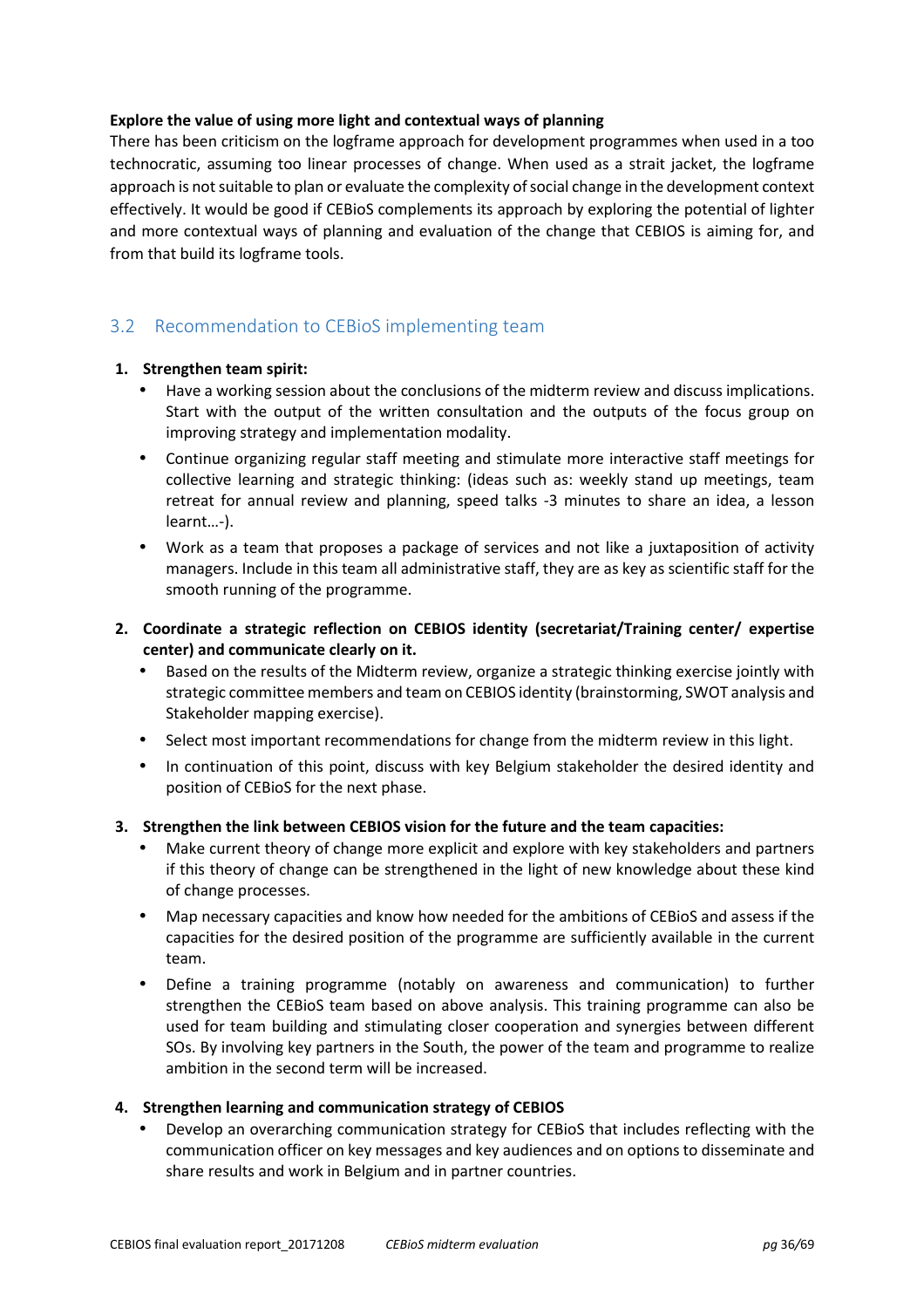- Discuss and prioritize key audiences. Identify the target audience more clearly and specifically for each SO. This will also help to design better clear messages and to communicate better.
- Evaluate communication methods and means so far and explore communication means and methods which are more tailored to audience, development and change.
- Reflect and learn from work done by IPBES on policy briefs (i.e. summarizing key findings and insights, following models of IPBES summary for decision makers) and measurement of their impacts;
- Identify opportunities in the second phase to experiment with new methods (for instance communication based on demand analysis, using strategic communication). Design a learning by doing feedback loop for these new methods to capture lessons and to make sure the programme evolves.

## **5. Develop more strategically CEBIOS partnerships**

- Do a collective mapping exercise to identify the key partners (including social scientists) to engage in phase two to address the weak points identified in the September evaluation 2017 workshop.
- Strengthen existing institutional partnerships in the South to offer a real package of services and have CEBioS representing a critical mass of activities (avoiding scattered impact).
- Expend and diversify partnerships in Belgium with other scientific institutions, keep partnerships with Meise Botanic Garden and MRAC but expand the scope of CEBioS partnerships.
- Explore in a more systematic manner the sector of development cooperation actors  $$ particularly NGOs, both in Belgium and in partner countries. Be more proactive in looking for and proposing synergies rather than waiting for being solicited – also true for the federal cooperation actor (DGD).
- After selecting and prioritizing partners in Belgium: develop a strategy to (further) develop relationships and team up to create synergetic effects.
- Continue to participate in IPBES activities and Belgium Biodiversity Platform to increase synergies and joint actions.
- Make an official request to CBD to share more insights on their communication and awareness strategies and existing tools (i.e. ABS), including to policy makers. Explore possibilities that CBD staff offers training and visiting as part of CEBIOS becoming an official partner.
- Continue and enhance cooperation with other key national actors of biodiversity and ecosystem services (i.e. IPBES, Belgian Biodiversity Platform, national policy makers) by inviting representatives to thematic workshop/ sessions/talks as well as to the CEBIOS steering committee.

## **6. Strengthen the CHM component:**

- Engage in a conversation with CBD about the flaws of CHM and ways to improve the effectiveness of this instrument.
- Explore ways to improve effectiveness of CHM with partners in the South.
- Develop a proposal for the Small Grant facility of CBD aimed at researching (preferably Action Research) ways to improve the effectiveness of CHM.

## **7. Strengthen management tools:**

• Simplify as much as possible the accounting process for giving some flexibility to the implementation. Propose RBINS central services an effective grid of financial responsibility that matches reality of CEBioS budget execution.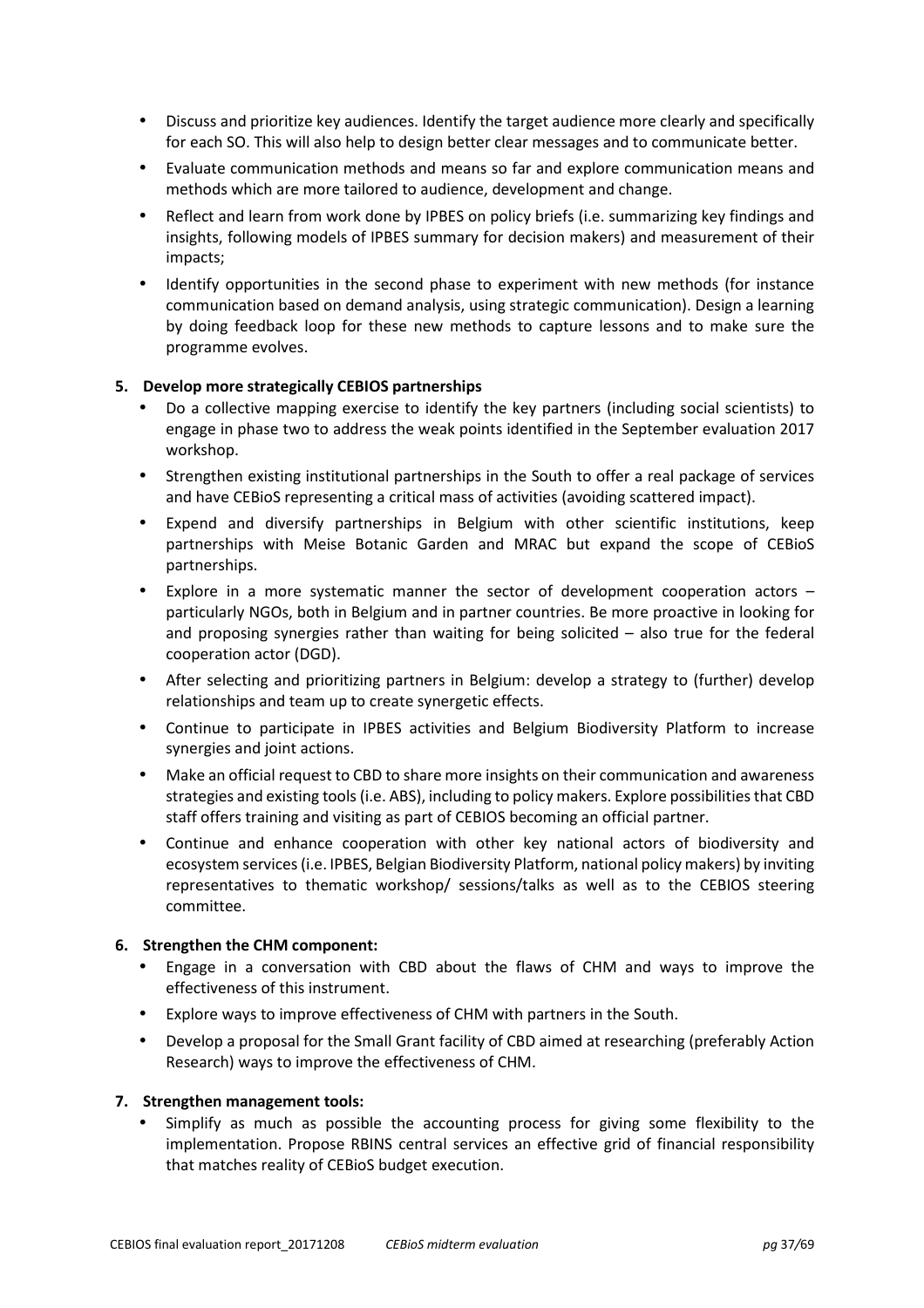- Have a more result oriented reporting and adopt more synthetic/visual/tabular reporting with a multiannual perspective.
- systematic reports to local organisations and communities when research is being carried out.
- Set aside budget for monitoring missions on the impact of key research activities/workshops/training after completion of the activities.
- For phase I: Simplify the "master" logical framework and develop "sub-logframes" per component.
- For phase II: reconsider totally the logframe structure (ideally following a theory of change workshop), preferably with a better balance between component and a reduction of the overlaps between components.
- Include more qualitative indicators (perception indicators, SPICED indicators…, particularly for awareness and mainstreaming component) statistical significance with quantitative data is often difficult to obtain in development cooperation programme, accept to go for more subjectivity but with meaningful information.
- Increase transparency in grant allocation for the different calls for proposals (scoring grid, weighting systems, preference for former alumni…) and out of call for proposals

# 3.3 Recommendation to the financing and hosting institutions BELSPO and DGD

## **8. Continue CEBioS programme and encourage its evolvement**

- Maintain (if not expand) CEBioS budget for the second phase to ensure that staff and outcomes are secured. Human capital is the biggest asset of the programme and real expertise has a cost.
- For phase II (if not possible for phase I) allow for a real multiannual perspective over the total programme budget, including in budget planning and execution (and not only a juxtaposition of a standard annual budget).
- Maintain support to complementary financing with other donor institutions for amplifying CEBioS activities and results.

## **9. Allow for flexibility in implementation and reporting**

- Encourage a real multiannual perspective in planning, implementation and reporting.
- Re-clarify budget execution and budget flexibility rules.
- Allow if judged necessary by CEBioS team a less detailed programming and reporting method allowing room for improvising and for 'learning by doing', particularly for the awareness and mainstreaming component.
- Reflect on how CEBIOS could report more simply in a way that addresses Belgium's contribution and international commitment to CBD, IPBES…

## **10. Explore with CEBioS how mainstreaming biodiversity in development cooperation sector can be further stimulated, based on a joint discussion about efforts so far. (for DGD in particular)**

- Don't be a donor only, be a client as well. Take time to reflect with CEBioS team (and its communication manager/adviser/officer/expert/colleague…however the skills are brought to the programme) on a real communication strategy to mainstream biodiversity in DGD.
- Increase efforts to facilitate CEBioS access to the relevant fora of Belgian development actors.
- **11. Decide in close collaboration with CEBioS coordinator and RBINS the desired position of CEBioS. (for BELSPO in particular)** 
	- In phase II preparation, provide more inputs on BELSPO positioning and vision with respect to CEBioS programme and the services it delivers.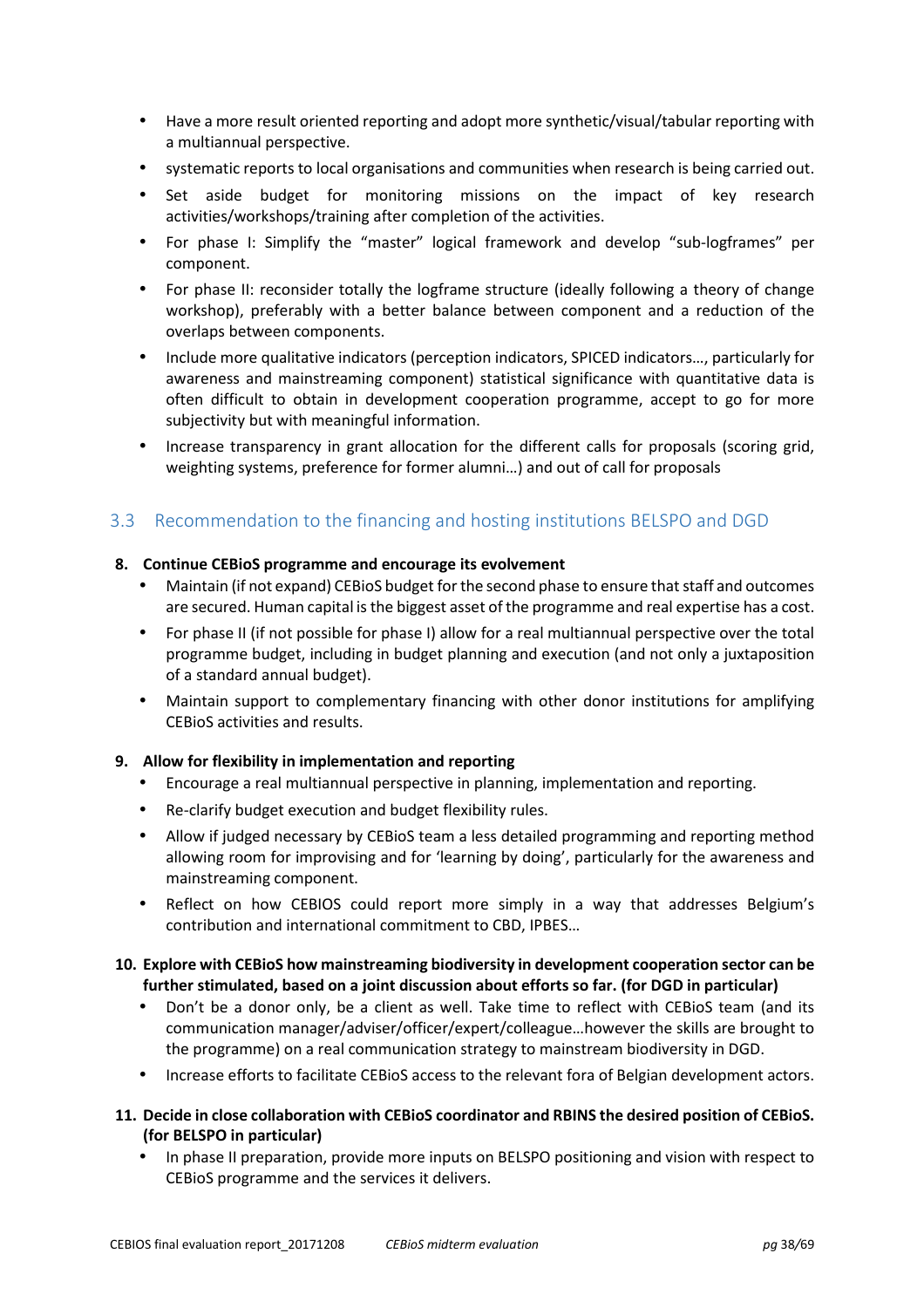- Engage in a real exercise of long term projection of CEBioS mission and services
- Envisage different scenarios with a risk analysis and possible steps for an evolution of the programme in the long run.

## **12. Select partners which should be included and identify which relations should be intensified.**

- Further reflect on and encourage the regular (structured) networking of key institutions working on biodiversity and ecosystem services and SDG's such as CEBIOS, IPBES, the Belgian Biodiversity Platform to enhance complementarity, synergies and overall visibility.
- Encourage and support the organization of workshops/events between scientists, development cooperation partners and decision makers to share results and insights from CEBIOS on biodiversity and ecosystem services.
- Steering committee members should be champions within their respective federal institutions to ensure that recommendations from these institutional dialogues are issued and transmitted for strategic actions in their respective institutions (and their strategies).

## 3.4 Recommendation to the implementing organisation - RBINS

## **13. Reflect on the required imago to influence policy in Belgium**

- Reflect on the required imago for mainstreaming Biodiversity and creating awareness among key audiences.
- Judge if current imago is suitable for the necessary influence.
- Bridge the gap, for instance by giving the offices a look and feel which appeals to key target audience which need to be influenced (policy makers).

## **14. Increase the efficiency of financial and contractual processes**

- Simplify accounting procedures to speed up the budget execution
- Rationalise internal control mechanism to reduce workload and delays on CEBioS team and RBINS central bodies. Adopt a real grid of responsibility delegation for expenditures and contracts.
- Reflect on an accounting software (or complementary module for it) that allows for the integration of several layers of analytical accounts, this would simplify encoding, consultation and reporting of budget execution and would limit extra-accounting work done by CEBioS team to fulfil donor requirements.

## **15. Improve human resource management**

- Solve quickly lasting temporary and precarious work in CEBioS team.
- Have a fair and transparent salary grid for project staff on which dialogue and communication is conducted.
- Consider how the staff of CEBIOS could be further supported, and motivated in their career development to avoid brain drain, burn out and frustration. To be an excellence centre, CEBioS need to be able to keep the best experts.

## **16. Give more visibility to CEBioS**

• If there is a will to mutualise better the different programmes and units implemented by RBINS and search for a better integration and coherence of these different mechanisms, then reflect on how to increase CEBioS visibility and acknowledge its work within the RBINS (and at least mention CEBIOS in the annual report - no mention in the 2016 report).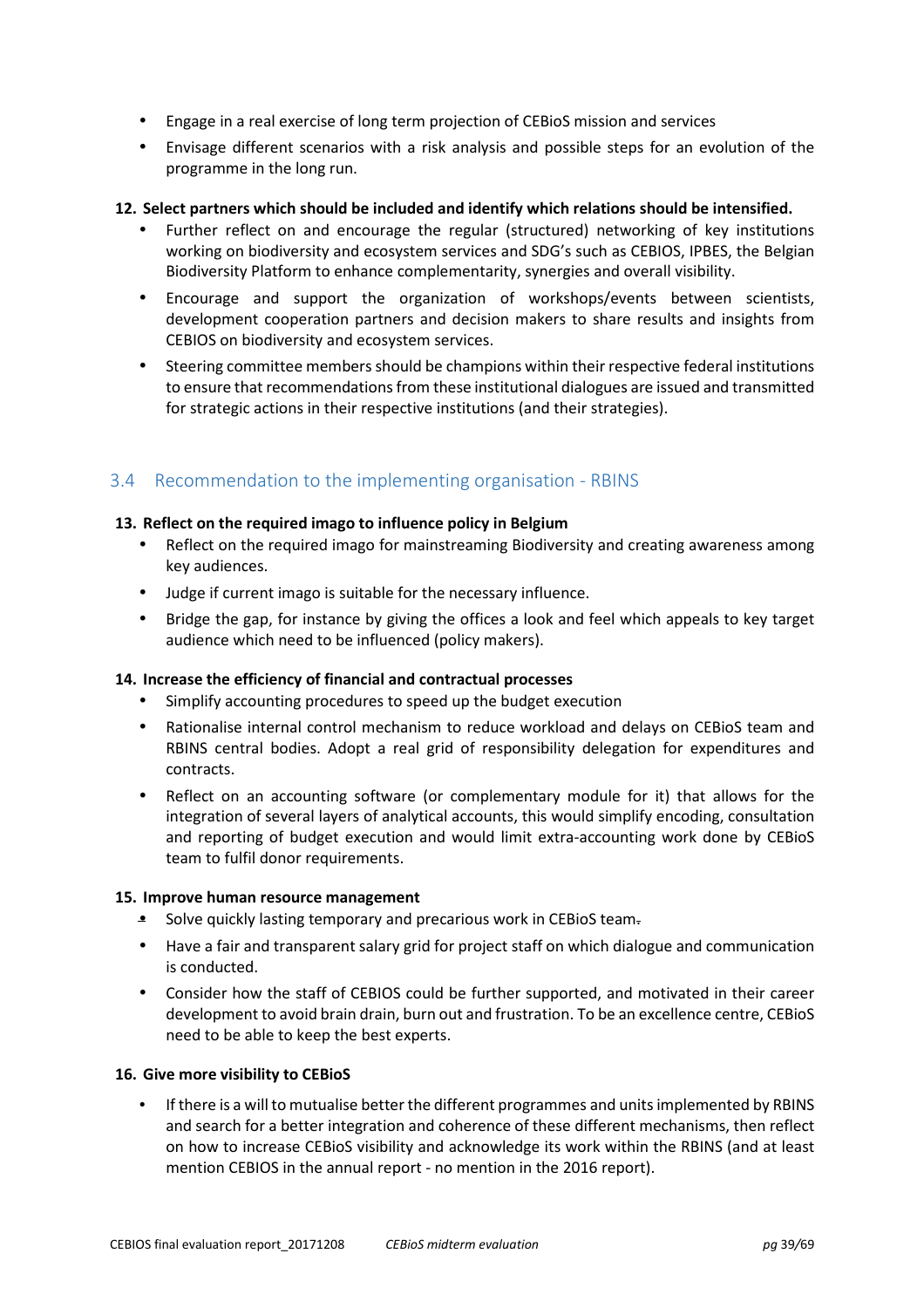## Annexes

Annex 1: terms of reference for the mid-term evaluation

# **CEBIOS - MID-TERM EVALUATION**

# Terms of Reference

## **I. INTRODUCTION to RBINS and to CEBioS**

CEBioS (Capacities for Biodiversity and Sustainable Development, http://www.biodiv.be/CEBioS2) is a programme funded by the Belgian federal Directorate General for Development Cooperation (DGD) through a protocol of cooperation between the Belgian (federal) Science Policy Office (BELSPO) and the Federal Department in charge of Foreign Affairs and Cooperation.

The Royal Belgian Institute of Natural Sciences (RBINS, https://www.naturalsciences.be/ ) is one of the federal scientific institutions which fall under the authority of BELSPO. It is an institution which carries out scientific research activities in areas such as biodiversity, climate, geology and the North Sea and it is open to everyone through the Museum of Natural Sciences.

The CEBioS team is part of the staff of the RBINS; they execute the programme CEBioS, based on a 10 year strategy (2014-2023). That strategy is to be implemented through two consecutive 5 years' plans. The first plan (2014-2018) will be subjected to an external mid-term evaluation as stated in the protocol of cooperation (Art 15). The present Terms of Reference concern that evaluation.

Through the programme CEBioS, RBINS carries out capacity building for partners of the Belgian cooperation in the field of biodiversity conservation and sustainable management linked to poverty eradication. It works in the framework of international obligations of Belgium under the Convention on Biological Diversity (CBD), the EU biodiversity strategy to 2020 and the Belgian biodiversity strategy 2020. As such, the CEBioS programme contributes to several of the main Sustainable Development Goals (SDG) recently approved.

RBINS and its programme CEBioS promote research, training, mainstreaming, dissemination of information, awareness-raising, and policy advice. The areas covered by this range of activities are conservation and sustainable use and management of biodiversity, and more specifically ecosystem services with a particular focus on the relevance for development in developing countries. RBINS has developed institutional cooperation mainly with Benin, Burundi, DR Congo, Peru and Vietnam. At the national level, RBINS tries, through CEBioS, to align, as much as possible, with DGD, the Belgian diplomatic service, BELSPO programmes, and with some scientific institutions.

CEBioS aims to contribute to 6 strategic objectives:

- 1. To strengthen the scientific & technical knowledge base on biodiversity;
- 2. To enhance the information base and governance processes;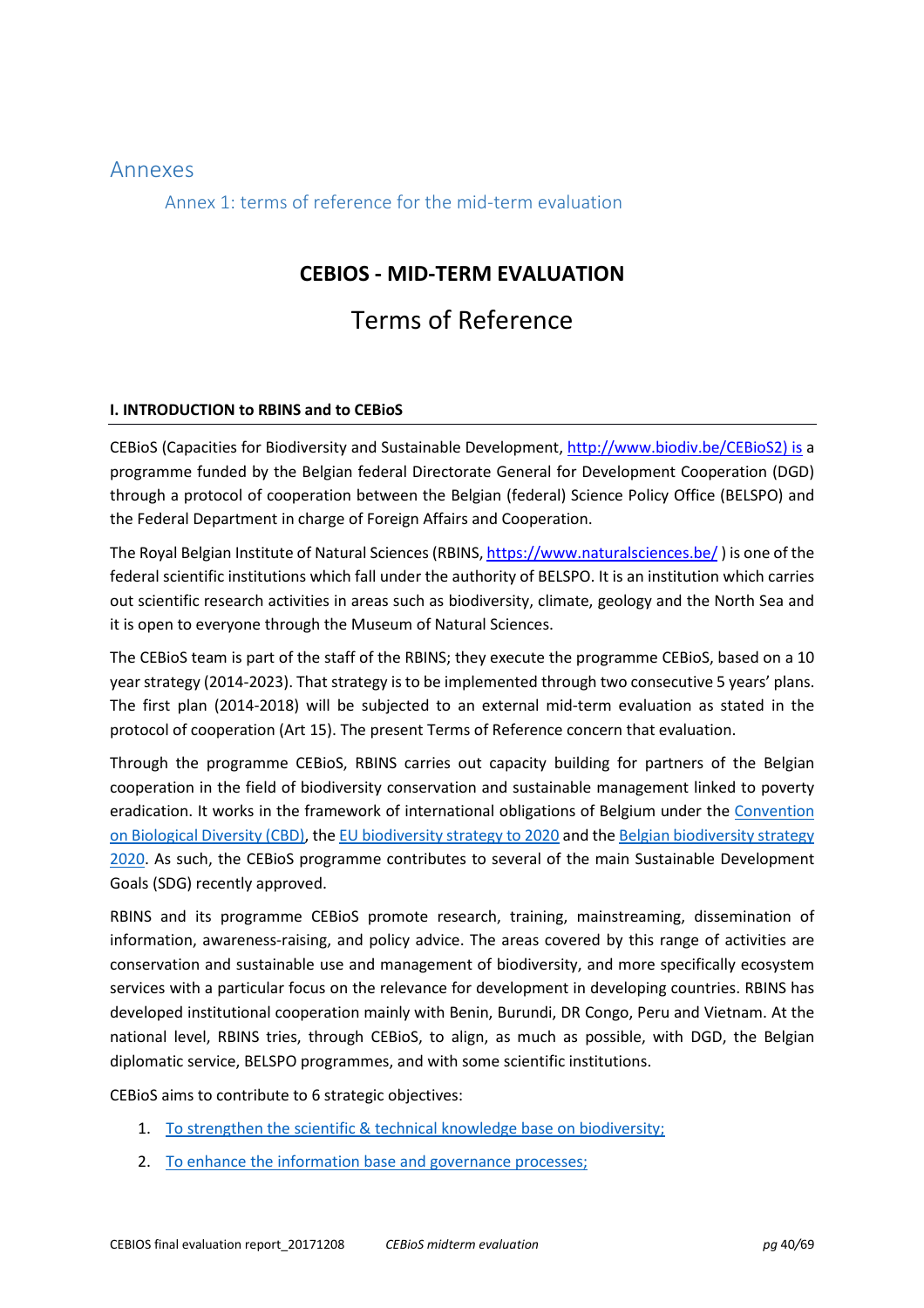- 3. To raise awareness and communicate on the importance of biodiversity;
- 4. To improve the mainstreaming of biodiversity and ecosystem services in policy sectors;
- 5. To improve the knowledge on the measurement, reporting and verification (MRV);
- 6. To raise awareness and build capacities on the Nagoya Protocol on Access and Benefit Sharing.

### **II. OBJECTIVES of the CEBioS MID- TERM EVALUATION**

The goals of the present evaluation are to:

- Assess the capacities of the CEBioS team at the RBINS to meet its objectives mentioned in the 5 years' plan (2014-2018);
- Assess the pertinence of the envisaged and implemented methods and modalities of CEBioS team to implement the 10 year strategy;
- Formulate recommendations that
	- o Can improve the implementation of the current 5-year plan;
	- o May guide the preparation of the second 5 years' plan of RBINS (*CEBioS 2*).

#### **III. Implementation of the CEBioS MID-TERM evaluation**

#### **A/ Evaluation procedure and timing**

## **General procedure**

The evaluation will be carried out by a panel of three independent experts (see also point III B), including one Chairperson to be appointed by BELSPO.

Once the experts accept the mission, an intake meeting will be organised by videoconferencing to ensure experts fully understand the evaluation procedure and what is expected from them.

The evaluation will be a two-phase process:

- An individual remote evaluation by the experts on the basis of background information, including the result of a stakeholders' survey (see section below);
- Interviews by the experts to the CEBioS team, the CEBioS steering committee and to some stakeholders with relevant field knowledge. The interviews will be followed by a panel evaluation meeting.

The evaluation procedure will be conducted in English but some of the documents and discussions with stakeholders may be in French (see also III B). It is to be noted that the ToR of the present evaluation does **not** include an *in situ* physical field assessment of the outcome and impact of the CEBioS programme in developing countries.

#### **Individual evaluation**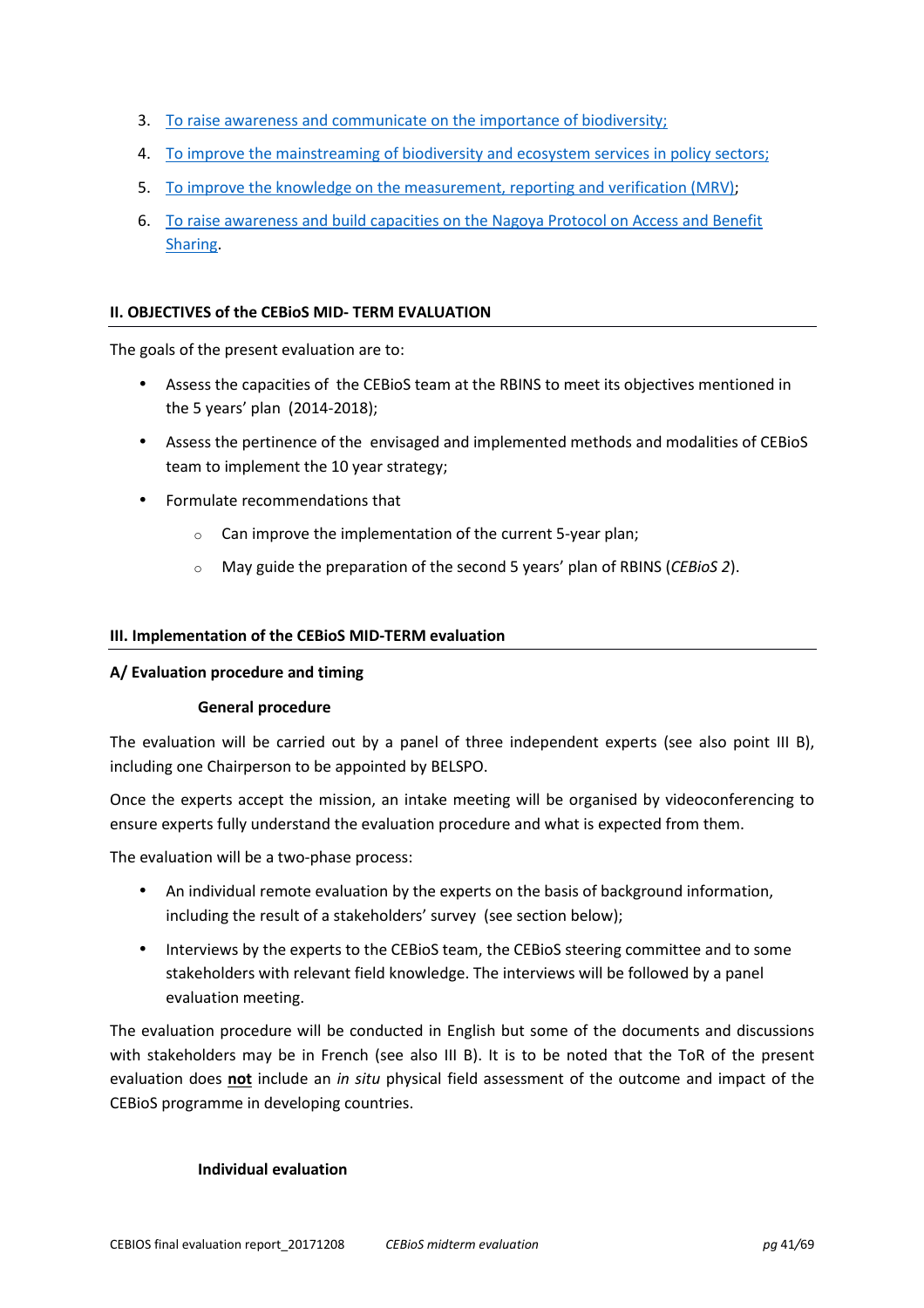The first phase of the evaluation is based on background documents, provided by the CEBioS' team through BELSPO (see section III C below). Based on these background documents, each expert is asked to assess the performance of CEBioS' activities from 2014 to begin 2017.

The information for the experts will include the results of an on-line survey. The goal of that survey is to collect the opinions and experiences of stakeholders, in particular of those who are active in the five countries that have an institutional cooperation with RBINS. That survey will be conducted by BELSPO in co-operation with the Chair of the panel.

After the analysis of the received information, each expert is encouraged to ask a series of open questions to CEBioS to be answered in written form.

The whole evaluation, including this phase, is guided by the criteria listed in section D.

Dduring this first phase, each expert is requested to provide the following output:

- Deliver a first impression document of not more than one page to the Chair of the panel;
- Propose questions under the different criteria by sending them to the Chair of the panel.

The Chair will then compile the received information and harmonise the questions before providing them, through BELSPO, to the respondents. All the answers to those questions will be sent by email.

The Chair of the panel will present to BELSPO a short feedback on the Q&A that should highlight some of the points to be further explored in the interviews' phase.

## **Interviews**

In-depth, face-to-face discussions between the panel and some of the persons involved in the CEBioS project will be organised, starting from the main elements highlighted by the remote evaluation. The CEBioS' team, the members of the steering committee (including DGD and BELSPO's representatives) and some stakeholders from the beneficiary countries will be interviewed. The interviews with the stakeholders from the developing countries should provide an opportunity to will be organised via videoconferencing.

Finally, the panel will gather to discuss and agree on the main conclusions and recommendations. BELSPO will chair that final meeting to ensure that the evaluation's results reflect consensus among the three experts and meet the requirements of the ToR.

## **Evaluation report**

A final evaluation report is to be drafted and provided by the Chair to BELSPO within 10 calendar days after the panel meeting. The final report should be a comprehensive and well-elaborated text, including input on all evaluation criteria (section D) and recommendations for the future.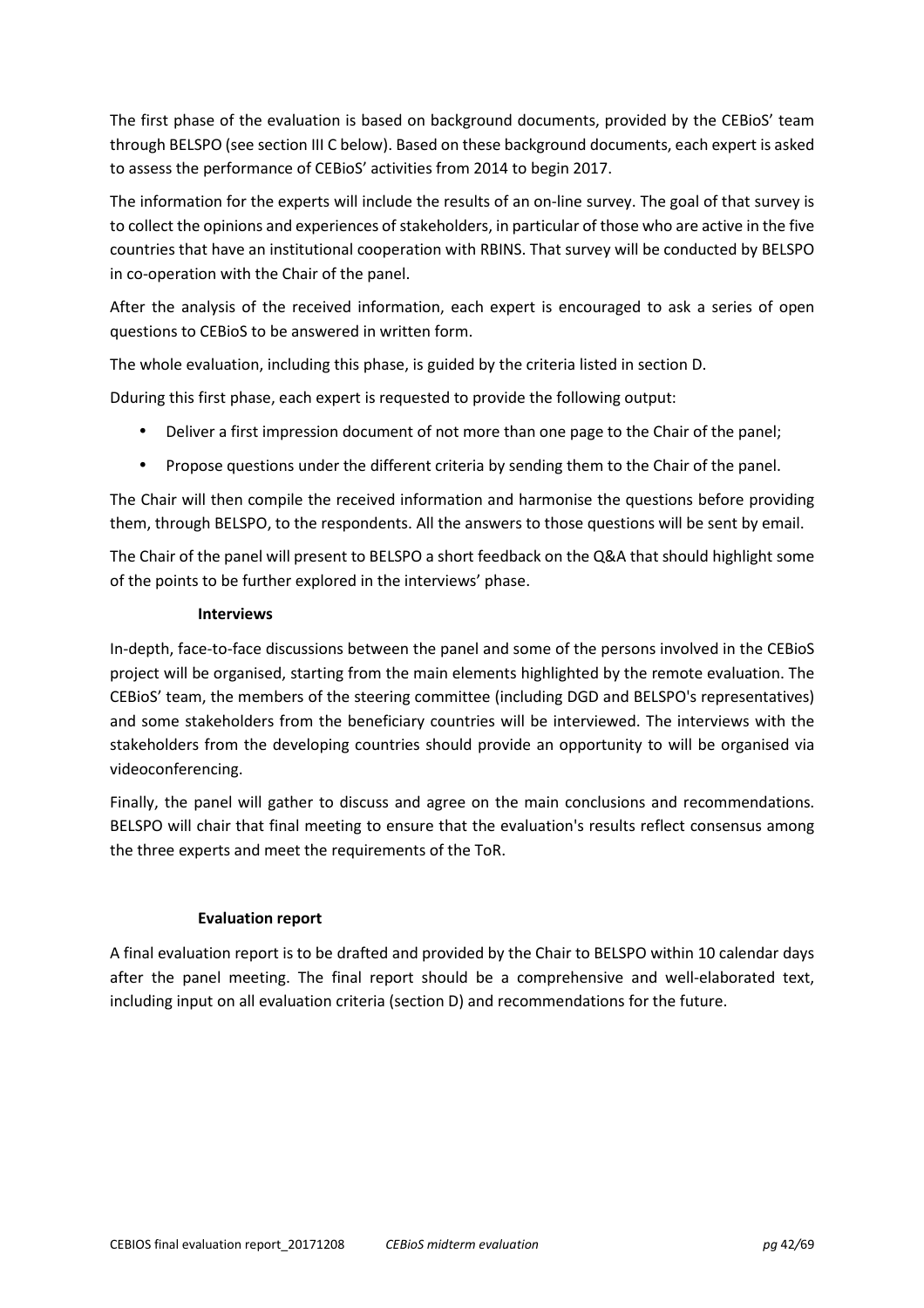## *Timing*

| February2017             | Identification of the experts, selection and contracts                                                                                           |  |
|--------------------------|--------------------------------------------------------------------------------------------------------------------------------------------------|--|
| <b>March 2017</b>        | Preparation of the stakeholders' survey with the Chair; launch of the<br>survey.                                                                 |  |
| April 2017               | Intake meeting about the ToR + Transmission of background information<br>to the experts                                                          |  |
| May 2017                 | Written evaluation: submission of experts' questions                                                                                             |  |
| June - July 2017         | Transmission of the (written) answers to the evaluation panel                                                                                    |  |
| end August 2017          | Feedback of the Chair based on the conclusions of the first phase of the<br>evaluation                                                           |  |
| Sept. 2017 (2 full days) | Face-to-face interviews of the evaluation panel with CEBioS, its steering<br>committee and some stakeholders, followed by a final panel meeting. |  |
| Begin Oct. 2017          | Submission of the final evaluation report to BELSPO                                                                                              |  |

There may be a flexibility of 1-2 weeks, but the entire evaluation cycle should be finalised before the end of 2017.

## **Workload and payment**

Estimated workload per expert: 7 days

- Intake meeting: 0,25
- Preparatory reading of background documents, and compilation of questions: 2,25 days
- Preparations for face-to-face meetings: 1 day
- Meetings in Brussels '(including videoconferences with stakeholders): 2,5 days +1 day travel

+

Extra workload for the Chairperson of the panel: 3 days

- Phase 1: preparation of the on-line survey with BELSPO; compilation, harmonisation and transmission of the written questions to BELSPO + drafting of the first report: 2 days
- Phase 2:drafting of the final evaluation report: 1 day

Remuneration per expert: 3.500  $\epsilon$  + 1.500  $\epsilon$  for the Chair

Air/rail travel costs in economy class to and from Belgium + hotel nights will additionally be covered. Hotel arrangements will be made by the organisers and experts will be requested to fill-in a note of credence for reimbursement of air/rail travel expenses. No other costs will be covered.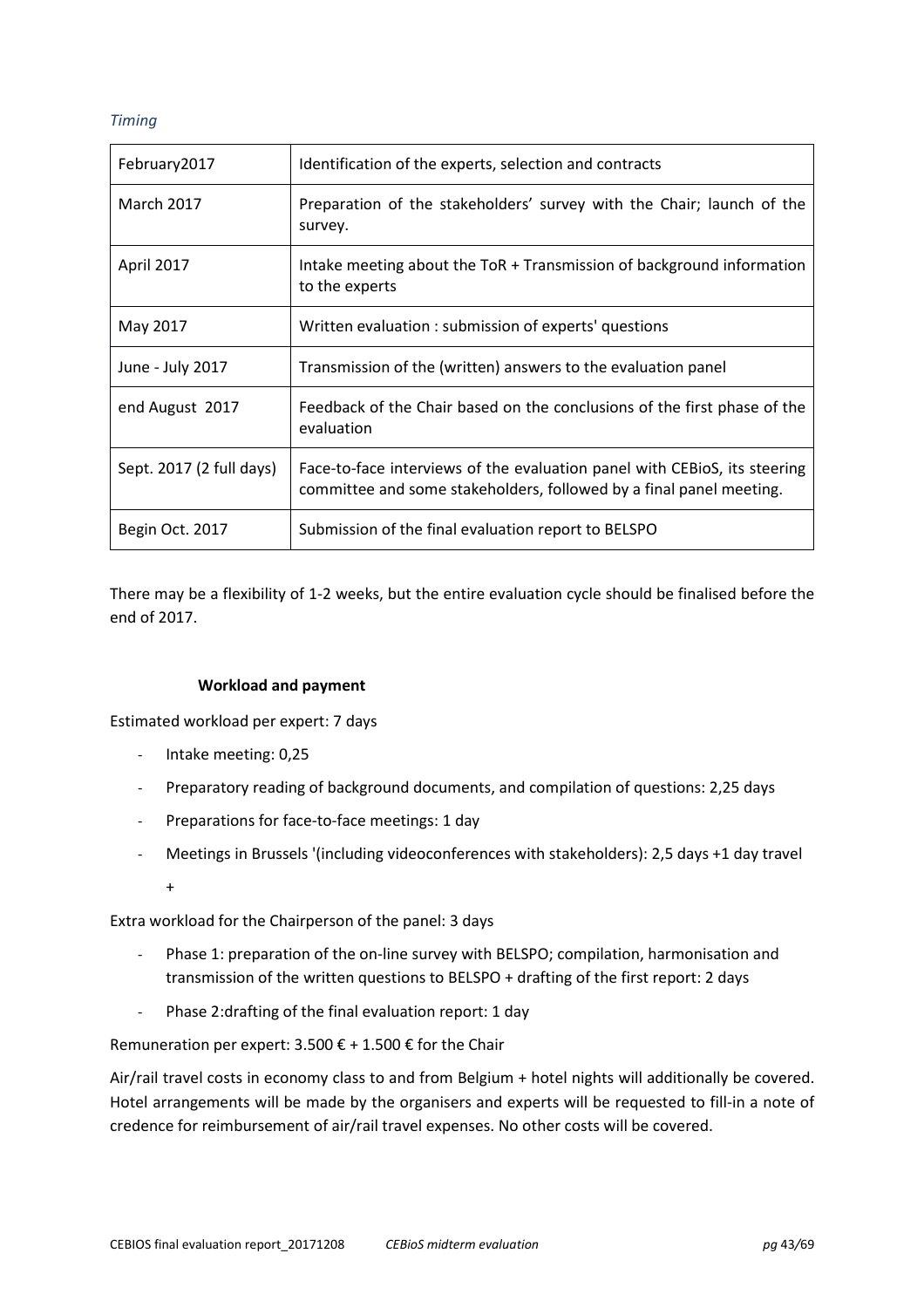## **B/ Composition of the Evaluation Panel**

The evaluation is intrusted to a group of 3 independent international experts chosen for their complementary competence in the main RBINS and CEBioS working experiences (capacity building, biodiversity and policy support for sustainable development in developing countries).

One of the experts is assigned the additional role of Chairperson to the evaluation. The Chair is expected to integrate, in a fair and even-handed way, the panel inputs in the final report.

Following profiles are sought:

#### • **Capacity building**

Expertise in strengthening the skills of local experts and trainers, in designing workshops, in staff exchanges, in developing capacity building tools, in evaluating good practices, and in designing and implementing sustainable business plans.

#### • **Biodiversity for development**

Expertise required in conservation and sustainable use and management of biodiversity and ecosystem services in developing countries.

#### • **Policy support and vulgarisation for sustainable development**

Policy support refers to expertise in broadening networks and partnerships and in increasing their impacts, to expertise in streamlining fragmented efforts, in building institutional synergies and bridging gaps between science, practices and policies at National, EU and international levels.

Furthermore, knowledge and/or experience in translation of the scientific data into information comprehensible to the public in general and in awareness raising matters are also required.

All the experts should be capable of working in English and in French.

Additionally, a good knowledge of project cycle management, as well as some knowledge of the Belgian co-operation and of the functioning of the United Nations would be an added value.

## **C/ Evaluation Resources**

Apart from the website (http://www.biodiv.be/RBINS/CEBioS2) content and a self-reflection document, the experts will be provided with several administrative and/or management documents. The list of those documents is attached (please see Appendix I).

#### **D/ Evaluation criteria**

The evaluators are required to pay special attention to the following issues: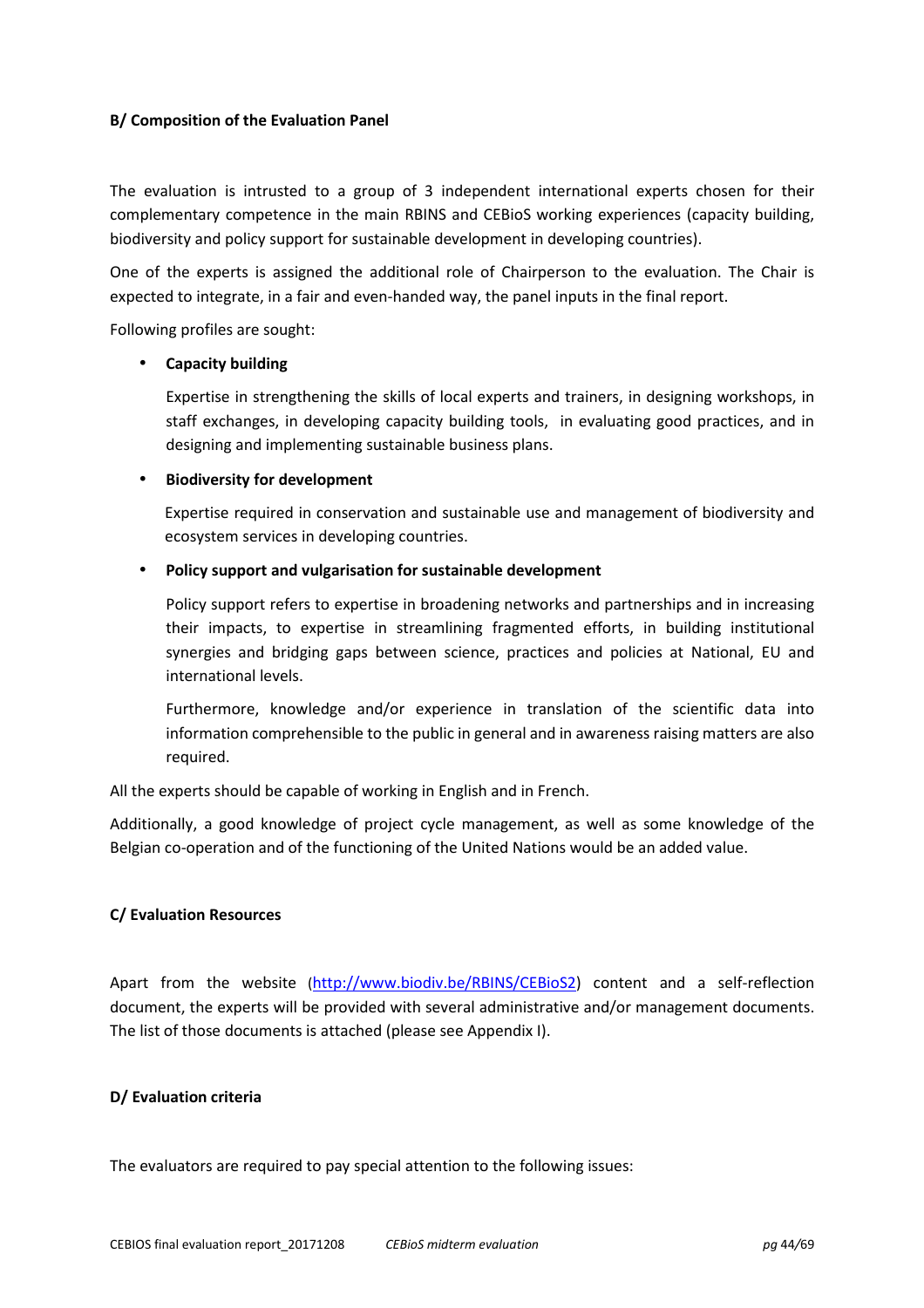## **I. General appreciation**

- Do the services and deliverables comply with the strategy of CEBioS?
- Are the workforce and composition of the staff adequate?
- Are the tools and modalities appropriate to assess the progress towards strategic objectives and the success of its activities?
- How effective and efficient is the institutional cooperation with each of the 5 countries Benin, Burundi, DR Congo, Peru and Vietnam?
- How effective and efficient is the cooperation in the other partner countries?
- How effective are the synergies identified and developed by CEBioS through partnerships with the DGD, the BELSPO activities, the Belgian diplomatic service, the sister Belgian scientific institutions (MRAC and the Meise Botanical Garden), KLIMOS-ACROPOLIS and the Belgian Universities, and NGO's?

## **II. Quality of the RBINS/CEBioS'coordination**

Is the coordination procedure and follow-up of activities effective and efficient?

## **III. Quality and adequacy of the CEBioS services and deliverables related to the 6 CEBioS specific objectives**

- 1. To strengthen the scientific & technical knowledge base on biodiversity,
	- are the taxonomy and monitoring of habitats related training activities appropriate and well designed ?
	- **•** how relevant is the scientific and technical knowledge produced to better understand and manage biodiversity in partner countries? ?
	- are the scientific outputs adequately made accessible to users?
- 2. To enhance the information base and governance processes,
	- are the CHM training activities relevant, appropriate and well designed ?
	- did the training activities already prove to enhance the flow of information and their use in the policy process?
- 3. To raise awareness and communicate on the importance of biodiversity,
	- are the awareness raising activities in the partner countries and in Belgium relevant and well designed?
- 4. To improve the mainstreaming of biodiversity and ecosystem services in policy sectors,
	- are the training activities organised for the DGD staff and partners relevant, appropriate and well designed?
	- **•** have those activities already been proven to enhance the mainstreaming of biodiversity and ecosystem services and their use in the policy process?
- 5. To improve the knowledge on the measurement, reporting and verification (MRV),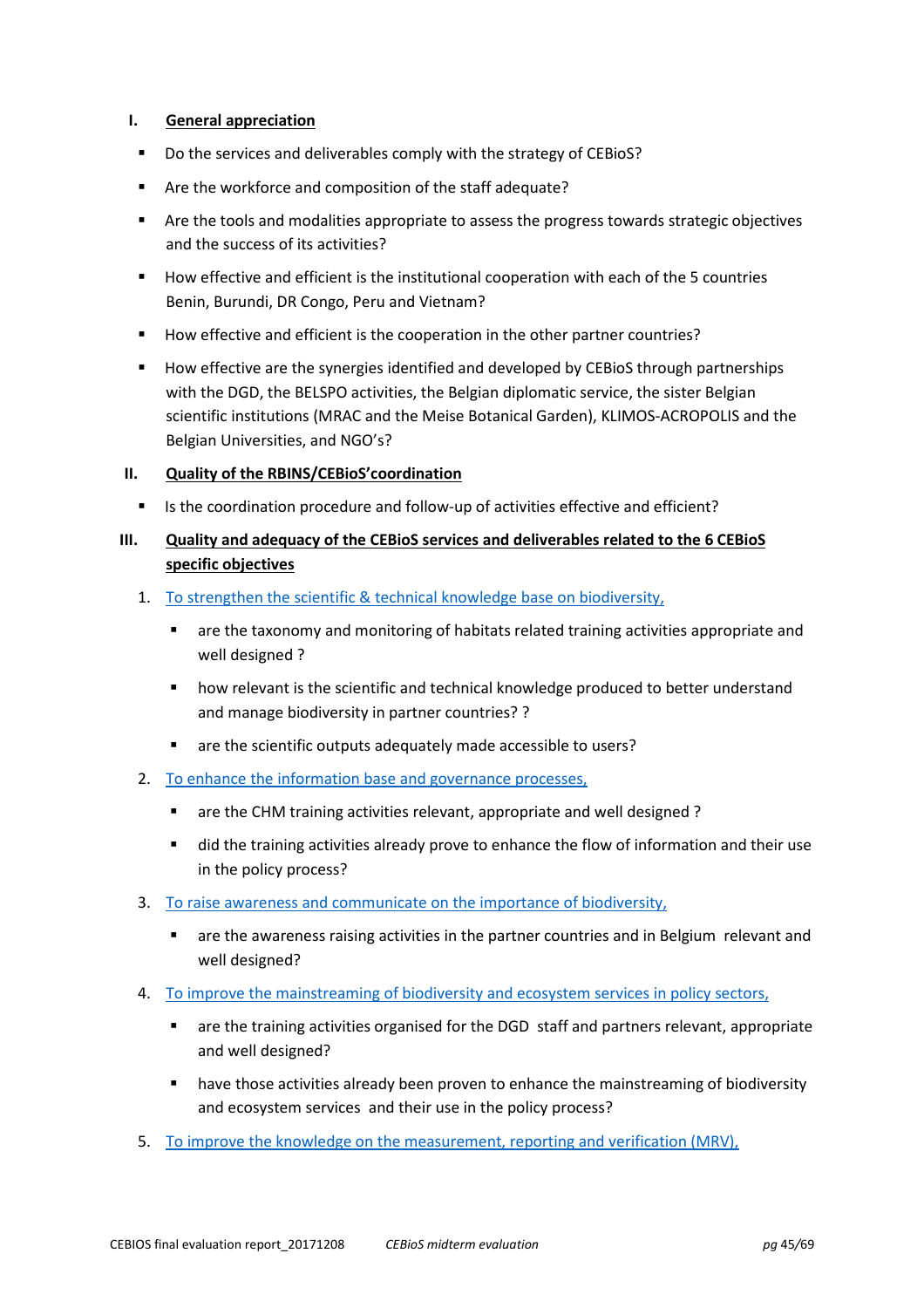- are the activities about MRV relevant and well designed for capacity building in methodologies to assess progress towards the Aïchi targets in the partner countries?
- 6. To raise awareness and build capacities on the Nagoya Protocol on Access and Benefit Sharing.
	- Is capacity building on the Nagoya Protocol adequately carried out?

## **IV. Future prospects**

How should the CEBioS-programme at RBINS evolve in terms of...

- **nanagement and coordination procedures;**
- human resources:
- financial resources : sources of funds, financial needs;
- **Parager Exercise 2** performance indicators;
- strategic objectives, contents of the log frame.

The panel is allowed to identify any other issue of interest that experts may find important for the requested evaluation.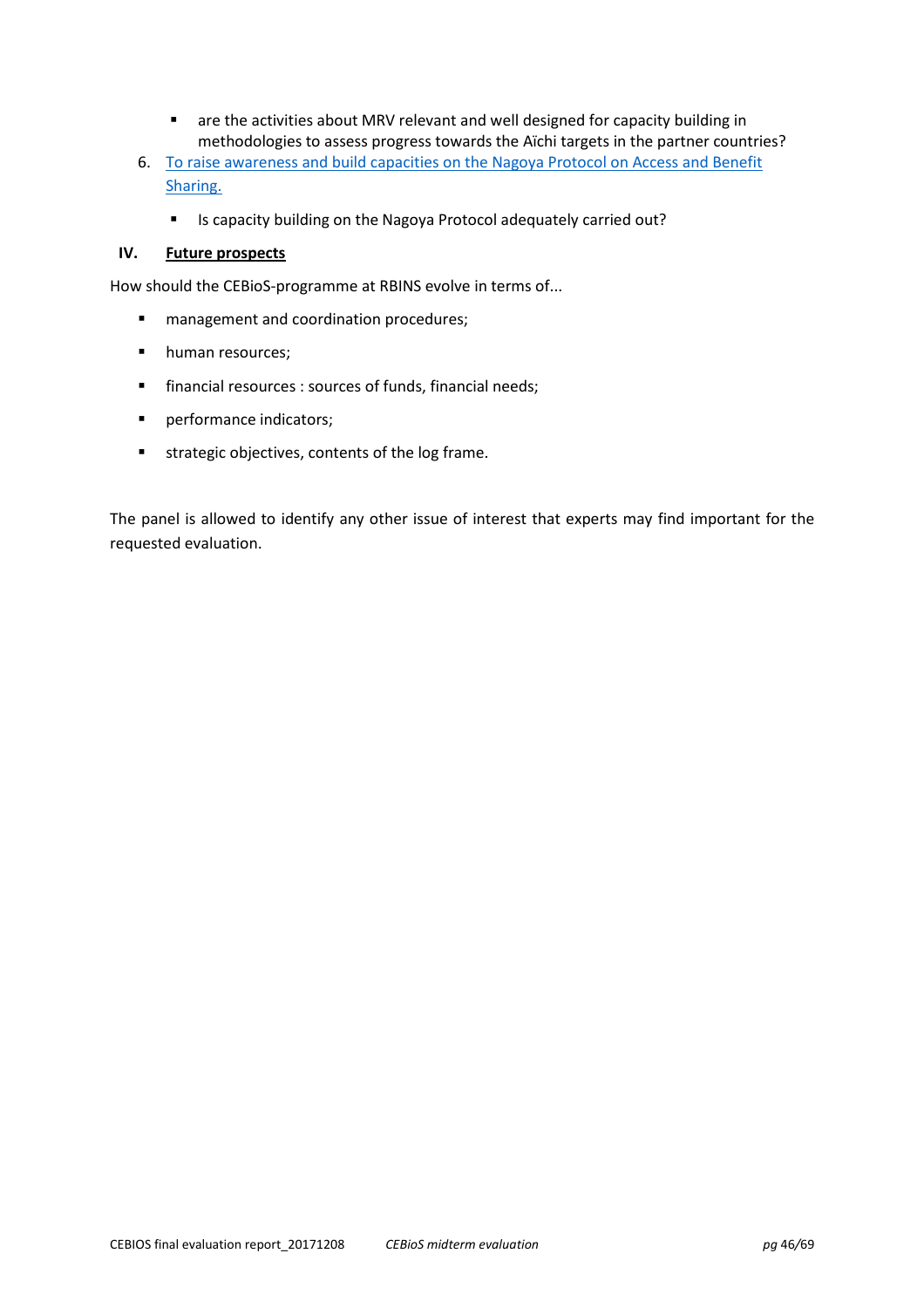## Annex 2: Actual schedule of the evaluation process

The extraction of information for the evaluation process has been conducted in two main phases: desk phase and interview phase. These two phases have been articulated a bit differently than presented in the ToR since the schedule for the launching of the evaluation has been postponed. As much issues as possible have been covered using the online consultation (with a reasonable length for ensuring a good rate of answer) so that the interview phase could allow for in depth exchanges with CEBIOS stakeholders.

| Launch phase & preparation of the on line consultation and interview phase |                                                                                          |  |  |
|----------------------------------------------------------------------------|------------------------------------------------------------------------------------------|--|--|
| 15/05                                                                      | Launch meeting at Belspo (Aline Van der Werf & SVC)                                      |  |  |
| 11/07                                                                      | Intake meeting at Belspo (ET & Luc Janssens de Bisthoven                                 |  |  |
|                                                                            | Evaluation team (ET) to share their respective questions <sup>13</sup> for the online    |  |  |
|                                                                            | consultation and related stakeholders <sup>14</sup> , & the person to meet physically in |  |  |
|                                                                            | September                                                                                |  |  |
| 14/07                                                                      | Introduction meeting at RBINS & Interviews by SVC (CEBioS coordinator &                  |  |  |
|                                                                            | marine modelling component)                                                              |  |  |
| 18/07                                                                      | Compilation of question by SVC & sharing among ET                                        |  |  |
| 19/07                                                                      | Comments/greenlight to be sent to SVC                                                    |  |  |
| <b>Conducting the online consultation</b>                                  |                                                                                          |  |  |
| 21/07-31/07                                                                | SVC to send the emails to each of the identified resource person                         |  |  |
|                                                                            | SVC to send the list of person to meet and talk to during the interview phase in         |  |  |
|                                                                            | September to CEBIOS                                                                      |  |  |
| 31/08                                                                      | Announced dead line for receiving the written answers                                    |  |  |
| 04/09-11/09                                                                | SVC to compile & circulate the written answers                                           |  |  |
| Preparing the interview phase                                              |                                                                                          |  |  |
| 04/09-15/09                                                                | SVC to refine the planning & coordination with CEBIOS for Brussels meetings &            |  |  |
|                                                                            | interviews                                                                               |  |  |
| 13/09                                                                      | Based on documentation reading and written answers to the online                         |  |  |
|                                                                            | consultation, each ET members to write and share a page of orientation for the           |  |  |
|                                                                            | interview phase: issues to be further studied, assumptions to test during the            |  |  |
|                                                                            | interviews, ideas for the methodology                                                    |  |  |
| 15/09                                                                      | Skype call for the ET to decide detailed methodology & interlocutors for the             |  |  |
|                                                                            | interviews                                                                               |  |  |
| <b>Conducting the interview phase</b>                                      |                                                                                          |  |  |
| 18/09                                                                      | Am & pm: Face to face interviews with CEBioS team / Partners North / Steering            |  |  |
|                                                                            | committee -by ET)                                                                        |  |  |
|                                                                            | ET debriefing end of the day                                                             |  |  |
| 19/09                                                                      | Am: Face to face interviews with DGD/BELSPO/partner North - by ET                        |  |  |
|                                                                            | Pm: Skype interviews with Partners South - by ET                                         |  |  |
|                                                                            | ET debriefing end of the day                                                             |  |  |
| 20/09                                                                      | Am: focus group with CEBIOS team / Partners North / Steering committee; - by             |  |  |
|                                                                            | ET. Aim: assessing CEBioS achievements in phase I reflecting on orientations for         |  |  |
|                                                                            | the future 5y phase (phase II)                                                           |  |  |

13 Based on indicative questions proposed by CEBioS Team

 $14$  The ET wanted to give a particular attention to the « missing » persons in the indicative contact list shared by CEBIOS, but time was too short to succeed in contacting these missing persons (since by definition they were difficult to establish contact with).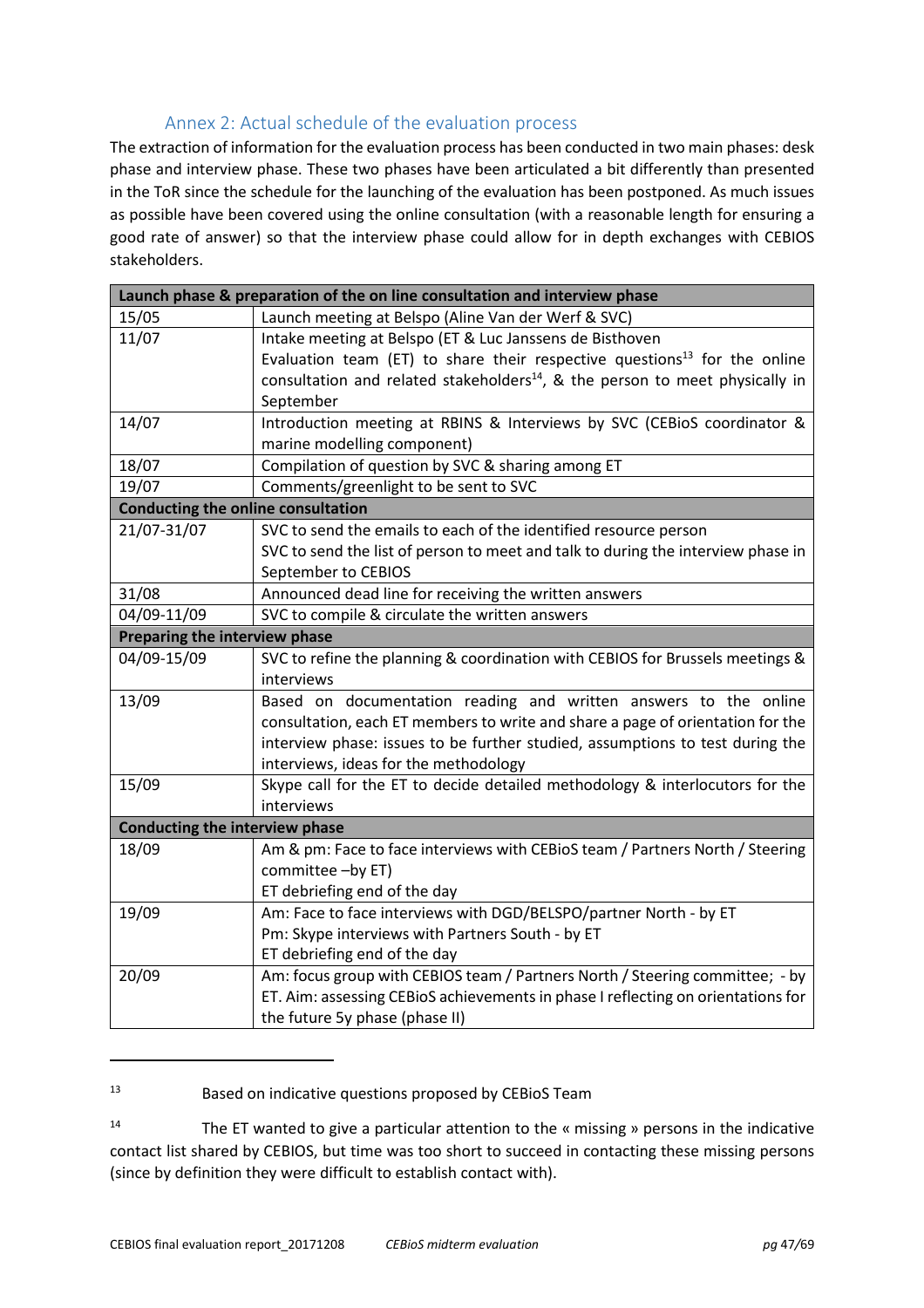|                        | Pm: ET work session to debrief and decide on key conclusions. If needed,<br>complementary interviews on demand. |  |  |  |  |
|------------------------|-----------------------------------------------------------------------------------------------------------------|--|--|--|--|
| 21/09                  | Am: face to face interviews with CEBioS support staff (by SVC)                                                  |  |  |  |  |
|                        | Pm: SVC to prepare and share the ToC for the Evaluation report among ET                                         |  |  |  |  |
| <b>Synthesis phase</b> |                                                                                                                 |  |  |  |  |
| 10/10-26/10            | ET to share individual draft conclusions and recommendations (sent by MB &                                      |  |  |  |  |
|                        | PPVK to SVC)                                                                                                    |  |  |  |  |
| 23/11                  | report compiled.<br>conclusions<br>Restitution of ET<br>Draft final<br>and                                      |  |  |  |  |
|                        | recommendations to CEBioS steering committee by SVC                                                             |  |  |  |  |
| 06/12                  | Deadline for receiving comments on the drat final report                                                        |  |  |  |  |
| 20/12                  | Official transmission of the evaluation report to Belspo                                                        |  |  |  |  |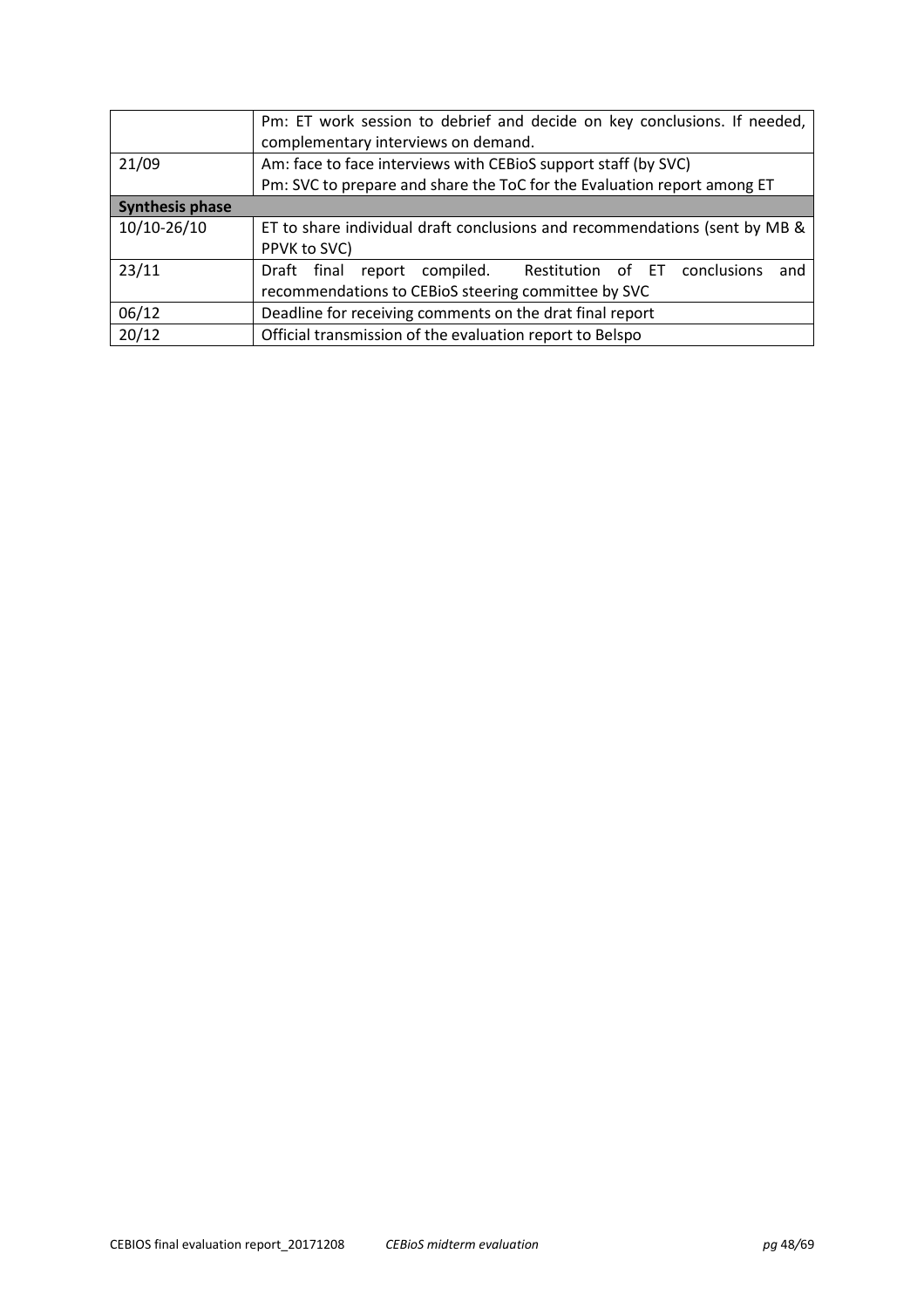# Annex 3: List of persons interviewed/consulted

| Name                          | Organisation                                                                                                               | <b>Title</b>                                                             |  |
|-------------------------------|----------------------------------------------------------------------------------------------------------------------------|--------------------------------------------------------------------------|--|
| Jérôme Degreef                | Jardin Botanique Meise                                                                                                     |                                                                          |  |
| Paul N'lemvo Budiongo         | Institut Congolais pour la Conservation de la Nature,<br>RD Congo                                                          | Directeur<br>des<br>parcs<br>nationaux                                   |  |
| Benoît Nzigidahera*           | Office<br><b>Burundais</b><br>Protection<br>la<br>pour<br>de <sub>1</sub><br>l'Environnement, Burundi                      | Directeur<br>du<br>service<br>de<br>recherche<br>CHM focal point Burundi |  |
| Cephas Masumbuko<br>Ndabaga   | Université Officielle de Bukavu, RD Congo                                                                                  | Professeur                                                               |  |
| Marce Houinato                | Université d'Abomey-Calavi, Bénin                                                                                          | Professeur                                                               |  |
| Tran Dinh Lan*                | Institute of Marine Environment and Resources<br>(IMER), VIETNAM                                                           | <b>Director General</b>                                                  |  |
| Patrick Martin                | Section Invertebrates (Directorate Taxonomy and<br>Phylogeny), RBINS                                                       |                                                                          |  |
| <b>Wouter Dekoninck</b>       | Section Scientific collections & archives (Scientific<br>Heritage Service), RBINS                                          |                                                                          |  |
| Dr Moïssou Lagnika            | Département de zoologie, Faculté des Sciences et Dr<br>Techniques, Université d'Abomey-Calavi, 01BP:4521<br>Cotonou, Bénin |                                                                          |  |
| Prof Kolo Yeo                 | Université Nangui Abrogoua, Station d'Ecologie de<br>Lamto, BP 28 N'Douci, Cote d'Ivoire                                   | Prof.                                                                    |  |
| Olivier de Munck *            | CBD CHM Montreal                                                                                                           | CBD CHM officer                                                          |  |
| Alexandre Rafalovitch*        | CBD CHM Montreal                                                                                                           |                                                                          |  |
| Sara Bosman                   | VVOB, Belgium                                                                                                              |                                                                          |  |
| Kristien Smets                | VVOB, Belgium                                                                                                              |                                                                          |  |
| Hugues Akpona                 | CHM focal point Burundi                                                                                                    |                                                                          |  |
| Sarah Ivory                   | Biodiversity Indicators Partnership, UNEP-World<br><b>Conservation Monitoring Centre</b>                                   |                                                                          |  |
| Jean Didier Akpona            | Laboratoire de Biomathématiques et d'Estimations<br>Forestières, Université d'Abomey-Calavi                                |                                                                          |  |
| Bernadette                    | Faculté d'Agronomie et de Bio-Ingénierie, Université                                                                       |                                                                          |  |
| Habonimana                    | du Burundi                                                                                                                 |                                                                          |  |
| Dudu Akaibe                   | Centre de Surveillance de la Biodiversité, Université<br>de Kisangani                                                      |                                                                          |  |
| <b>Hendrik Segers</b>         | <b>RBINS</b>                                                                                                               | Belgian Focal point CBD:                                                 |  |
| Erik Verheyen*                | <b>RBINS</b>                                                                                                               | collaborateur CEBioS                                                     |  |
| Bruno Verbist*                | <b>KUL</b>                                                                                                                 | coordinateur KLIMOS                                                      |  |
| Laura Loko*                   | UNSTIM-Dassa                                                                                                               | Maître<br>assistant<br>des<br>universités                                |  |
| Luc Janssens de<br>Bisthoven* | CEBIOS, Belgium                                                                                                            | coordinator                                                              |  |
| Han de Koeijer*               | CEBIOS, Belgium                                                                                                            | national focal point CHM                                                 |  |
| Maarten Vanhove*              | CEBIOS, Belgium                                                                                                            |                                                                          |  |
| Marie-Lucie Susini<br>Ondafe* | CEBIOS, Belgium                                                                                                            | national focal point GTI                                                 |  |
| François Muhashy*             | CEBIOS, Belgium                                                                                                            |                                                                          |  |
| Anne-Julie Rochette*          | CEBIOS, Belgium                                                                                                            |                                                                          |  |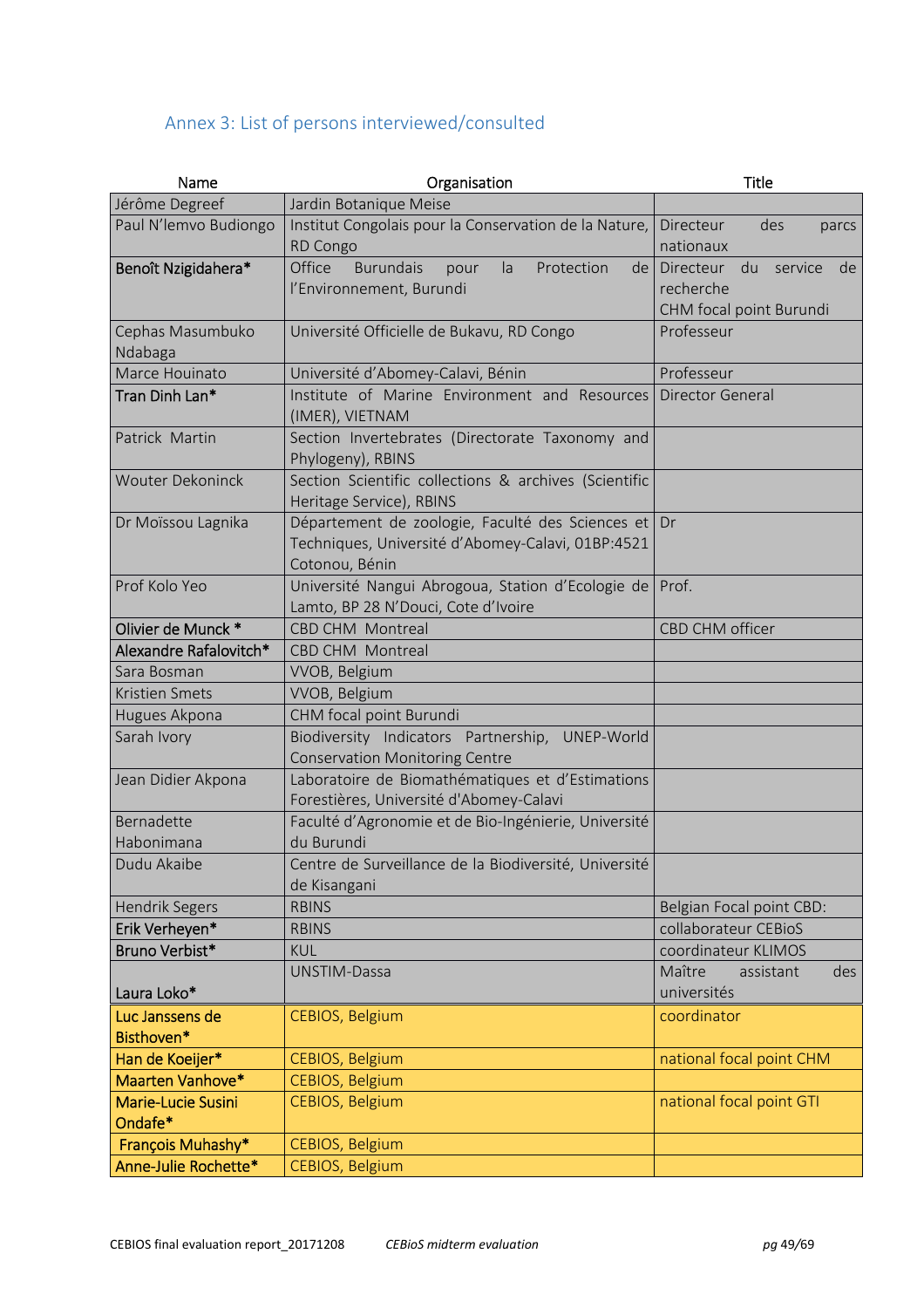| Name                      | Organisation                                   | <b>Title</b>                   |
|---------------------------|------------------------------------------------|--------------------------------|
| Hilde Keunen*             | CEBIOS, Belgium                                |                                |
| Katrijn Baetens*          | CEBIOS, Belgium                                |                                |
| Vincent Pinton*           | <b>CEBIOS, Belgium</b>                         | Accountant                     |
| Mariam Agarad*            | CEBIOS, Belgium                                | Secretariat                    |
| Yassine Loufa*            | CEBIOS, Belgium                                | Secretariat                    |
| Kristien Vrancken*        | CEBIOS, Belgium                                | Graphic-design                 |
|                           |                                                |                                |
| Camille Pisani*           | <b>RBINS</b>                                   | General director               |
| <b>Anne-marie Vander</b>  | DGD D2.4 /8                                    |                                |
| Avort*                    |                                                |                                |
| VAN DER WERF Aline*       | <b>BELSPO</b>                                  |                                |
| <b>Durieux Carol</b>      | DGD, unit D2.4 /8                              |                                |
| Loddewykx Liesbeth*       | DGD, unit D2.4 /8                              |                                |
|                           | <b>RBINS</b>                                   | <b>Director</b><br>Operational |
| Patrick Roose*            |                                                | <b>Direction Nature</b>        |
| Kathelyne Craenen<br>$\&$ | Belgian Embassy in Kinshasa                    |                                |
| Annelies De Backer        |                                                |                                |
| Delphine Perremans        | Belgian Embassy in Bujumbura                   |                                |
| Carlos Lietar             | Belgian Embassy in Kigali                      |                                |
| Joris Beckers en Isabelle | Belgian Embassy in Dar es Salaam               |                                |
| Wittoek                   |                                                |                                |
| Genia Raad Helou          | Belgian Embassy in Jerusalem                   |                                |
| Geert Vansintjan          | Belgian Embassy in Hanoi                       |                                |
| Jean-Louis Pont           | Belgian Embassy in Cotonou                     |                                |
| Pierre Rouschop*          | Plateform for the non governmental development | Coordinator                    |
|                           | actors of Belgium in Peru                      |                                |
| <b>Baudouin Michel*</b>   | <b>ERAIFT</b>                                  | <b>Director</b>                |
| Jean-Louis Doucet*        | <b>Nature Plus</b>                             | President                      |

The full list and contact details of resource persons met during the evaluation as well as an indication of date and communication modality (email/skype/interview) can be found in the excel file in the electronic annexes to the present report.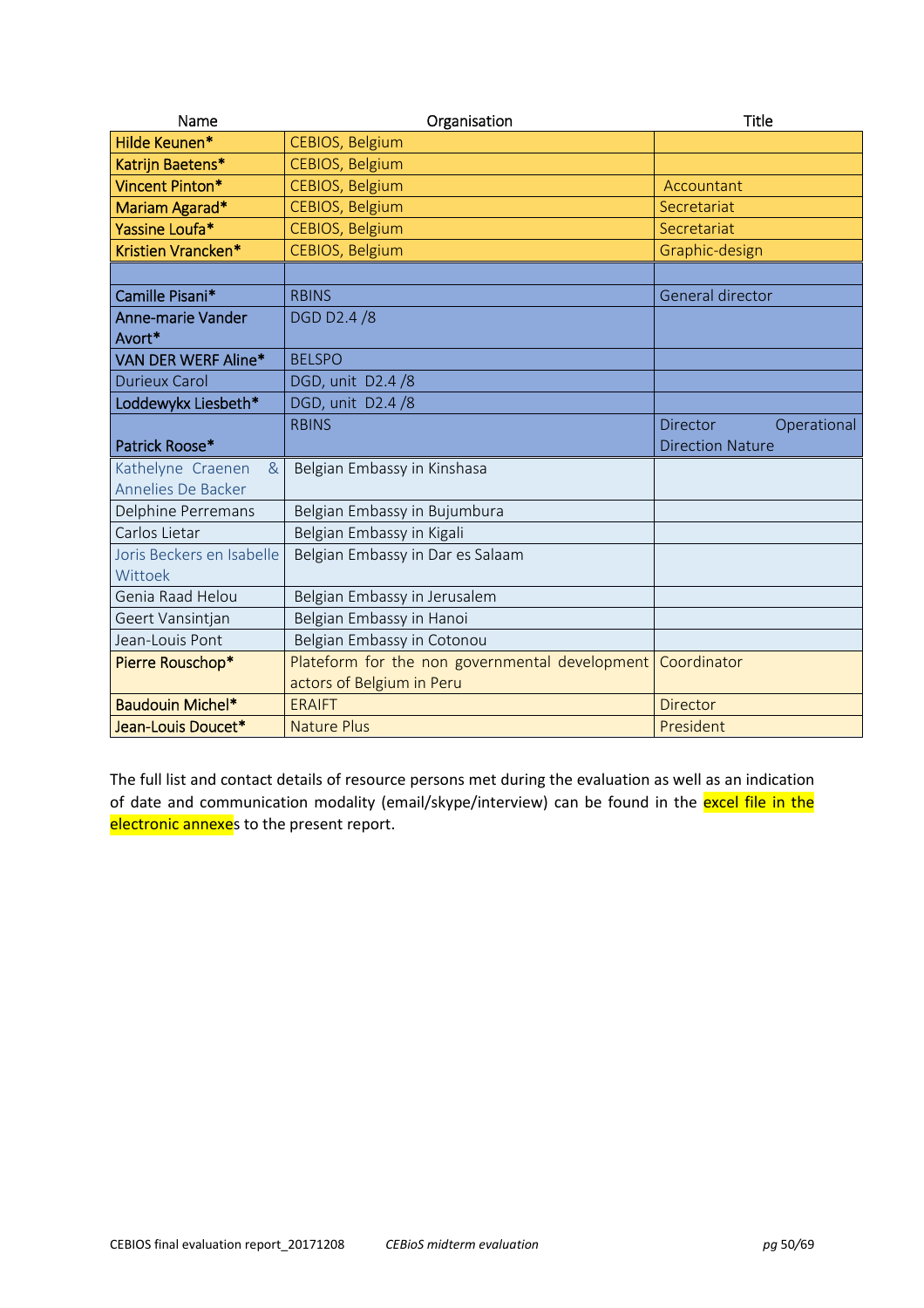Annex 4: Focus group organized on September 20, 2017, at Belspo - facilitation scheme

## **Agenda and facilitation scheme**

#### **10:00-10:15 Introduction of the workshop (aim, agenda, expected outputs)**

*By the lead facilitator* 

#### **10:15-11:45 Assessment of CEBIOS results per Specific objective**

*1 lead facilitator + the other 2 evaluators take notes of the results in real time* 

- 6 H-Form posters already prepared on the room walls + post it notes
- CEBIOS Logframe handed out,
- We go SO per SO with one H-form exercise per specific objective around the question: "how do you assess the quality of CEBioS services, deliverables and results related to this specific objectives?" (**12' per SO**)

#### **11:45-12:00 BREAK**

#### **12:00-13:00 improvements in CEBIOS strategic design and implementation modalities**

*1 evaluator per subgroup observing and taking notes in real time (not participating but facilitating if needed) + leadfacilitator for timekeeping of the session* 

- 1. extracting ideas coming from the written consultations (in question #4 on changes in strategic design & question #5 on changes in implementation modalities), putting each bullet point on an individual card
- 2. dividing participants in 2 subgroups (maybe by language FR/EN, I am not sure everyone is comfortable with English) **5'**:
	- o group A (more Dutch speaking?): Han, Liesbeth, Vincent, Maarten, Anne-Julie
	- o group B (more French speaking ?): Luc, Anne-Marie, Aline, François, Marie-Lucie
- 3. sharing the cards between sub groups, shuffling options according to:
	- o group composition: so that no one has to defend his/her own personal idea
	- $\circ$  topic: 1 group on changes in strategic design, 1 on implementation modalities
- 4. asking groups to **30'**
	- $\circ$  briefly discuss and prioritize the cards into 3 categories: i) urgent before the end of phase I, ii) to include in phase II design, iii) to drop –not realistic, not a priority, too sensitive…-
	- o discuss modalities for the cards in ii)
- 5. putting this all together and debate to come up with ideas of improvements/adaptations going with element of argumentation and ideas of implementation modalities **20'**

#### **12:55-13:00 Conclusion of the workshop**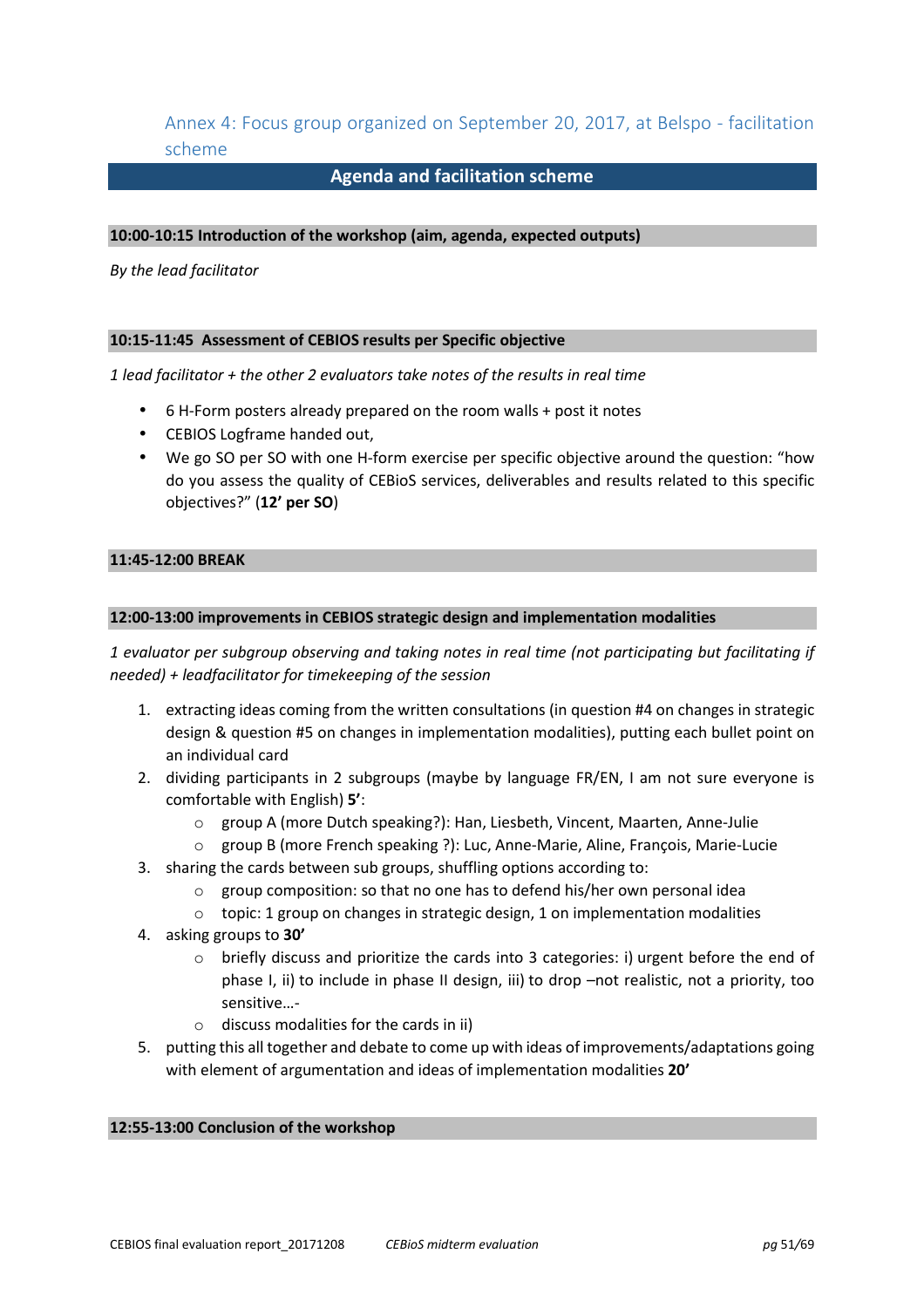# Annex 5: Answers to the written consultation conducted during August 2017

## Folder of all answers to the written consultation conducted during August 2017

See electronic folder attached to this report for accessing questionnaires per stakeholder and all written answers received by the evaluation team.

## Suggestion of improvement in CEBioS coming from partners South and North

| Selon vous, comment pourrait être améliorée la collaboration/ le partenariat avec CEBIOS ?<br>(en d'autres termes, si vous étiez au commande de CEBIOS, quelle serait la première chose<br>que vous feriez différemment?) |                                                                                                                                                                                                                                                                                                                                                                                                                                                                                                                                                                                                                                                                                                                                                                                                                                                                                                                                                                                                                                                                                                                                                                                                                                                                                                                                                                                            |  |  |
|---------------------------------------------------------------------------------------------------------------------------------------------------------------------------------------------------------------------------|--------------------------------------------------------------------------------------------------------------------------------------------------------------------------------------------------------------------------------------------------------------------------------------------------------------------------------------------------------------------------------------------------------------------------------------------------------------------------------------------------------------------------------------------------------------------------------------------------------------------------------------------------------------------------------------------------------------------------------------------------------------------------------------------------------------------------------------------------------------------------------------------------------------------------------------------------------------------------------------------------------------------------------------------------------------------------------------------------------------------------------------------------------------------------------------------------------------------------------------------------------------------------------------------------------------------------------------------------------------------------------------------|--|--|
|                                                                                                                                                                                                                           |                                                                                                                                                                                                                                                                                                                                                                                                                                                                                                                                                                                                                                                                                                                                                                                                                                                                                                                                                                                                                                                                                                                                                                                                                                                                                                                                                                                            |  |  |
| Nlemvo RDC                                                                                                                                                                                                                | CEBIOS devra évaluer les besoins financiers spécifiques de chaque structure appuyée afin de<br>les adapter aux réalités de terrain propre à chaque entité au lieu d'uniformiser les montants<br>des appuis alloués.                                                                                                                                                                                                                                                                                                                                                                                                                                                                                                                                                                                                                                                                                                                                                                                                                                                                                                                                                                                                                                                                                                                                                                        |  |  |
| Degreef JBM                                                                                                                                                                                                               | Par l'implication des partenaires dans les orientations des futures activités à mener.                                                                                                                                                                                                                                                                                                                                                                                                                                                                                                                                                                                                                                                                                                                                                                                                                                                                                                                                                                                                                                                                                                                                                                                                                                                                                                     |  |  |
| Akpona<br>JD<br>Benin                                                                                                                                                                                                     | Faire une évaluation des partenaires efficace et signer un partenariat institutionnel surtout<br>pour les programmes de recherche à long terme.                                                                                                                                                                                                                                                                                                                                                                                                                                                                                                                                                                                                                                                                                                                                                                                                                                                                                                                                                                                                                                                                                                                                                                                                                                            |  |  |
| Martin<br><b>IRSNB</b>                                                                                                                                                                                                    | Ma collaboration avec les partenaires de CEBioS est globalement (très) satisfaisante. Si certains<br>points devaient être améliorés, on pourrait citer :<br>Faire coïncider la période couverte par les projets GTI de type 2 avec l'année civile. Pour<br>1)<br>l'instant, le délai entre l'appel à projet et l'acceptation officielle du projet est tel qu'un<br>projet ne peut officiellement démarrer que fin mai, voir début juin, alors qu'en théorie,<br>celui-ci devrait être bouclé (rapport financier inclus !) pour fin décembre de la même<br>année. P. ex., l'appel à projets 2018 devrait être bouclé (avec décisions) pour fin 2017<br>afin que ceux-ci puissent commencer effectivement au 1 <sup>er</sup> janvier 2018.<br>Alors que la moitié des pays éligibles par le programme CEBioS sont francophones, je<br>2)<br>m'étonne que le site web CEBioS soit exclusivement en anglais et pas, au minimum<br>bilingue français-anglais. Si, en théorie, les partenaires des pays francophones peuvent<br>répondre poliment qu'ils peuvent se débrouiller en anglais, en pratique (mon expérience<br>personnelle), ce n'est souvent pas le cas en sorte qu'on peut se demander vers qui le site<br>web CEBioS communique, in fine ? J'encourage fortement CEBioS à produire un site web<br>au minimum bilingue, ce qui était d'ailleurs le cas pour le site dévolu au GTI. |  |  |
| Nzigidahera<br>Burundi                                                                                                                                                                                                    | Actuellement, le Burundi enregistre des ONGS (Associations nationales de la Société<br>1.<br>Civile) dans le secteur de l'Environnement. Elles contribuent énormément dans la<br>conservation de la Biodiversité. Ces ONGS ont besoin de renforcement des capacités. Le<br>CEBIOS pourrait alors aussi les inclure et les considérer comme des institutions<br>indépendantes pouvant postuler individuellement ou un groupe pour des bourses et<br>projets disponibles.<br>CEBIOS pourrait également initier des projets d'intégration de la Biodiversité au haut<br>2.<br>plus niveau décisionnel (Présidence et deuxième vice-présidence) pour s'assurer que les<br>décideurs au plus haut niveau s'impliquent suffisamment<br>CEBIOS pourrait pénétrer en profondeur dans le cadre pour initier des recherches sur les<br>3.<br>ressources génétiques médicinales avec un cadre de collaboration entre les chercheurs<br>du Nord, les Tradipraticiens et les chercheurs du Sud tout en respectant le Protocole de<br>Nagoya                                                                                                                                                                                                                                                                                                                                                             |  |  |
| Dekonink                                                                                                                                                                                                                  | Do a bit more promotion for education by researcher from RBINS in the developing countries.                                                                                                                                                                                                                                                                                                                                                                                                                                                                                                                                                                                                                                                                                                                                                                                                                                                                                                                                                                                                                                                                                                                                                                                                                                                                                                |  |  |
| <b>IRSNB</b>                                                                                                                                                                                                              | I think it should be possible that more of RBINS scientist undertake such a engagement.                                                                                                                                                                                                                                                                                                                                                                                                                                                                                                                                                                                                                                                                                                                                                                                                                                                                                                                                                                                                                                                                                                                                                                                                                                                                                                    |  |  |
| <b>VVOB Bel</b>                                                                                                                                                                                                           | More (frequent) technical support and/or support in monitoring/evaluation of CEBIOS<br>supported programs.                                                                                                                                                                                                                                                                                                                                                                                                                                                                                                                                                                                                                                                                                                                                                                                                                                                                                                                                                                                                                                                                                                                                                                                                                                                                                 |  |  |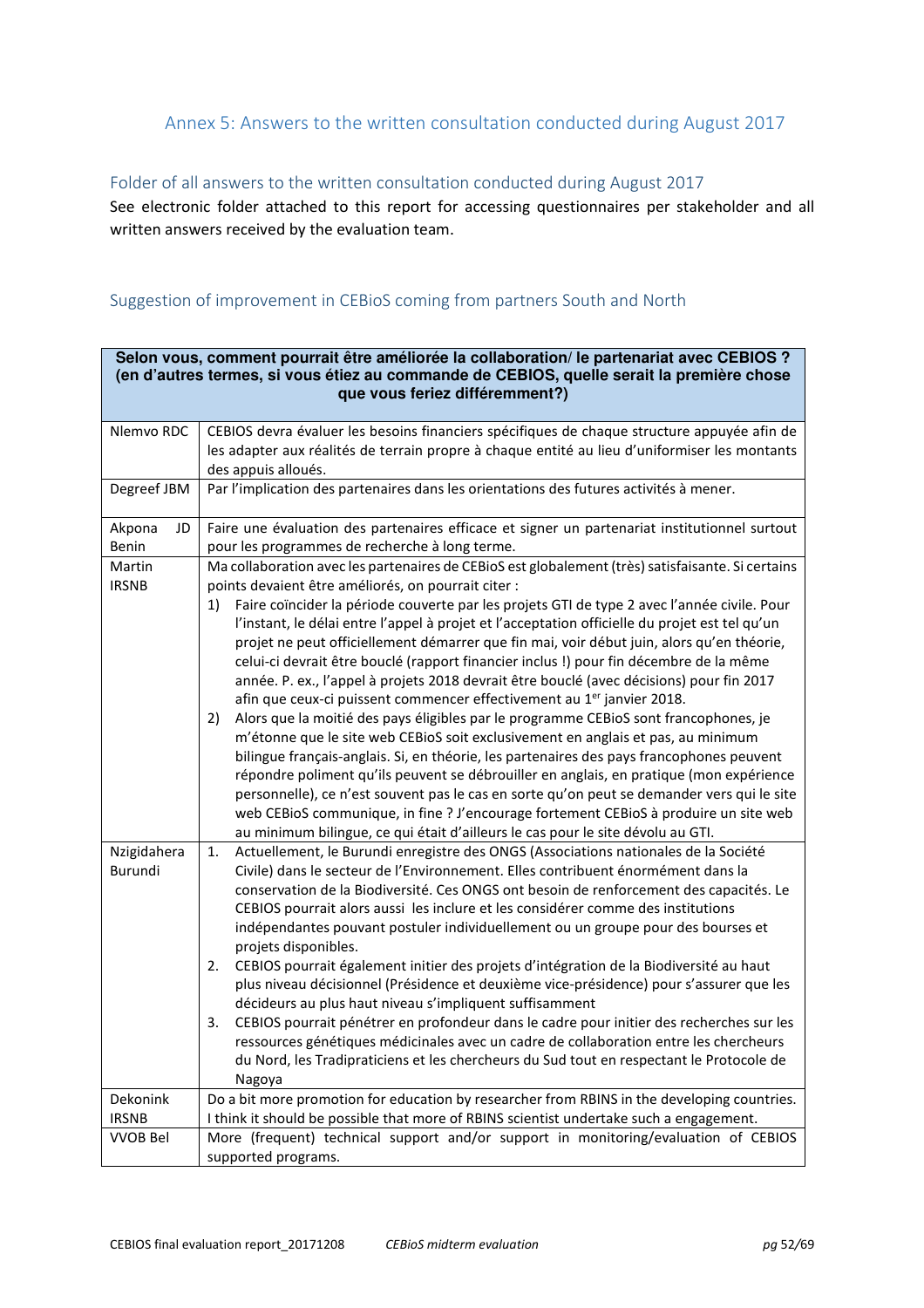|                   | Selon vous, comment pourrait être améliorée la collaboration/ le partenariat avec CEBIOS ?<br>(en d'autres termes, si vous étiez au commande de CEBIOS, quelle serait la première chose        |
|-------------------|------------------------------------------------------------------------------------------------------------------------------------------------------------------------------------------------|
|                   | que vous feriez différemment?)                                                                                                                                                                 |
|                   |                                                                                                                                                                                                |
| <b>VVOB RDC</b>   | In case of partnerships with partners whose core business is not directly situated in the domain                                                                                               |
|                   | of biodiversity/environment/climate change/etc., it would be interesting to organise a formal                                                                                                  |
|                   | training session on Cebios objectives/principles/methods/scope of action/etc.                                                                                                                  |
| Houinato<br>Benin | Trois ans de collaboration est insuffisant pour faire de proposition d'amélioration. Toutefois,<br>il serait souhaitable d'envisager dans un cycle de programme de réunion du coordonnateur du |
|                   | sud avec l'IRSNB en Belgique afin de créer de synergie avec les activités des autres pays                                                                                                      |
|                   | partenaires                                                                                                                                                                                    |
| Lagnika           | Il s'agit de permettre à des taxonomistes hors de Bruxelles d'encadrer des stagiaires d'autant                                                                                                 |
| Benin             | puisque Bruxelles ne dispose pas de tous spécialistes dont les stagiaires ont besoin.                                                                                                          |
|                   | A propos de la durée des stages, j'aurai souhaité qu'après le premier stage d'un mois, la durée                                                                                                |
|                   | des stages suivants soient revues à au moins deux mois.                                                                                                                                        |
| CBD<br>De         | In my view, the CEBIOS is under-funded and a bit limited in its geographical scope. If I were in                                                                                               |
| Munck             | charge, one of the first thing I would try to do is to get more resources in order to expand the                                                                                               |
|                   | capacity-building activities and provide support to additional developing countries.                                                                                                           |
|                   |                                                                                                                                                                                                |
|                   | One way to do so would be to approach the CBD Secretariat and promote CEBIOS as a partner                                                                                                      |
|                   | which can implement capacity-building activities with voluntary funding made available to the                                                                                                  |
|                   | CBD Secretariat. Administratively, this is possible through small-scale funding agreements                                                                                                     |
|                   | (SSFA).                                                                                                                                                                                        |
|                   |                                                                                                                                                                                                |
|                   | Another aspect of CEBIOS that could be improved is its marketing or promotion. Currently,                                                                                                      |
|                   | CEBIOS is not well-known. I have a couple of suggestions below, but my main recommendation                                                                                                     |
|                   | would be to get professional advice from marketing/promotion experts:                                                                                                                          |
|                   |                                                                                                                                                                                                |
|                   | Change the name - The "CEBioS" acronym (if it is one) does not match its text<br>$\bullet$                                                                                                     |
|                   | (Capacities for Biodiversity and Sustainable Development). Both of them should be                                                                                                              |
|                   | carefully thought and improved. In my view they should match, be meaningful,                                                                                                                   |
|                   | simple and attractive, and include a link to Belgium. My first thoughts include:                                                                                                               |
|                   | Belgian Sustainable Development Programme (BSDP)                                                                                                                                               |
|                   | Belgian Cooperation on Sustainable Development (BCSD)                                                                                                                                          |
|                   | Belgian Cooperation on Biodiversity and Sustainable Development (BCBSD)<br>$\qquad \qquad -$                                                                                                   |
|                   | Belgian Cooperation Programme on Sustainable Development (BCPSD)                                                                                                                               |
|                   | Belgian Cooperation Programme on Biodiversity and Sustainable                                                                                                                                  |
|                   | Development (BCPBSD)                                                                                                                                                                           |
|                   | Create a nice brochure.                                                                                                                                                                        |
|                   | Improve the CEBIOS website and change its URL (http://www.biodiv.be/cebios2) to                                                                                                                |
|                   | match the acronym (www.facronym].be).                                                                                                                                                          |
|                   | Send some communications (email, letters, etc) to heads of conventions or                                                                                                                      |
|                   | agencies, and senior government representative to inform them about CEBIOS and                                                                                                                 |
|                   | how this programme can help them achieve their own goals.                                                                                                                                      |
| Habonimana        | Pour le moment, j'approuve la façon dont les choses se sont déroulées. Je donnerais,                                                                                                           |
| Burundi           | cependant, plus de temps aux ateliers d'échanges avec les autres intervenants. L'atelier de                                                                                                    |
|                   | Belgique a été trop courte : un très grand nombre de personnes ressources sans assez de                                                                                                        |
|                   | temps pour nous partager leurs thèmes alors que c'était intéressant. Même remarque avec                                                                                                        |
|                   | l'atelier que nous avons eu au Bénin.                                                                                                                                                          |
| Akaibe RDC        | Le programme CEBioS soutient les institutions et les individus dans la réalisation de leurs                                                                                                    |
|                   | projets. Cependant, le volume budgétaire alloué au programme mérite d'être réajusté à la                                                                                                       |
|                   | hausse au regard de la pertinence des activités retenues dans les projets soumis et des réalités                                                                                               |
|                   | des milieux où ces projets sont réalisés.                                                                                                                                                      |
| Madbouhi          | Organiser un événement international qui rassemble les organismes travaillant dans le<br>$\bullet$                                                                                             |
| <b>CHM</b>        | domaine, ainsi que les pays partenaires et non partenaires pour faire connaitre le                                                                                                             |
| Marocco           | programme CEBIOS et partager les expériences.                                                                                                                                                  |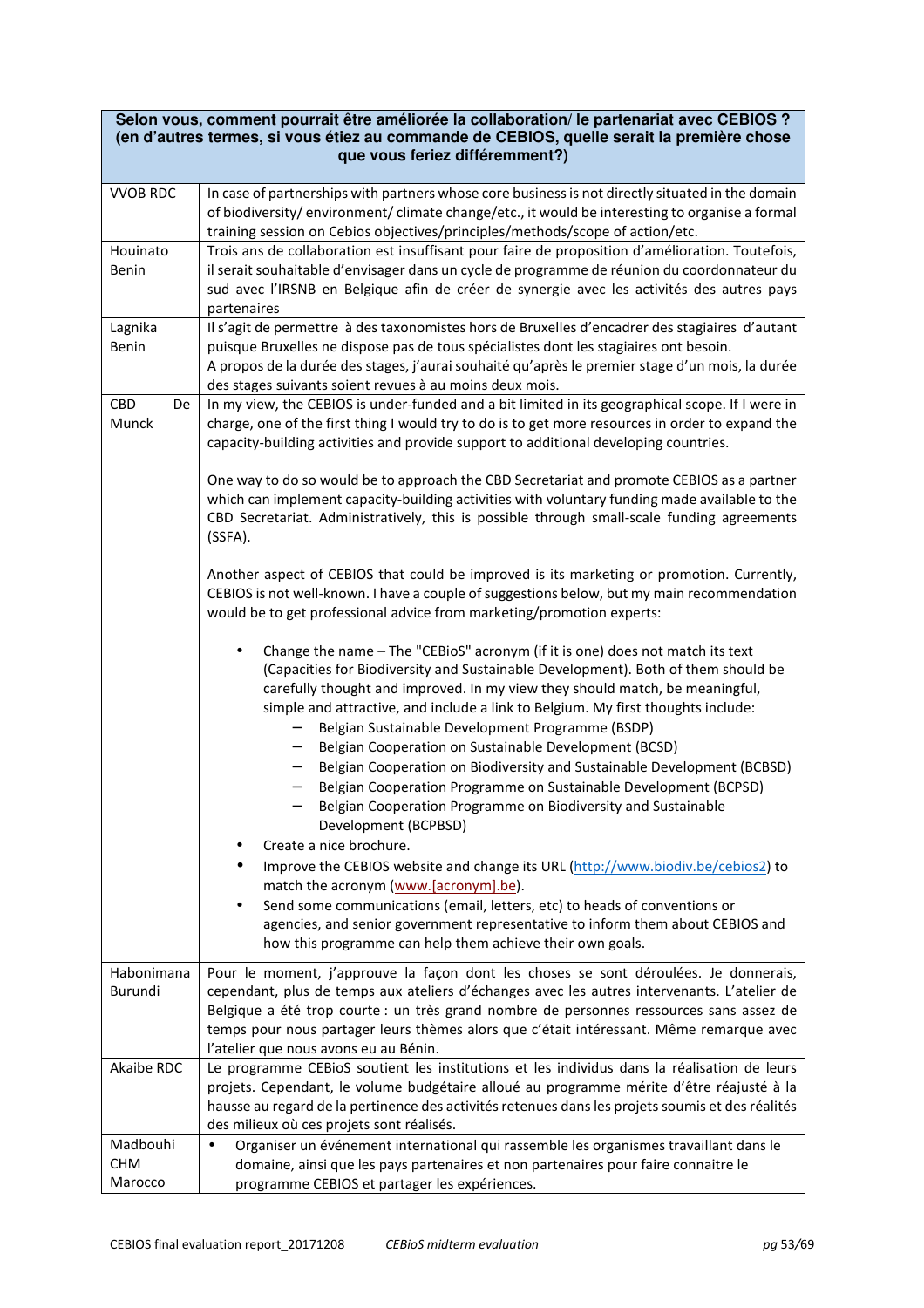|               | Selon vous, comment pourrait être améliorée la collaboration/ le partenariat avec CEBIOS ?<br>(en d'autres termes, si vous étiez au commande de CEBIOS, quelle serait la première chose<br>que vous feriez différemment?) |
|---------------|---------------------------------------------------------------------------------------------------------------------------------------------------------------------------------------------------------------------------|
|               | Faire des partenariats avec d'autres programmes travaillant dans les mêmes<br>$\bullet$                                                                                                                                   |
|               | thématiques pour augmenter l'impact du renforcement des capacités ressenti par un<br>pays donné.                                                                                                                          |
|               | Proposer aux pays partenaires d'intégrer le programme CEBIOS dans le programme de<br>$\bullet$<br>coopération.                                                                                                            |
| Kolo<br>Ivory | Il faut susciter des collaborations presque pérennes pour en faire des références au SUD.                                                                                                                                 |
| coast         | Susciter des rencontres des bénéficiaires pour faire le point des activités CEBIOS et recueillir                                                                                                                          |
|               | leurs suggestions pour une meilleur éfficacité.                                                                                                                                                                           |
| Masumbuka     | Tout est bien fait.                                                                                                                                                                                                       |
| <b>RDC</b>    |                                                                                                                                                                                                                           |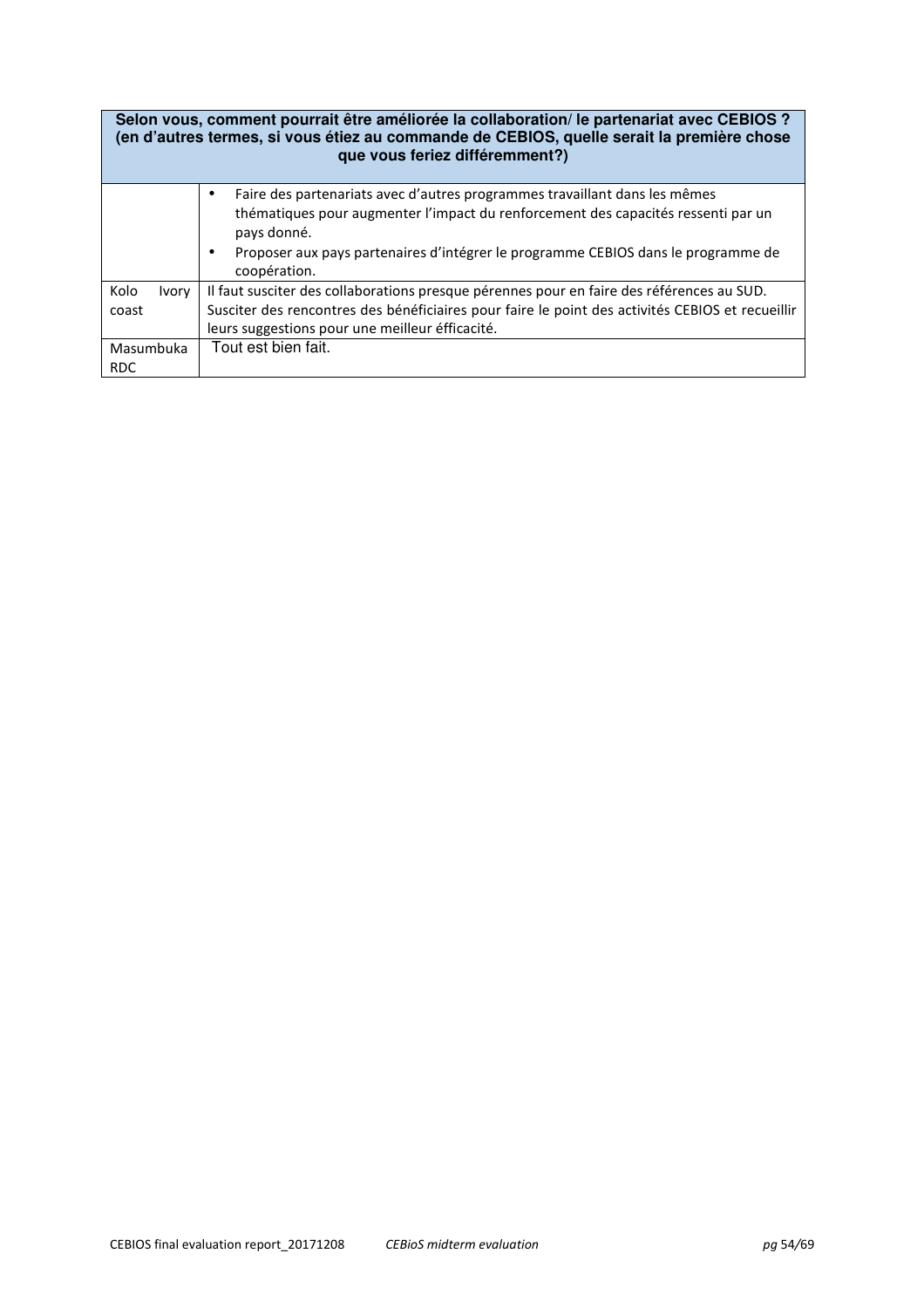# Annex 6: Capture of the outputs from the focus group organized on September 20, 2017

| Negative judgments (why not putting a 10?)                                                                                                                                                                                                                                                                                                                                                                                                                                                                                                                                                                                                                                                                                                            | <b>Question SO1</b>                                                                                                                                                                                                                        | Positive judgments (why not putting a 0?)                                                                                                                                                                                                                                                                                                                                                                                                                                                                                                                                                                                                                                                                                                                                                                                                                                                                                                                                                                                                                                                   |
|-------------------------------------------------------------------------------------------------------------------------------------------------------------------------------------------------------------------------------------------------------------------------------------------------------------------------------------------------------------------------------------------------------------------------------------------------------------------------------------------------------------------------------------------------------------------------------------------------------------------------------------------------------------------------------------------------------------------------------------------------------|--------------------------------------------------------------------------------------------------------------------------------------------------------------------------------------------------------------------------------------------|---------------------------------------------------------------------------------------------------------------------------------------------------------------------------------------------------------------------------------------------------------------------------------------------------------------------------------------------------------------------------------------------------------------------------------------------------------------------------------------------------------------------------------------------------------------------------------------------------------------------------------------------------------------------------------------------------------------------------------------------------------------------------------------------------------------------------------------------------------------------------------------------------------------------------------------------------------------------------------------------------------------------------------------------------------------------------------------------|
| Scale<br>Sustainability<br>Abc Taxa<br>Sensibilisation sur les résultats<br>SO1 (& SO4 & 3) hebben te weinig resultaten gegeven<br>Terwijl eind resultaten van al the werk<br>Faute de pouvoir évaluer les performances<br>Some delays<br>Some silos<br>Trop vaste, trop de sujets différents dans un SO. Difficile de le<br>comprendre dans sa globalité<br>On ne peut pas offrir chaque expertise demandée<br>Plus de besoins que de moyens<br>Nobody is perfect !<br>Dépend des individus et experts concernés<br>Pas toujours bonne compréhension des besoins des<br>stakeholders, pas toujours les outils adaptés<br>Les résultats ne produisant pas encore d'effets visibles sur la<br>réduction de la pauvreté. C'est un processus à continuer | How do you assess CEBIOS<br>performance related to SO1<br>(to strengthen the scientific<br>& technical knowledge base<br>on biodiversity & poverty<br>reduction)?<br>Group Score: 8/10<br>Individual scores:<br>6, 7, 7, 8, 8, 8, 8, 9, 9, | Taxonomy, monitoring & new projects are very good<br>$\bullet$<br>Évidente expertise à partager<br>$\bullet$<br>Connaissance du terrain et adéquation des [activités de] capacity<br>٠<br>building.<br>Des progrès importants ont été faits dans certains volets, ils vont<br>$\bullet$<br>en s'amplifiant en produisant des effets multiplicateurs (indicateurs<br>dépassés)<br>Projets GTI awareness réussis. Mise en relation GTI et CHM<br>$\bullet$<br>Renforcement des capacités taxonomiques indéniable.<br>Experts [appuyés par CEBIOS] nommés dans les universités<br>africaines<br>Grande attraction pour les stages GTI<br>٠<br>Lexiques et Abc Taxa = base de connaissance<br>GTI concept novateur / original et utile !<br>Outputs concrets : lexiques, guides, recherches<br>Renforcement des capacités taxonomiques & autres à une échelle<br>unique<br>Expertise plutôt unique<br>C'est 80% du contenu de CEBIS donc c'est très important (plat<br>principal!)<br>Quality of the science (+ testimonies of students)<br>$\bullet$<br>Enormous wealth of knowledge generated |

## Assessment of CEBioS performance per Specific objective

## Ways this score could be increased in the short future?

- •Publication des lexiques : a) sur les habitats, la faune et le feu (Bénin), b) sur les habitats et leur dynamiques dans le parc national du Ruvubu (Burundi)
- •Renforcement de l'intérêt des experts en taxonomie du Nord pour donner des formations dans le sud
- •Renforcement sud-sud pour la mobilisation d'experts du sud autour de la thématique de la conservation et de la valorisation des services écosystémiques

| Negative judgments (why not putting a 10?) | <b>Question SO2</b> | Positive judgments (why not putting a 0?) |  |
|--------------------------------------------|---------------------|-------------------------------------------|--|
|--------------------------------------------|---------------------|-------------------------------------------|--|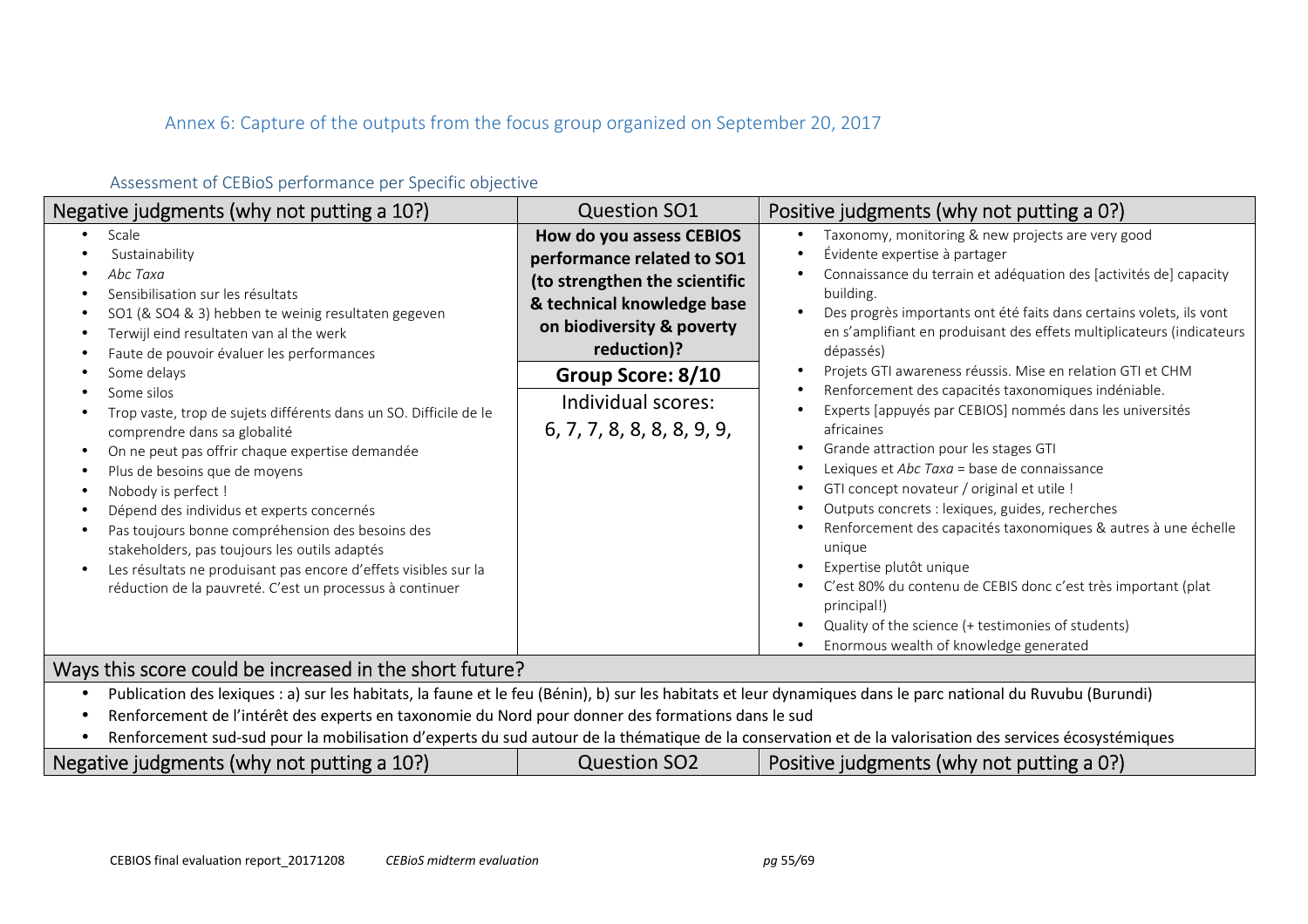| Manque la mise à jour des sites<br>Gestionnaires CHM « mobiles »<br>Manque d'appropriation<br>Les CHM des pays partenaires ne sont pas suffisamment<br>impliqués. Certains ne soumettent pas de projets<br>Difficultés au niveau des institutions (ministères)<br>Appropriation / long term ownership<br>CHM mérite d'être mieux connu dans le monde académique et<br>du grand public<br>Les projets dépendent du travail des services administratifs qui<br>sont très lents dans les pays.<br>CHM pas assez utilisés<br>Manque de suivi des partenaires (mis à jour des CHM<br>nationaux)<br>Gestionnaires CHM imposés et impossible de changer<br>d'interlocuteur<br>Parfois difficile de clôturer certains projets mais ça va mieux<br>avec le temps | How do you assess CEBIOS<br>performance related to SO2<br>(to enhance the information<br>base and governance<br>processes - CHM )?<br>Group Score: 7/10<br>Individual scores:<br>7, 7, 7, 7, 7, 7, 7.5, 8, 9 | Performance reconnue au niveau international et longue<br>$\bullet$<br>expérience du RBINS<br>Front runner $\sim$ digital for development<br>$\bullet$<br>Responds to need<br>International recognition<br>Le processus CHM nous a permis d'identifier beaucoup de<br>partenaires fiables, structurels<br>Renforcement de capacités sur une échelle unique<br>Prix CBD de bronze<br>Efforts de trouver des répondants plus dynamiques dans les pays<br>du sud<br>Malgré peu de support financier dans les pays, les résultats sont<br>très positifs<br>CHM = très bel outil<br>Belgique a une place de premier plan<br>Développement / support aux CHM = un VRAI besoin, sinon il n'y<br>aurait pas de CHM dans ces pays<br>Formation CHM intéressantes et projets intéressants<br>Les sites existent |  |
|---------------------------------------------------------------------------------------------------------------------------------------------------------------------------------------------------------------------------------------------------------------------------------------------------------------------------------------------------------------------------------------------------------------------------------------------------------------------------------------------------------------------------------------------------------------------------------------------------------------------------------------------------------------------------------------------------------------------------------------------------------|--------------------------------------------------------------------------------------------------------------------------------------------------------------------------------------------------------------|-------------------------------------------------------------------------------------------------------------------------------------------------------------------------------------------------------------------------------------------------------------------------------------------------------------------------------------------------------------------------------------------------------------------------------------------------------------------------------------------------------------------------------------------------------------------------------------------------------------------------------------------------------------------------------------------------------------------------------------------------------------------------------------------------------|--|
| Ways this score could be increased in the short future?                                                                                                                                                                                                                                                                                                                                                                                                                                                                                                                                                                                                                                                                                                 |                                                                                                                                                                                                              | Certains gestionnaires sont très actifs                                                                                                                                                                                                                                                                                                                                                                                                                                                                                                                                                                                                                                                                                                                                                               |  |
|                                                                                                                                                                                                                                                                                                                                                                                                                                                                                                                                                                                                                                                                                                                                                         |                                                                                                                                                                                                              |                                                                                                                                                                                                                                                                                                                                                                                                                                                                                                                                                                                                                                                                                                                                                                                                       |  |
| Continue financing partner participation in CBD meetings                                                                                                                                                                                                                                                                                                                                                                                                                                                                                                                                                                                                                                                                                                |                                                                                                                                                                                                              |                                                                                                                                                                                                                                                                                                                                                                                                                                                                                                                                                                                                                                                                                                                                                                                                       |  |
| Finance steering groups meetings in countries                                                                                                                                                                                                                                                                                                                                                                                                                                                                                                                                                                                                                                                                                                           |                                                                                                                                                                                                              |                                                                                                                                                                                                                                                                                                                                                                                                                                                                                                                                                                                                                                                                                                                                                                                                       |  |
| Offer practical tools like internet & PC                                                                                                                                                                                                                                                                                                                                                                                                                                                                                                                                                                                                                                                                                                                |                                                                                                                                                                                                              |                                                                                                                                                                                                                                                                                                                                                                                                                                                                                                                                                                                                                                                                                                                                                                                                       |  |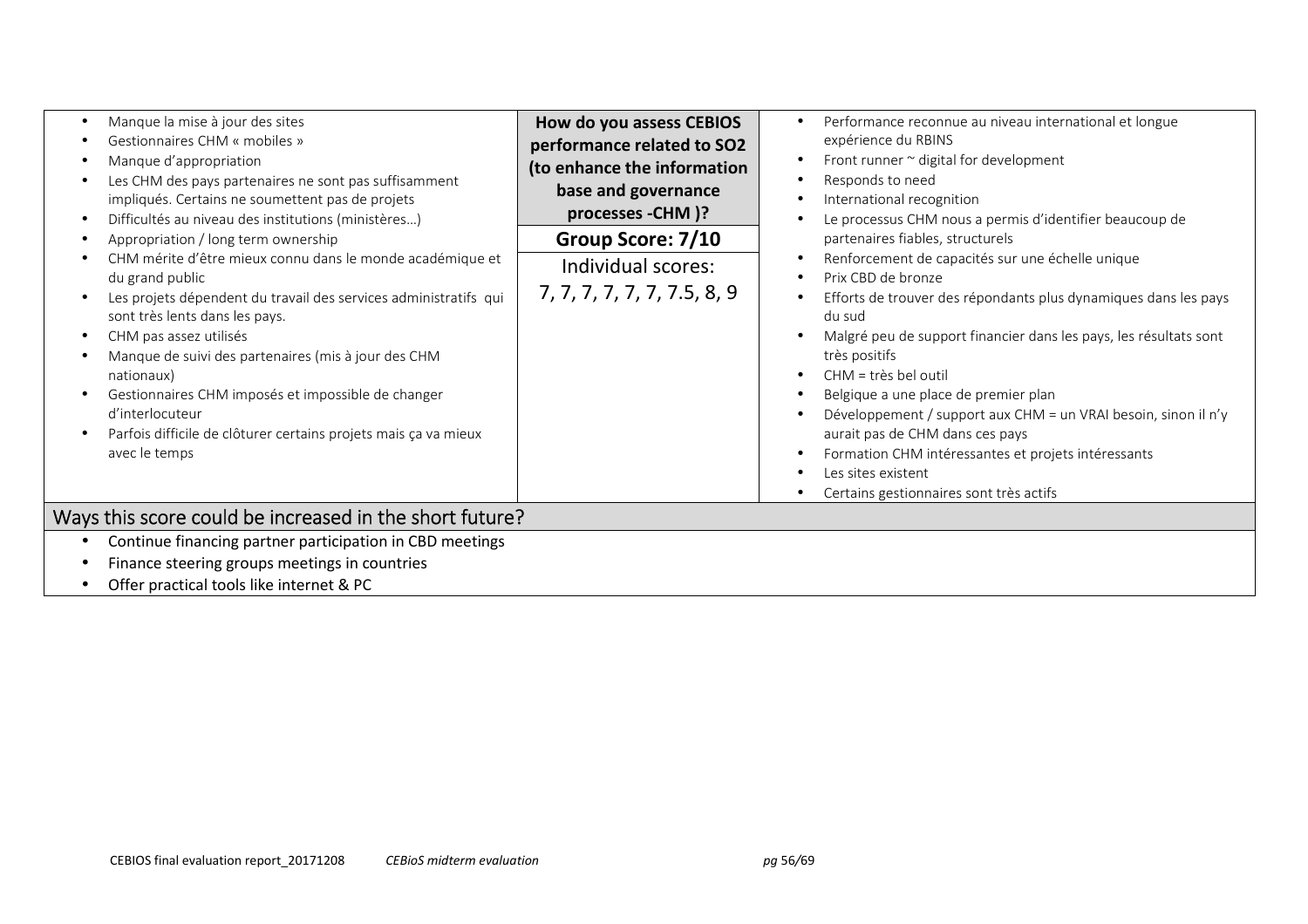| Negative judgments (why not putting a 10?)                                                                                                                                                                                                                                                                                                                                                                                                                                                                                                                                                                                                                                                                                                                                                                                                                                                                                                                                                                                   | <b>Question SO3</b>                                                                                                                                                                                                                                                                             | Positive judgments (why not putting a 0?)                                                                                                                                                                                                                                                                                                                                                                                                                                                                                                                                                                       |  |
|------------------------------------------------------------------------------------------------------------------------------------------------------------------------------------------------------------------------------------------------------------------------------------------------------------------------------------------------------------------------------------------------------------------------------------------------------------------------------------------------------------------------------------------------------------------------------------------------------------------------------------------------------------------------------------------------------------------------------------------------------------------------------------------------------------------------------------------------------------------------------------------------------------------------------------------------------------------------------------------------------------------------------|-------------------------------------------------------------------------------------------------------------------------------------------------------------------------------------------------------------------------------------------------------------------------------------------------|-----------------------------------------------------------------------------------------------------------------------------------------------------------------------------------------------------------------------------------------------------------------------------------------------------------------------------------------------------------------------------------------------------------------------------------------------------------------------------------------------------------------------------------------------------------------------------------------------------------------|--|
| Effets pas suffisamment concrets ou restant très confirmés au<br>niveau des acteurs/animateurs des programmes<br>Outils outreach pas toujours adaptés. Manque une analyse des<br>besoins et sensibilité des partenaires<br>Notre domaine n'est pas assez connu<br>Baseline studies not everywhere, no sharing of tools<br>Evaluation de baselines est difficile<br>Diversifier?<br>Change management?<br>Indicateurs awareness pas suivis / contrainte difficile pour les<br>autres projets<br>Activités en Belgique insuffisantes (manque de staff)<br>On pourrait peut-être développer ce volet pour faire connaître<br>les activités du programme au grand public<br>Evaluation de l'impact réel très difficile<br>Très faible qualité des projets soumis (ateliers ?)<br>Manque d'intérêt des partenaires sud pour les études de base<br>For some stakeholders relationship between what CEBIOS is<br>doing and poverty reduction remain unclear<br>Awareness is raised but does not always influence decision<br>making | How do you assess CEBIOS<br>performance related to SO3<br>(to raise awareness &<br>communicate on the<br>importance of biodiversity &<br>ecosystem services for<br>poverty reduction &<br>sustainable development)?<br>Group Score: 7/10<br>Individual scores:<br>6, 6, 6.5, 6.5, 7, 7, 7, 7, 9 | Interventions des medias et flyers<br>$\bullet$<br>Portfolio des activités important et varié<br>Très bons échos, au sud et au nord, sur les activités sous cet<br>objectif spécifique<br>Sensibilisation sur le besoin de sensibilisation<br>Symposium was top!<br>Policy brief of good quality<br>Example of international recognition that with little funding much<br>can be done<br>Quelques pays ont des résultats probants<br>$\bullet$<br>Facteur humain très important (changement de mentalité)<br>Le stand CEBIOS<br>$\bullet$<br>Tentative récente de synergies avec d'autres acteurs belges (IDAY) |  |
| Ways this score could be increased in the short future?                                                                                                                                                                                                                                                                                                                                                                                                                                                                                                                                                                                                                                                                                                                                                                                                                                                                                                                                                                      |                                                                                                                                                                                                                                                                                                 |                                                                                                                                                                                                                                                                                                                                                                                                                                                                                                                                                                                                                 |  |
| Actions de CEBIOS sur la Belgique : renforcer ou supprimer<br>Ateliers pour accompagner et renforcer les projets (avec implication des ambassades et d'ENABEL)<br>Revoir le critère de baseline                                                                                                                                                                                                                                                                                                                                                                                                                                                                                                                                                                                                                                                                                                                                                                                                                              |                                                                                                                                                                                                                                                                                                 |                                                                                                                                                                                                                                                                                                                                                                                                                                                                                                                                                                                                                 |  |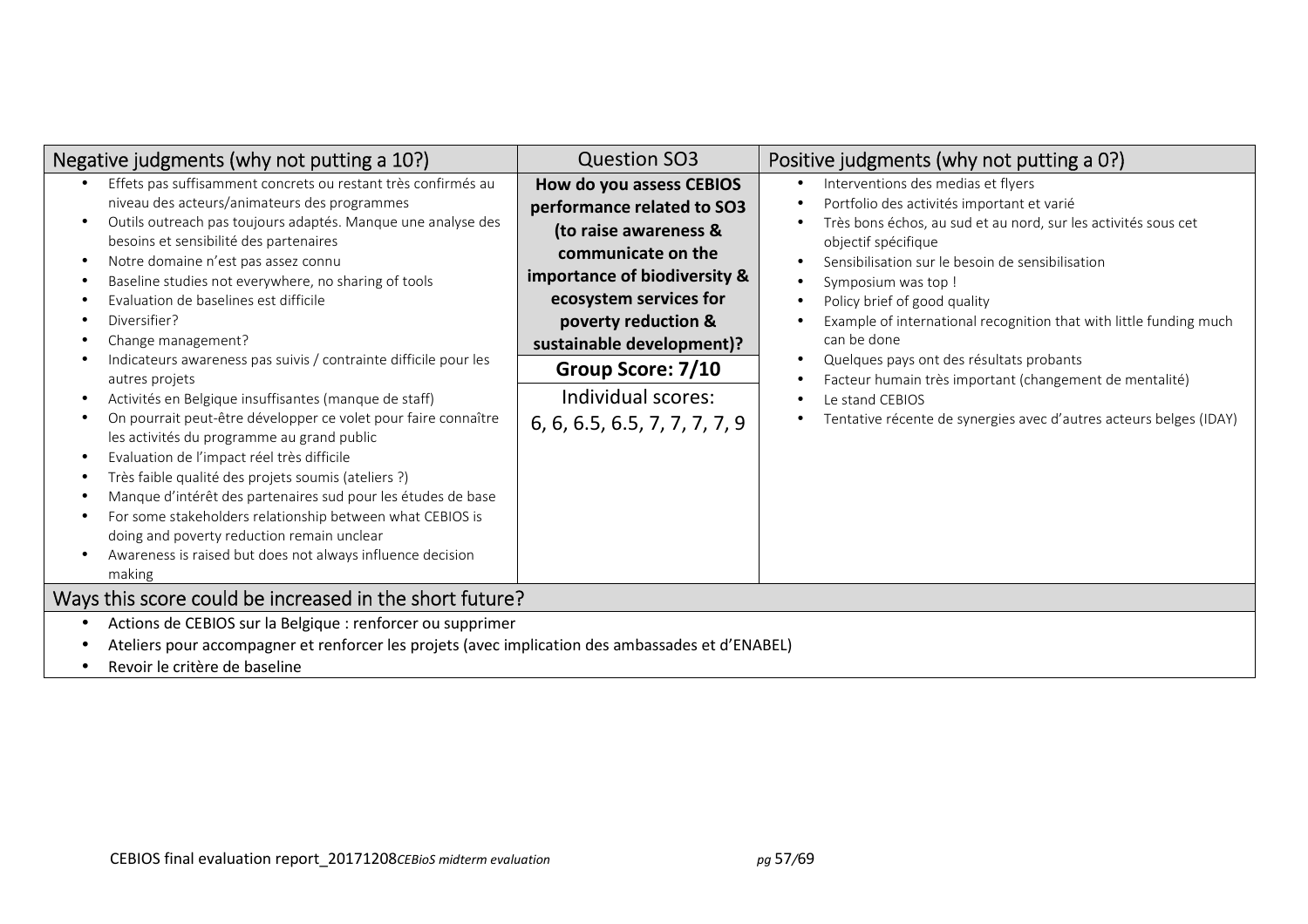| Negative judgments (why not putting a 10?)                                                                                                                                                                                                                                                                                                                                                                                                                                                                                                                                                                                                                                                                                                                                                         | <b>Question SO4</b>                                                                                                                                                                                                                   | Positive judgments (why not putting a 0?)                                                                                                                                                                                                                                                                                                                                                                                                                                                                                                                                                                                       |  |
|----------------------------------------------------------------------------------------------------------------------------------------------------------------------------------------------------------------------------------------------------------------------------------------------------------------------------------------------------------------------------------------------------------------------------------------------------------------------------------------------------------------------------------------------------------------------------------------------------------------------------------------------------------------------------------------------------------------------------------------------------------------------------------------------------|---------------------------------------------------------------------------------------------------------------------------------------------------------------------------------------------------------------------------------------|---------------------------------------------------------------------------------------------------------------------------------------------------------------------------------------------------------------------------------------------------------------------------------------------------------------------------------------------------------------------------------------------------------------------------------------------------------------------------------------------------------------------------------------------------------------------------------------------------------------------------------|--|
| Uptake<br>Complicated, changing processes, coming in the right time<br>Pas assez de demande de visibilité ; en même temps, manque<br>d'effectifs s'il y avait plus de demandes<br>Approches adaptées aux échelles et aux secteurs ne sont pas<br>optimales<br>Lourdeurs administratives dans les pays partenaires<br>Changements fréquents d'acteurs<br>Pas d'intérêt pour la biodiversité dans les PIC (programmes<br>indicatif pour les pays)<br>Très peu d'intérêts pour la biodiversité des cabinets et d'autres<br>unités que la DGD 2.4<br>Pour moi en tant que comptable, je vois peu de mouvements<br>sur ce volet. Volet peu dynamique ?<br>Peu d'activités au niveau belge. Manque d'intérêt ?<br>Très vaste!<br>Difficile d'évaluer l'impact<br>Except for CBD things, we are very weak | How do you assess CEBIOS<br>performance related to SO4<br>(to improve the<br>mainstreaming of<br>biodiversity and ecosystem<br>services in policy sectors)?<br>Group Score: 6/10<br>Individual scores:<br>5, 5, 5, 5.5, 6, 6, 6, 6, 8 | Conseils politiques de haute qualité<br>Rôle important dans des plateformes internationales et nationales<br>Contributions à des efforts internationaux et nationaux louables<br>Insights of CEBIOS valued +++<br>Implications des universités, espoir que via les étudiants il y aura<br>plus d'implications encore<br>Ce volet donne peu de travail (comptable)<br>Evaluation positive de l'appui à la DGD (rapports) et des policy<br>briefs<br>Rôle et expertise de premier plan dans la participation au CBD<br>Les ONG commencent à nous voir comme partenaire<br>Internationally, the views of Belgium are well defended |  |
| Ways this score could be increased in the short future?                                                                                                                                                                                                                                                                                                                                                                                                                                                                                                                                                                                                                                                                                                                                            |                                                                                                                                                                                                                                       |                                                                                                                                                                                                                                                                                                                                                                                                                                                                                                                                                                                                                                 |  |
| Renforcer SO4 dans le colloque de mai 2018<br>Revoir/adapter/préciser les indicateurs et les dépenses<br>Augmenter les interactions CEBIOS-DGD, CEBIOS-ENABEL, CEBIOS-ACNG/ONG pour la formulation des PIC et pour des formations                                                                                                                                                                                                                                                                                                                                                                                                                                                                                                                                                                  |                                                                                                                                                                                                                                       |                                                                                                                                                                                                                                                                                                                                                                                                                                                                                                                                                                                                                                 |  |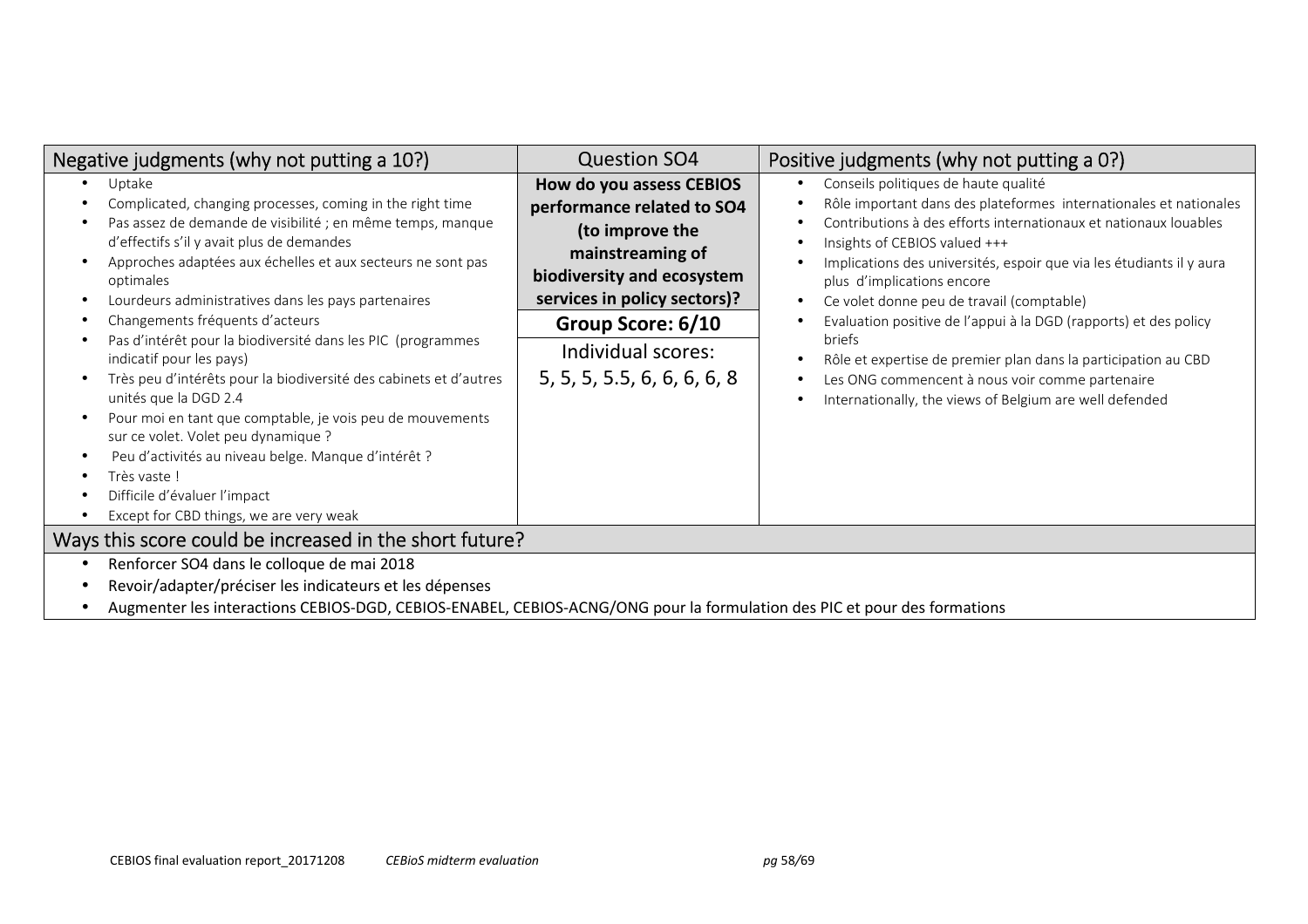| Negative judgments (why not putting a 10?)                                                                                                                                                                                                                                                                                                                                                                                                                                                                                                                                                                                                                                      | <b>Question SO5</b>                                                                                                                                                                                                               | Positive judgments (why not putting a 0?)                                                                                                                                                                                                                                                                                                                                                                                                                                                                                                                                                                                                                                                                                                 |
|---------------------------------------------------------------------------------------------------------------------------------------------------------------------------------------------------------------------------------------------------------------------------------------------------------------------------------------------------------------------------------------------------------------------------------------------------------------------------------------------------------------------------------------------------------------------------------------------------------------------------------------------------------------------------------|-----------------------------------------------------------------------------------------------------------------------------------------------------------------------------------------------------------------------------------|-------------------------------------------------------------------------------------------------------------------------------------------------------------------------------------------------------------------------------------------------------------------------------------------------------------------------------------------------------------------------------------------------------------------------------------------------------------------------------------------------------------------------------------------------------------------------------------------------------------------------------------------------------------------------------------------------------------------------------------------|
| Usage des policy briefs ? Impacts ?<br>Wide range of scales of action<br><b>Bad indicators</b><br>Visibilité des résultats?<br>Activités non continues tout au long de l'année<br>Sujets sélectionnés trop vastes<br>Appui existant ailleurs<br>MRV à renforcer et à étendre vers d'autres indicateurs (SDG)<br>Très lent à démarrer à cause de retard administratif pour<br>engager<br>Pas assez de pays impliqués<br>Le programme est jeune<br>Besoin de plus d'experts impliqués au nord et au sud<br>Financement sur une échelle trop petite<br>Suivi technique à distance pas toujours évident<br>Thématique abordées encore vastes > capacités techniques à<br>développer | How do you assess CEBIOS<br>performance related to SO5<br>(to improve the knowledge<br>on the measurement,<br>reporting and verification<br>$(MRV)$ ?<br>Group Score: 7.5/10<br>Individual scores:<br>7, 7, 7, 7, 7.5, 7.5, 8, 8, | En 2106, nous avons attribué beaucoup de petites bourses à des<br>$\bullet$<br>chercheurs du sud pour différents projets<br>Approche intéressante et prometteuse<br>$\bullet$<br>Entrainements des acteurs sud aux réflexions sur les indicateurs<br>Concept novateur intéressant. De nouveaux contacts → visibilité &<br>nouvelles collaborations<br>Policy briefs<br>$\bullet$<br>Bringing together scientists & other actors<br>٠<br>Développement des Policy briefs<br>$\bullet$<br>Real need and opportunity<br>Attention for MRV is high (SDG)<br>٠<br>Échos positifs des collègues, partenaires<br>٠<br>Relativement visible après que 3 ans<br>٠<br>Science - policy interface<br>Intérêt des pays pour le faire. Policy briefs ! |
| Ways this score could be increased in the short future?                                                                                                                                                                                                                                                                                                                                                                                                                                                                                                                                                                                                                         |                                                                                                                                                                                                                                   |                                                                                                                                                                                                                                                                                                                                                                                                                                                                                                                                                                                                                                                                                                                                           |
| Stratégie de dissémination des outputs + évaluation d'impact dans les pays partenaires<br>Continuer à restreindre les thématiques<br>Faciliter l'accès à l'expertise existante                                                                                                                                                                                                                                                                                                                                                                                                                                                                                                  |                                                                                                                                                                                                                                   |                                                                                                                                                                                                                                                                                                                                                                                                                                                                                                                                                                                                                                                                                                                                           |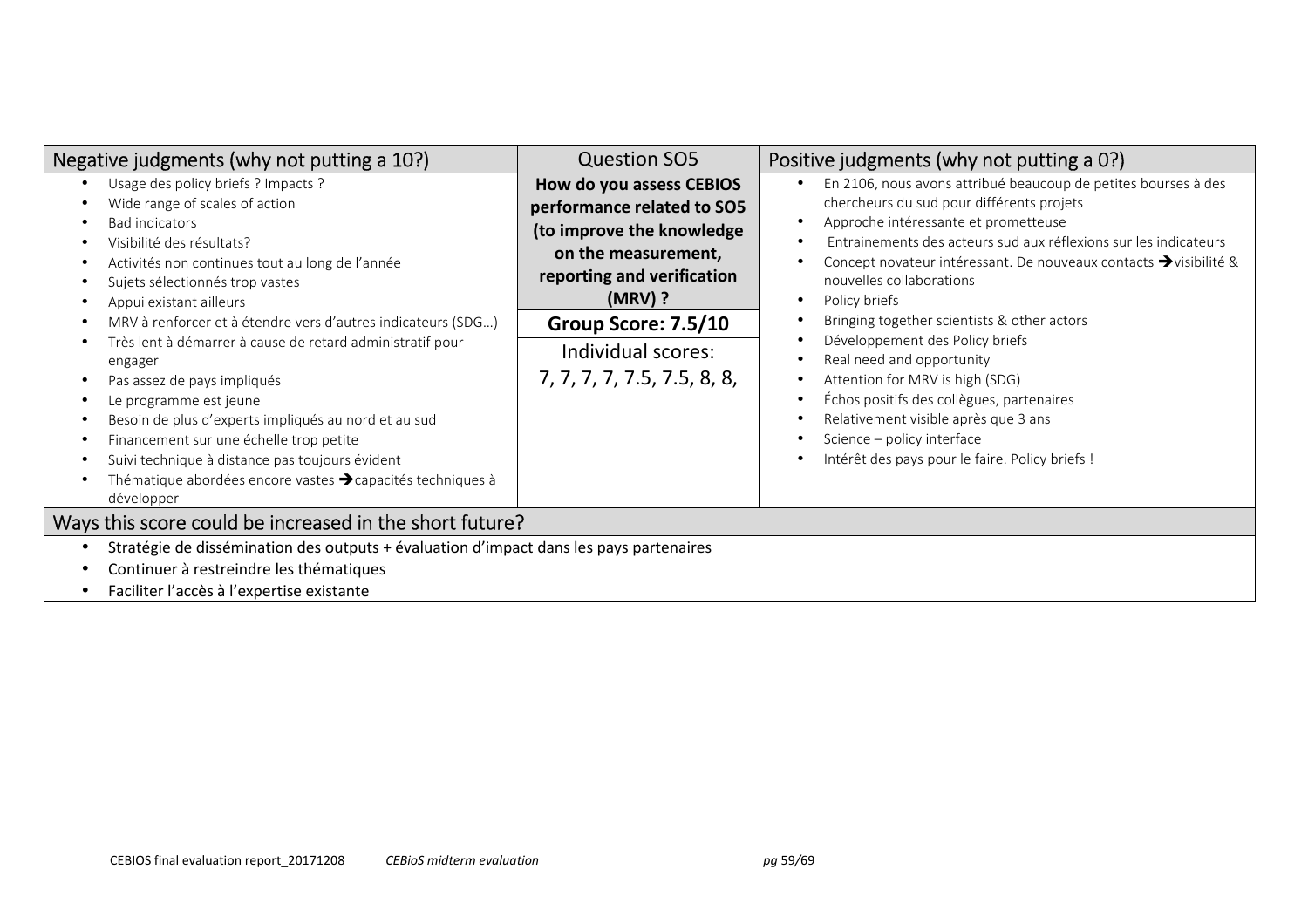| Negative judgments (why not putting a 10?)                                                                                                                                                                                                                                                                                                                                                                                                                                                                                                                                                       | <b>Question SO6</b>                                                                                                                                                                                                                    | Positive judgments (why not putting a 0?)                                                                                                                                                                                                                                                                                                                                                                                                                                                                                                                                                                                 |
|--------------------------------------------------------------------------------------------------------------------------------------------------------------------------------------------------------------------------------------------------------------------------------------------------------------------------------------------------------------------------------------------------------------------------------------------------------------------------------------------------------------------------------------------------------------------------------------------------|----------------------------------------------------------------------------------------------------------------------------------------------------------------------------------------------------------------------------------------|---------------------------------------------------------------------------------------------------------------------------------------------------------------------------------------------------------------------------------------------------------------------------------------------------------------------------------------------------------------------------------------------------------------------------------------------------------------------------------------------------------------------------------------------------------------------------------------------------------------------------|
| Difficile de sensibiliser les acteurs (ONG, DGD, )<br>On en a un peu peur nous-mêmes<br>On attend le cadre légal belge<br>Lenteur au niveau belge.<br>Pas d'outil Lenteur au niveau belge. Pas d'outil « pratique »<br>La Belgique doit établir la loi qui règle le protocole de Nagoya<br>Peu ou pas de capacités du côté des partenaires pour appliquer<br>la législation Nagoya et la mise en pratique est déficitaire<br>Communiquer mieux sur ce que CEBIOS fait dans ce domaine<br>Pas encore assez d'activités/ communication (des outputs<br>concrets intéresseraient beaucoup de monde) | How do you assess CEBIOS<br>performance related to SO6<br>(to raise awareness & build<br>capacities on the<br>implementation of Nagoya<br>protocol & ABS) ?<br>Group Score: 9/10<br>Individual scores:<br>7, 8, 8, 8, 8, 8.5, 9, 9, 10 | Belle contribution et efforts de CEBIOS en matière ABS<br>$\bullet$<br>Very good workshop: target audience was interested and engaged<br>٠<br>- "aware" of "urgency"<br>Répond à une énorme demande !<br>$\bullet$<br>Peu d'autre expertise existante<br>$\bullet$<br>Accroissement de la demande des pays du sud pour être aidés<br>٠<br>Notre expertise est plutôt unique et très voulue<br>$\bullet$<br>Atelier + RBINS, Meise, DGD<br>٠<br>Mission RDC<br>$\bullet$<br>Burundi ++<br>٠<br>FWI très bien au courant<br>$\bullet$<br>Exemple du Burundi : pas de financement GEF mais plus loin que<br>٠<br>les autres! |
| Ways this score could be increased in the short future?                                                                                                                                                                                                                                                                                                                                                                                                                                                                                                                                          |                                                                                                                                                                                                                                        |                                                                                                                                                                                                                                                                                                                                                                                                                                                                                                                                                                                                                           |
| Raise awareness of VLIR & ARES on Nagoya Protocol                                                                                                                                                                                                                                                                                                                                                                                                                                                                                                                                                |                                                                                                                                                                                                                                        |                                                                                                                                                                                                                                                                                                                                                                                                                                                                                                                                                                                                                           |
| Meilleurs systèmes de suivi pour être en règle                                                                                                                                                                                                                                                                                                                                                                                                                                                                                                                                                   |                                                                                                                                                                                                                                        |                                                                                                                                                                                                                                                                                                                                                                                                                                                                                                                                                                                                                           |

• Impliquer les ONG belges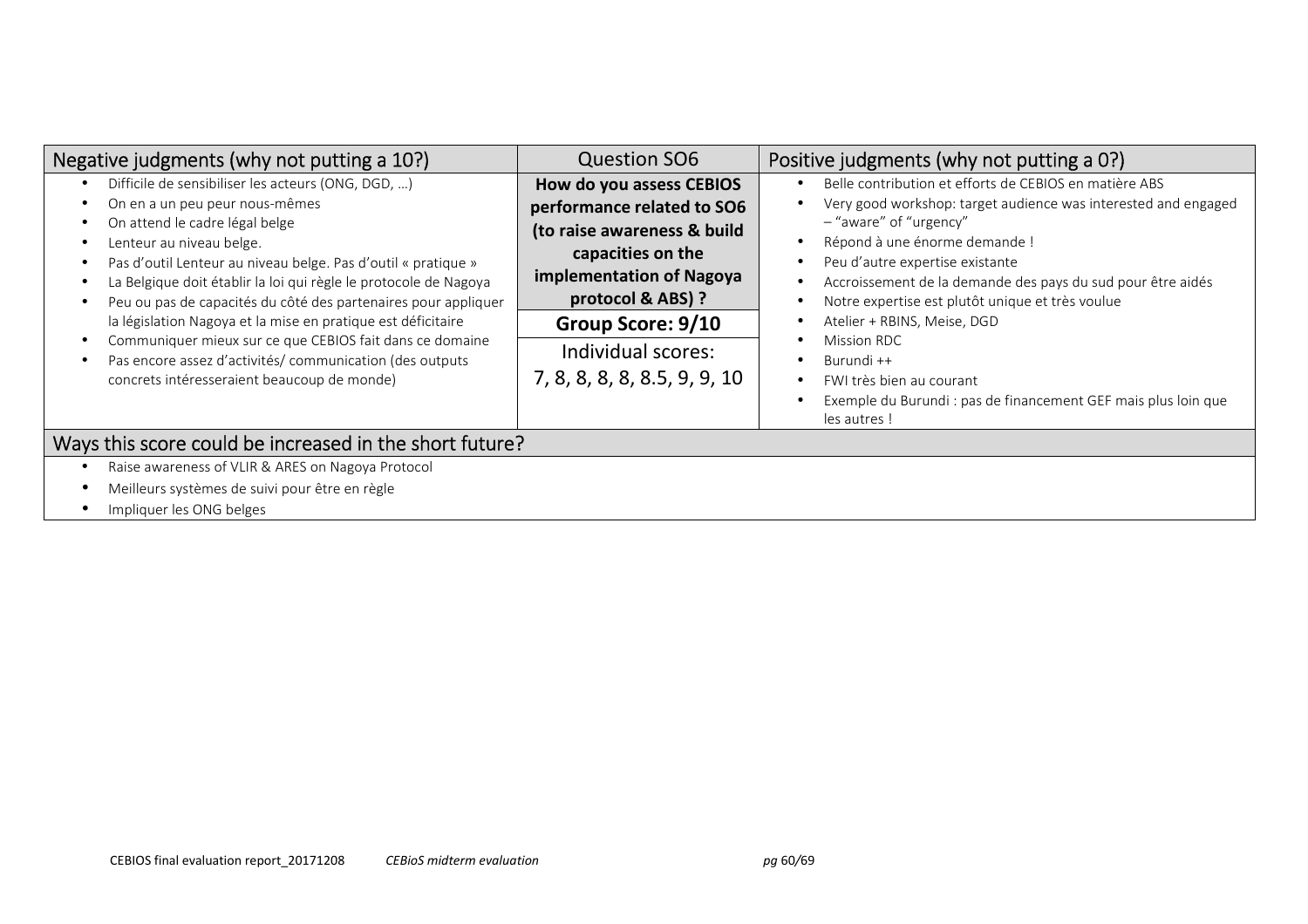## Measures to be taken on the short and medium term for improving CEBioS strategic design and implementation modalities

Here below the ideas suggested by CEBioS staff, steering committee and partners, collected through the written consultation done by the evaluation team. These suggestions *have been sorted out through a participatory workshop facilitated by the evaluation team in September 2017 (see methodology in annex 4. The element highlighted in yellow have been produced by the each subgroup (one French speaking working on changes to be brought to implementation modalities, one Deutch speaking working on changes to be brought in strategic design).* 

| CHANGES TO BE BROUGHT IN IMPLEMENTATION MODALITIES           |  |                                                                                 |  |                                           |
|--------------------------------------------------------------|--|---------------------------------------------------------------------------------|--|-------------------------------------------|
| Urgent - to include before end of phase I                    |  | Important, include in Phase II                                                  |  | Kept aside: to drop, not realistic, not a |
|                                                              |  |                                                                                 |  | priority, too "sensitive" to be judged    |
|                                                              |  |                                                                                 |  | rapidly                                   |
| Results-based reporting: (annual) reports should be          |  | I think CEBioS should retain its 'hybrid' constellation of being at the same    |  | Maintain the degree of independence       |
| more concise, clear and readable for decision-               |  | time: a) A secretariat receiving allocated funds from DGD and distributing      |  | within the RBINS as it currently is,      |
| makers; progress towards results and objectives              |  | part of the funding in a competitive way through a system of project calls to   |  | though the institutional context is       |
| should be more clearly articulated $\rightarrow$ (Déterminer |  | the best candidate (in North and South); b)A training center providing training |  | changing so rapidly nowadays that         |
| Formart +structuré et court à discuter son équipe            |  | to civil servants and researchers in North and South about CBD, Aichi targets,  |  | deserves<br>issue<br>this<br>constant     |
| (GT)?                                                        |  | governance, Nagoya P., CHM, conservation, habitat monitoring etc;               |  | monitoring by all of us                   |
| There is a need to have someone who is responsible           |  | Cooperation with Klimos proved successful as well.; c) An (emerging)            |  | The follow-up of the projects is          |
| for the communication aspects in the team. Indeed,           |  | expertise center performing/supporting research on capacity building linked     |  | sometimes difficult with the distance     |
| communication is currently implemented by                    |  | to stakeholder engagement, conservation and ecosystem services.                 |  | (see answer 1b) and should be             |
| scientists. I personally was involved in several             |  | I do hope CEBioS can further connect as an 'excellence center' on biodiversity  |  | reinforced if we do not want to only      |
| aspects of communication<br>(website,<br>event               |  | and development to universities and KLIMOS through VLIR and ARES projects,      |  | act as funder, but really accompany       |
| organization, awareness raising with booths, leaflets        |  | but also through the new FEDtWIN programme which will hopefully start in        |  | the projects with capacity building.      |
| creation, videos, policy briefs design), I learnt a lot      |  | 2018-2019.<br>info<br>the<br>KU<br>see<br>on<br>Leuven<br>site:                 |  | The communication, participation          |
| and enjoyed it but as it is not our specialty, we lose       |  | https://set.kuleuven.be/onderzoek/fedtwin . CEBioS should also go for EU        |  | and interest of our partners are great    |
| a lot of time with these activities and they would be        |  | funding (e.g. Biodiversa, Eklipse, Horizon 2020).                               |  | during trainings and workshops and        |
| better done by communication experts. I can see              |  | La mise à jour continue de connaissances scientifiques devrait être promue      |  | might decrease a lot when we only         |
| that it is not manageable anymore to combine this            |  | et prévue au sein de l'équipe afin de pouvoir faire du capacity building sur    |  | have long distance communication.         |
| with our other core activities. This would also enable       |  | base de connaissances réelles, chacun dans son domaine Cela rendrait les        |  | When financing the projects that          |
| better communicating on our plans, reports (see last         |  | renforcements de capacité plus techniques et ciblés et permettrait              |  | needs technical support such as the       |
|                                                              |  | l'épanouissement des scientifiques en tant que scientifiques, et non            |  | MRV projects (SO5), more staff to         |

# **Prioritising ideas of improvement for CEBIOS programme : work in subgroups**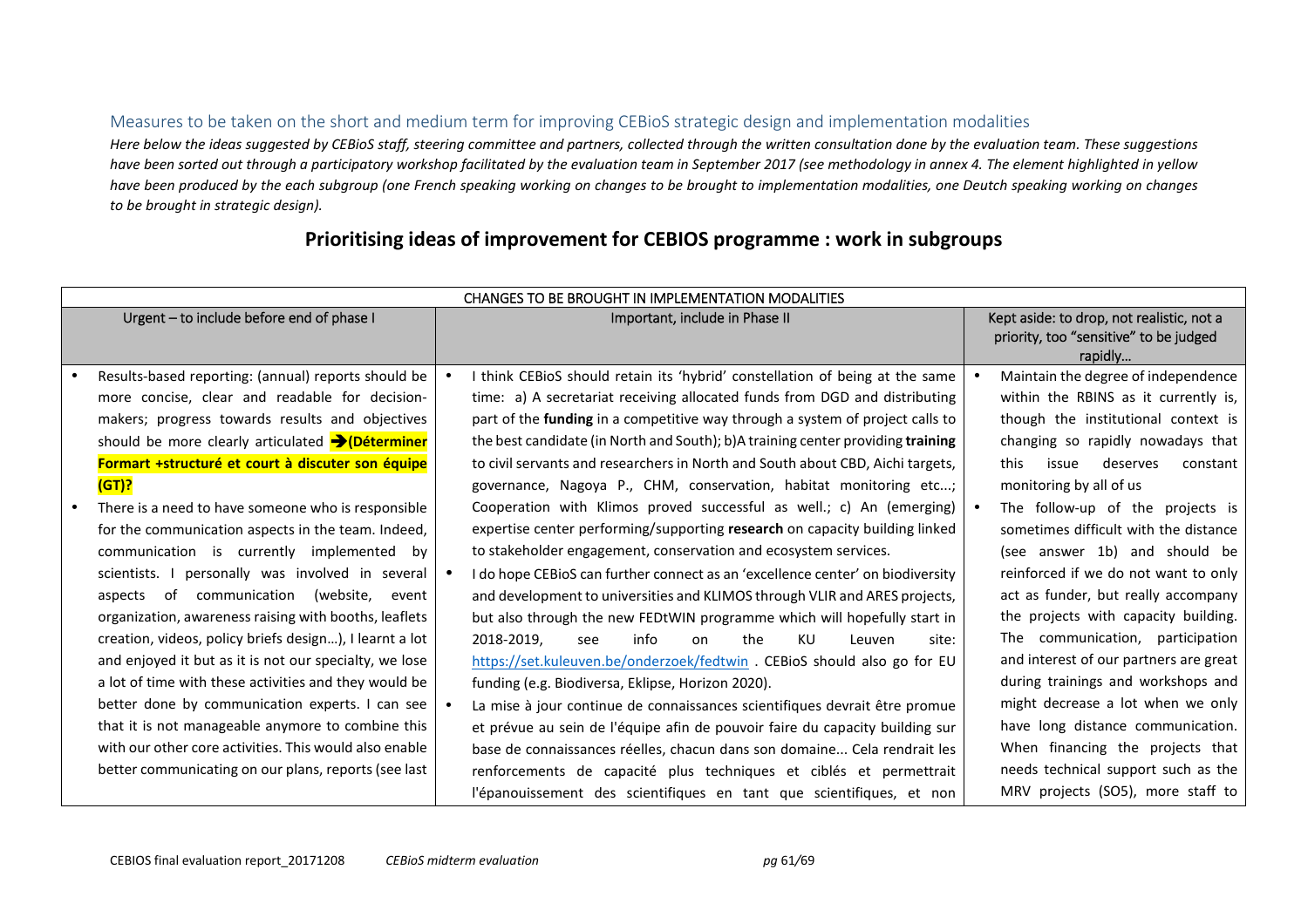|           | CHANGES TO BE BROUGHT IN IMPLEMENTATION MODALITIES          |           |                                                                                   |  |                                                                                                |  |
|-----------|-------------------------------------------------------------|-----------|-----------------------------------------------------------------------------------|--|------------------------------------------------------------------------------------------------|--|
|           | Urgent - to include before end of phase I                   |           | Important, include in Phase II                                                    |  | Kept aside: to drop, not realistic, not a<br>priority, too "sensitive" to be judged<br>rapidly |  |
|           | point of question 4): they could be more synthetic,         |           | uniquement d'organisateurs d'ateliers Cela peut se faire soit en laissant une     |  | follow-up the projects during their                                                            |  |
|           | more visual. Mew staff in November)                         |           | certaine liberté de suivre des formations/assister à des conférences              |  | whole duration (and not only at                                                                |  |
|           | Allow some more institutional flexibility in certain        |           | scientifiques, soit en participant à des projets externes à caractères plus       |  | opening and/or closing workshop) or                                                            |  |
|           | logistic aspects, needed to fairly and efficiently deal     |           | scientifiques. C'est déjà un peu le cas mais ça n'a pas de place officielle dans  |  | local ambassadors could<br>help                                                                |  |
|           | with African partners: advance payments to African          |           | le programme.                                                                     |  | increasing the efficiency of the                                                               |  |
|           | interns unable to prefinance their own internal             | $\bullet$ | The representation / visibility of CEBioS in our partner countries is something   |  | scientific support we provide.                                                                 |  |
|           | travel, insurance for certain forms of air transport        |           | that is missing. We are often known by our direct partners as universities or     |  | Looking at the 3 "functions" of CEBIOS                                                         |  |
|           | To continue to explore strengthening the group e.g.         |           | CBD focal points, but communication with other development partners,              |  | (a) A secretariat managing project; b)                                                         |  |
|           | by sharing resources, expertise, common targets,            |           | especially Belgian actors, could be reinforced. Synergies are important to        |  | A training center ; c) An (emerging)                                                           |  |
|           | shared actions etc                                          |           | enhance the efficiency of the actors on the field. CEBioS being based in          |  | expertise center ): From the 8                                                                 |  |
|           | To continue to enhance the interaction between the          |           | Brussels with only some field missions per year in some partner countries, the    |  | scientists on the CEBioS payroll                                                               |  |
|           | different teams                                             |           | other development actors active in the area sometimes have difficulties to        |  | (including myself), 4 staff members                                                            |  |
| $\bullet$ | To ensure an efficient interaction with the other           |           | understand our activities. It also makes it difficult to align with other Belgian |  | belong as 'programme officer' to a., 4-                                                        |  |
|           | actors within the directorate and the RBINS                 |           | cooperation funded projects and priorities, as we are not in the countries to     |  | 5 to b. and 3 to c (2 senior, 1 junior),                                                       |  |
|           | I would make the tasks of the support staff more            |           | participate to the meetings. Having a kind of local 'ambassador' representing     |  | whereby some staff members belong                                                              |  |
|           | clear. What can and what cannot be asked of them.           |           | CEBioS in that kind of events could be an option, at least in the countries       |  | to several categories. I wish point c.                                                         |  |
|           | . → (Liste commune des tâches)                              |           | where we have a structural collaboration. Inclusion of CEBioS in strategic        |  | can be more consolidated with a                                                                |  |
| $\bullet$ | Demander aux scientifiques de CEBioS de                     |           | dialogues of the Belgian development actors should also be promoted.              |  | strong environmental-social scientist.                                                         |  |
|           | responsabiliser beaucoup plus leurs partenaires du          |           | Communication on link between cebios programme and development                    |  | It has to be noted that all scientists                                                         |  |
|           | Sud au fait que tous les fonds qui leur sont envoyés        |           | outcomes: more clear, audience specific.                                          |  | perform administrative tasks as well,                                                          |  |
|           | doivent être dûment justifiés à temps et à heure par        |           | Alignment / synergy with Belgian bilateral programmes and other actors            |  | officers'.<br>This<br>'programme<br>as                                                         |  |
|           | des pieces justificatives originales, acquittées et         | $\bullet$ | Expand the number of available staff scientists (if necessary through in-kind     |  | sometimes creates some tensions.                                                               |  |
|           | conformes. → (être + sévère)                                |           | collaboration with other employers or through externally acquired                 |  | administrative-technical<br>staff<br>The                                                       |  |
|           | Standardize the selection procedures of individuals         |           | competitive funding) in response to the ever-increasing demand of specific        |  | benefit<br>from<br>further<br>would                                                            |  |
|           | who benefit from our support for all SOs. Set up            |           | expertise (including the need for internal capacity building, together with the   |  | consolidation as well, if the budget                                                           |  |
|           | evaluation and reporting methods that are the same          |           | limited extent to which researchers in the North are available to provide         |  | remains at the level of 1,2 M/year or                                                          |  |
|           | for all funding beneficiaries. $\rightarrow$ (partager docs |           | capacity building).                                                               |  | increases.                                                                                     |  |
|           | d'évaluation et suivi)                                      |           |                                                                                   |  |                                                                                                |  |
|           |                                                             |           |                                                                                   |  |                                                                                                |  |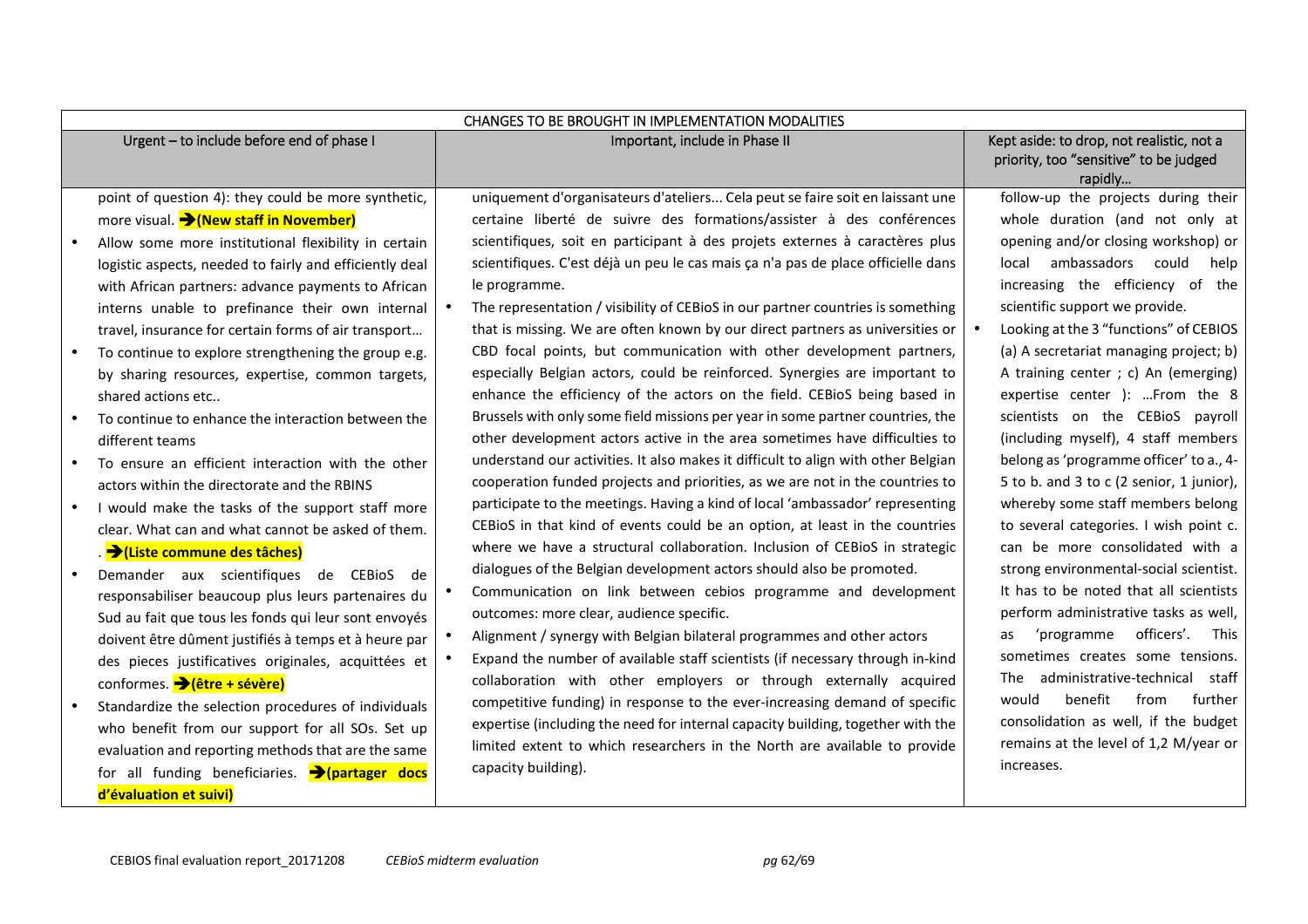| CHANGES TO BE BROUGHT IN IMPLEMENTATION MODALITIES                                                                                                                                                                                                                                                                                                                                                                                                                                                                                                              |                                                                                                                                                                                                                                                                                                                                                                                                                                                                                                                                                                                                                                                                                                                                                              |  |                                                                                                                                                                                                                                                                                                                                                                                                                                            |  |  |
|-----------------------------------------------------------------------------------------------------------------------------------------------------------------------------------------------------------------------------------------------------------------------------------------------------------------------------------------------------------------------------------------------------------------------------------------------------------------------------------------------------------------------------------------------------------------|--------------------------------------------------------------------------------------------------------------------------------------------------------------------------------------------------------------------------------------------------------------------------------------------------------------------------------------------------------------------------------------------------------------------------------------------------------------------------------------------------------------------------------------------------------------------------------------------------------------------------------------------------------------------------------------------------------------------------------------------------------------|--|--------------------------------------------------------------------------------------------------------------------------------------------------------------------------------------------------------------------------------------------------------------------------------------------------------------------------------------------------------------------------------------------------------------------------------------------|--|--|
| Urgent - to include before end of phase I                                                                                                                                                                                                                                                                                                                                                                                                                                                                                                                       | Important, include in Phase II                                                                                                                                                                                                                                                                                                                                                                                                                                                                                                                                                                                                                                                                                                                               |  | Kept aside: to drop, not realistic, not a<br>priority, too "sensitive" to be judged<br>rapidly                                                                                                                                                                                                                                                                                                                                             |  |  |
| More attention to PR: business cards, newsletters,<br>mainstreaming in Development cooperation circles<br>by being present during debates and seminars,<br>coordinating visits to embassies, organizing debates<br>etc<br>See to it that all 100% CEBioS articles have the chart<br>I believe that the implementation modalities are<br>quite well working at this moment after several<br>years of improving them in collaboration with the<br>Institute and the partner countries. The signing of<br>contracts following calls could be a bit faster as it is | → (Réflexion commune en début de programme) → (Consuler les gens lors de<br>tâches imprévues et en priorité les activités CEBIOS) !<br>The support staff has had several burn-outs in the last three years, it should<br>be seen how this can be avoided and if additional support staff is needed or<br>can be called up on that can fill in gaps during certain periods of the year<br>Stick to the number of staff originally planned to work on the project.<br>Temporary short contracts should remain temporary and not become<br>recurrent (unless paid with external funding).<br>add formulation workshops to better design our call and activities (It is<br>$\bullet$<br>foreseen in some SOs but not systematically and would be useful for MRVs |  | I would ask that each colleague gives<br>on oral presentations of the closure<br>report of each mission, the work will<br>be more visible and it will be easier to<br>refer to the colleagues work.<br>Some parts of the programme are<br>better placed for the project<br>managers to assist partners in writing<br>scientific articles, others more in<br>briefs<br>policy<br>vulgarization<br>or<br>materials. It should be decided how |  |  |
| quite time consuming and frustrating the project<br>managers.<br>Clear and written procedures, so that in case of<br>absence/sickness the rest of the group will not be<br>affected.<br>→ (Chercher des infos + recours possible + stratégie)<br>Find ways to develop scientific staff career<br>(advancement) because it is neither fair nor<br>motivating to be stuck at the same level for your                                                                                                                                                              | for example).<br>→ (Formation en interne):<br>However the follow-up of the projects could be better as many project<br>coordinators aren't using all the available tools and templates to their full<br>potential.<br>Internal quality control could be strengthen, the challenge is to find a formal<br>review process that doesn't weight too much on the agenda                                                                                                                                                                                                                                                                                                                                                                                           |  | much time each project manager can<br>dedicate to this work and not use it as<br>an excuse to leave administrative<br>work to others.<br>Some members of the scientific staff<br>are partly being paid for by external<br>projects. This is a good development<br>and should be stimulated to avoid<br>being only depended on DGD funding.<br>However it would be good to ensure                                                           |  |  |
| whole career<br>Rendre possible l'avancement en grade pour le<br>personnel du CEBIOS : Pour le moment la situation<br>professionnelle de chacun d'entre nous est figée<br>quelle que soit l'ancienneté (10 ans et plus, etc.) et<br>les expériences !                                                                                                                                                                                                                                                                                                           | Mieux susciter des effets multiplicateurs : Privilégier la continuation des<br>actions réussies, dont peuvent découler d'autres contribue à amplifier et<br>pérenniser les résultats du projet.<br>Développer d'avantage des activités à l'échelle régionale pour les raisons<br>suivantes : 1) Les écosystèmes visés par le projet sont transfrontaliers,                                                                                                                                                                                                                                                                                                                                                                                                   |  | time writing tools to be incorporated<br>in our functioning such as those that<br>are already being used by other<br>sections of OD Nature.<br>Assign the implementation of call for<br>grants and fellowships to Belspo. This<br>would reduce the administrative                                                                                                                                                                          |  |  |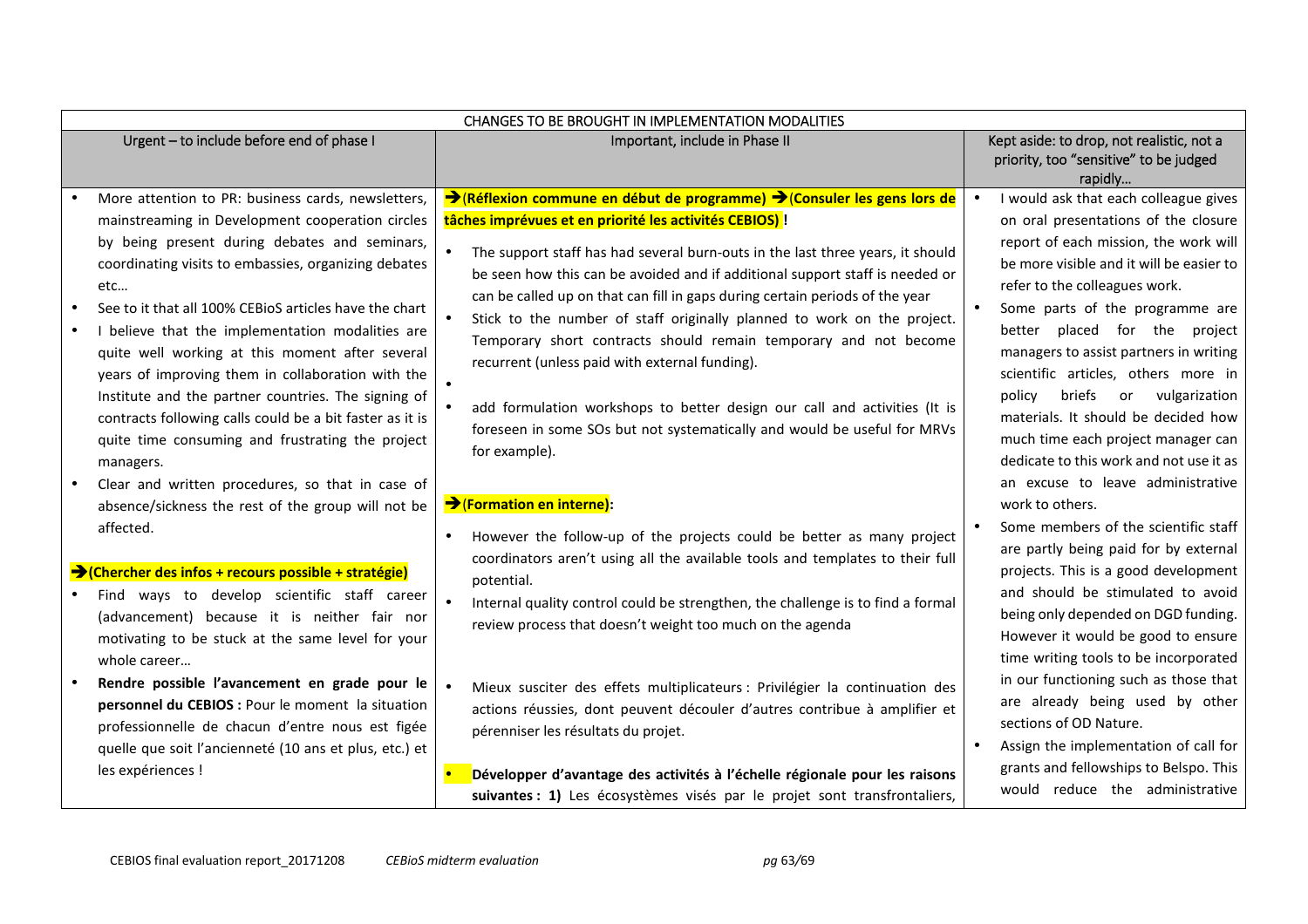|                                           | <b>CHANGES TO BE BROUGHT IN IMPLEMENTATION MODALITIES</b> |  |                                                                                  |           |                                             |  |
|-------------------------------------------|-----------------------------------------------------------|--|----------------------------------------------------------------------------------|-----------|---------------------------------------------|--|
| Urgent - to include before end of phase I |                                                           |  | Important, include in Phase II                                                   |           | Kept aside: to drop, not realistic, not a   |  |
|                                           |                                                           |  |                                                                                  |           | priority, too "sensitive" to be judged      |  |
|                                           |                                                           |  |                                                                                  |           | rapidly                                     |  |
|                                           | Enable career development for CEBioS scientific staff     |  | partagent les mêmes conditions naturelles et subissent des influences socio-     |           | burden of the CEBIOS' team, make the        |  |
|                                           | through their employment as senior scientists (when       |  | économiques similaires ; les institutions chargées de gérer les APs (ICCN,       |           | benefit<br>from<br>programme<br>the         |  |
|                                           | desired by the employee and if normal selection           |  | OBPE, ) interagissent déjà à travers des programmes régionaux de                 |           | expertise of BELSPO in organising calls     |  |
|                                           | criteria are met) (for which it is my understanding       |  | le « Greater Virunga Transboundary<br>conservation, par exemple                  |           | and evaluations and avoid any risk of       |  |
|                                           | the budget is to an extent even agreed upon by            |  | Collaboration" pour l'ensemble du Rift Albertin. 2) Les activités régionales     |           | conflict of interest (RBINS being at the    |  |
|                                           | DGD). Capacity development and the science-policy         |  | permettront à chacun des groupes d'acteurs impliqués de bénéficier des           |           | same time payer<br>and<br>service           |  |
|                                           | interface require a specific know-how and expertise;      |  | expériences de ses paires. <b>&gt; (Budget adapté dans le nouveau programme)</b> |           | provider).                                  |  |
|                                           | within a scientific institution, they should hence be     |  | One concern is what to do with habitat monitoring in RDC, once Dr. F.            | $\bullet$ | Internal organisation : by pooling          |  |
|                                           | regarded as a discipline meriting valorization in their   |  | Muhashy retires (in period August 2020-2022), as it is very specific work,       |           | support functions e.g. graphics,            |  |
|                                           | own regard. This also includes the search for stable      |  | difficult to be replaced by another person. Another concern is to keep two       |           | communication,<br>administration,           |  |
|                                           | funding for currently non-permanent scientific staff.     |  | good staff members, Anne-Julie Rochette (now on Evamab), and Hilde               |           | between Cebios and other Biopols            |  |
|                                           |                                                           |  | Keunen (now temporally on MRV and CSB).                                          |           | (or other) we could better<br>teams         |  |
|                                           |                                                           |  | I would invest a substantial amount of time in the graphical chart. Namely       |           | prevent the effects of absences             |  |
|                                           |                                                           |  | gatering all CEBioS output and see where and how the needs of the chart          |           | (illness,<br>maternity<br>leaves,           |  |
|                                           |                                                           |  | meet reality.                                                                    |           | dismissals) or peak activities in all       |  |
|                                           |                                                           |  | More time to explore the needs of the South, graphically and on content.         |           | these teams                                 |  |
|                                           |                                                           |  |                                                                                  | $\bullet$ | Enlarge<br>the<br><b>CEBIOS</b><br>steering |  |
|                                           |                                                           |  |                                                                                  |           | committee with representatives of           |  |
|                                           |                                                           |  |                                                                                  |           | Belgian privileged partners                 |  |
|                                           |                                                           |  |                                                                                  | $\bullet$ | I would make the team meetings              |  |
|                                           |                                                           |  |                                                                                  |           | more mandatory and the time more            |  |
|                                           |                                                           |  |                                                                                  |           | transparent.                                |  |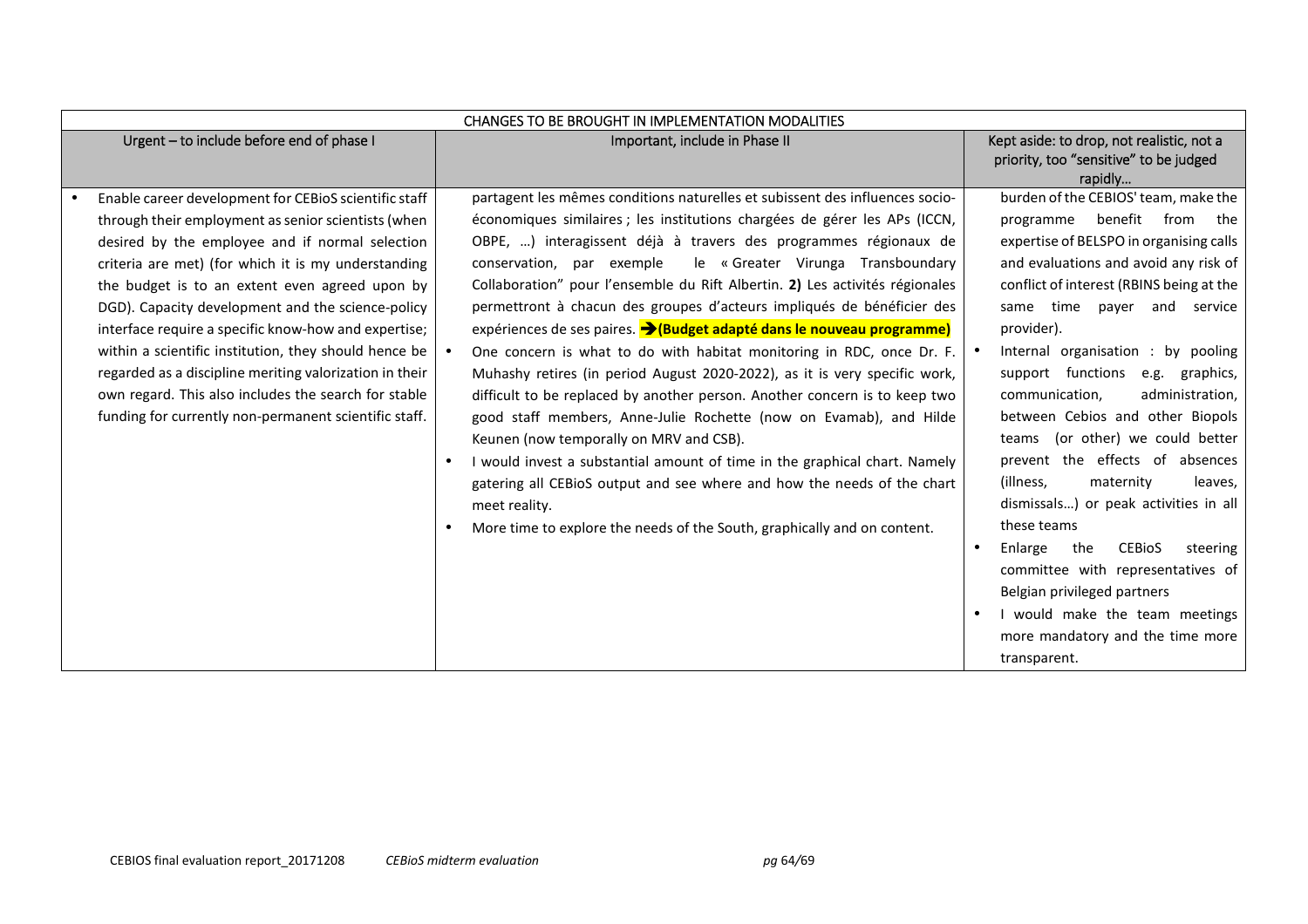| CHANGES TO BE BROUGHT IN THE STRATEGIC DESIGN  |                                                                                                     |                                                   |  |  |  |
|------------------------------------------------|-----------------------------------------------------------------------------------------------------|---------------------------------------------------|--|--|--|
| Urgent - to include before end of phase I      | Important, include in Phase II                                                                      | Kept aside: to drop, not realistic, not a         |  |  |  |
|                                                |                                                                                                     | priority, too "sensitive" to be judged<br>rapidly |  |  |  |
| >Formulatie fase 2 + management response       | >Problemen van mankracht                                                                            | Augmenter le nombre de formation                  |  |  |  |
| >VLIR/ARES informeren voor sensibilisatie      | The different SOs are unevenly balanced. A SO like SO6 about Nagoya refers to specific<br>$\bullet$ | en Belgique et au Sud et diminuer le              |  |  |  |
| uniefs                                         | activities addressing one protocol in particular, while SO1 covers so many various                  | nombre de contrats de prestation de               |  |  |  |
| Generate more attention for the awareness      | subjects, it makes it difficult to see the relevance of working by SO. The structure and            | service où l'on envoie de l'argent au             |  |  |  |
| about the CHM system in the partner            | content of the SOs should be reorganized.                                                           | Sud et où ils gèrent eux-mêmes le                 |  |  |  |
| countries since the system (web sites) are     | SO1 outbalances the other objectives both in actions and budget. The logframe could be<br>$\bullet$ | projet. J'ai le sentiment que les                 |  |  |  |
| barely known and their potential for the       | reconsidered with this in mind. > (stuurgroepen + CEBIOS meetings over fase 2)                      | stages et formations sont plus                    |  |  |  |
| distribution and archiving of information is   | Some small harmonisations between SOs, some of which now are rather broad and<br>$\bullet$          | productifs que le fait d'envoyer de               |  |  |  |
| extremely poorly understood. This is a pity    | include relatively comparable activities (e.g. MRV spread over two SOs), others of which            | l'argent.                                         |  |  |  |
| as the websites are extremely useful for       | are very specifically formulated and small and hence less visible than they deserve (e.g.           | If DGD permits to do so, I'd                      |  |  |  |
| biodiversity<br>interested<br>in<br>anyone     | strongly policy-related SOs 4 and 6) I do not think this currently negatively impacts the           | concentrate efforts on max 4-5                    |  |  |  |
| information about a certain country.           | functioning of the programme, but some recalibration may perhaps facilitate                         | countries because, with all the policy            |  |  |  |
| $\rightarrow$ (CHM policy brief)               | communication to the outside world about how diverse the program is. $\rightarrow$ (stuurgroepen    | work some of our team are involved,               |  |  |  |
| Develop the next 5 years plan on basis of      | + CEBIOS meetings over fase 2)                                                                      | man power is short. → Geen                        |  |  |  |
| outcomes of a mapping exercise and of the      | SO4 and SO6 may be merged, as the support to the implementation of the Nagoya                       | volledige<br>beperking<br>maar                    |  |  |  |
| analysis of the capacity building needs of the | protocol mainly targets policy makers                                                               | versnippering vermijden)                          |  |  |  |
| partners' countries (including the survey      | Optimise the logframe of the CEBioS programme for 2019-2023: SO1 represents now<br>$\bullet$        | Focus<br>intensively<br>more<br>on                |  |  |  |
| launched for the present evaluation).          | >1/2 of interventions and budget, compared with SO2-6. I would merge SO4 and SO6 (P.                | institutional cooperation (meaning                |  |  |  |
| Facilitate uptake of outcomes from recent      | Nagoya is part of policy work). I would suggest something like splitting SO1 into several           | research institutes and universities),            |  |  |  |
| assessments produced by IPBES, IUCN, GBO,      | (sub?)SOs: (1) GTI work, (2) habitat monitoring, (3) institutional cooperation and (4)              | always in collaboration with national             |  |  |  |
| IPCC and develop appropriate tools and         | external projects. The exact modalities need further to be discussed with team and                  | authorities. In my experience this                |  |  |  |
| initiatives accordingly. Make the next plan    | external experts.                                                                                   | tends to be more effective to invest              |  |  |  |
| flexible enough to adapt to the evolution of   |                                                                                                     | for a longer period in one and the                |  |  |  |
| the political context (in the North and the    | Identify impact indicators of CEBioS activities on Development policy as a prerequisite of          | same group than to produce                        |  |  |  |
| South). → (+ biobridge)                        | the next 5 years plan. . These indicators would be developed in a way to directly feed the          | smaller, one-shot, efforts with                   |  |  |  |
|                                                |                                                                                                     | different groups or with individuals.             |  |  |  |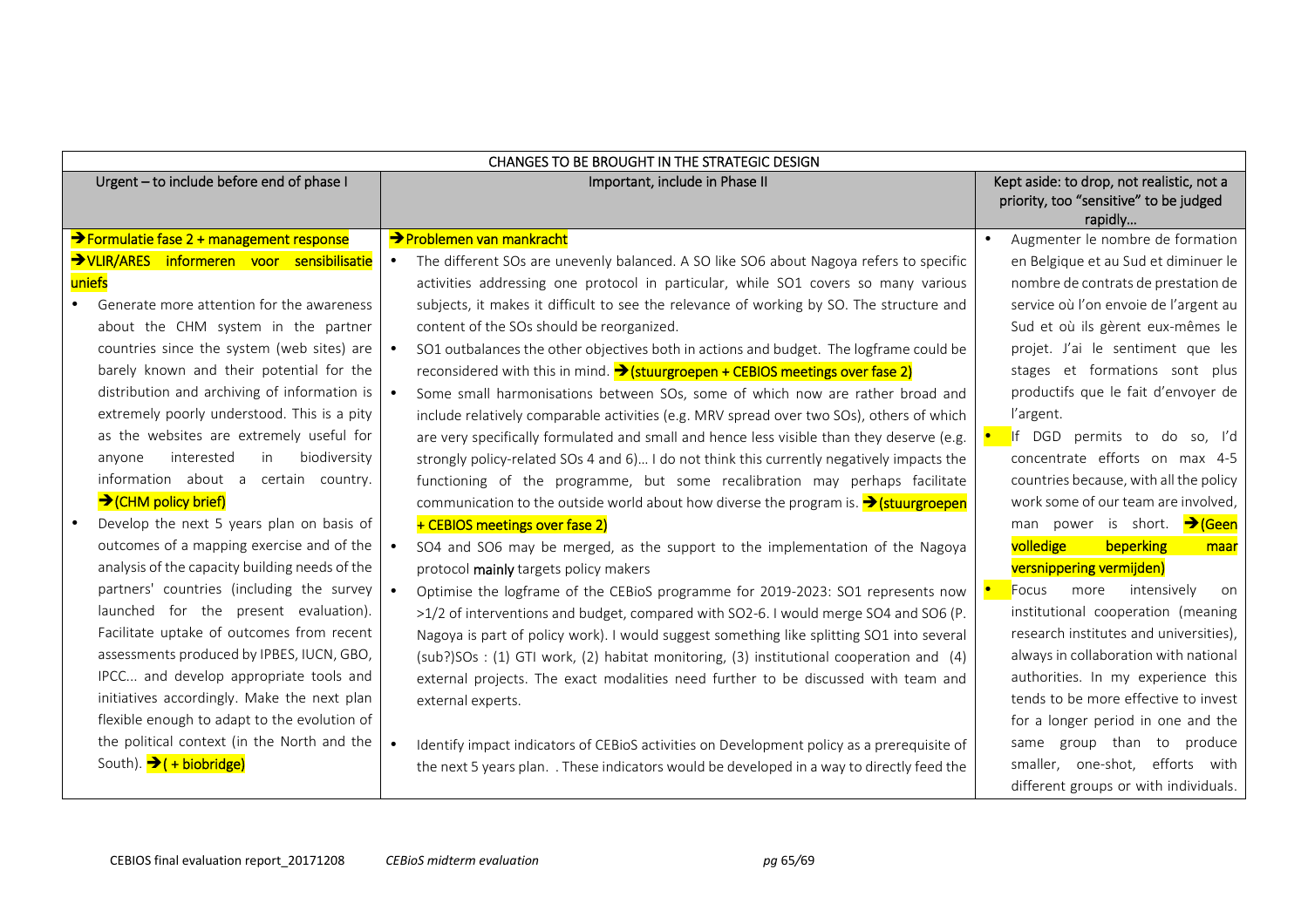| Urgent - to include before end of phase I                                                                                                                                                                                                                                                                                                                                                                                                                                                                                                                                                                                                                                                                                                                                                                                                                                                                                                                                                                                                             | Important, include in Phase II                                                                                                                                                                                                                                                                                                                                                                                                                                                                                                                                                                                                                                                                                                                                                                                                                                                                                                                                                                                                                                                                                                                                                                                                                                                                                                                                                                                                                                                                                                                                                                                                                                                                                                                                                                                                                                                                                                                                                                                 |  | Kept aside: to drop, not realistic, not a<br>priority, too "sensitive" to be judged<br>rapidly                                                                                                                                                                                                                                                                                                                                                                                                                                                                                                                                                                                                                                                                                                                                                                                                      |
|-------------------------------------------------------------------------------------------------------------------------------------------------------------------------------------------------------------------------------------------------------------------------------------------------------------------------------------------------------------------------------------------------------------------------------------------------------------------------------------------------------------------------------------------------------------------------------------------------------------------------------------------------------------------------------------------------------------------------------------------------------------------------------------------------------------------------------------------------------------------------------------------------------------------------------------------------------------------------------------------------------------------------------------------------------|----------------------------------------------------------------------------------------------------------------------------------------------------------------------------------------------------------------------------------------------------------------------------------------------------------------------------------------------------------------------------------------------------------------------------------------------------------------------------------------------------------------------------------------------------------------------------------------------------------------------------------------------------------------------------------------------------------------------------------------------------------------------------------------------------------------------------------------------------------------------------------------------------------------------------------------------------------------------------------------------------------------------------------------------------------------------------------------------------------------------------------------------------------------------------------------------------------------------------------------------------------------------------------------------------------------------------------------------------------------------------------------------------------------------------------------------------------------------------------------------------------------------------------------------------------------------------------------------------------------------------------------------------------------------------------------------------------------------------------------------------------------------------------------------------------------------------------------------------------------------------------------------------------------------------------------------------------------------------------------------------------------|--|-----------------------------------------------------------------------------------------------------------------------------------------------------------------------------------------------------------------------------------------------------------------------------------------------------------------------------------------------------------------------------------------------------------------------------------------------------------------------------------------------------------------------------------------------------------------------------------------------------------------------------------------------------------------------------------------------------------------------------------------------------------------------------------------------------------------------------------------------------------------------------------------------------|
| Set up a communication strategy and<br>prepare good communication products with<br>professionals to better advertise our work<br>and our outcomes both in Belgium and at an<br>international level (North and South).<br>→ (recrutering vervanging Kristien)<br>SO4 should be better used by the DGD and<br>Ministry of Foreign affairs to ensure that<br>biodiversity is a transversal aspect of foreign<br>$\rightarrow$ (kabinets<br>policies.<br>medewerkers<br>uitnodigen op colloquium)<br>SO6 should use the momentum once the<br>Belgian legislation is in place to ensure that<br>Belgium is compliant to the Nagoya Protocol<br>as well as assist partner countries to<br>maintain information systems to facilitate<br>the compliance in Belgium as well as in the<br>partner countries to the NP. More<br>information exchange and awareness raising<br>with Belgian scientists, embassy staff as well<br>as NP focal points in partner countries<br>should take place to ensure that the genetic<br>resources coming into Belgium are NP | reporting progress towards the SDG. The SGD 15 in particular but also the SDG 12, 6 and<br>14. Strengthen the MRV objective in this perspective.<br>to also include decision makers on the higher policy level in the Cebios awareness raising<br>$\bullet$<br>target group.<br>Cleary identify the intended targets of the SO's and adapt the actions were appropriate<br>$\bullet$<br>I would better specify some indicators and the targets for the next 5 years.<br>$\bullet$<br>To include or take into account the SDGs in the execution of the programme<br>I would eliminate some Intermediate Results in the logframe, such as e.g. SO1.3., which<br>belongs to SO5. I would better formulate other IRs. We should now explicitly connect to<br>the SDGs and the post-2020 new targets replacing the Aichi targets.<br>In the coming years the Sustainable development goals are to be integrated and used as<br>guidelines for the CBD as well as for the Belgian Development Cooperation. CEBioS should<br>ensure that its strategic design takes into account some of the SDGs as well as the post<br>2020 goals of the CBD. SO1 might have to change its orientation a little bit to encompass<br>the SDGs and give scientific tools to indicators for partner countries. MRV as well as SO3-<br>1should also take the SDGs into account and have a strategic vision on the best ways to<br>use the experiences from one partner country also in other partner countries $\rightarrow$ (post<br>2020 in jaarplan vanaf 2021)<br>Increase the coherence between the different SO's on 'micro'-level. For instance, use<br>the mycologists network in sensitising activities; involve ex-grantees in the MRV program<br>(prepare them for MRV work while in Belgium), prepare for staff missions in team in<br>order to meet with the needs of the different SO's for a country, when organising training<br>session in a partner country, consider adding extra subjects in order to involve local |  | It would also allow for CEBioS to use<br>those local institutions as a 'hub' to<br>roll out the activities of the different<br>SO's in the entire partner country.<br>After some time, if our coordinated<br>efforts are always directed to the<br>same institution, all necessary<br>expertise and knowledge should be<br>locally present to execute most<br>CEBioS-actvities. Doing so would in<br>the end free up time of the CEBioS-<br>team. At first intensive training of<br>the local partners on several levels<br>might be required, as well as a<br>financial compensation for the local<br>project/program<br>managers. <sup>&gt;</sup> (interessante<br>elementen maar analyse onvolledig)<br>We lack a clear definition of who is<br>targeted by each objective. The<br>current structure is based on the<br>"offer" (what the RBINS can bring),<br>that offer is clearly planned and |
| compliant. > (policy brief zo gauw belgische<br>wet)<br>I think that more efforts should be made to<br>present annual plans and reports that are<br>more synthetic, more organized, so that                                                                                                                                                                                                                                                                                                                                                                                                                                                                                                                                                                                                                                                                                                                                                                                                                                                           | partners for other SO's (cfr series of workshops in Kisangani at the end of September),<br>I would think, but the exercise would have to be done, this would allow us to achieve<br>more with the same budget and at the same time to enhance South-South cooperation.<br>→ (oppassen met fragiele staten)                                                                                                                                                                                                                                                                                                                                                                                                                                                                                                                                                                                                                                                                                                                                                                                                                                                                                                                                                                                                                                                                                                                                                                                                                                                                                                                                                                                                                                                                                                                                                                                                                                                                                                     |  | analysed per country, but I miss a<br>well thought mapping of the<br>targeted stakeholders (students,<br>professionals (and which ones),                                                                                                                                                                                                                                                                                                                                                                                                                                                                                                                                                                                                                                                                                                                                                            |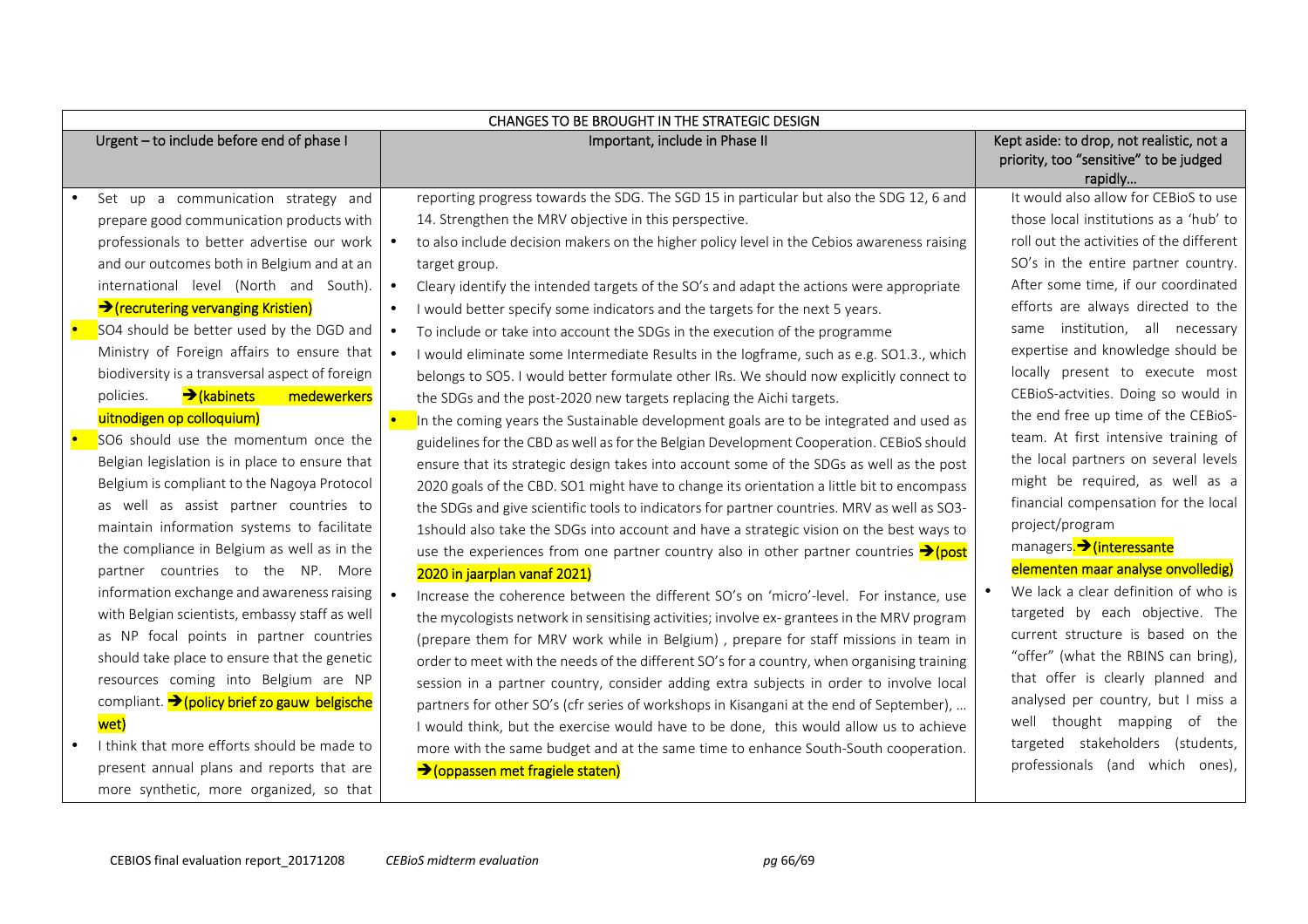| Urgent - to include before end of phase I<br>Kept aside: to drop, not realistic, not a<br>Important, include in Phase II<br>priority, too "sensitive" to be judged<br>rapidly<br>people not knowing us could explore them<br>The strategy is not ment to change during the current periode (2014-2018) and neither<br>administration, policy makers)<br>→(better uitleggen)<br>without being lost. It is an important<br>should the strategic objectives. The only changes that are currently acceptable would be<br>strategic issue according to me, which is also<br>in the way the SO's are translated into actions and objectives i.e. adaptation within the<br>Within the strategy, SO1 overarches<br>$\bullet$<br>reflected in the need for a communication<br>logframe.<br>question 5.<br>of means. It is worth considering its<br>as<br>cited<br>in<br>expert,<br>More calibration with similar programs in other institutions, and, in general, with<br>→ (landenfiches)<br>internal consistency, and whether or<br>institutions and ministries with similar fields of interest and activities. In my opinion, the<br>not it should be splitted in several<br>current funding situation in Belgium (and its regions/communities) entails the risk for<br>objectives. In the latter case it could<br>mismatches between the activities (research or capacity building) that can be funded,<br>help to follow on in a more<br>and the expertise of staff actually available to provide this research c.q. capacity building.<br>→ (meer KMMA + Meise: vraag + aanbod mappen)<br>appropriate way<br>Define a balance between ad hoc South demand and the structural aspects of a multi-<br>year program. This is not to say that I disagree with our current balance; I merely intend<br>to say that continuously changing priorities in the South (and North) necessitate<br>adaptable answers. > (budget oprijrollen voor nieuwe noden)<br>put CEBioS staff in a position to identify and initiate more, sufficiently big, joint projects<br>$\bullet$<br>with external research groups (Belgian and others, also South partners) to enhance<br>CEBioS' (read: biodiversity) impact in development-projects and reinforce our work force<br>in quality and numbers which then may lead to the set-up of CEBioS as an implementation<br>platform for biodiversity-related issues in development cooperation, possibly with<br>memberships or something similar, in order to stimulate and retain the attention for<br>biodiversity related issues in other development-programs<br>Samenwerking met andere actoren en hun institutionele capaciteit): | CHANGES TO BE BROUGHT IN THE STRATEGIC DESIGN                                                           |                                       |
|--------------------------------------------------------------------------------------------------------------------------------------------------------------------------------------------------------------------------------------------------------------------------------------------------------------------------------------------------------------------------------------------------------------------------------------------------------------------------------------------------------------------------------------------------------------------------------------------------------------------------------------------------------------------------------------------------------------------------------------------------------------------------------------------------------------------------------------------------------------------------------------------------------------------------------------------------------------------------------------------------------------------------------------------------------------------------------------------------------------------------------------------------------------------------------------------------------------------------------------------------------------------------------------------------------------------------------------------------------------------------------------------------------------------------------------------------------------------------------------------------------------------------------------------------------------------------------------------------------------------------------------------------------------------------------------------------------------------------------------------------------------------------------------------------------------------------------------------------------------------------------------------------------------------------------------------------------------------------------------------------------------------------------------------------------------------------------------------------------------------------------------------------------------------------------------------------------------------------------------------------------------------------------------------------------------------------------------------------------------------------------------------------------------------------------------------------------------------------------------------------------------------------------------------------------------------------------------------------------------------------------------------------------------|---------------------------------------------------------------------------------------------------------|---------------------------------------|
|                                                                                                                                                                                                                                                                                                                                                                                                                                                                                                                                                                                                                                                                                                                                                                                                                                                                                                                                                                                                                                                                                                                                                                                                                                                                                                                                                                                                                                                                                                                                                                                                                                                                                                                                                                                                                                                                                                                                                                                                                                                                                                                                                                                                                                                                                                                                                                                                                                                                                                                                                                                                                                                              |                                                                                                         |                                       |
| without new external funding since we work with constant budget (and even perhaps<br>future financial cuts). For example: more and more responsibilities regarding the CSB in<br>Kisangani, DR Congo, but no extra-money received for that It is not sustainable.                                                                                                                                                                                                                                                                                                                                                                                                                                                                                                                                                                                                                                                                                                                                                                                                                                                                                                                                                                                                                                                                                                                                                                                                                                                                                                                                                                                                                                                                                                                                                                                                                                                                                                                                                                                                                                                                                                                                                                                                                                                                                                                                                                                                                                                                                                                                                                                            | Do not set new objectives/ take new responsibilities that cannot be realistically achieved<br>$\bullet$ | many activities and uses a large part |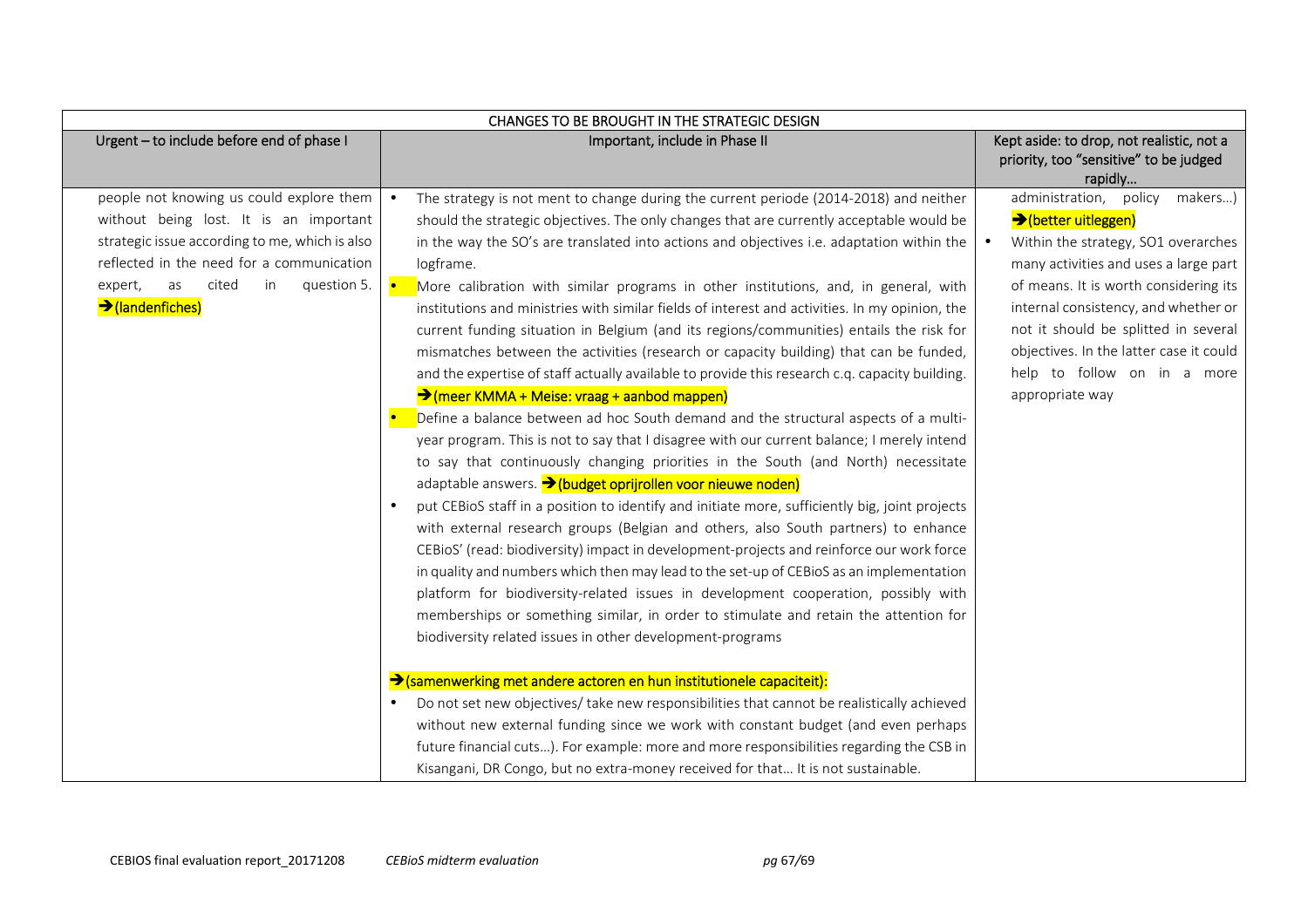| Urgent - to include before end of phase I | Important, include in Phase II                                                            | Kept aside: to drop, not realistic, not a<br>priority, too "sensitive" to be judged |
|-------------------------------------------|-------------------------------------------------------------------------------------------|-------------------------------------------------------------------------------------|
|                                           |                                                                                           | rapidly                                                                             |
|                                           | it could be usefull to investigate a piste for educating the scientific methodology, with |                                                                                     |
|                                           | classes of logics, programming, basic computer skills, deduction, practical applications  |                                                                                     |
|                                           | and so on. However, CEBIOS is not entirely the correct platform for that, though both are |                                                                                     |
|                                           | strongly connected.                                                                       |                                                                                     |
|                                           | Build a structural collaboration between RBINS and the other Belgian privileged partners: |                                                                                     |
|                                           | ACROPOLIS (KLIMOS), VLIR-UOS, ARES, BTC-CTB, several Belgian NGOs, RMCA and               |                                                                                     |
|                                           | Botanical garden. Such collaborations already exist but on an ad-hoc way. The             |                                                                                     |
|                                           | programme would benefit from a structured network managed and coordinated by DGD.         |                                                                                     |